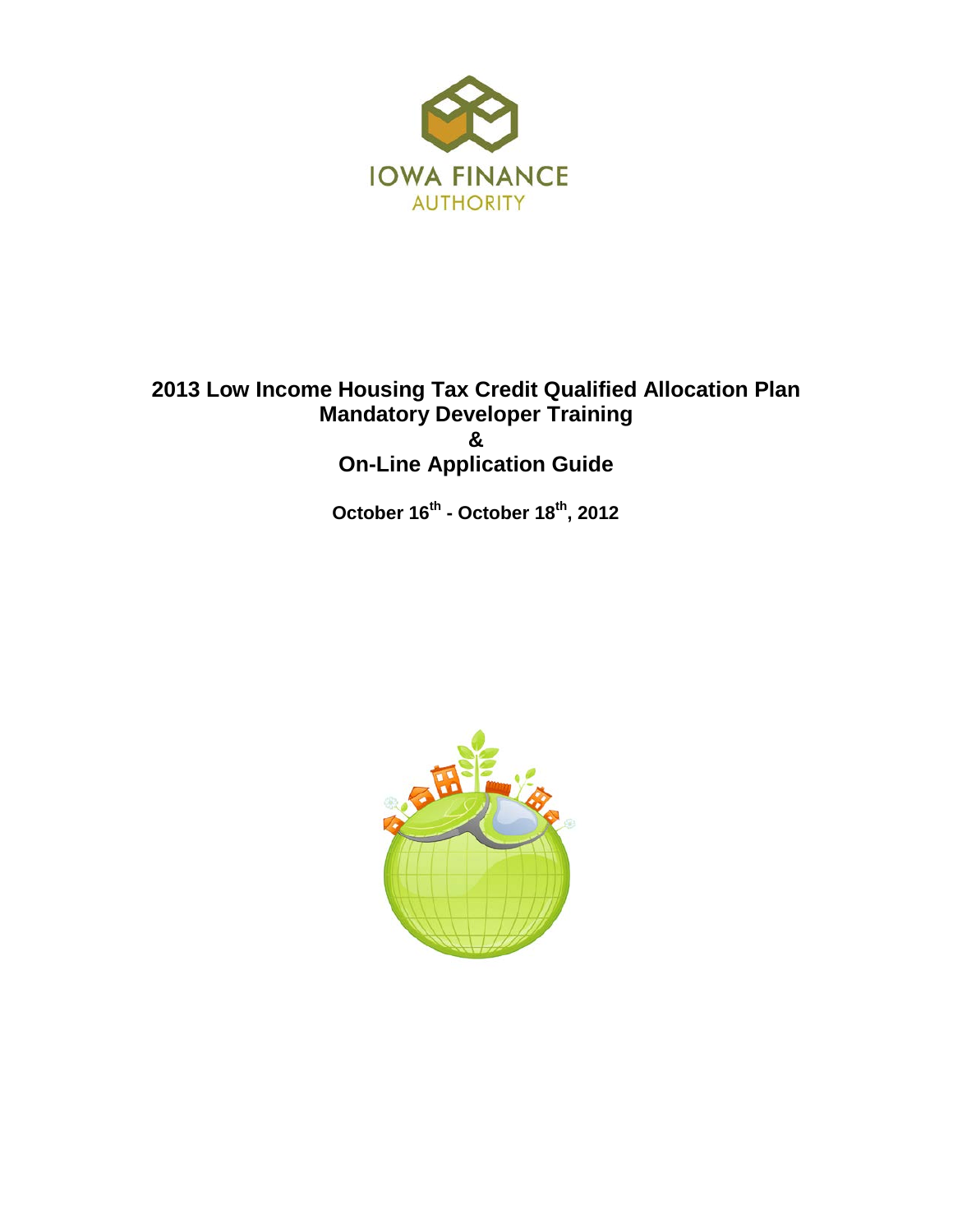### **TABLE OF CONTENTS**

| 1. |                  |  |  |
|----|------------------|--|--|
| 2. |                  |  |  |
| 3. |                  |  |  |
|    |                  |  |  |
|    | a)               |  |  |
|    | b)               |  |  |
|    | $\mathbf{c})$    |  |  |
|    | d)               |  |  |
| 5. |                  |  |  |
|    | a)               |  |  |
|    | b)               |  |  |
|    | $\mathbf{c})$    |  |  |
|    | d)               |  |  |
|    |                  |  |  |
|    | a)               |  |  |
|    | b)               |  |  |
|    | $\mathbf{c})$    |  |  |
|    | d)               |  |  |
|    | e)               |  |  |
|    | f)               |  |  |
|    | g)               |  |  |
|    | h)               |  |  |
|    | $\mathbf{i}$     |  |  |
|    | $\mathbf{j}$     |  |  |
|    | $\bf k)$         |  |  |
|    | $\mathbf{I}$     |  |  |
|    | m)               |  |  |
|    | n)               |  |  |
|    | $\overline{O}$ ) |  |  |
|    | p)               |  |  |
|    | q)               |  |  |
|    | r)               |  |  |
|    | s)               |  |  |
|    | t)               |  |  |
|    | $\mathbf{u}$     |  |  |
|    | V)               |  |  |
|    | w)               |  |  |
|    | X)               |  |  |
|    | <b>y</b> )       |  |  |
| 7. |                  |  |  |
| 8. |                  |  |  |
| 9. |                  |  |  |
|    |                  |  |  |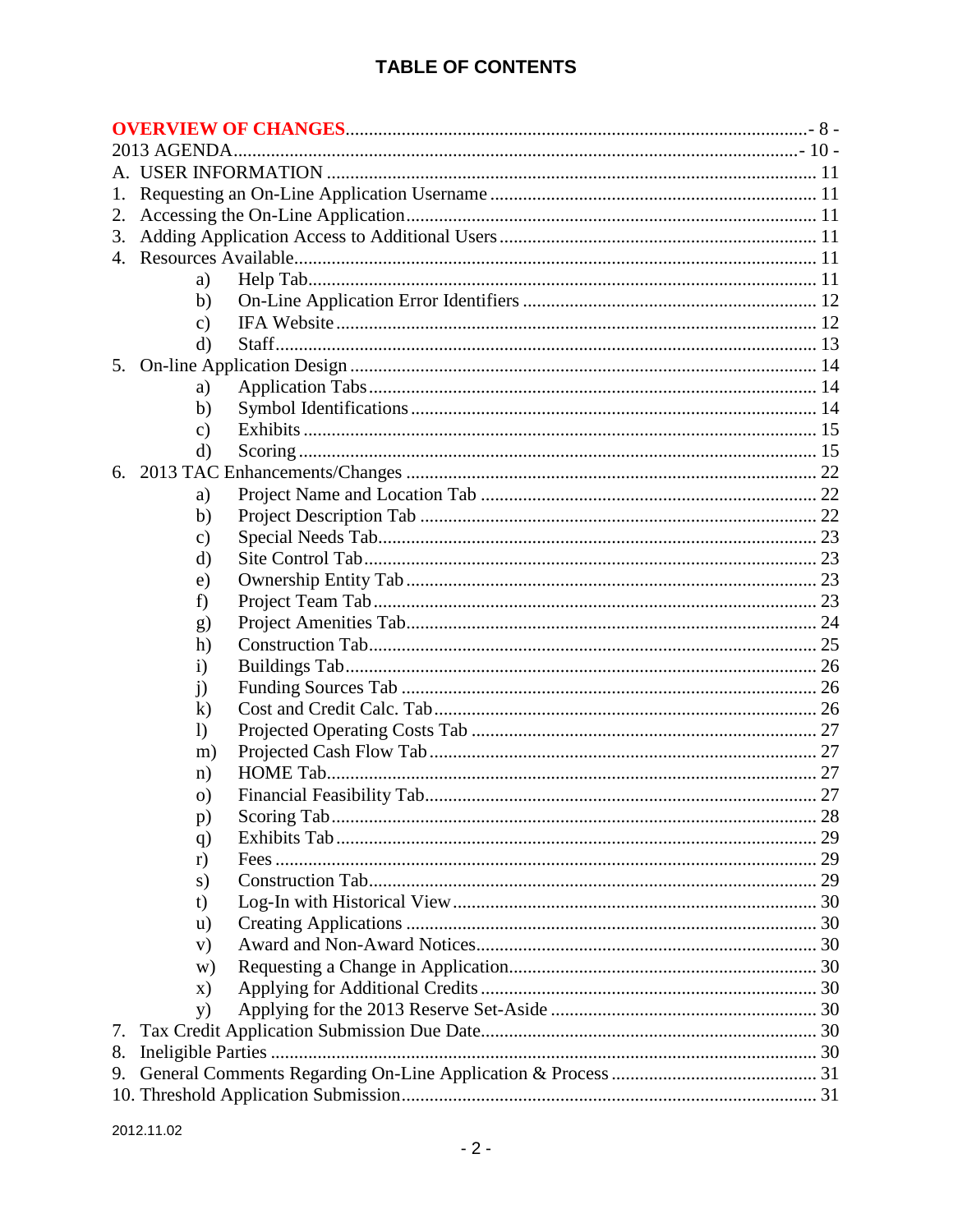| 1. |               |                                                                            |  |
|----|---------------|----------------------------------------------------------------------------|--|
|    | a)            |                                                                            |  |
|    | b)            |                                                                            |  |
| 2. |               |                                                                            |  |
|    | a)            |                                                                            |  |
|    | b)            |                                                                            |  |
|    | $\mathbf{c})$ |                                                                            |  |
|    | d)            |                                                                            |  |
|    | e)            |                                                                            |  |
|    | İ.            |                                                                            |  |
|    | 11.           |                                                                            |  |
|    |               |                                                                            |  |
|    |               |                                                                            |  |
|    | f)            |                                                                            |  |
|    | g)            |                                                                            |  |
|    | h)            |                                                                            |  |
|    | $\mathbf{i}$  |                                                                            |  |
|    | $\mathbf{i}$  |                                                                            |  |
|    | $\bf k$       |                                                                            |  |
|    | $\mathbf{I}$  |                                                                            |  |
|    | m)            |                                                                            |  |
|    |               |                                                                            |  |
|    | a)            |                                                                            |  |
|    | b)            |                                                                            |  |
|    | $\mathbf{c})$ |                                                                            |  |
|    | d)            |                                                                            |  |
|    | e)            |                                                                            |  |
|    | f)            |                                                                            |  |
|    | g)            |                                                                            |  |
|    | h)            | Resident with Population with Special Needs and Affordable Assisted Living |  |
|    |               |                                                                            |  |
|    |               |                                                                            |  |
|    |               |                                                                            |  |
|    | b)            |                                                                            |  |
|    | $\mathbf{c})$ |                                                                            |  |
|    | d)            |                                                                            |  |
| 5. |               |                                                                            |  |
|    | a)            |                                                                            |  |
|    | b)            |                                                                            |  |
|    | $\mathbf{c})$ |                                                                            |  |
|    | d)            |                                                                            |  |
|    | e)            |                                                                            |  |
|    |               |                                                                            |  |
|    |               |                                                                            |  |
|    |               |                                                                            |  |
|    | a)            |                                                                            |  |
|    | b)            |                                                                            |  |
|    | $\mathbf{c})$ |                                                                            |  |
|    |               |                                                                            |  |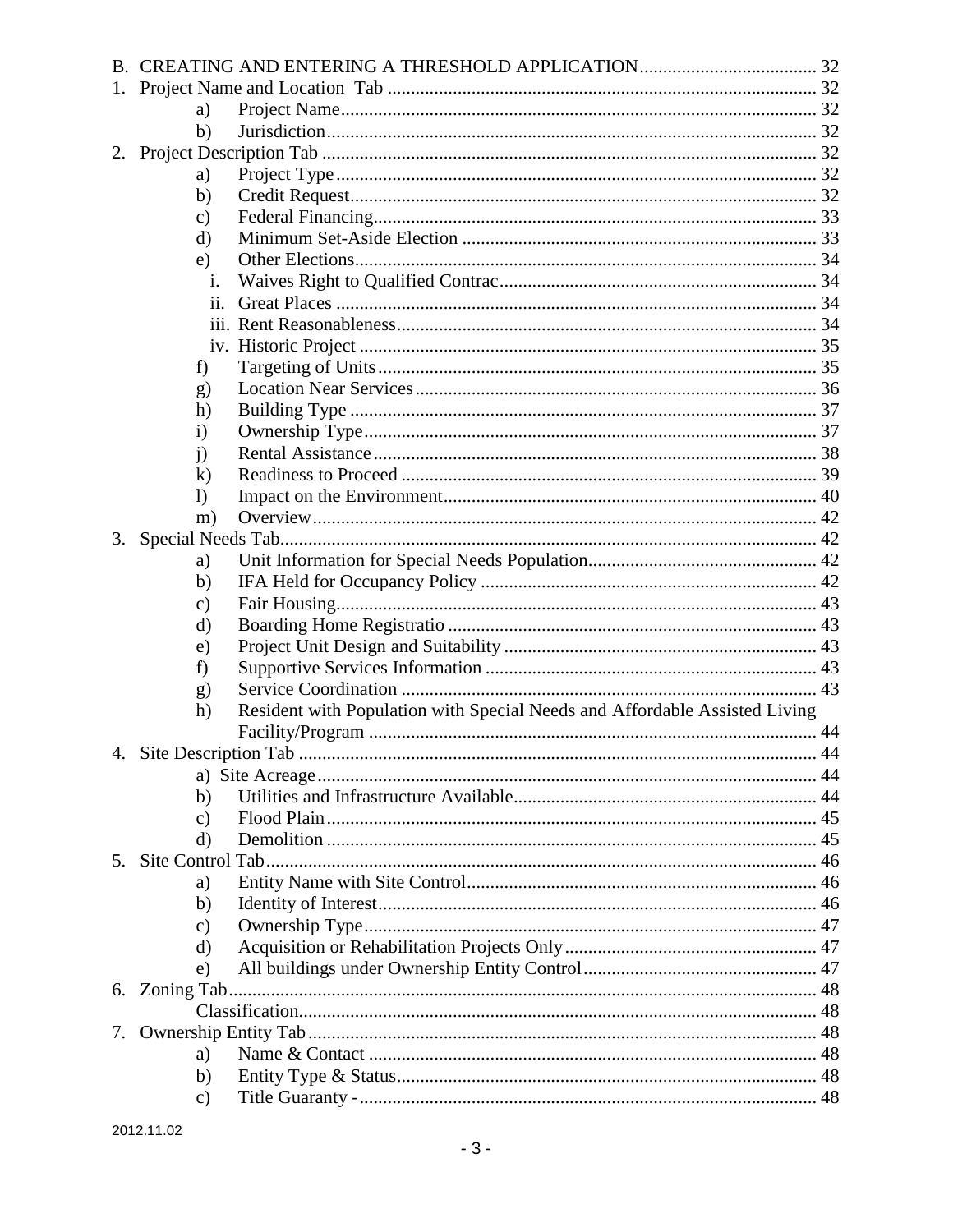| d)            |  |
|---------------|--|
| e)            |  |
| f)            |  |
| g)            |  |
| 8.            |  |
| a)            |  |
| $\mathbf{b}$  |  |
| $\mathbf{c})$ |  |
| d)            |  |
| e)            |  |
| f)            |  |
| g)            |  |
| h)            |  |
| 9.            |  |
| a)            |  |
| b)            |  |
| $\mathbf{c})$ |  |
| d)            |  |
| e)            |  |
| f)            |  |
|               |  |
|               |  |
| a)            |  |
| b)            |  |
| $\mathbf{c})$ |  |
| d)<br>e)      |  |
| f)            |  |
| g)            |  |
| h)            |  |
|               |  |
|               |  |
|               |  |
|               |  |
| d)            |  |
|               |  |
| a)            |  |
| b)            |  |
| c)            |  |
| d)            |  |
| e)            |  |
| f)            |  |
| g)            |  |
| h)            |  |
| $\rm i)$      |  |
| j)            |  |
| $\bf k)$      |  |
| $\mathbf{I}$  |  |
| m)            |  |
|               |  |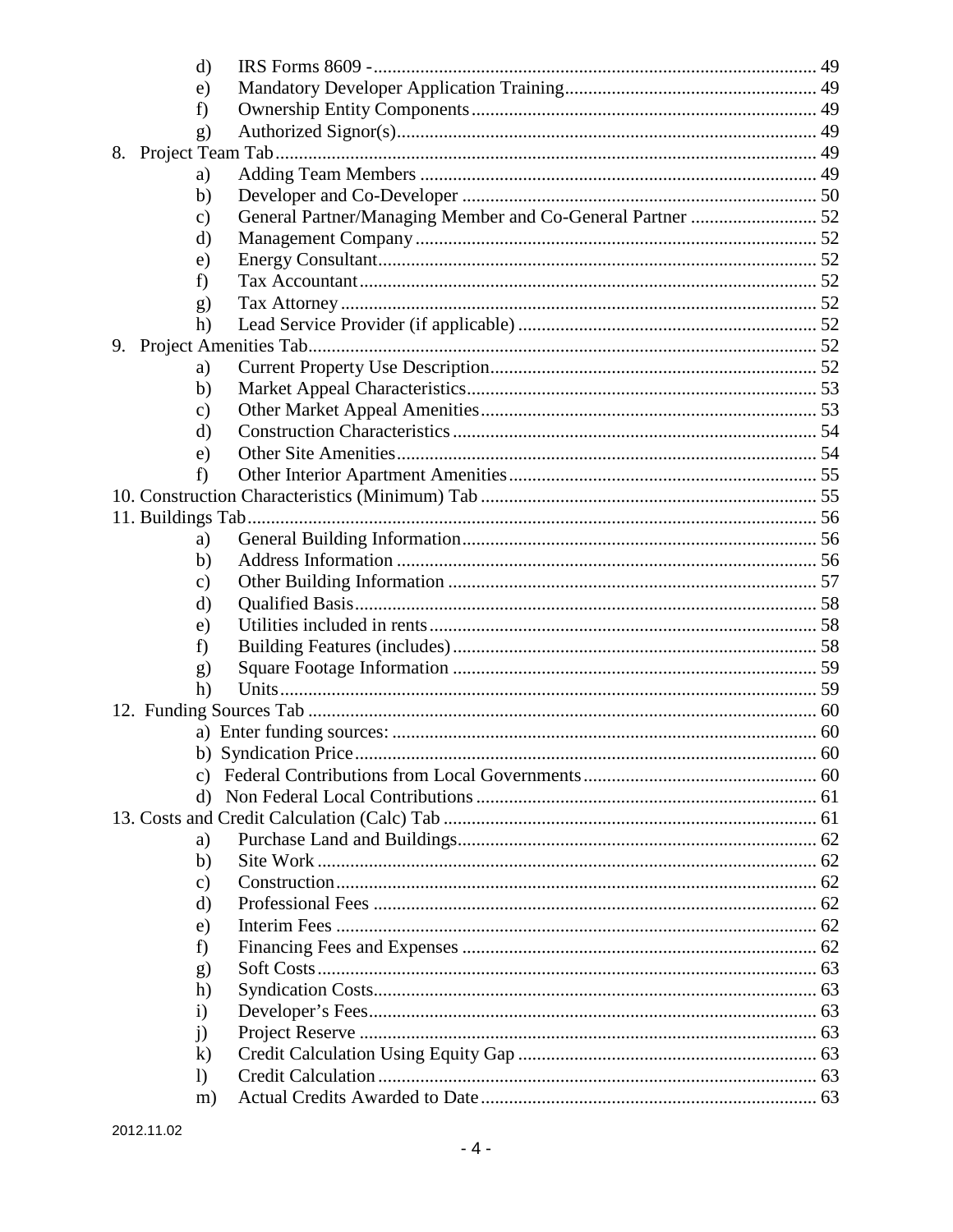| n)                                                                                     |  |
|----------------------------------------------------------------------------------------|--|
| $\Omega$                                                                               |  |
| p)                                                                                     |  |
|                                                                                        |  |
|                                                                                        |  |
|                                                                                        |  |
|                                                                                        |  |
|                                                                                        |  |
|                                                                                        |  |
|                                                                                        |  |
|                                                                                        |  |
|                                                                                        |  |
|                                                                                        |  |
|                                                                                        |  |
|                                                                                        |  |
|                                                                                        |  |
|                                                                                        |  |
|                                                                                        |  |
| Exhibit 10T - Documents for Syndication or Other Sale/Exchange of Tax Credit           |  |
|                                                                                        |  |
|                                                                                        |  |
|                                                                                        |  |
| Exhibit 14T – Request for Exception to Minimum Unit Square Footage  71                 |  |
| Exhibit 15T – Authorization of Release of Information & Project Listing  71            |  |
| Exhibit 16T – IRS 8823 and State Non-Compliance Details and Narrative 71               |  |
|                                                                                        |  |
|                                                                                        |  |
| Exhibit 19T – Documentation that all buildings in a Scattered Site Project are located |  |
| within a 20-mile radius as shown on a Google map using driving directions.             |  |
|                                                                                        |  |
|                                                                                        |  |
|                                                                                        |  |
|                                                                                        |  |
|                                                                                        |  |
|                                                                                        |  |
|                                                                                        |  |
|                                                                                        |  |
|                                                                                        |  |
|                                                                                        |  |
|                                                                                        |  |
|                                                                                        |  |
|                                                                                        |  |
|                                                                                        |  |
| Exhibit 3SA - File-stamped Articles of Incorporation or Other Documentation 77         |  |
|                                                                                        |  |
| Exhibit $5SA - IRS$ documentation of continued Non-profit status under $501(c)$ (3) or |  |
|                                                                                        |  |
|                                                                                        |  |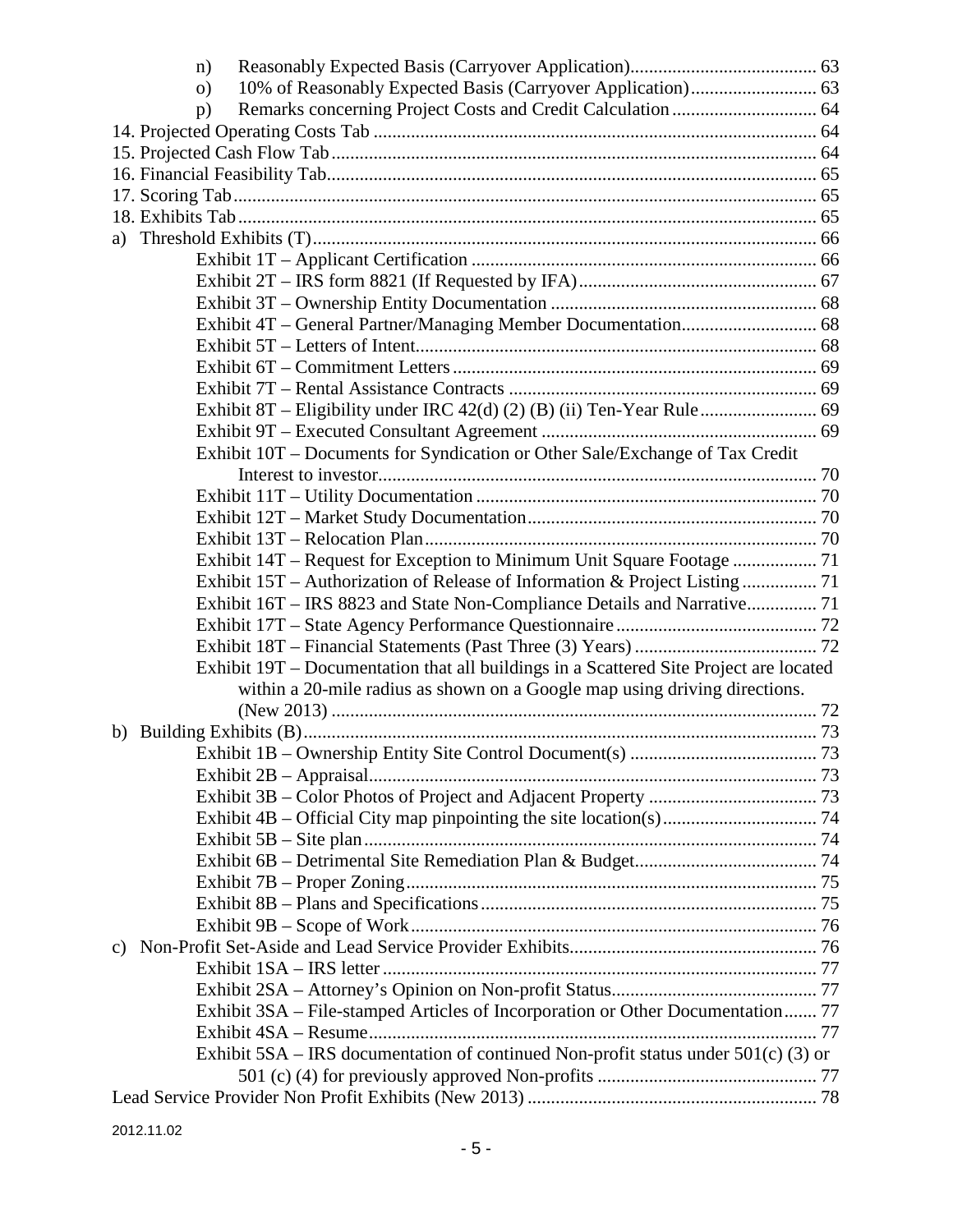|    | Exhibit 3SA-LSP- File-stamped Articles of Incorporation or Other Documentation 78  |  |
|----|------------------------------------------------------------------------------------|--|
|    |                                                                                    |  |
|    |                                                                                    |  |
|    | Exhibit 1S – Resident Profile Category 3 – Resident Populations with Special Needs |  |
|    |                                                                                    |  |
|    | Exhibit 1S-AAL - Resident Profile Category 3 - Resident Populations with Special   |  |
|    |                                                                                    |  |
|    |                                                                                    |  |
|    |                                                                                    |  |
|    |                                                                                    |  |
|    |                                                                                    |  |
|    |                                                                                    |  |
|    | Exhibit 7S - Subsidized Project-Based Rental Assistance Contract  80               |  |
|    | Exhibit 8S - Capital Needs Assessment for Readiness to Proceed  80                 |  |
|    |                                                                                    |  |
|    |                                                                                    |  |
|    |                                                                                    |  |
|    |                                                                                    |  |
|    |                                                                                    |  |
|    | Exhibit 14S - Developer Third Party Equity Investment Closing Confirmation 2009-   |  |
|    |                                                                                    |  |
|    |                                                                                    |  |
|    | a)                                                                                 |  |
|    | b)                                                                                 |  |
|    | $\mathbf{c})$                                                                      |  |
|    | d)                                                                                 |  |
|    | e)                                                                                 |  |
|    | f)                                                                                 |  |
|    | g)                                                                                 |  |
|    | h)                                                                                 |  |
|    | $\rm i)$                                                                           |  |
|    | 20. Fees Tab                                                                       |  |
|    |                                                                                    |  |
|    |                                                                                    |  |
|    |                                                                                    |  |
|    |                                                                                    |  |
|    |                                                                                    |  |
|    |                                                                                    |  |
| I. | PUBLIC INFORMATION REQUEST AFTER AWARDS OR FOR PRIOR YEAR                          |  |
|    |                                                                                    |  |
|    | J. CARRYOVER AGREEMENT & CARRYOVER APPLICATION (INCLUDES 10% TEST)                 |  |
|    |                                                                                    |  |
|    | 1.                                                                                 |  |
|    | 2.                                                                                 |  |
|    | K. LAND USE RESTRICTIVE COVENANTS ACKNOWLEDGEMENT (LURA)  88                       |  |
|    |                                                                                    |  |
|    |                                                                                    |  |
|    |                                                                                    |  |
|    |                                                                                    |  |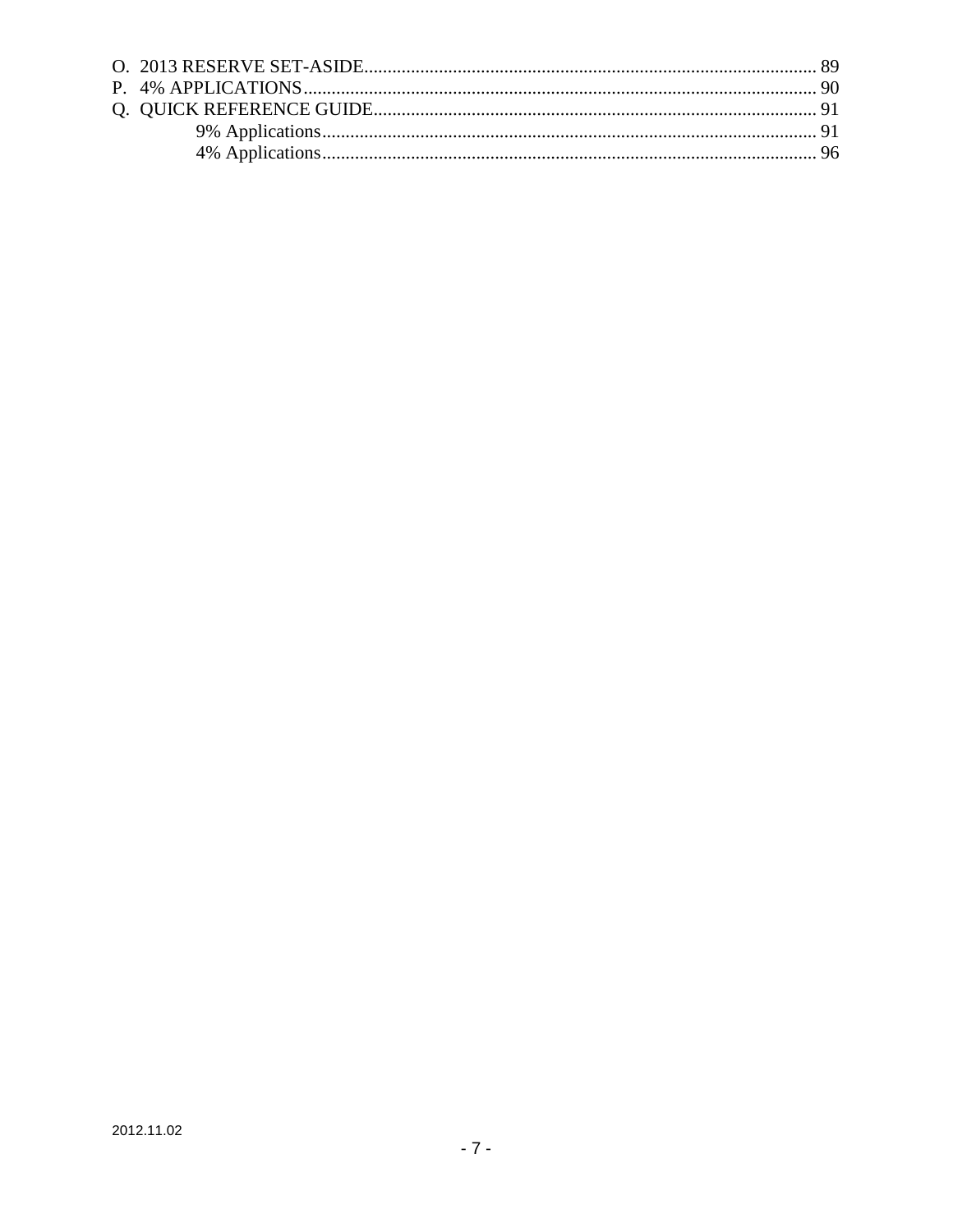#### **OVERVIEW OF CHANGES**

- <span id="page-7-0"></span>1) For each reference to the Supportive Services Tab, this has been corrected to reflect the correct on-line application Tab name of Special Needs Tab.
- 2) In Section A.5(d), Other Category 5 Project Costs, clarified that if a project is both acq/rehab & new construction, that in order to receive the maximum 5 points in this category, both the % must be met for the new construction and the acq/rehab.
- 3) In Section A.6(i), Buildings Tab, clarified that the projected placed in service date is required for each residential building.
- 4) In Section A.6(k), Cost and Credit Calc. Tab, added requirement that the rehabilitation costs be entered here as well as the Building Tab. Previously, the rehabilitation costs were only entered in the Building Tab for each building. Now the costs will be entered in both places. The total of all of the building rehabilitation costs must equal the amount entered for rehabilitation on the Cost and Credit Calc. Tab.
- 5) In Section A.6(l), Projected Operating Costs Tab, clarified that an Applicant submitting a project Application that will be a Rose Program (Opportunity for Home Ownership) and wants to contribute more than the minimum \$50 per unit per month, an email needs to be submitted to Dave Vaske with a copy to Stacy Cunningham so the adjustment can be made in the on-line application.
- 6) In Section A.6(q), Exhibits Tab:
	- Added Exhibits 1SA-LSP through 4SA-LSP for Applicants seeking approval for the Lead Service Provider as a non-profit. These SA-LSP Exhibits are required if an Applicant is seeking points for Resident Populations with Special Needs.
	- Indicated Exhibit 5S has been updated as of 11-2-12. The header was changed from Contribution(s) Derived from Federal Sources to Contributions derived from Federal or Local Sources. This makes the form consistent with the 2013 QAP language.
- 7) In Section A.6(s), Construction Tab (top of application), added instructions for Applicants to upload specified documents into the Construction Tab for IFA's Construction Analyst's review.
- 8) In Section A.6(y), Applying for the 2013 Reserve Set-Aside, added a note to clarify that projects must show a need for the 9% federal tax credit rate as IFA doesn't intend to over enrich projects through this set-aside.
- 9) In Section B.3(f), Special Needs Tab Supportive Services Information, added a certification box for Applicants to mark to acknowledge the required commitment to obtain Tenant Services Certification forms at least annually, signed by one or more nonprofit service providers, and maintain such written verifications of services made available to tenants in the Project files for compliance monitoring purposes.
- 10) In Section B.7(e), Mandatory Developer Application Training, deleted must enter the relationship to the developer. This is not done in the Ownership Entity Tab, but in the Project Team Tab – Developer.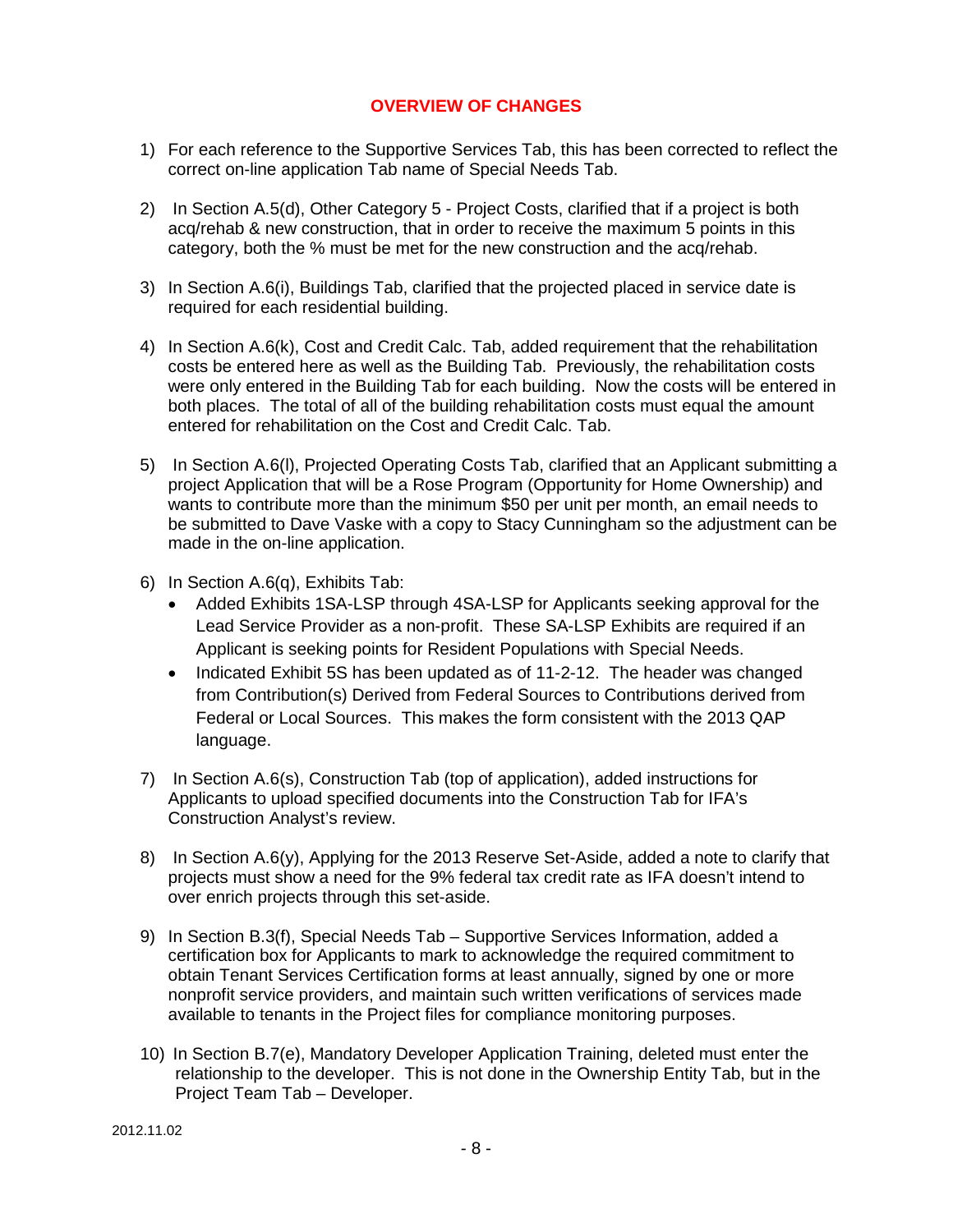- 11) In Section B.11(c), Other Building Information, clarified that the total rehabilitation costs entered for each building in the Buildings Tab must match the total rehabilitation amount entered in the Cost and Credit Calc. Tab for rehabilitation.
- 12) In Section B.14, clarified that the Service Coordinator-Employee expense is required, but used for informational purposes only and is not included in total operating costs in addition to the \$150 per unit minimum requirement. The Service Coordinator-Employee expense can be included in the \$150 per unit minimum requirement.
- 13) In Section B.16, Financial Feasibility, clarified that projects that have acq/rehab and new construction, the On-line Application will attribute all hard construction costs to the rehab portion except the amount in the new construction to figure the construction contingency then allow up to the amount for the new construction portion to be added to the construction contingency when calculating the minimum and maximums.
- 14) In Section B.18, Exhibits Tab, c) Non-Profit Set-Aside and Lead Service Provider Exhibits:
	- Clarified the deadline to submit these Exhibits to IFA through the on-line system is November 9, 2012.
	- Corrected instructions for submission of the Lead Service Provider Non Profit Exhibits (1SA-LSP, 3SA-LSP, and 4SA-LSP) through the On-Line Application.
- 15) In Section B.18, Exhibits Tab, d) Scoring Exhibits, indicated that Exhibit 5S is an IFA required form and that a heading had been updated in the form so language was consistent with the 2013 Qualified Allocation Plan, Section 6.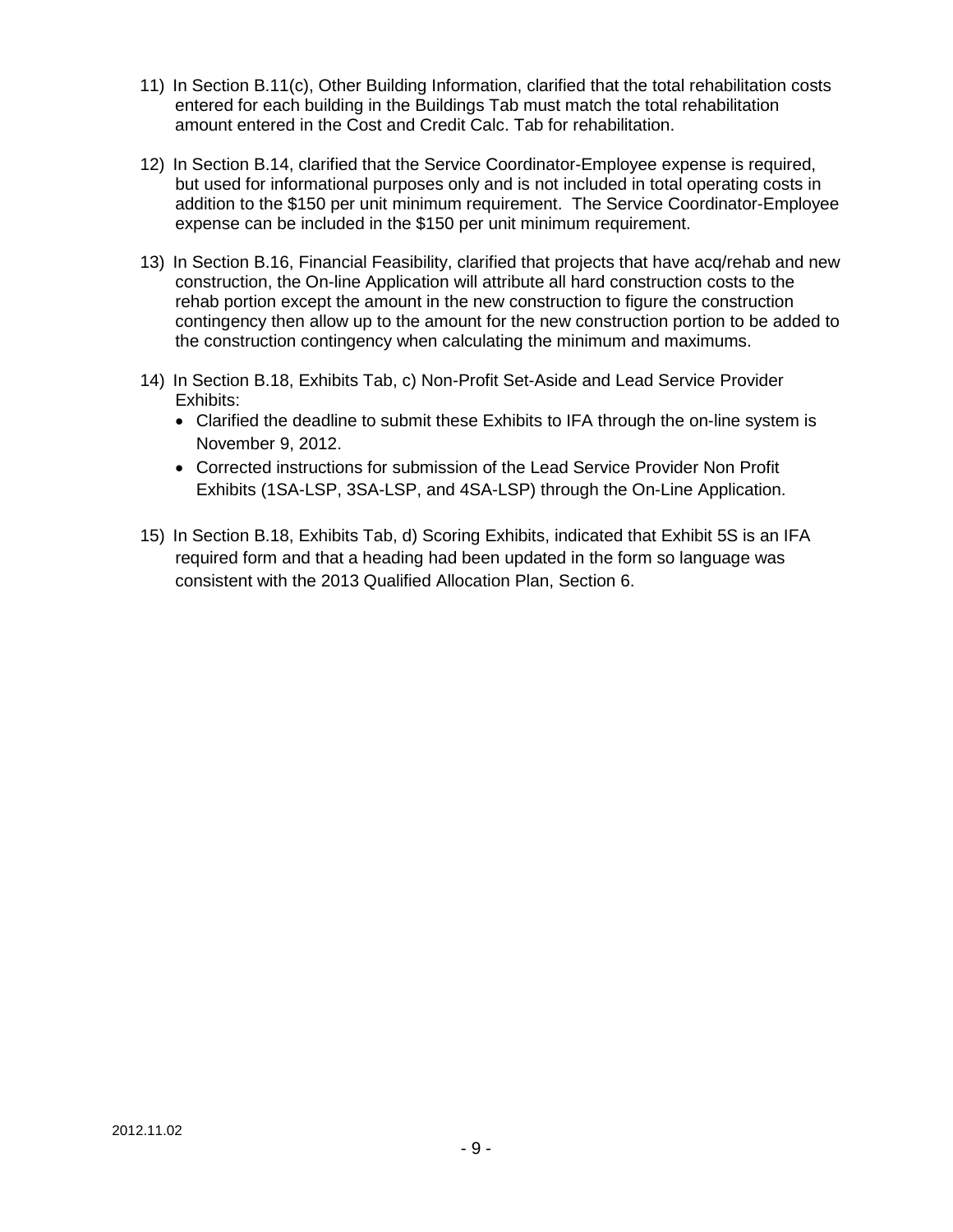### <span id="page-9-0"></span>**2013 AGENDA**



| <b>TIME</b>           | <u>SPEAKER(S)</u>                         | <b>TOPIC</b>                                         |
|-----------------------|-------------------------------------------|------------------------------------------------------|
| $8:30 - 9:00$<br>or   | Dave Vaske                                | Welcome/Introductions<br>&                           |
| $1:00 - 1:30$         |                                           | Overview of the 2013 QAP                             |
| $9:00 - 10:00$        | <b>Stacy Cunningham</b><br>&              | 2013 On-line LIHTC<br>Training Manual & On-Line      |
| or<br>$1:30 - 2:30$   | Karen Kulisky                             | Application                                          |
| $10:00 - 10:10$<br>or | <b>Break</b>                              |                                                      |
| $2:30 - 2:40$         |                                           |                                                      |
| $10:10 - 10:55$<br>or | <b>Stacy Cunningham</b><br>Nancy Peterson | 2013 LIHTC Application Exhibits                      |
| $2:40 - 3:25$         | <b>Terri Rosonke</b>                      |                                                      |
| $10:55 - 11:00$<br>or | Dave Vaske                                | <b>Title Guaranty</b><br>& Multi-Family Loan Program |
| $3:25 - 3:30$         |                                           |                                                      |
| $11:00 - 11:30$<br>or | <b>John Kerss</b>                         | Construction                                         |
| $3:30 - 4:00$         |                                           |                                                      |
| $11:30 - 11:45$<br>or | Rita Eble or<br>Jerry Floyd               | <b>HOME Program</b>                                  |
| $4:00 - 4:15$         |                                           |                                                      |
| $11:45 - 12:00$<br>or |                                           | <b>Question and Answer</b>                           |
| $4:15 - 4:30$         |                                           |                                                      |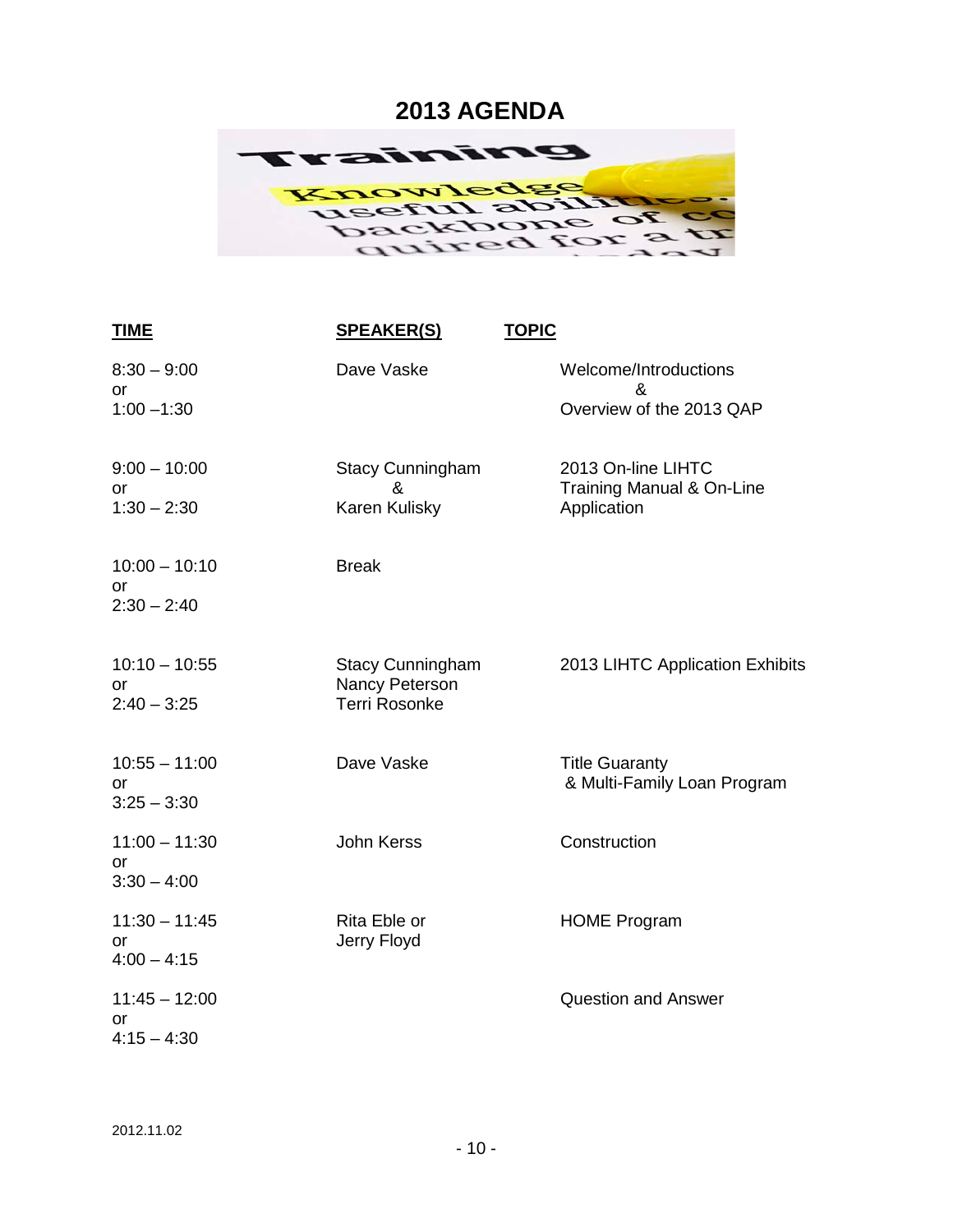#### <span id="page-10-1"></span><span id="page-10-0"></span>**A. USER INFORMATION**

#### **1. Requesting an On-Line Application Username**

- a) A user who doesn't have a username from previous a tax credit round must go to the on-line application link <https://iowafinanceauthority.iowa.gov/secure/TAC2/> and apply for a new account by completing all of the information in the required fields.
	- b) Password information will be sent to the e-mail listed within 24 hours of the new account submission.
	- c) Each user must have an individual user id.
	- d) For problems or questions, contact Stacy Cunningham at [Stacy.Cunningham@Iowa.gov.](mailto:Karen.Winchester@Iowa.gov)

#### <span id="page-10-2"></span>**2. Accessing the On-Line Application**

- a) To access the on-line application, click on the link provided above in 1.
- b) Once logged in, a user will be able to select what application and version they want to view. For those that have current applications for projects allocated in prior years, a historical view will now be available at log-in.

#### <span id="page-10-3"></span>**3. Adding Application Access to Additional Users**

- a) The registered user who creates the application must grant access to any additional person needing access to their LIHTC application through 'MyIFA Account' under the View drop-down on the TAC tool-bar.
- b) Each additional person must have his/her own username and password to the on-line application.
	- One or more persons can access the application at the same time as long as they are not trying to enter the same fields.
	- It is not acceptable for users to share user ids. Each person accessing the application must have an individual user id.

#### <span id="page-10-5"></span><span id="page-10-4"></span>**4. Resources Available**

- a) Help Tab
	- Once logged into the application, a Help Tab is located at the top of the application screen in the TAC toolbar.
	- The current Qualified Allocation Plan, QCT Listing, and this training guide are listed.
	- Please contact Stacy Cunningham at the above email address **ONLY** after reviewing this training guide to help answer any on-line application questions prior to submission.
	- If an error is discovered in this training manual, please notify the Tax Credit Manager via the Questions and Answers (Q&A) on the 2013 9% rounds website to ensure the error is reviewed and corrected as necessary.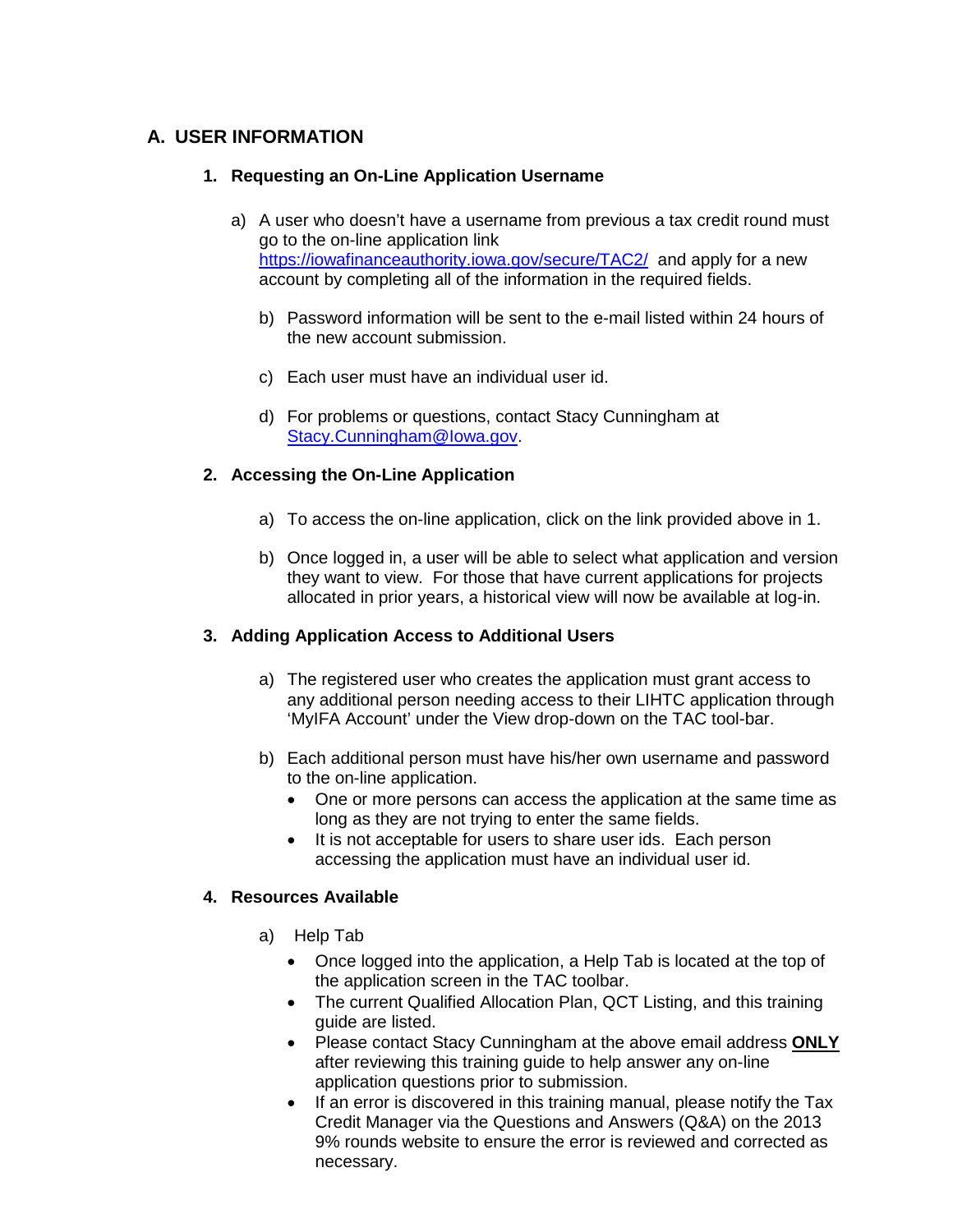[http://www.iowafinanceauthority.gov/index.cfm?nodeID=49692&audi](http://www.iowafinanceauthority.gov/index.cfm?nodeID=49692&audienceID=1) [enceID=1](http://www.iowafinanceauthority.gov/index.cfm?nodeID=49692&audienceID=1)

- <span id="page-11-0"></span>b) On-Line Application Error Identifiers
	- IFA has error identifiers built into the on-line application based upon the applicable approved Qualified Allocation Plan.
	- Once all information is entered and saved, if all red x's haven't cleared, select "Submit" one time to see the errors that will need corrected in order to submit.
	- At any time, an Applicant can hit "Submit" to see errors generated by the on-line application. Selecting "Submit" one time will not submit the application to IFA. A final submission will occur only after the "Submit" button has been selected twice.
- <span id="page-11-1"></span>c) IFA Website
	- The Qualified Allocation Plan is available on IFA's website at: http://www.iowafinanceauthority.gov/documents/resources/2013 Fin [al\\_QAP\\_10\\_124ED7AF9F9B5.pdf.](http://www.iowafinanceauthority.gov/documents/resources/2013_Final_QAP_10_124ED7AF9F9B5.pdf)
	- The 2013 Overview of QAP changes is posted on IFA's website at: [http://www.iowafinanceauthority.gov/documents/resources/Overview](http://www.iowafinanceauthority.gov/documents/resources/Overview_of_Changes_Final_30142DCAF403E.pdf) of Changes Final 30142DCAF403E.pdf.
	- Exhibits and Appendices will be posted on IFA's website on or about October 15, 2012 at: [http://www.iowafinanceauthority.gov/index.cfm?nodeID=49692&audi](http://www.iowafinanceauthority.gov/index.cfm?nodeID=49692&audienceID=1) [enceID=1.](http://www.iowafinanceauthority.gov/index.cfm?nodeID=49692&audienceID=1)
	- Appendix K also contains a listing of all Exhibits.
	- Appendix Listing is found at: [http://www.iowafinanceauthority.gov/index.cfm?nodeID=49692&audi](http://www.iowafinanceauthority.gov/index.cfm?nodeID=49692&audienceID=1) [enceID=1.](http://www.iowafinanceauthority.gov/index.cfm?nodeID=49692&audienceID=1)

| <b>Appendix</b> | <b>Title</b>                               |  |
|-----------------|--------------------------------------------|--|
| A               | <b>Application Instructions</b>            |  |
| в               | <b>LIHTC Qualified Census Tracts &amp;</b> |  |
|                 | <b>Metropolitan Statistical Area</b>       |  |
| $\mathsf{C}$    | Links                                      |  |
| D               | Reserved                                   |  |
| E               | <b>IFA Construction Sign</b>               |  |
| F               | <b>Resident Population with Special</b>    |  |
|                 | <b>Needs</b>                               |  |
| G               | Requirements of Iowa Rose Program          |  |
| H               | <b>Energy Efficiency</b>                   |  |
|                 | <b>Transitional Housing Revolving Loan</b> |  |
|                 | Program Information (9% credits)           |  |
|                 | Senior Living Revolving Loan               |  |
|                 | Program Information (9% credits)           |  |
| ĸ               | <b>Exhibits &amp; Scoring Checklist</b>    |  |

- HOME Exhibits are listed on IFA Appendix K.
- HOME Appendix List for Rental with LIHTC are: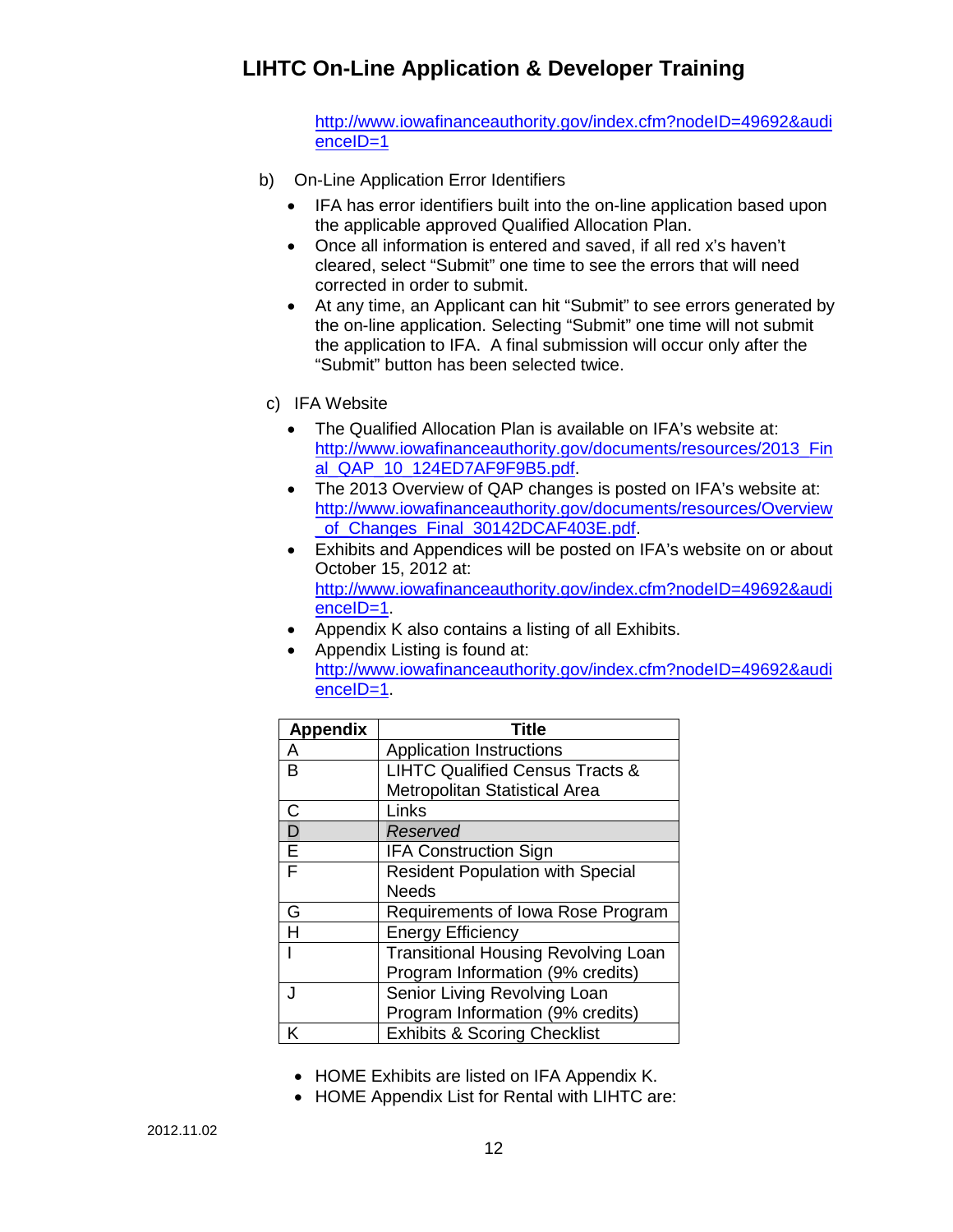| <b>Appendix</b>       | <b>Title</b>                |
|-----------------------|-----------------------------|
| A                     | <b>Tip Sheet - Rental</b>   |
| B                     | Links - Rental              |
| $\overline{\text{C}}$ | $221d(3)$ Limits            |
| D                     | <b>Match Contribution</b>   |
|                       | Information                 |
| $E-H$                 | Reserved                    |
|                       | Appraisal                   |
|                       | <b>Information - Rental</b> |
| . J                   | Iowa's Minimum              |
|                       | Housing                     |
|                       | Rehabilitation              |
|                       | <b>Standards</b>            |
| K                     | Scope of Work               |
| L                     | Restrictions on             |
|                       | Lobbying                    |
| M                     | <b>Lead Based Paint</b>     |
|                       | Requirements                |
| N                     | Providing Audits -          |
|                       | Local Govt.,                |
|                       | Nonprofit, CHDO             |
| ∩                     | <b>Providing Financial</b>  |
|                       | Statements - For            |
|                       | Profit                      |
| P                     | Reserved                    |

- HOME Exhibits and Appendices will be posted on IFA's website at: [http://www.iowafinanceauthority.gov/index.cfm?nodeID=49692&audi](http://www.iowafinanceauthority.gov/index.cfm?nodeID=49692&audienceID=1) [enceID=1.](http://www.iowafinanceauthority.gov/index.cfm?nodeID=49692&audienceID=1)
- <span id="page-12-0"></span>d) Staff
	- Chief Administration Officer, [Carolann.Jensen@Iowa.gov](mailto:Carolann.Jensen@Iowa.gov)
	- Tax Credit Manager, [Dave.Vaske@Iowa.gov](mailto:Dave.Vaske@Iowa.gov)
	- Construction Analyst, [John.Kerss@Iowa.gov.](mailto:John.Kerss@Iowa.gov)
	- Underwriting Analyst, [Karen.Kulisky@Iowa.gov](mailto:Karen.Kulisky@Iowa.gov)
	- LIHTC Analyst, [Stacy.Cunningham@Iowa.gov](mailto:Stacy.Cunningham@Iowa.gov)
	- LIHTC Analyst, [Nancy.Peterson@Iowa.gov](mailto:Nancy.Peterson@Iowa.gov)
	- LIHTC Administrative Assistant, [Katie.Kulisky@Iowa.gov](mailto:Katie.Kulisky@Iowa.gov)
	- HOME Program Analyst, [Rita.Eble@Iowa.gov](mailto:Rita.Eble@Iowa.gov)
	- HOME Program Analyst, [Jerry.Floyd@Iowa.gov](mailto:Jerry.Floyd@Iowa.gov)
	- For questions regarding Affirmative Fair Housing Marketing Plans, please contact [Nancy.Peterson@Iowa.gov](mailto:Nancy.Peterson@Iowa.gov)
	- For questions regarding Exhibit 1S and Supportive Service Plans, please contact Terri Rosonke at Terri.Rosonke@lowa.gov
	- For questions regarding HOME Relocation Plan requirements, please contact Jerry Floyd at [Jerry.Floyd@Iowa.gov](mailto:Jerry.Floyd@Iowa.gov)
	- For questions regarding Environmental Reviews for the HOME Program, please contact [Rita.Eble@Iowa.gov](mailto:Rita.Eble@Iowa.gov)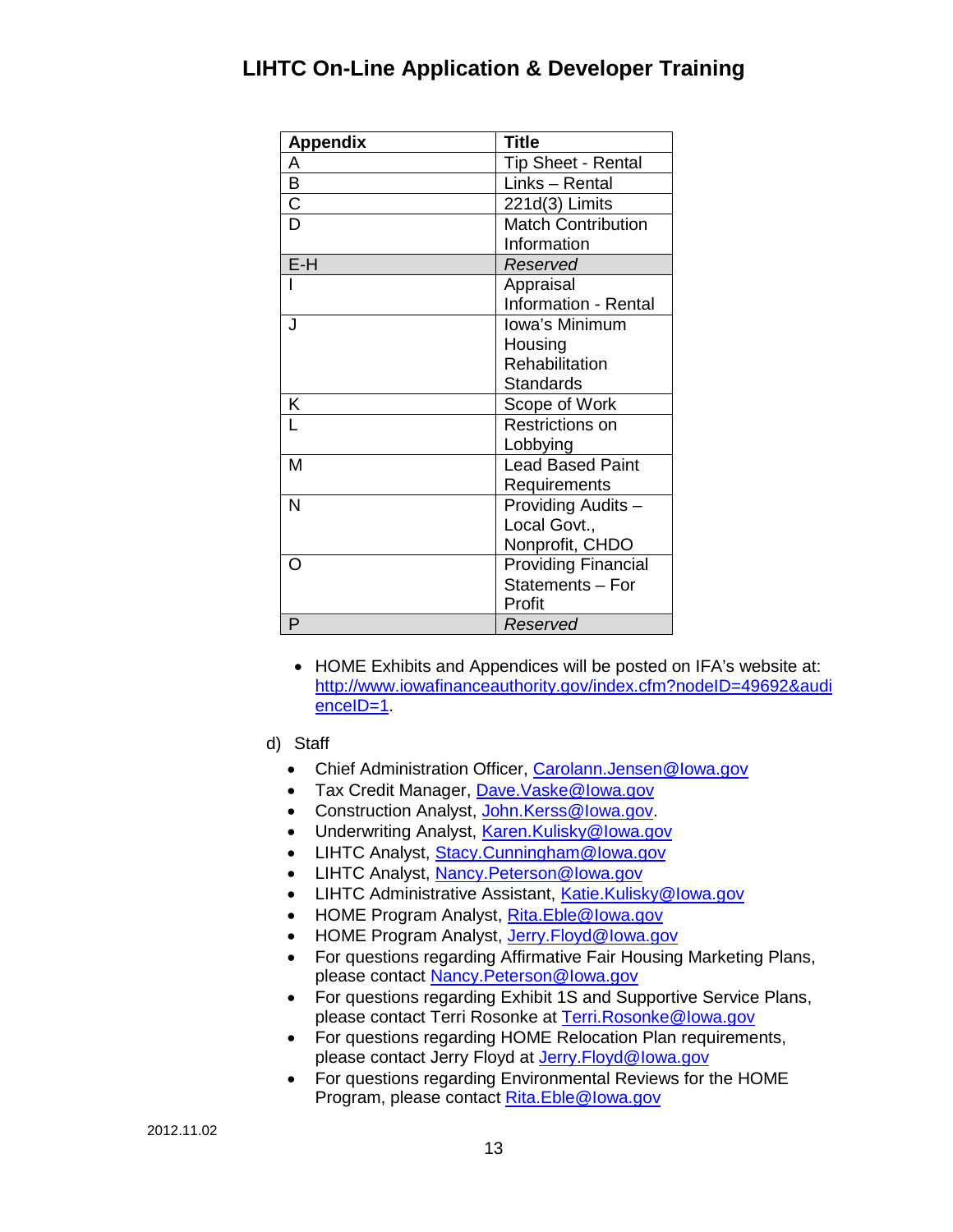• For existing tax credit projects with a Land Use Restrictive Covenants Agreement (LURA), contact Julie Noland @ [Julie.Noland@Iowa.gov](mailto:Julie.Noland@Iowa.gov) for guidance on how the existing LURA will be enforced along with the new LURA should the project receive a new allocation of tax credits.

#### <span id="page-13-1"></span><span id="page-13-0"></span>**5. On-line Application Design**

- a) Application Tabs Save after entering information into each Tab.
	- Project Name and Location
	- Project Description
	- Special Needs (New 2013)
	- Site Description
	- Site Control
	- Zoning
	- Ownership Entity
	- Project Team
	- Project Amenities
	- Construction Characteristics (New 2013 replaces Exhibit 10B)
	- Buildings
	- Funding Sources
	- Costs and Credit Calc.
	- Projected Operating Costs
	- Projected Cash Flow
	- Financial Feasibility
	- Scoring
	- Exhibits
	- HOME Requirements
	- HOME (if applying for HOME funds)
	- Deficiency Report (only after submitted and IFA has sent a deficiency report)
	- Fees (was previously Application Fees)
- <span id="page-13-2"></span>b) Symbol Identifications
	- Application Tabs have a red  $X$  initially. As required application information is entered correctly for each Tab and saved, the red X will change to a green check mark. Some Tabs have links related to similar information and those Tabs will not change to the green check mark until the corresponding information in each Tab has been entered.
	- A red asterisk (\*) indicates a required field. Some required fields in the newer applications may not have this added yet, but an error will result if it's not entered.
	- There are some fields/boxes that are grey. These are mandatory requirements and can't be changed.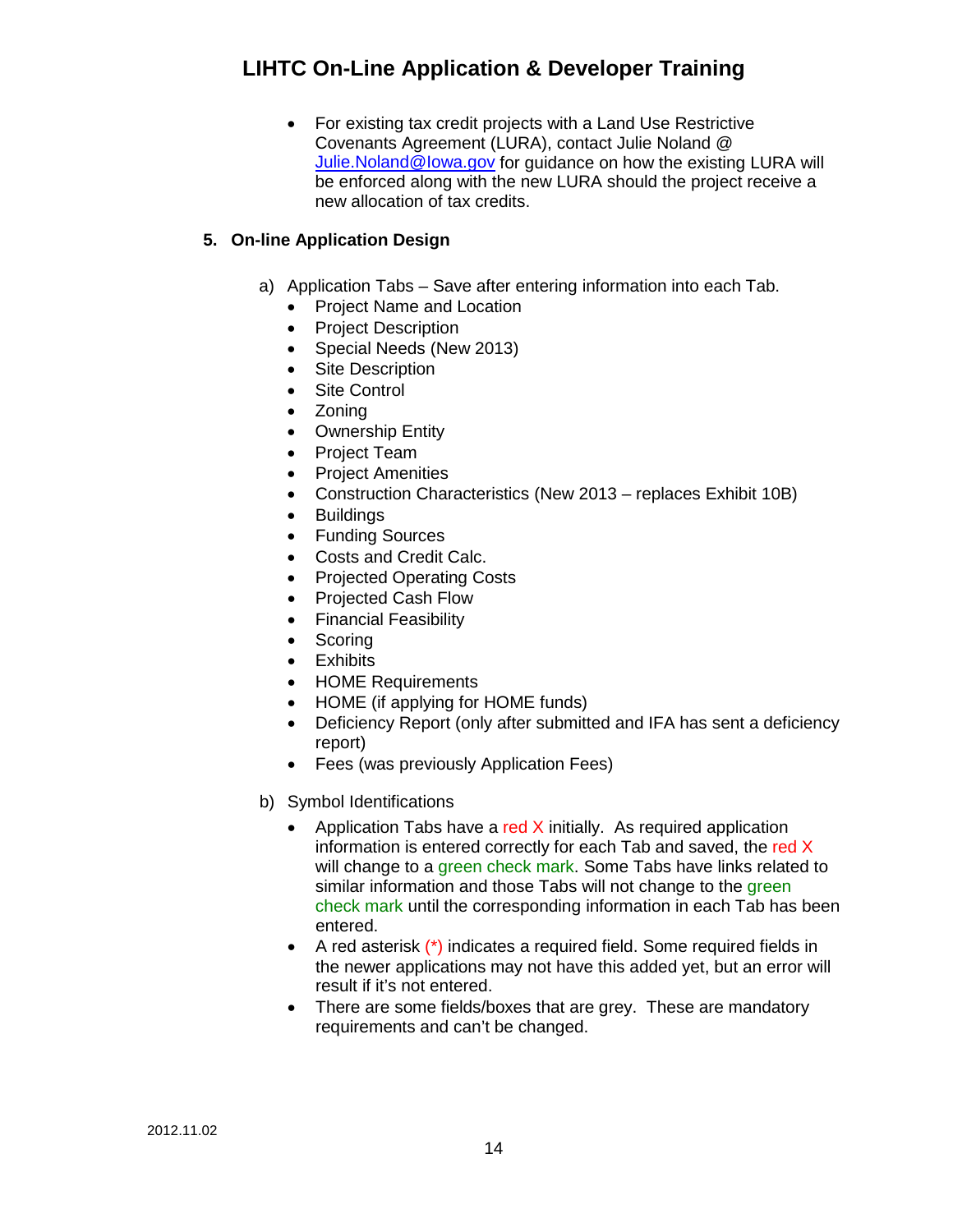- <span id="page-14-0"></span>c) Exhibits
	- An Exhibit Checklist is incorporated into the on-line application on the Exhibits Tab. Exhibits are also posted on the IFA website for the current round.
	- The Exhibit Checklist lists all required Exhibits based upon the information entered into the application. Please review the Exhibit Checklist after all information has been entered. If an Exhibit is listed that does not match, it is likely incorrect information has been entered. Ensure the current year Exhibit is used.

*Example: In the Ownership Entity Tab, if the Ownership Entity is entered as a Limited Partnership and Exhibits 3T(a), 3T(b), and 3T(c) are not listed, then an incorrect entity type in the application for the Ownership Entity was selected.*

- Upload all Exhibits contained in the Exhibit Checklist at the bottom of the Exhibits Tab. All required Exhibits must be uploaded or the Application cannot be submitted.
- Each document must be labeled as the correct Exhibit when it is uploaded into the on-line system.

#### *Example, if the document being uploaded is the Current Limited Partnership Agreement, it must be uploaded as Exhibit 3T(c).*

- <span id="page-14-1"></span>d) Scoring
	- Most scoring items are initially created by the Applicant from the data entered into the application. The preliminary score listed in the Scoring Tab at the time of the LIHTC application submission to IFA is not guaranteed to be the final score.
	- Scoring items are not correctable during the competitive allocation round and will not be included in the deficiency report. 4% Tax-Exempt Bond LIHTC Applications are permitted to correct scoring items since this program is non-competitive.
	- The Scoring Tab contains a breakdown of all Scoring Categories for the current approved Qualified Allocation Plan. All possible categorical points, preliminary points received at Applicant submission, and the final score (which will be pending at the time of submission).
	- Please review the application and Scoring Tab closely to ensure all points requested are shown. IFA will not award more points than initially requested.

**Example: If a Scoring Exhibit is provided, but the applicable scoring** *question or box in the application is not marked or answered correctly, zero points for that item will be listed on the Scoring Tab. Zero (0) will also be the final point score for that scoring item as IFA will not award more points that originally requested which is shown as the preliminary score.*

• For each scoring category listed in the Qualified Allocation Plan (QAP), Section 6, most scoring points are preliminarily based on two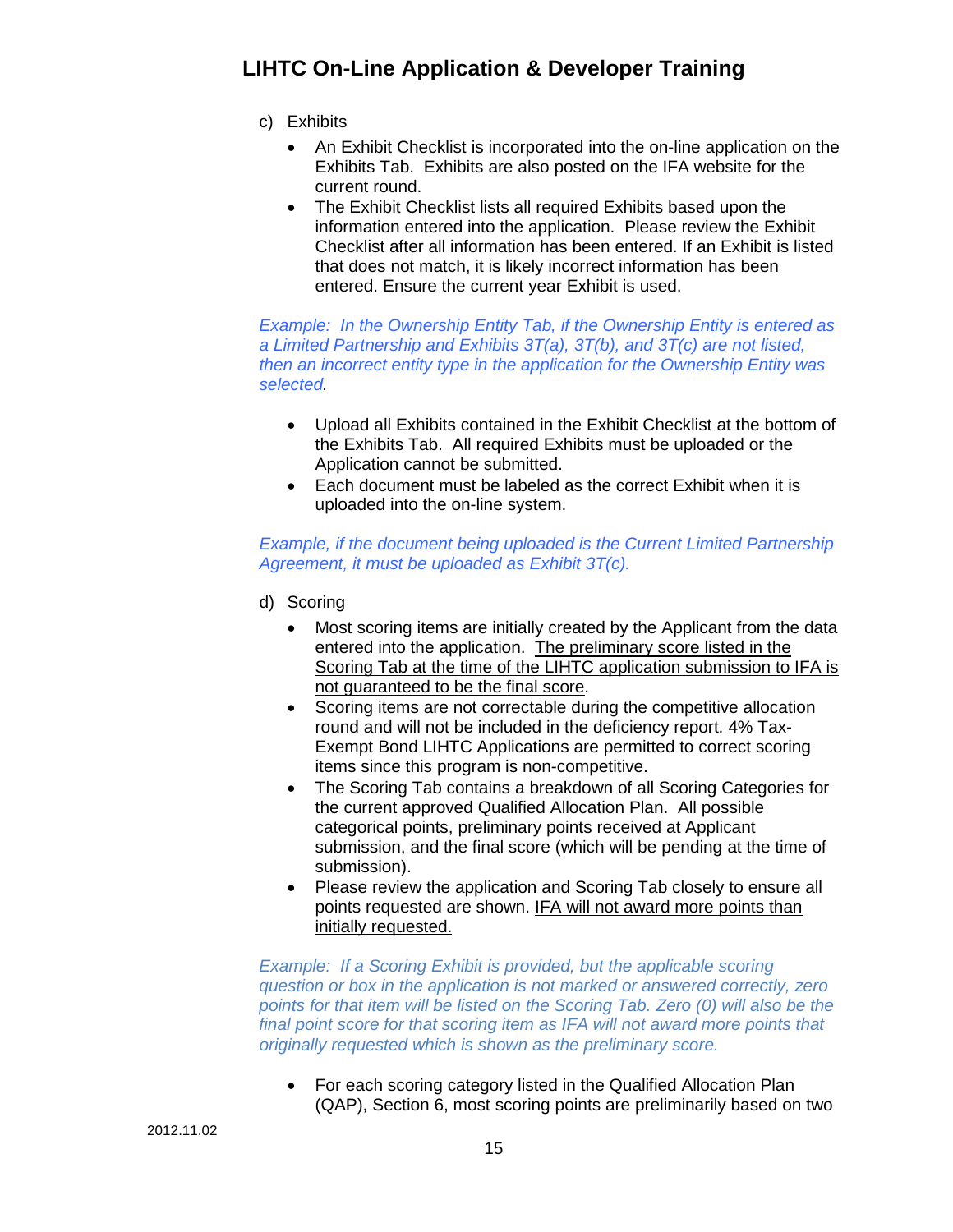criteria: (i) Application questions answered correctly and/or check boxes marked appropriately and (ii) Application information entered accurately and as required.

| <b>Scoring Category</b>                             | <b>Category Name</b>                                 | Location                                                                                                                                                                                | <b>Comment</b>                                                                                                                                                                                                                                                                                                                                                                                                                                                                                                    |
|-----------------------------------------------------|------------------------------------------------------|-----------------------------------------------------------------------------------------------------------------------------------------------------------------------------------------|-------------------------------------------------------------------------------------------------------------------------------------------------------------------------------------------------------------------------------------------------------------------------------------------------------------------------------------------------------------------------------------------------------------------------------------------------------------------------------------------------------------------|
| Resident Profile,<br>Category 1<br>(0 to 20 points) | Serves Lowest<br>Income<br>Residents                 | Building Tab -<br>Units                                                                                                                                                                 | For every unit entered with an<br>AMGI at or below 40% AMGI, 1<br>point for each full 1% of the total<br>project units is calculated by the<br>software. Applicants with a project<br>that has a subsidized by project-<br>based rental assistance contracts<br>are ineligible for points under this<br>category. Software will not<br>generate more than the maximum<br>points.                                                                                                                                  |
| Resident Profile,<br>Category 2<br>(20 points max.) | Mixed Income<br>Incentive                            | Building Tab -<br><b>Units</b>                                                                                                                                                          | For every market-rate unit<br>entered, excluding on-site staff or<br>employee units, 1 point for each<br>full 1% of the units is calculated<br>by the software for the preliminary<br>score. Software will not generate<br>more than the maximum points.<br>Applicants that request points<br>under Building Characteristics,<br>Category 3, are not eligible to<br>receive points under the Mixed<br>Income Incentive.                                                                                           |
| Resident Profile,<br>Category 2<br>(5 points max.)  | Serves 30%<br><b>AMGI</b> qualified<br>tenants       | Building Tab -<br>Units                                                                                                                                                                 | For every unit entered with an<br>AMGI at or below 30% AMGI, 1<br>point for each full 1% of the units<br>at 30% AMGI is calculated by the<br>software if market rate units have<br>also been entered. Software will<br>generate the preliminary scoring<br>points up to the maximum points<br>available. Applicants that request<br>points under Building<br>Characteristics, Category 3, are<br>not eligible to receive points<br>under the Mixed Income Incentive<br>for serving 30% AMGI qualified<br>tenants. |
| Resident Profile,<br>Category 3<br>(0 to 20 points) | Resident<br>Populations with<br><b>Special Needs</b> | Project<br>Description Tab-<br><b>Targeting of Units</b><br>and Affordable<br><b>Assisted Living</b><br>Facility/Program,<br><b>Special Needs</b><br>Type & Special<br><b>Needs Tab</b> | If Applicant selects a Special<br>Needs Type from the drop down<br>field, but will not be an Affordable<br>Assisted Living Facility/Program,<br>Applicant must enter information<br>into the Special Needs Tab and<br>upload the required Exhibit 1S.<br>When all information is provided,<br>the software will generate a                                                                                                                                                                                        |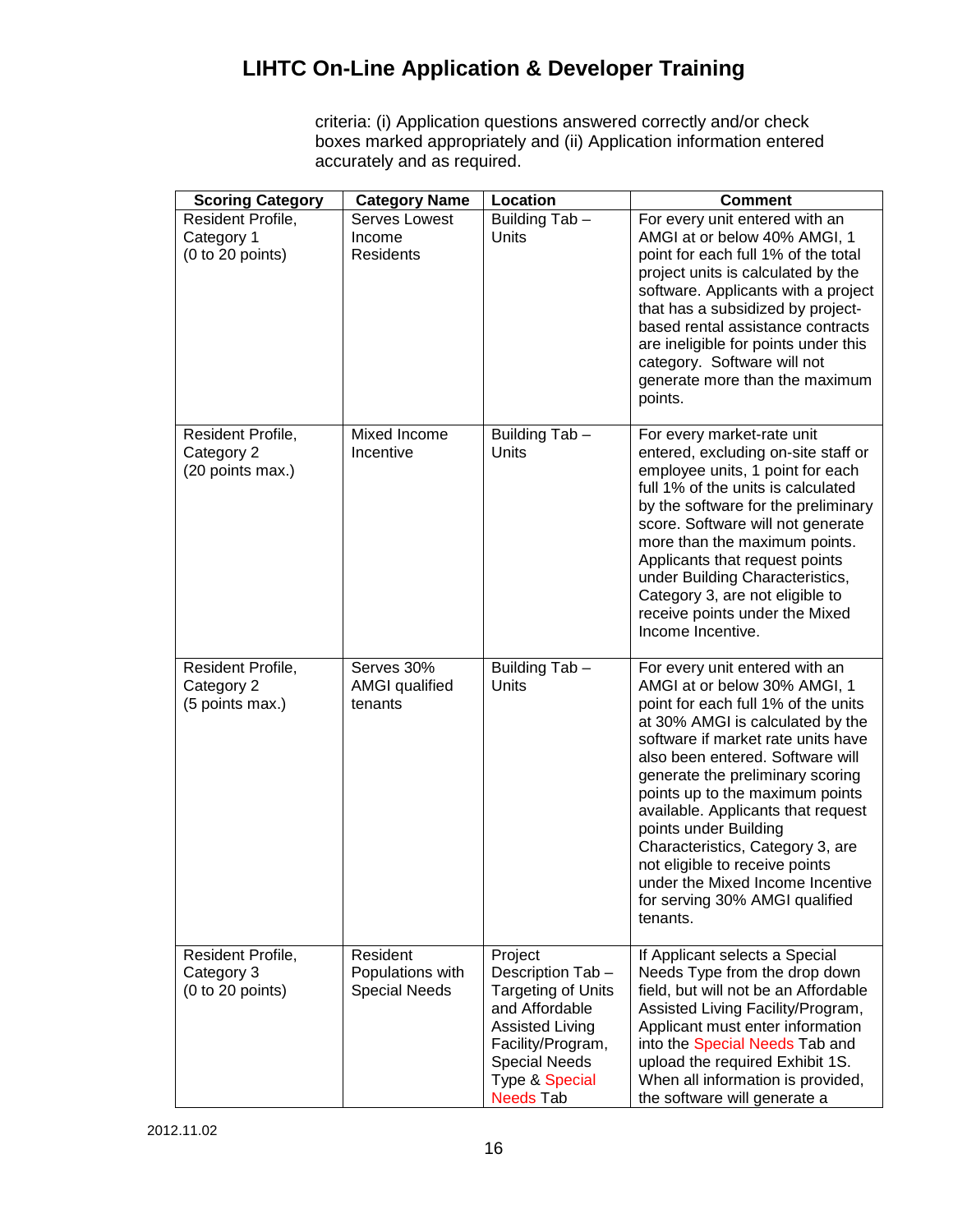|                                                |                                                 |                                                                               | preliminary score based upon the<br>information entered.                                                                                                                                                                                                                                                                                                                                                                                                  |
|------------------------------------------------|-------------------------------------------------|-------------------------------------------------------------------------------|-----------------------------------------------------------------------------------------------------------------------------------------------------------------------------------------------------------------------------------------------------------------------------------------------------------------------------------------------------------------------------------------------------------------------------------------------------------|
|                                                |                                                 |                                                                               | If the project will be an Affordable<br>Assisted Living Facility/Program,<br>Applicant must mark it as such<br>and enter the information in the<br>Special Needs Tab and provide<br>the required Exhibit 1S-AAL.<br>When all information is provided,<br>the software will generate a<br>preliminary score based upon the<br>information entered.                                                                                                         |
| Resident Profile,<br>Category 4<br>(50 points) | Provides an<br>Opportunity for<br>Homeownership | Project<br>Description Tab-<br>Ownership Type,<br><b>lowa Rose</b><br>Program | If Applicant checks the Ownership<br>Type box for an lowa Rose<br>Program, the software will<br>generate a preliminary score of<br>50 points. This category is not<br>available to Applicants that elect<br>points in Resident Profile,<br>Category 6, "Waives Right to a<br><b>Qualified Contract." Exhibit 2S</b><br>must be provided.                                                                                                                  |
| Resident Profile,<br>Category 5<br>(20 points) | Rent<br>Reasonableness                          | Project<br>Description Tab-<br><b>Other Elections</b>                         | If Applicant checks the box<br>indicating that 100% of the low<br>income units will be set at or<br>below 100% of the Fair Market<br>Rent for the counties in which the<br>property is located as established<br>by HUD annually, the software<br>will generate a preliminary score<br>of 20 points for this category.<br>Applicants that have a Subsidized<br>Project-Based Rental Assistance<br>Contract are ineligible for points in<br>this category. |
| Resident Profile,<br>Category 6<br>(50 points) | Waives Right to<br>Qualified<br>Contract        | Project<br>Description Tab-<br><b>Other Elections</b>                         | If Applicant checks the box<br>indicating the Ownership waives<br>the right to ask IFA to find a buyer<br>after year 15, the Applicant will<br>have waived the right to a<br>qualified contract and the<br>software will generate a<br>preliminary score of 50 scoring<br>points for this category except for<br>Applicants that elect points for<br>Providing an Opportunity for<br>Homeownership.                                                       |
| Location, Category 1<br>(0 to 15 points)       | <b>Location Near</b><br><b>Services</b>         | Project<br>Description Tab-<br><b>Location Near</b><br>Services               | Applicant must check the box for<br>each service in which points are<br>requested. For each checked<br>location near service box, the                                                                                                                                                                                                                                                                                                                     |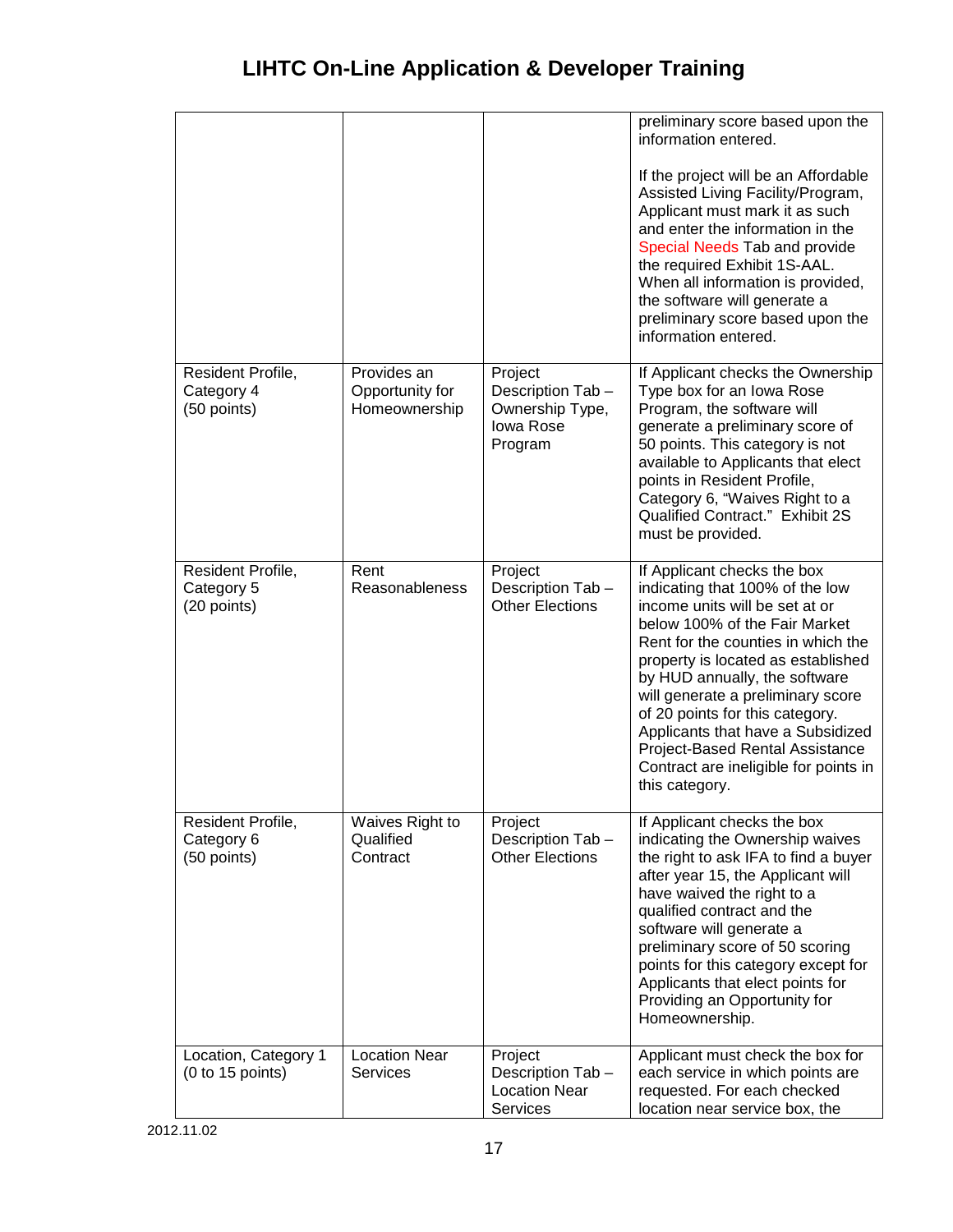|                                          |                                            |                                                                                                               | software will generate a<br>preliminary score based upon the<br>boxes checked up to the<br>maximum points available.<br>An Exhibit 3S is required for each<br>service in which points are<br>sought.<br>Exhibit 3S is required for each<br>building address for each location<br>for a scattered site project and                                                                                                                                                                                                                                |
|------------------------------------------|--------------------------------------------|---------------------------------------------------------------------------------------------------------------|--------------------------------------------------------------------------------------------------------------------------------------------------------------------------------------------------------------------------------------------------------------------------------------------------------------------------------------------------------------------------------------------------------------------------------------------------------------------------------------------------------------------------------------------------|
|                                          |                                            |                                                                                                               | each building at each site must<br>meet the 1.0 mile or less<br>requirement.                                                                                                                                                                                                                                                                                                                                                                                                                                                                     |
| Location, Category 2<br>(5 points)       | <b>Great Places</b>                        | Project<br>Description Tab-<br><b>Other Elections</b>                                                         | If the Applicant checks the box<br>that the entire project will be<br>located in and part of a Great<br>Place community approved by the<br>Department of Cultural Affairs, the<br>software will generate a<br>preliminary score of 5 points.<br>Exhibit 4S is required.                                                                                                                                                                                                                                                                          |
| Location, Category 3<br>(0 to 50 points) | Local<br>Government<br>Contribution        | <b>Funding Sources</b><br>Tab - Total<br>Federal<br>Contributions box<br>and Total Local<br>Contributions box | If the Applicant has funding<br>sources that qualify as a local<br>government contribution as<br>defined in the Qualified Allocation<br>Plan, the amount of the<br>government entity/political<br>subdivision contribution, and the<br>government entity/political<br>subdivision contribution not<br>derived from any Federal<br>resources as listed in Exhibit 5S<br>must be entered and the Funding<br>Source Tab. The software will<br>generate the applicable scoring<br>points up to the maximum points<br>available. Exhibit 5S required. |
| Location, Category 4<br>(5 points)       | Underserved<br>County                      | Building Tab -<br><b>Building Address</b>                                                                     | The software will contain a listing<br>of counties that have not received<br>an award of Low-Income Tax<br>Credits in the past three (3) years.<br>If the project is located in one of<br>these counties, the software will<br>generate 5 scoring points.                                                                                                                                                                                                                                                                                        |
| Location, Category 4<br>(0 to 5 points)  | Developer or<br>Owner Cash<br>Contribution | <b>Funding Sources</b><br>- Developer/<br>Owner Cash<br>Contribution drop<br>down selection                   | If the developer or owner is<br>contributing cash, the cash<br>contribution must be listed under<br>the Developer/Owner Cash<br>Contribution funding source. The<br>software will calculate the<br>percentage of total project costs                                                                                                                                                                                                                                                                                                             |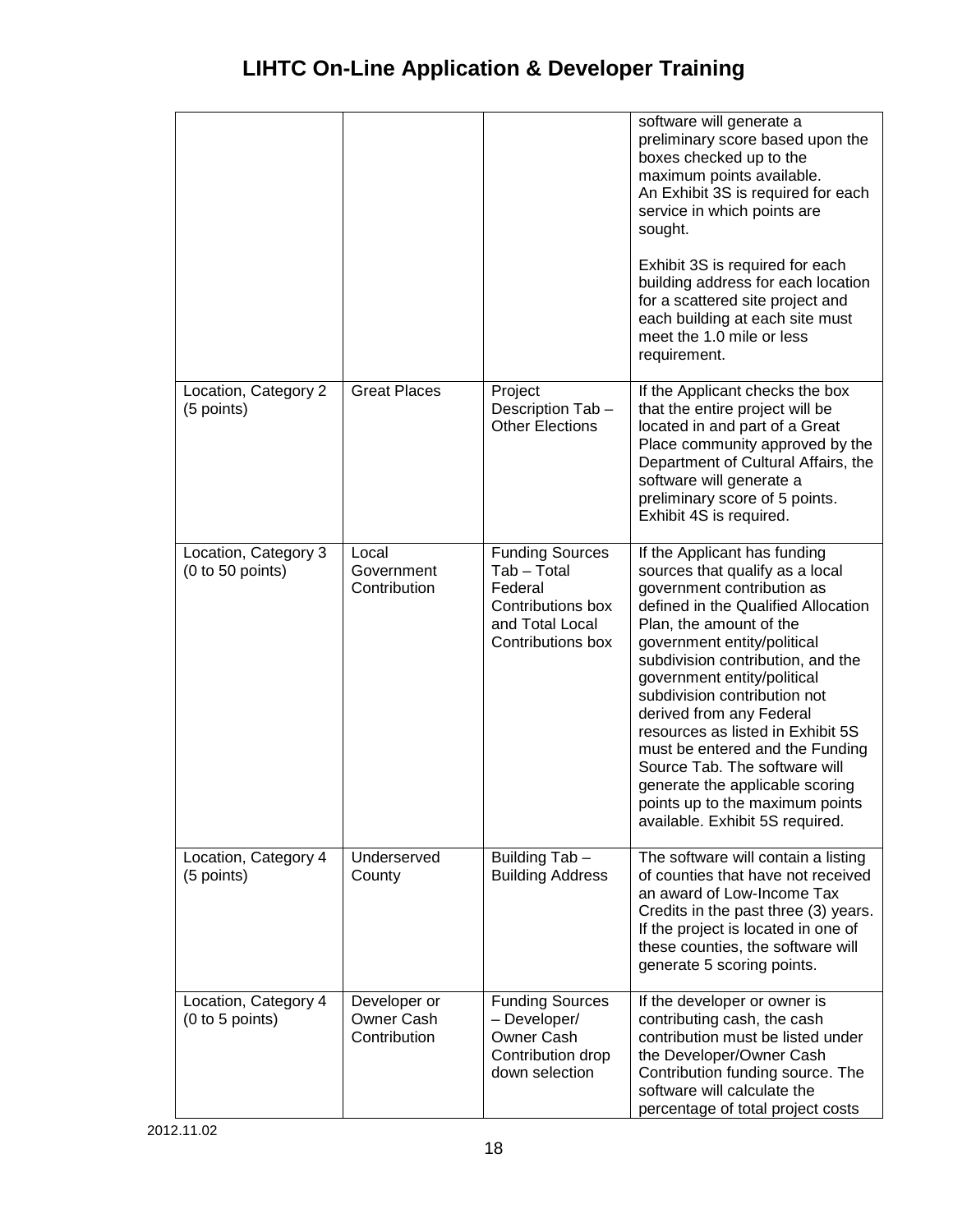|                                                                       |                                                                                                                                 |                                                                        | the cash contribution is. One<br>point for each full 1% of the total<br>project costs up to the maximum<br>5 points will be generated as a<br>preliminary score.                                                                                                                                                                                                                                                                                                                                                                                              |
|-----------------------------------------------------------------------|---------------------------------------------------------------------------------------------------------------------------------|------------------------------------------------------------------------|---------------------------------------------------------------------------------------------------------------------------------------------------------------------------------------------------------------------------------------------------------------------------------------------------------------------------------------------------------------------------------------------------------------------------------------------------------------------------------------------------------------------------------------------------------------|
| <b>Building</b><br>Characteristics,<br>Category 1<br>(0 to 35 points) | <b>Market Appeal</b>                                                                                                            | <b>Project Amenities</b><br>Tab - Market<br>Appeal<br>Characteristics  | For each amenity provided at no<br>cost to tenants that enhances<br>market appeal, check the<br>applicable boxes and provide any<br>specific information as requested.<br>For each amenity box checked,<br>the software will generate the<br>preliminary scoring points up to<br>the maximum points available.                                                                                                                                                                                                                                                |
| <b>Building</b><br>Characteristics,<br>Category 2<br>(10 points)      | Projects with<br>Historical<br>Significance                                                                                     | Project<br>Description -<br><b>Other Elections</b>                     | If the entire project is on the<br>National Register of Historic<br>Places or is determined eligible<br>for the National Register by the<br><b>State Historic Preservation</b><br>Officer, check the box indicating<br>such. If the box is checked, the<br>software will generate 10<br>preliminary scoring points.<br>Exhibit 6S required.                                                                                                                                                                                                                   |
| <b>Building</b><br>Characteristics,<br>Category 3<br>(0 to 40 points) | Projects that are<br>Subsidized<br>Project-Based<br>Rental<br>Assistance<br>Projects or HUD-<br><b>VASH Voucher</b><br>Projects | Project<br>Description Tab-<br><b>Rental Assistance</b>                | If the Applicant selects yes from<br>the drop down field in the<br>application and provides the<br>number of units assisted by the<br>project-based rental assistance<br>contract or VASH Vouchers, the<br>software will generate the<br>applicable preliminary scoring<br>points up to the maximum points<br>available. Exhibit 7S required.<br>This category isn't available to an<br>Applicant seeking points in<br>Resident Profile, Category 1,<br>"Serves Lowest Income<br>Residents" and Resident Profile,<br>Category 2, "Mixed Income<br>Incentive." |
| <b>Building</b><br>Characteristics,<br>Category 4<br>(0 to 20 points) | Construction/Unit<br>Characteristics                                                                                            | <b>Project Amenities</b><br>$Tab -$<br>Construction<br>Characteristics | For each construction/unit<br>characteristic that will be provided<br>and points are sought, check<br>each box or radio button and<br>provide any additional requested<br>information. For each checked<br>box, the software will generate<br>preliminary scoring points up to<br>the maximum points available.                                                                                                                                                                                                                                               |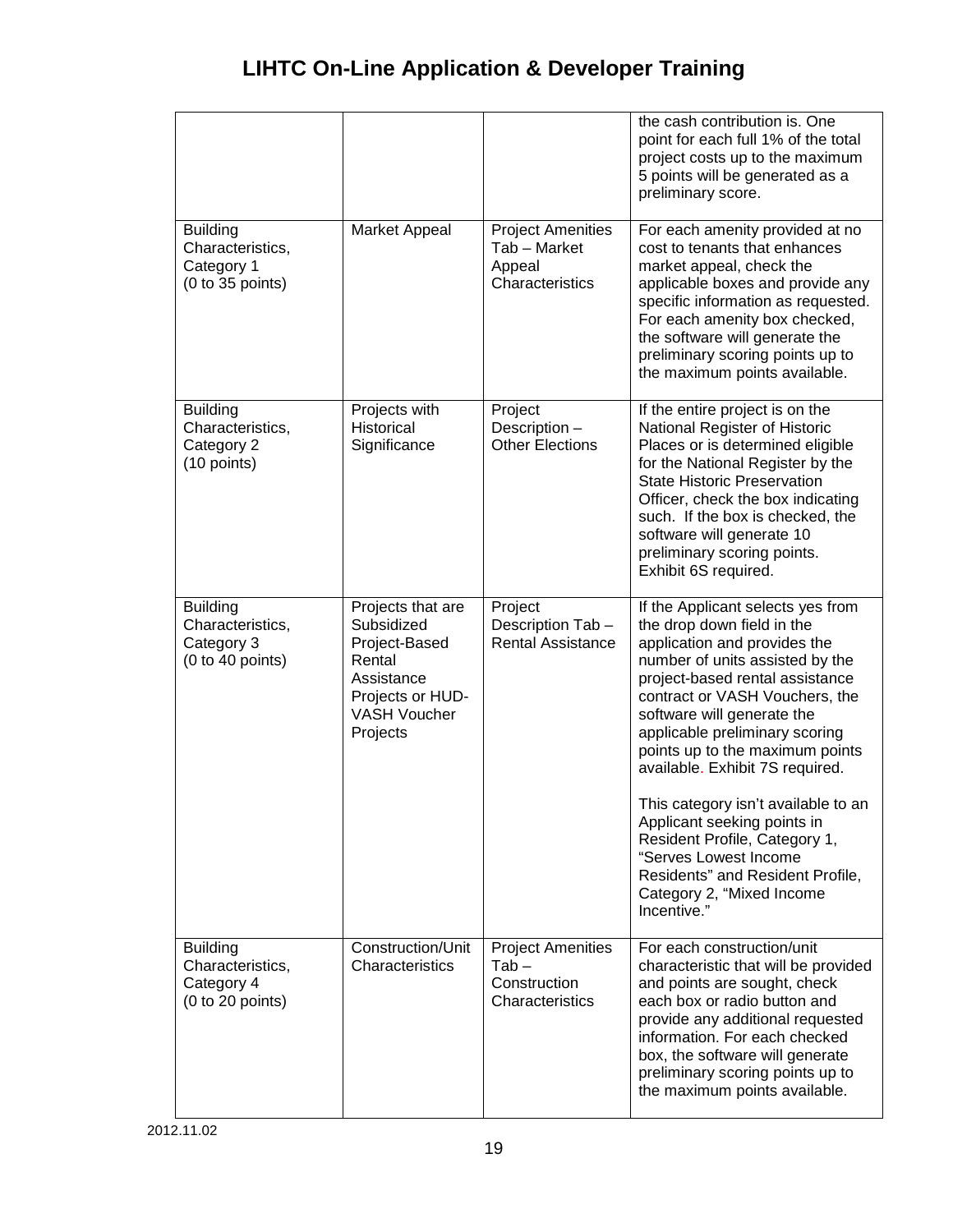| <b>Building</b><br>Characteristics,<br>Category 5<br>(0 to 27 points) | <b>Olmstead Goals</b>        | Building Tab -<br><b>Buildings &amp; Units</b>              | As Applicant enters each building<br>and unit information, the question<br>on the number of handicapped<br>accessible and visitable units<br>must be provided. When entering<br>units, Applicant must also answer<br>the question on whether the unit<br>is handicapped accessible or a<br>visitable unit. For each unit<br>entered (must match the number<br>in each building), the software will<br>calculate the percentage (%) of<br>each unit type and generate a<br>preliminary score up to the<br>maximum points permitted.<br>Points for visitable units are not<br>available to an Applicant electing<br>points under the Handicapped<br>Accessible section of this<br>category. |
|-----------------------------------------------------------------------|------------------------------|-------------------------------------------------------------|-------------------------------------------------------------------------------------------------------------------------------------------------------------------------------------------------------------------------------------------------------------------------------------------------------------------------------------------------------------------------------------------------------------------------------------------------------------------------------------------------------------------------------------------------------------------------------------------------------------------------------------------------------------------------------------------|
| <b>Building</b><br>Characteristics,<br>Category 6<br>(0 to 35 points) | Readiness to<br>Proceed      | Project<br>Description Tab-<br>Readiness to<br>Proceed      | For each area that applies to the<br>Project, the Applicant must select<br>each applicable readiness to<br>proceed check box. The software<br>will generate the preliminary<br>scoring points for each box up to<br>the maximum points available.<br>Exhibits 9S - 11S will be<br>required.                                                                                                                                                                                                                                                                                                                                                                                               |
| <b>Building</b><br>Characteristics,<br>Category 7<br>(0 to 10 points) | Impact on the<br>Environment | Project<br>Description Tab-<br>Impact on the<br>Environment | For each amenity listed under<br>Impact on the Environment, the<br>Applicant must check each box<br>and provide any additional<br>requested information For each<br>checked box, the software will<br>generate preliminary scoring<br>points up to the maximum points<br>available.                                                                                                                                                                                                                                                                                                                                                                                                       |
| <b>Building</b><br>Characteristics,<br>Category 8<br>(0 to 20 points) | <b>Energy Efficiency</b>     | Project<br>Description Tab-<br><b>Energy Efficiency</b>     | Applicant must check the<br>applicable box for the level of<br>energy efficiency for which points<br>are sought. If the box is checked,<br>the software will generate the<br>applicable preliminary scoring<br>points.                                                                                                                                                                                                                                                                                                                                                                                                                                                                    |
| Other, Category 1<br>(10 points)                                      | <b>Title Guaranty</b>        | <b>Ownership Entity</b><br>Tab                              | Applicant will check the box<br>certifying that the Ownership<br>Entity will obtain a Final Title<br>Guaranty Owner Certificate on<br>the real estate of the Project from<br>the Iowa Finance Authority's Title                                                                                                                                                                                                                                                                                                                                                                                                                                                                           |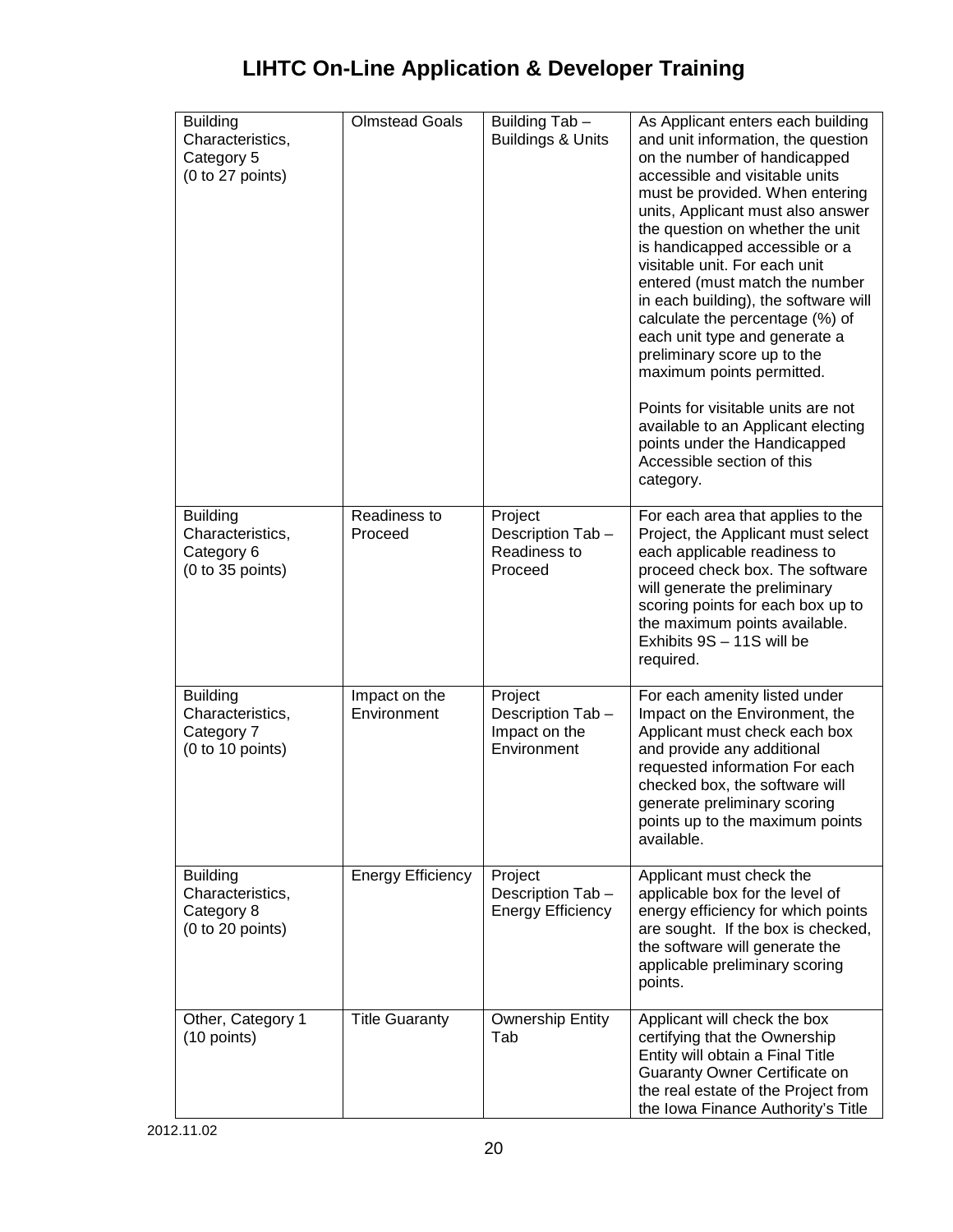|                                       |                                                               |                                                                                          | Guaranty Division prior to<br>submittal of the 8609 package.<br>The Ownership Entity shall<br>obtain, at a minimum, a Final Title<br>Guaranty Certificate with an<br>Amount of Coverage that is not<br>less than the value of the Land<br>and pre-existing improvements, if<br>any, combined with the total Hard<br>Construction Costs of the project.                                                                                                                                                                               |
|---------------------------------------|---------------------------------------------------------------|------------------------------------------------------------------------------------------|--------------------------------------------------------------------------------------------------------------------------------------------------------------------------------------------------------------------------------------------------------------------------------------------------------------------------------------------------------------------------------------------------------------------------------------------------------------------------------------------------------------------------------------|
| Other, Category 3<br>(10 points)      | Qualified<br>Development<br>Team Experience                   | Project Team Tab<br>- Developer,<br>General<br>Partner/Managing<br>Member Team<br>Member | Applicant must enter the number<br>of years of Section 42 related<br>experience and indicate whether<br>that Team Member has at least<br>(1) LIHTC project through 8609<br>within the last five (5) years. If 10<br>years or more of Section 42<br>experience is listed AND the<br>Team Member has had a project<br>completed through 8609 within<br>the last 5 years, the software will<br>generate a preliminary score of<br>10 points. Points are all or<br>nothing.                                                              |
| Other, Category 3<br>(5 points)       | Qualified<br>Development<br>Team<br>Experience/Effici<br>ency | Project Team Tab<br>- Developer Team<br>Member                                           | Applicant must answer yes or no<br>to the question whether the<br>Developer has successfully<br>closed a tax credit project with a<br>third party equity investor in which<br>the equity investor closing was<br>completed within 9 months of the<br>tax credit award date in the years<br>of 2009-2012, and complete the<br>corresponding questions. If yes is<br>answered and the closing date is<br>within 9 months of the award<br>date, the software will generate<br>preliminary scoring of 5 points.<br>Exhibit 14S required. |
| Other, Category 4<br>(0 to 30 points) | Reduced<br>Developer Fee                                      | <b>Cost and Credit</b><br>Calc. Tab-<br>Developer Fee's<br>Subtotal                      | Applicant must enter the<br>Developer Fee in the Cost and<br>Credit Calc. Tab. The software<br>will calculate the amount of<br>reduction in developer fee<br>subtotal below the maximum<br>allowed and generate preliminary<br>scoring points for each full 1%<br>reduction in the developer fee<br>below the maximum developer<br>fee allowed up to the maximum<br>points available.                                                                                                                                                |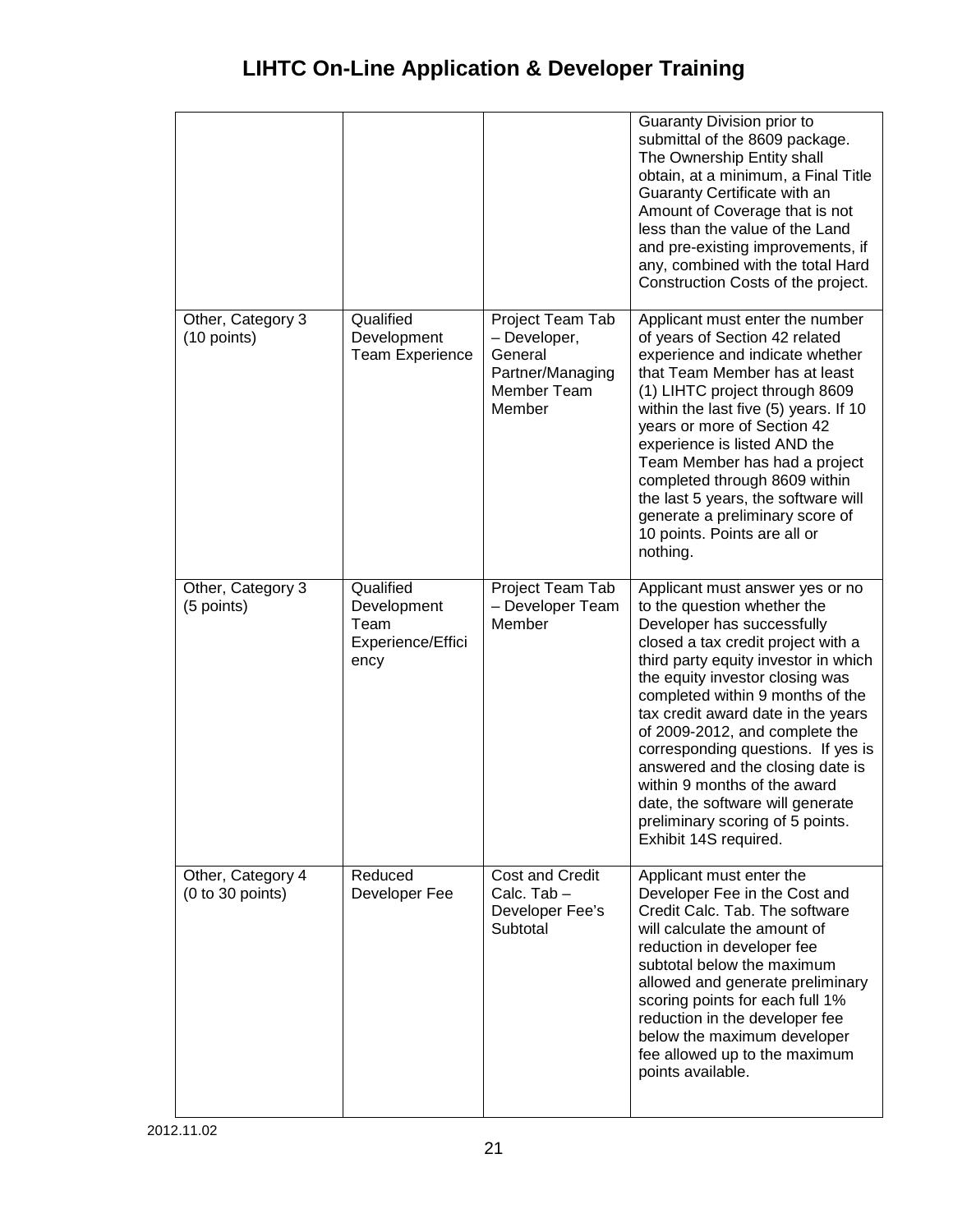| Other, Category 5 | <b>Project Costs</b> | Project                          | Based upon the project type, the                                |
|-------------------|----------------------|----------------------------------|-----------------------------------------------------------------|
| (5 points)        |                      | Description Tab-<br>Project Type | construction costs, and total<br>project costs entered by the   |
|                   |                      |                                  | Applicant, the software will                                    |
|                   |                      | <b>Costs and Credit</b>          | calculate the percentage of                                     |
|                   |                      | Calc. Tab                        | construction costs to total project                             |
|                   |                      |                                  | costs and generate a preliminary                                |
|                   |                      |                                  | score of 5 points for new                                       |
|                   |                      |                                  | construction projects if the<br>percentage is 67% or higher and |
|                   |                      |                                  | 5 points for acq./rehab, rehab, or                              |
|                   |                      |                                  | historic projects if the percentage                             |
|                   |                      |                                  | is 50% or higher. If a project is                               |
|                   |                      |                                  | both acq/rehab & new                                            |
|                   |                      |                                  | construction, both percentages                                  |
|                   |                      |                                  | must be met to receive the<br>maximum 5 points. The             |
|                   |                      |                                  | percentage of construction costs                                |
|                   |                      |                                  | will be based on the square                                     |
|                   |                      |                                  | footage percentage of each                                      |
|                   |                      |                                  | construction type.                                              |

#### <span id="page-21-1"></span><span id="page-21-0"></span>**6. 2013 TAC Enhancements/Changes**

#### a) Project Name and Location Tab

- Check box if more than one political jurisdiction and ability to enter second political jurisdiction for those scattered site projects located in more than one political jurisdiction.
- Once a primary building address is entered in the Building Tab, this address will be listed on the Project Name and Location Tab along with the City(ies) and County(ies) the project is located.
- <span id="page-21-2"></span>b) Project Description Tab
	- Credit % applied for will auto-fill based upon Project-Type entered.
	- More than one Special Needs Type may now be entered under Targeting of Units and the Special Needs Type will carry over to the Special Needs Tab.
	- Added Special Needs Type of Older Persons 62 and older.
	- Special Needs Population Modified language on persons with a physical and mental, and/or development disability to include the following language: which may include persons with brain injury, mental illness, or co-occurring disorders.
	- Special Needs Population If state HOME program is selected, two additional items have been added to the drop-down box for selection; however, these two additional items will not generate LIHTC score or a Special Needs Tab. The two additional items are solely for HOME program information and will not generate points: SRO & Transition.
	- Question added for Affordable Assisted Living Program/Facility under Targeting of Units.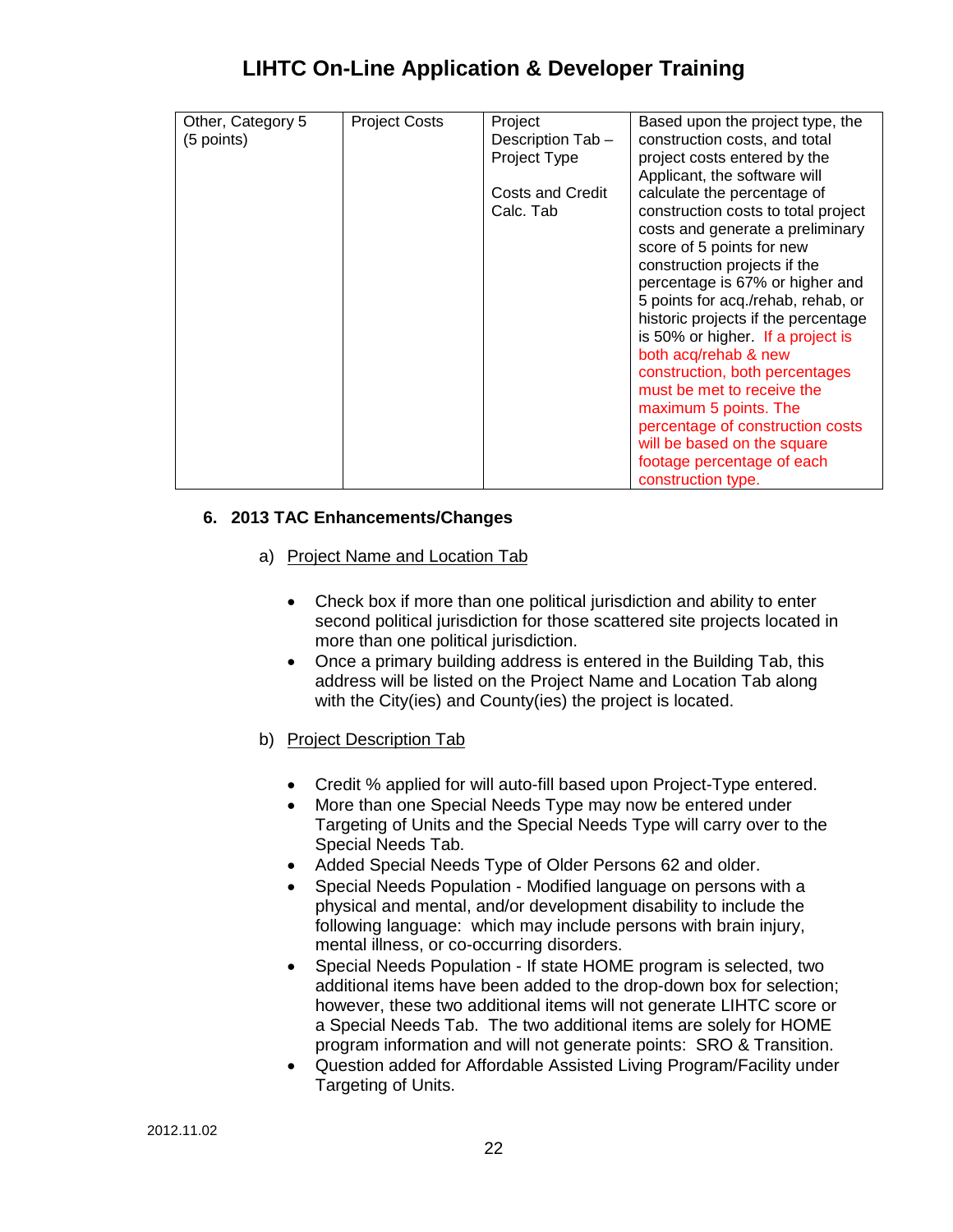- More than one building type may be entered unless electing an Ownership Type of Iowa Rose Program then only Standard Apartment may be selected under Building Type.
- Both Iowa Rose Program and Rental Program can't be selected.
- Added HUD-VASH Vouchers question and if yes, must enter the number.
- Updated the energy efficient water heaters description box under Impact on the Environment to include a .098 energy factor (EF) for tankless water heaters.
- <span id="page-22-0"></span>c) Special Needs Tab (new tab 2013)
	- Required if a special needs type (scoring category) was entered under Targeting of Units on the Project Description Tab or the box was marked for Affordable Assisted Living Program/Facility.
	- The Special Needs Tab is different for Affordable Assisted Living Program/Facility than Non-Affordable Assisted Living Program/Facility.
	- If Affordable Assisted Living Program/Facility is elected, Exhibit 1S-AAL is required.
	- Lead Service Provider is now a mandatory team member in the Project Team Tab if a Special Needs Population has been checked in the Project Description Tab.
- <span id="page-22-1"></span>d) Site Control Tab
	- Added a question for projects that have HOME funds regarding installment contract or leasehold interest. If yes, an error will generate. Fee simple title is required for any site that includes any building located thereon or project acquired or used for rental activities.
- <span id="page-22-2"></span>e) Ownership Entity Tab
	- Added a grey checkbox to reflect the Applicant's acknowledgement to commit to notify the DHS Referral Network of vacancies in handicapped accessible units.
	- Added grey checkbox to reflect the Owner's requirement to lease handicapped accessible units designed for persons with disabilities to tenants requiring the accessibility feature of the unit and the use of lease addendum to be executed by a tenant(s) occupying a handicapped accessible unit who doesn't require such handicapped accessibility features. The lease addendum must state the tenant agrees to move to a comparable non-accessible unit upon the request of the Owner with moving expenses to be paid by the Owner.
	- Added question for state Ownership entity is organized.
	- Added Contact Information and Authorized Signor(s) fields.
- <span id="page-22-3"></span>f) Project Team Tab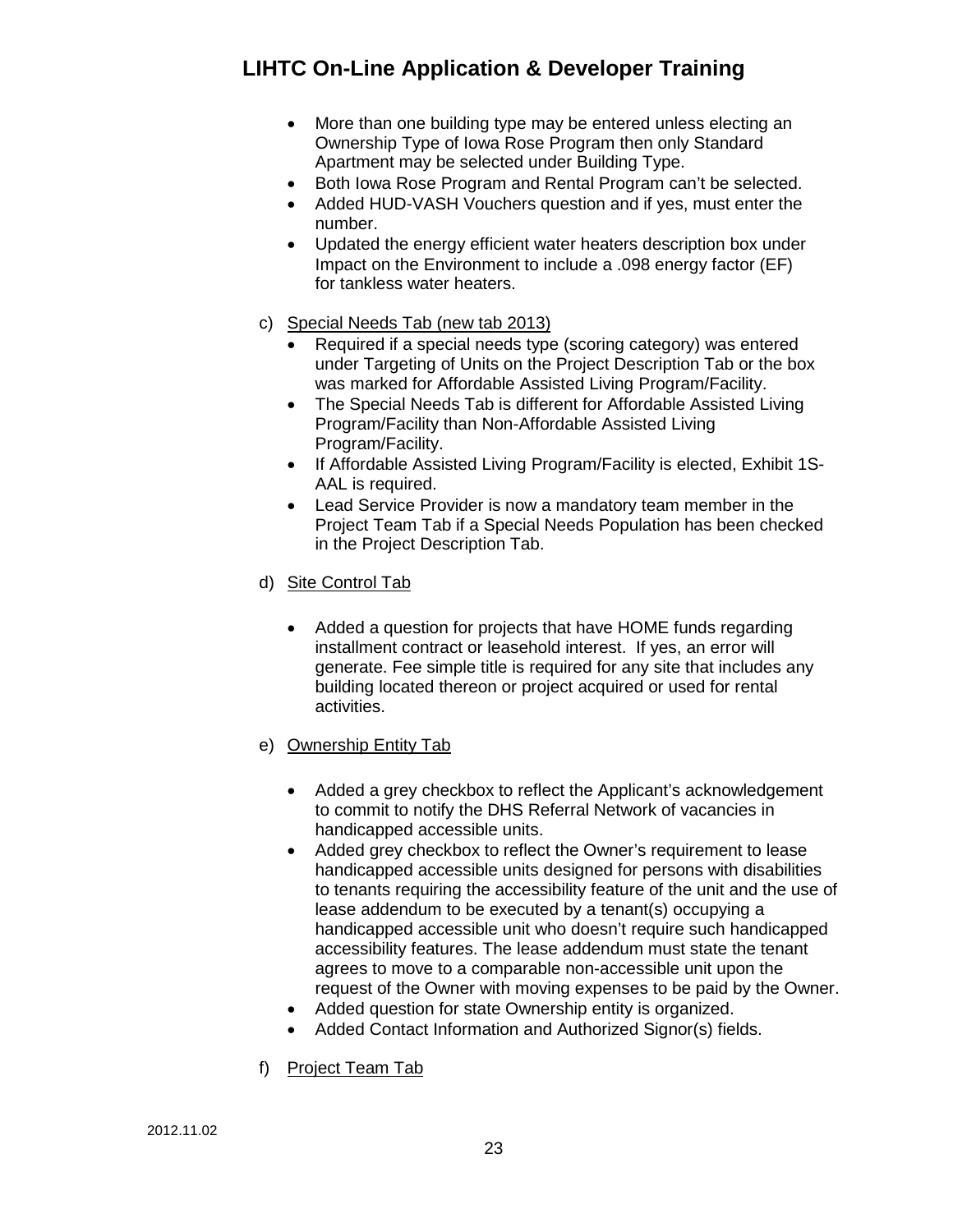- Added requirement that either the Developer, Managing Member, General Partner or Development Consultant must have materially participated in a LIHTC project that has received an 8609 from any state within the past five years.
- Added relationship status to Developer for those attending the Mandatory Developer Training.
- Changed the experience requirement of the Management Company to three (3) years of successful management of a Section 42 property.
- Added requirement that a first time tax credit developer must complete at least one LIHTC project in which all LIHTC Units have been leased at least once and has received an 8609 in Iowa or any other state before permitted to submit a subsequent LIHTC application in Iowa and only eligible for an award of tax credits for one project.
- Added mandatory team member of a Lead Service Provider if a Special Needs Population is selected in the Project Description Tab.
- Added ability for Applicants to request non-profit approval of the Lead Service Provider through the on-line application and submit Exhibits for review and approval.
- Added a field to the General Partner/Managing Member and Co-GP/MM for entry of authorized signor(s).
- Added question to Co-Developers, % of developer benefits.
- Updated the year from 2011 to 2012 for applicable questions.
- A drop-down field of all potential project team member types has been added if "yes" is marked for Identity of Interest.
- Updated the years 2008-2011 to 2009-2012 for the question on successful closing of a tax credit project with a third party equity investor.
- Added stakeholder questions to the General Partner and Developer Project Team Member Tabs. Number and Names will have to be entered.
- Added questions to the Ownership Entity, Limited Partner, General Partner/Managing Member or Co-General Partner/Managing Member regarding filing a copy of the fully completed IRS form 8609 to an allocating state agency.
- Added question to the Developer Tab and Syndicator and Direct Investor member Tab relative to QAP Section 5.4.6.1.11.

#### <span id="page-23-0"></span>g) Project Amenities Tab

- Removed clubhouse.
- Updated requirement under Construction Characteristics- Main Entrance Areas, Covered Entry and Storm Door for unit main entrance to exterior to include the requirement of a minimum depth and width of coverage of 4 feet by 4 feet.
- If garages or parking will include charges, a charge amount must now be entered under Other Site Amenities. \*\*This is directly linked to the cost/credit calculation tab now. If no charge, then the costs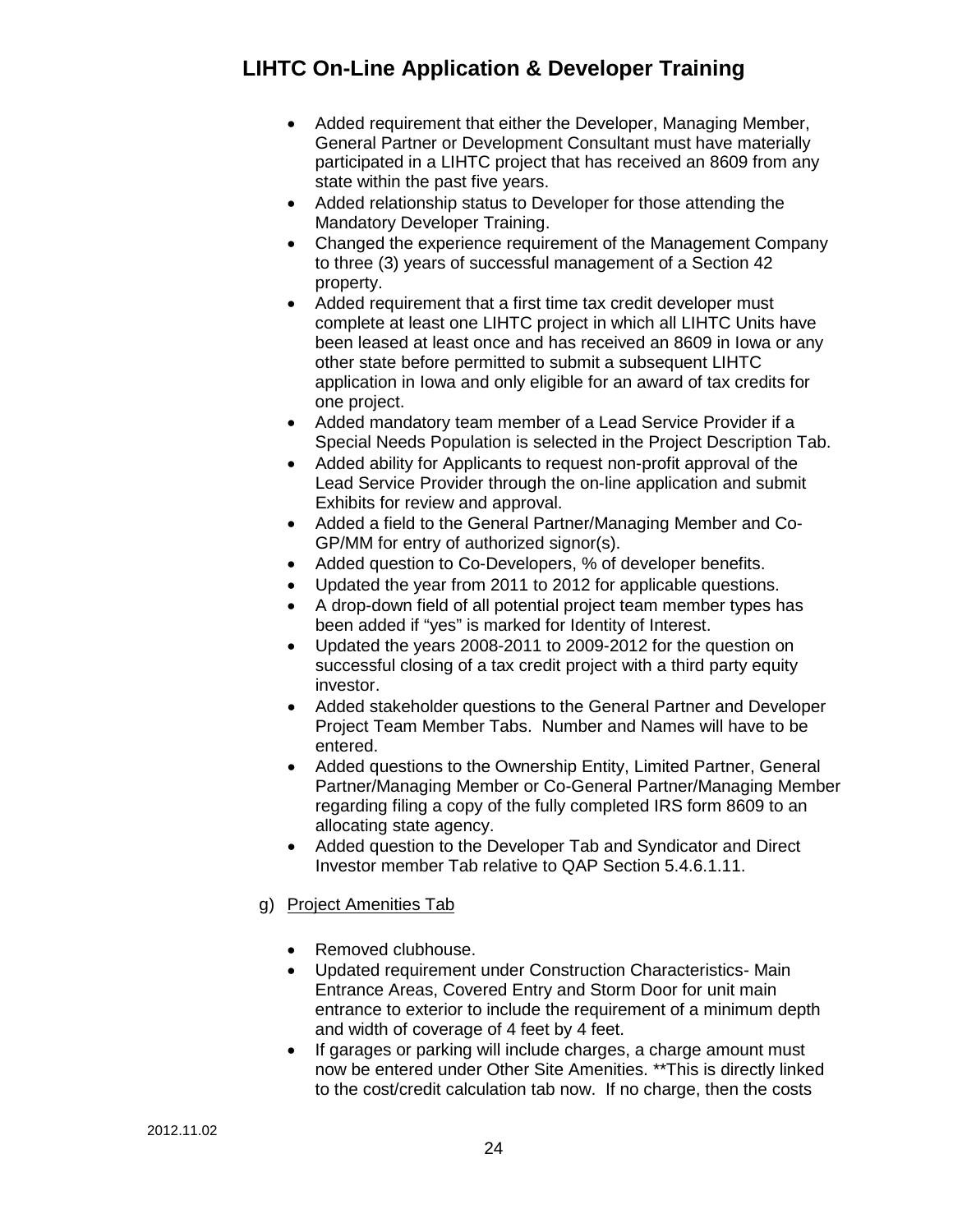can be included in eligible basis; however, if a charge is entered, then the construction costs can't be included in eligible basis.

- If parking charges are listed, then this income must be shown.
- Updated the description for In-Unit Laundry Space with Washer and Dryer Hook-up under Other Market Appeal Amenities.
- Added question on any other extra tenant charges required for tenancy and amount under Other Site Amenities.
- Under Other Site Amenities, added requirement that if 24 hour onsite Resident Manager is elected, then a manager's unit with no rent charge must be entered in the Building-Units Tab and the unit will be common space and not a residential rental unit and shown as such in a carryover agreement for an awarded project.
- Under Other Site Amenities, separated out Computer in each unit and Computer Learning Center. Applicants will now be required to select one of these and then the application will auto-fill the data into the Construction Characteristics Tab. Can't select both.
- If no market units are entered in the Building-Unit Tab, no description will be permitted in the box to Describe Differences in Low-Income and Market Rate Unit Amenities under Other Site Amenities.
- Replaced Washer/Dryer Hookup with Washer/Dryer in each unit under Other Interior Apartment Amenities.
- Under Other Interior Apartment Amenities, Washer/Dryer in each unit will auto-fill into the Construction Tab; otherwise, Laundry Room will auto-fill under Other Site Amenities. One or the other must be checked.
- Under Other Interior Apartment Amenities, the flooring and heating/cooling and water heating information will auto-fill into the Construction Tab.
- Geothermal heating and cooling was added as an option.
- Window Coverings Type was added under Other Interior Apartment Amenities and will auto-fill into the Construction Characteristics Tab.
- Update description box for Storage Units under Construction Characteristics.
- Window air conditioning was removed.
- Added cooking type (electric or gas) under Other Interior Apartment Amenities if range will be provided.

#### <span id="page-24-0"></span>h) Construction Tab (Replaces Exhibit 10B)

- Added under Minimum Development Characteristics-Roofs, that for flat roofs a system with a 10-year full warranty is required. Full warranty includes all labor and materials for the entire roofing system and insurance rider for consequential damage.
- Updated description for Exterior Entry Doors to Common Areas.
- Updated description for Unit Doors
- Updated description for resilient flooring.
- Updated description for Cabinetry.
- Updated description for Sidewalks.
- Updated description for Laundry.
- Updated description for Construction Warranty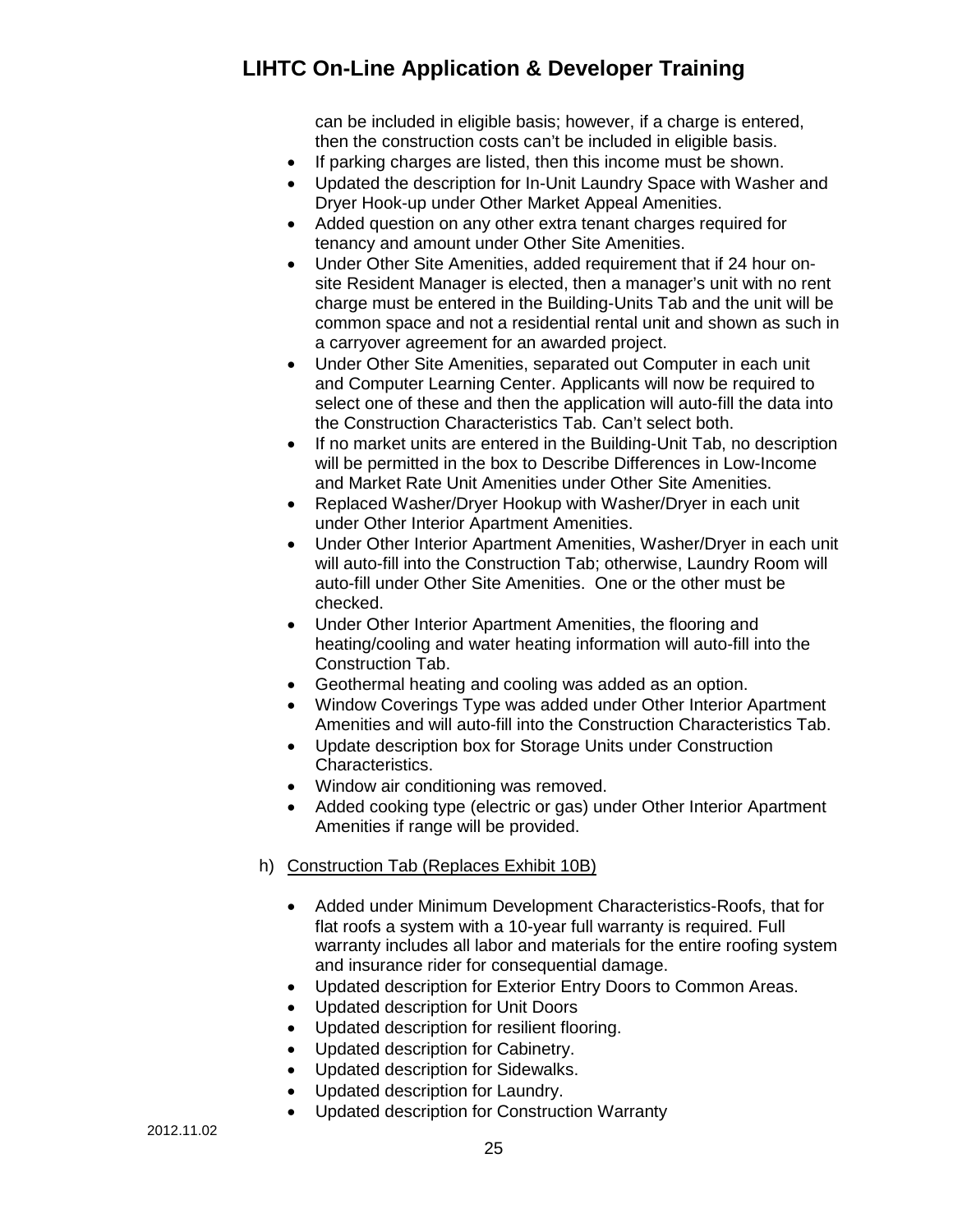- Updated description for Computer Learning Center
- Updated description for Energy Efficiency
- Added coding so that elections entered in Project Amenities Tab will auto-fill into this Tab so these will be greyed out here.

#### <span id="page-25-0"></span>i) Buildings Tab

- Added water heating under Utilities Included in Rent.
- Added restriction that if the Minimum Set-Aside Election is 20/50 on the Project Description Tab, all units must be at the 50% AMI rent level when entering units.
- Must now enter the Projected Placed in Service Date for each residential building. (Updated 11-2-12)
- Handicapped and visitable units are shown in the Summary Table.
- If a building has been part of a prior LIHTC project, must now answer questions regarding LURAS and owner's initial minimum set-aside election.
- Under Other Information, the number of handicapped accessible, hearing and visually impaired, and visitable units for each building must match the number of units entered as such in the Units.
- Under Other Information, added field to enter number of visitable units.
- Under Other Information, if Building is Common Space box is not checked, but there is no residential square footage entered for a building, an error will be generated. This box must be marked if the building is a common space manager's unit in which no rent is charged or 100% common space.
- If a unit is entered as both a HOME & LIHTC unit, it will be reflected as such in the unit summary table.
- <span id="page-25-1"></span>j) Funding Sources Tab
	- Revised how Applicants enter Local Government Contributions. Enter each from a drop down election, along with source and amount. Must match Exhibit 5S.
	- Review the scoring tab to ensure the preliminary score accurately reflects the points requested under the Scoring Category for Local Government Contribution.
- <span id="page-25-2"></span>k) Cost and Credit Calc. Tab
	- Enter the rehabilitation costs in the Cost/Credit Calc. Tab as well as the building tabs. The total of all the building rehabilitation costs entered in the Building Tab must match the total rehabilitation costs in the Cost and Credit Calc. Tab. (Updated 10-29-12)
	- Software will prevent an applicant from requesting more credits than initially submitted at threshold during the deficiency period.
	- Hard Construction Costs now include asbestos abatement and lead based paint measures.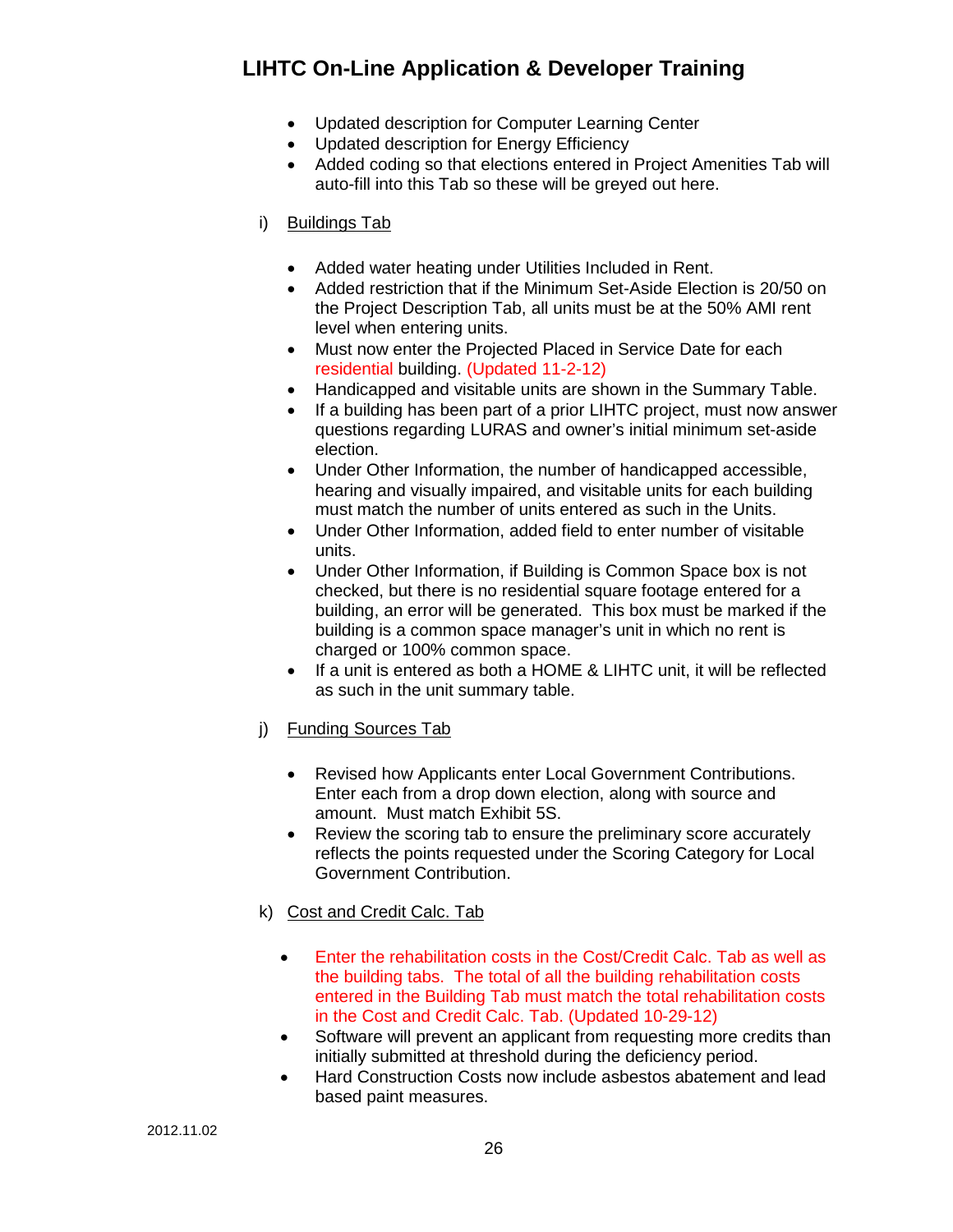- Construction Supervision was removed from under Section III. Construction.
- Changed Lead Based Paint Interim Control to Lead Based Paint Measures.
- Separated Accessory Building(s) and garages/parking that are included in rent.
- For any "Other" \$ entered, a break-down of the amounts and type is required. Underwriter(s) will have to review and mark a box to indicate whether software will need to include or exclude from the calculation of reasonably expected basis and the amount.
- \$3.00 variance is now permitted in order to submit due to rounding error.
- For 4% applications, all costs must be entered in the 30% column.
- Projects that aren't eligible for a 30% boost in eligible basis may receive the 15% boost in eligible basis.
- Projects will initially be underwritten at the federal floating rate at the time of application.
- <span id="page-26-0"></span>l) Projected Operating Costs Tab
	- Added line for Service Coordinator Employee that is to reflect the salary of that employee. This is different than the supportive services expenses. Required if Service Coordinator – Employee is selected in the Special Needs Tab.
	- If a Rose Program, the \$50 minimum per unit per month per year will auto-fill. If more than the minimum per unit amount will be provided, please email Dave Vaske and copy Stacy Cunningham in order to adjust the on-line application.
- <span id="page-26-1"></span>m) Projected Cash Flow Tab
	- Other Income under Operating Income will be excluded when calculating the vacancy allowance.
	- If charges are listed on the Project Amenities Tab for parking or garages, income most be shown for Parking under Operating Income.
	- If other required charges are listed on the Building Tab, Other Income must be listed under Operating Income.
- <span id="page-26-2"></span>n) HOME Tab
	- The HOME cost per unit is now calculated to be the HOME investment/Number of HOME units.
	- Limits are now the 221d(3) limits which are listed in HOME Appendix C.
- <span id="page-26-3"></span>o) Financial Feasibility Tab
	- Added real estate taxes to the *Operating Reserve* description and calculation.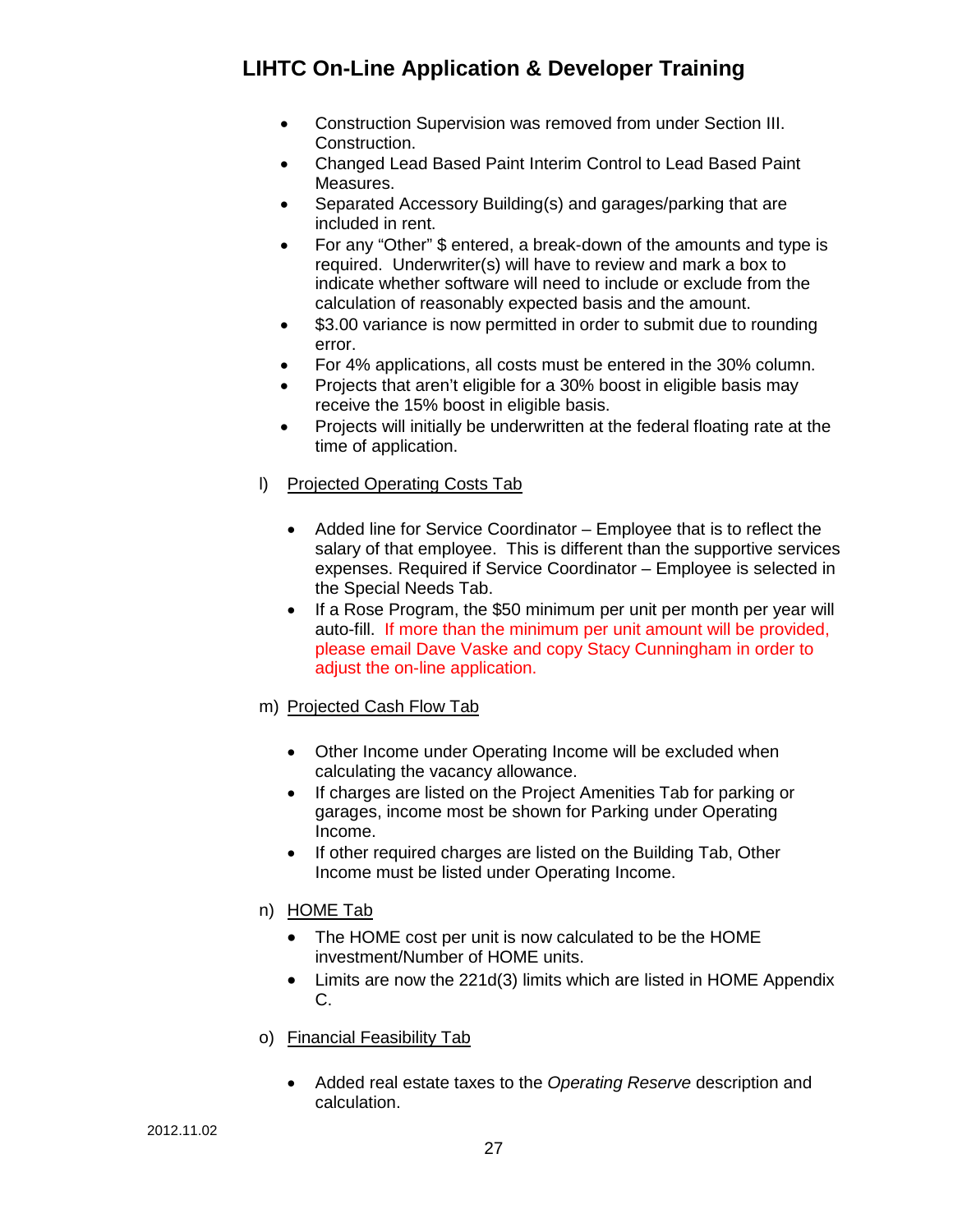- Unit Cost Cap was updated to reflect new amounts stated in QAP Section 4.9 and 4.9.1 and 10.8 and 10.8.1.
- A red X will now appear if the Equity Gap is higher than Eligible Basis in the Cost and Credit Calc. Tab.
- Removed ELI (Extremely Low Income) requirement for LIHTC projects requesting State HOME funds.
- Updated the heading on the cost cap limit under HOME.

#### <span id="page-27-0"></span>p) Scoring Tab

- Scoring total and breakdown for Resident Profile, Category 3, Resident Populations with Special Needs, has been updated per QAP, Section 6. Now 0 to 20 pts. and  $10\% = 5$  pts.,  $15\% = 10$  pts.,  $20\% = 15$  pts., and  $25\% = 20$  pts.
- Applicants that request points under category, Building Characteristics, Category 3, Projects that are Subsidized Project-Based Rental Assistance or HUD-VASH Voucher Projects, are not eligible for points under Resident Profile, Category 2, Mixed Income Incentive.
- Points may not be received for both HUD VASH Vouchers and Project-Based Rental Assistance Projects under Building Characteristics, Category 3.
- Updated total score and scoring breakdown for Building Characteristics, Category 3, Projects that are Subsidized Project-Based Rental Assistance or HUD-VASH Voucher Projects to 0 to 40 points / 50% = 20 pts., 75% = 30 pts., 100% = 40 pts.
- Added total score and scoring breakdown for Building Characteristics, Category 3, Projects that are Subsidized Project-Based Rental Assistance or HUD-VASH Voucher Projects to 0 to 40 pts. / 5% = 8 pts., 10% = 16 pts., 15% = 24 pts., 20% = 32 pts., and  $25% = 40$  pts.
- Renamed Building Characteristics, Category 5, to Olmstead Goals and points to 0 to 27 points with a breakdown of 25% of LIHTC units  $= 5$  pts.,  $50\% = 10$  pts.,  $75\% = 15$  pts. Another 2 points are possible if all on-site property management staff will complete Mental Health First Aid training approved by the IA Dept. of Human Services and/or an Olmstead Consumer Taskforce approved disability awareness training program, such as may be offered by a Center for Independent Living.
- Added 10 points under Building Characteristics, Category 5, Olmstead Goals, for 50% of the fully handicapped accessible units designed will be 2, 3, or 4 bedroom units. This is based upon 50% of the Owner's election to provide 25, 50, 75, or 100% of units as fully handicapped accessible.
- Added points for providing visitable LIHTC units.  $25% = 2$  pts.,  $50% =$ 4 pts.,  $75\% = 6$  pts., and  $100\% = 8$  pts. Can't receive points for providing visitable units and fully handicapped accessible units.
- Updated the description for Other, Category 1, Title Guaranty.
- Removed Syndication Price under Other, Category 3.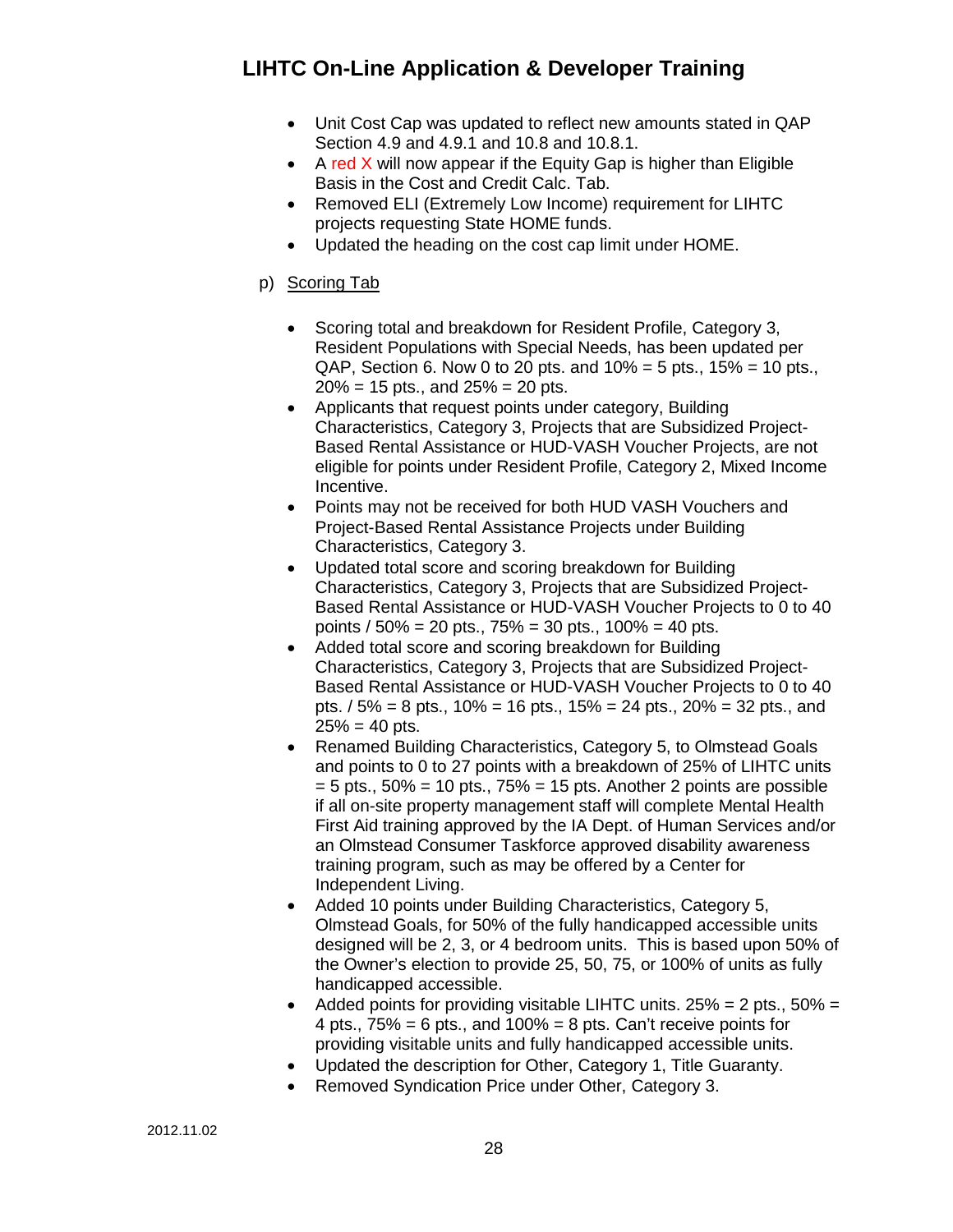• Removed scoring category Other, Category 5, Project Costs for new construction project applications that include per unit costs that are in the lower 50% of all NC projects submitted in the 2012 round and acquisition/rehabilitation projects or historic projects, the Applicant doesn't apply for or request acquisition credits.

#### <span id="page-28-0"></span>q) Exhibits Tab

- Updated the description for exhibit 6T to include tax increment financing.
- Updated Exhibit 1S and added Exhibit 1S-AAL.
- Added Exhibits 1SA-LSP through 4SA-LSP for Applicants seeking approval of their Lead Service Provider as a non-profit. Applicable only to projects requesting points for Resident Populations with Special Needs.
- Removed forms from TAC (except Exhibit 1T) and added IFA website link to locate Exhibits.
- Updated the description for Exhibit 3S for Scattered Site projects.
- Updated description for Exhibit 4S to exclude the 28E agreement requirement.
- Updated the description for Exhibit 5S. (Exhibit 5S heading clarified 11-2-12 on form)
- Updated the description for Exhibit 1T and created a computergenerated partially pre-filled form for execution.
- Updated the description for Exhibit 14S.
- Updated the description for Exhibit 11T.
- Updated Exhibit 14T to require floor plans.
- Removed Exhibit 10B.
- Updated description for Exhibit 7S & 7T to include HUD VASH Vouchers
- Added Exhibit 18T which is applicable to only new Developers in Iowa – three (3) years of financial statements.
- Added Exhibit 19T which is applicable only to Scattered Site Projects. This is documentation that all buildings are located within a 20-mile radius as shown on [www.Googlemaps.com](http://www.googlemaps.com/) using driving directions.
- <span id="page-28-1"></span>r) Fees
	- Renamed to Fees from Application Fees.
- <span id="page-28-2"></span>s) Construction Tab (top of application) (Updated 10-25-12)

For all awarded applicants, there are specific documents that must be provided to IFA's Construction Analyst. These must now be uploaded under the Construction Tab at the top of the application. Select the applicable document type from the drop-down box, name it, and then upload the document. Once uploaded, the document can't be deleted.

• Refer to QAP, Appendix 1.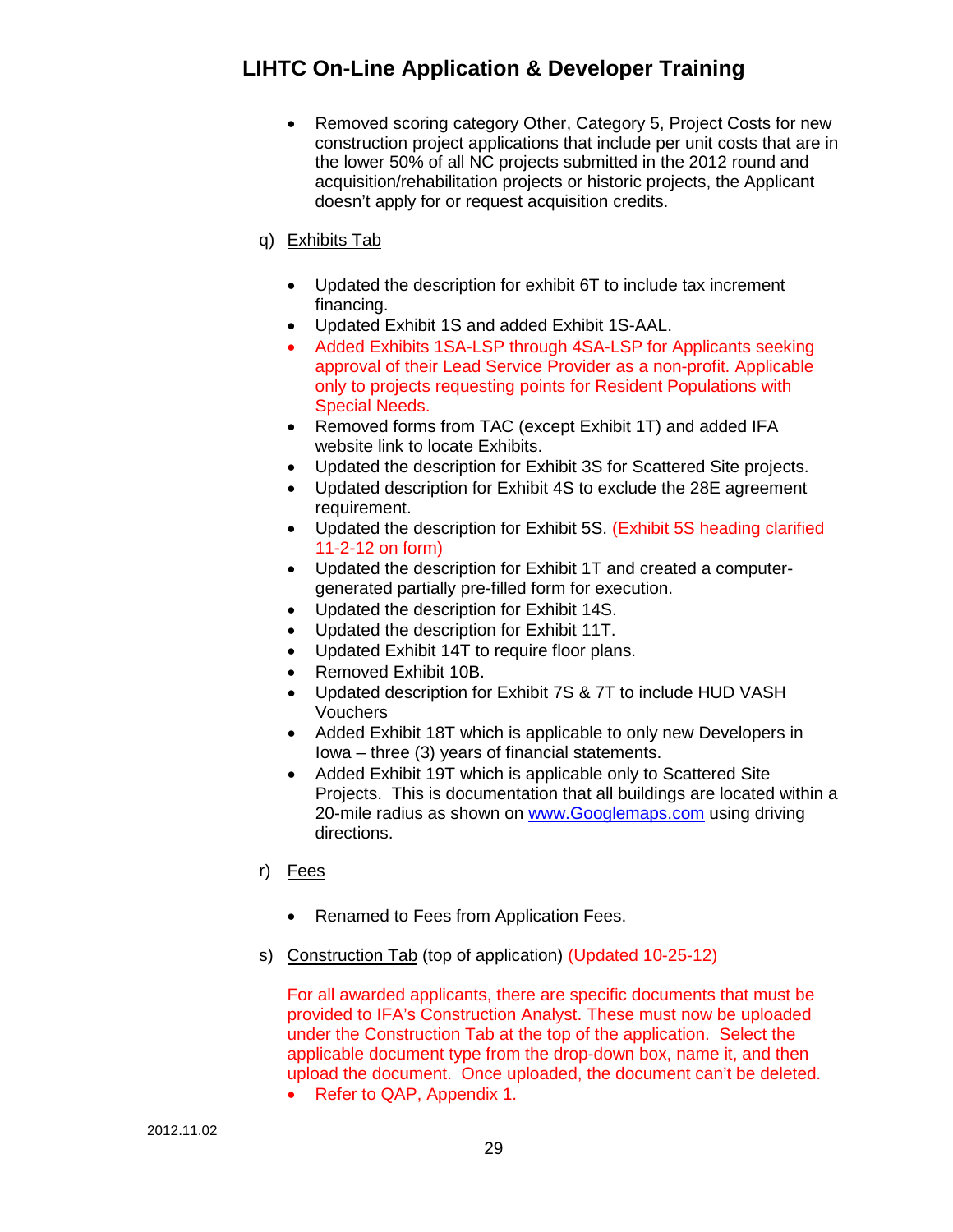- Refer to QAP Section 8.1
- Refer to On-Line Application Guide, Part C. (Updated 11-2-12)
- <span id="page-29-0"></span>t) Log-In with Historical View

When an Applicant logs into the on-line system, they will have an option to select what project application to view. Approved ones will be readonly.

- <span id="page-29-1"></span>u) Creating Applications
	- Applicants can copy an application to create different scenarios.
	- Any created application that is not submitted during an allocation round will be removed.
- <span id="page-29-2"></span>v) Award and Non-Award Notices
	- Three letters. Awarded, Non-Award/No Offer, and Non-Award/Did Not Meet Threshold.
- <span id="page-29-3"></span>w) Requesting a Change in Application
	- A button has been added for previously awarded projects to submit a change in application request for review and approval. The application will be coded as a Change in Application.
	- Change in application fee will be required upon submission.
- <span id="page-29-4"></span>x) Applying for Additional Credits
	- If the QAP in which an Applicant's project was awarded under permitted additional requests for tax credits, then this has been added to the top of the screen to use as applicable.
- <span id="page-29-5"></span>y) Applying for the 2013 Reserve Set-Aside
	- Refer to Section O.
	- Note: The project must show a need for the 9% federal tax credit rate. It's not the intent of IFA to over enrich projects.

#### <span id="page-29-6"></span>**7. Tax Credit Application Submission Due Date**

- a) The competitive round LIHTC Applications can be submitted anytime between 8 a.m. C.S.T. on December 1, 2012 and 4:30 p.m. C.S.T. on December 10, 2012.
- b) 4% Tax-Exempt Bond LIHTC Applications can be submitted anytime after the competitive round. (non-competitive)

#### <span id="page-29-7"></span>**8. Ineligible Parties**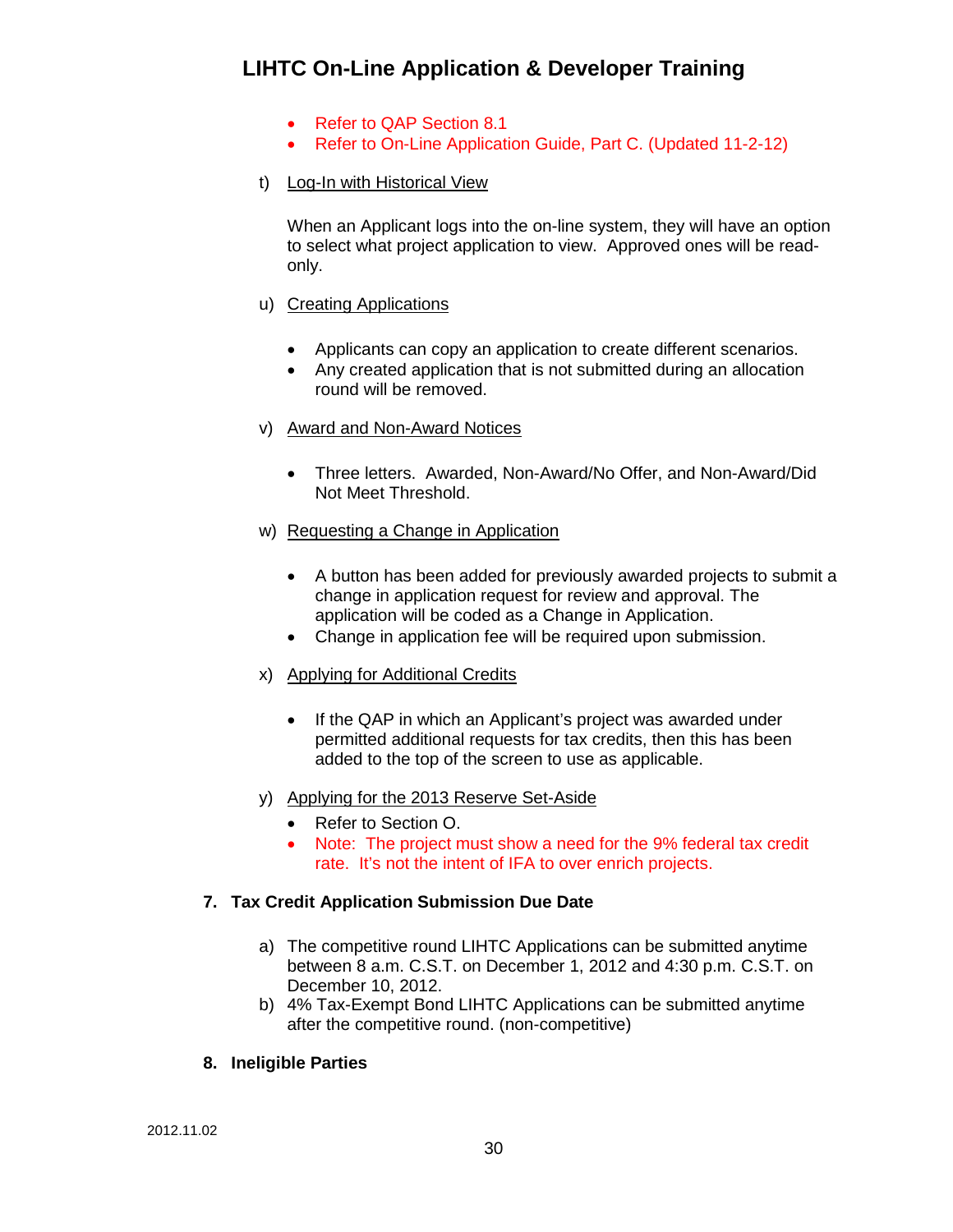- a) IFA will notify all ineligible parties as defined in the 2013 QAP Section 5.4.6.
- b) Applicants must ensure all on-line application questions are answered accurately for all relevant questions to enable IFA to determine eligibility/ineligibility.

#### <span id="page-30-0"></span>**9. General Comments Regarding On-Line Application & Process**

- Description boxes requiring data input are expandable.
- Should IFA update the on-line application, any application saved in the system at the time of the update will automatically be updated as of the next business day.
- IFA prefers Exhibits to be PDF formats. Photos should be labeled and in one pdf sheet.
- Since the application is submitted electronically, there is no need for an Applicant to mail IFA any document with an original signature.
- Before submitting application questions to IFA, please ensure you've attempted to enter information into each TAB in the application first. More times than not, entering the information into the system will answer most questions.
- Some fields/boxes are grey and have been marked with an X. These are mandatory requirements listed in the Qualified Allocation Plan (QAP).
- Any application that is entered into the on-line system, but not submitted during the allocation round will be deleted and no longer accessible.

#### <span id="page-30-1"></span>**10. Threshold Application Submission**

- After all application information is entered correctly and required Exhibits uploaded, the threshold application can be submitted.
- Once an application has been submitted, it is no longer accessible to an Applicant. **The only changes permitted after Applicant submission are those requested by IFA during the deficiency period**. No scoring items are correctable and will not be part of a deficiency report as stated in QAP Section 3.3. Exception to this is the 4% Tax-Exempt Bond Applications.
- Once an application has been submitted to IFA, an Applicant shall not contact any IFA Staff or Board Member, nor shall anyone contact staff or Board on the Applicant's behalf, in order to unduly influence IFA's determination related to the award of tax credits. Refer to QAP Section 3.3.
- Payment of the application and market study fees will be required at the time of electronic submission of the application and must be paid electronically. Fees are listed in QAP Section 3.4.7.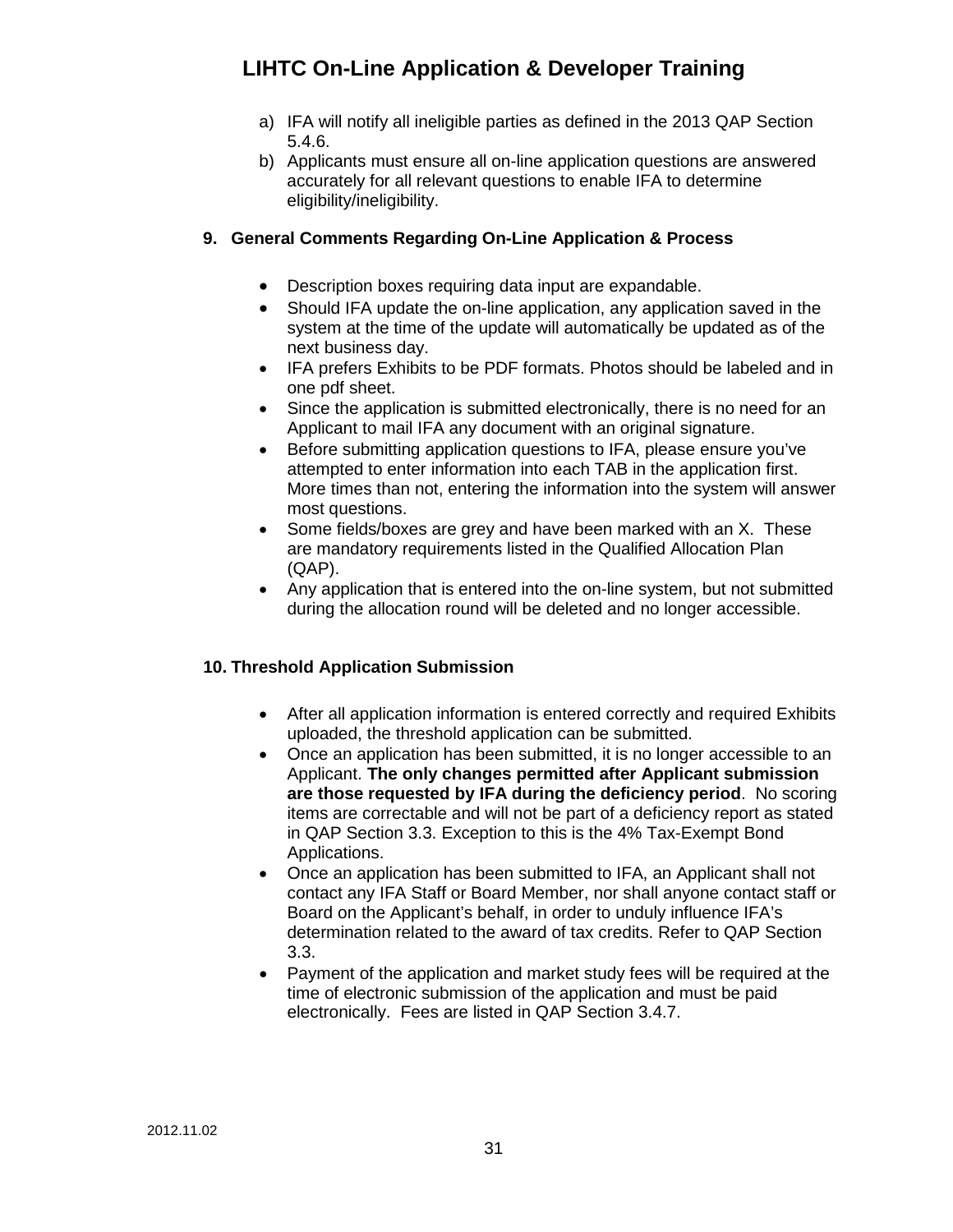

#### <span id="page-31-0"></span>**B. CREATING AND ENTERING A THRESHOLD APPLICATION**

To enter an application, click on link, Create a New 9% Application, Create a New 4% Application (Tax-Exempt Bond Financed Projects Only), or Create a New Rural Development Application (Rural Development Preservation Demonstration Projects Only). Begin entering information in Tab Order referring to Sections (LIST) below.

#### <span id="page-31-3"></span><span id="page-31-2"></span><span id="page-31-1"></span>**1. Project Name and Location Tab**

- a) Project Name
	- Type Project Name in the box.
- b) Jurisdiction
	- Enter the name, address, city, zip code, and phone number of the Political Jurisdiction where the project will be located.
	- More than one jurisdiction can be entered for scattered site projects that are part of more than one political jurisdiction.
	- Enter the email address of the CEO of the political jurisdiction.
	- The blue (REFERENCE) is a link to [http://iowaleague.org/AboutCities/CitiesInIowa.aspx.](http://iowaleague.org/AboutCities/CitiesInIowa.aspx) This website contains City information to look up names or contact information.
	- Enter the CEO First Name, Last Name, and Title (typically Mayor).
	- This information is required in order for IFA to provide notification to Chief Executive Officer of the local jurisdiction as required by the IRC.
	- Review information for typographical or data entry errors.

#### <span id="page-31-5"></span><span id="page-31-4"></span>**2. Project Description Tab**

- a) Project Type
	- Select New Construction, Rehab, Acquisition/Rehab, or Adaptive Reuse.
	- If more than 1 type, select all applicable boxes.
- <span id="page-31-6"></span>b) Credit Request

There are five (5) boxes that must be selected as applicable to types of funding requests that IFA administers or will have a joint application review with. Enter all applicable boxes.

- Transitional Housing Revolving Loan Program
- Senior Living Revolving Loan Program
- State HOME funds
- HOME CHDO set-aside
- City HOME funds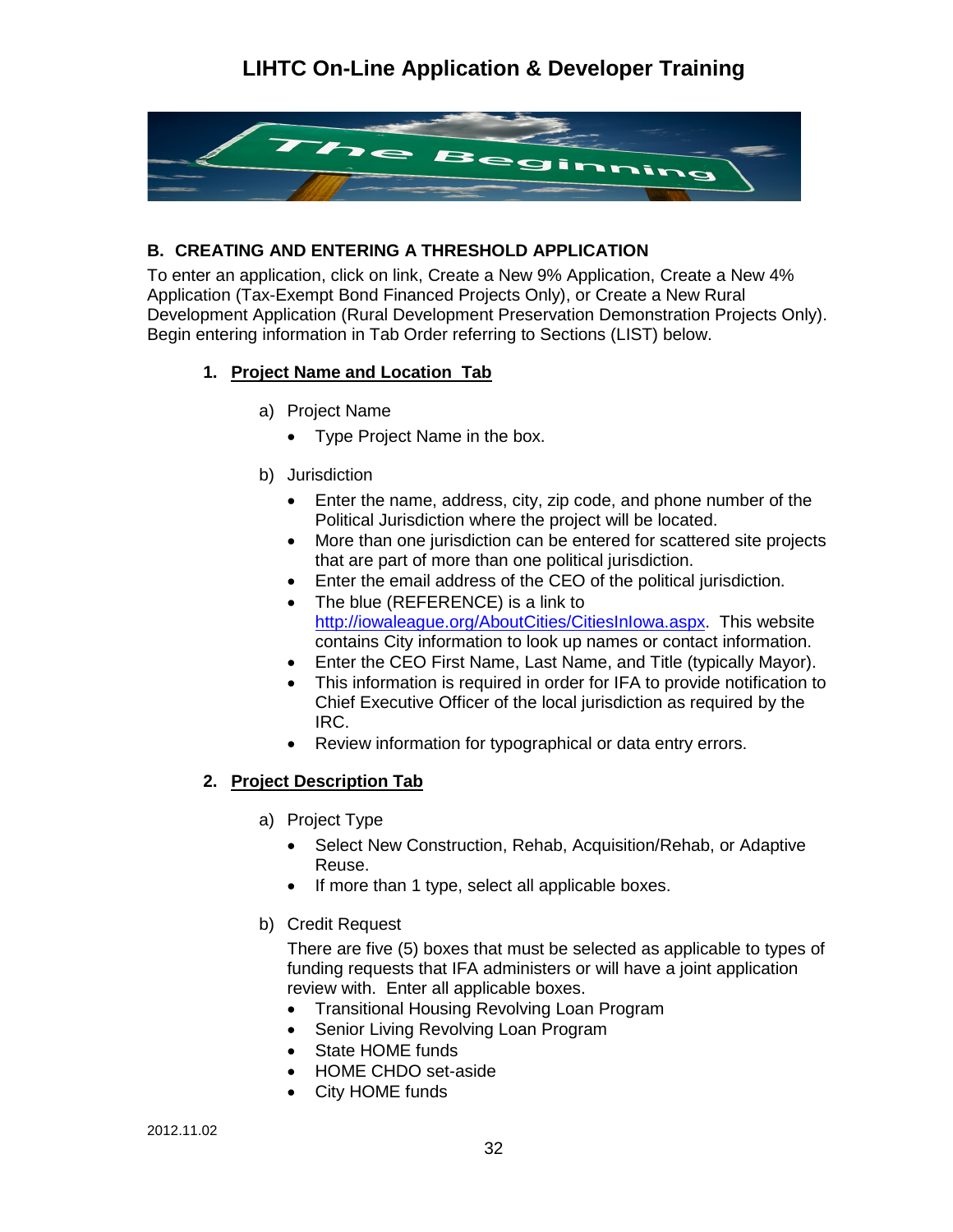• PRLF (Only applicable to RD Demonstration Preservation Applicants)

For all other sources, except state HOME funds, IFA-approved participating Cities with allocated HOME funds, a commitment for funding must be made in advance. Refer to QAP Section 4.5.2.

- Set-Asides Section 2.2 of the Qualified Allocation Plan lists the established Set-Asides. For the 2013 allocation round, four (4) Competitive Set-Asides and one (1) Non-Competitive Set-Aside have been established. Please select all Set-Asides applying for.
	- i. Non-Profit (10%) Competitive
	- ii. Preservation (10%) Competitive
	- iii. Rural (10%) Competitive
	- iv. CHDO (5%) Competitive
	- v. Rural Development Preservation Demonstration (Carryover 2009-2012) – Non-Competitive

Note: The 2013 QAP also includes a Reserved Set-Aside (15%). Refer to QAP Section 2.2.5.2.

- Percentages
	- The on-line application will auto-fill the credit % applied for based upon the project-type entered.
	- If applying for acquisition and rehab credits, the software will auto-fill both 4% and 9%; otherwise 9% or 4% for tax-exempt bond applications. Acq/Rehab will have both 9% and 4% listed as will Adaptive Reuse.

NOTE: IRS Notice 2008-106 clarified that pursuant to Section 3002 of the Housing Assistance Act of 2008, newly constructed and substantially rehabilitated buildings that aren't federally subsidized; the applicable percentage was temporarily increased to 9 percent for buildings placed in service after July 30, 2008 and before December 31, 2013.

All buildings must be placed into service no later than December 30, 2013 or be at risk of not being eligible for the nine (9%) percent rate and Applicants must cover any loss in financing.

- <span id="page-32-0"></span>c) Federal Financing
	- Enter Yes or No.
	- If Yes, select the type of Federal Financing as shown in the dropdown box.
	- If "Other" is selected, then an explanation of this "other" federal financing source must be provided in the box.
- <span id="page-32-1"></span>d) Minimum Set-Aside Election
	- IRS requires the owner to elect a minimum set-aside of 20/50 or 40/60.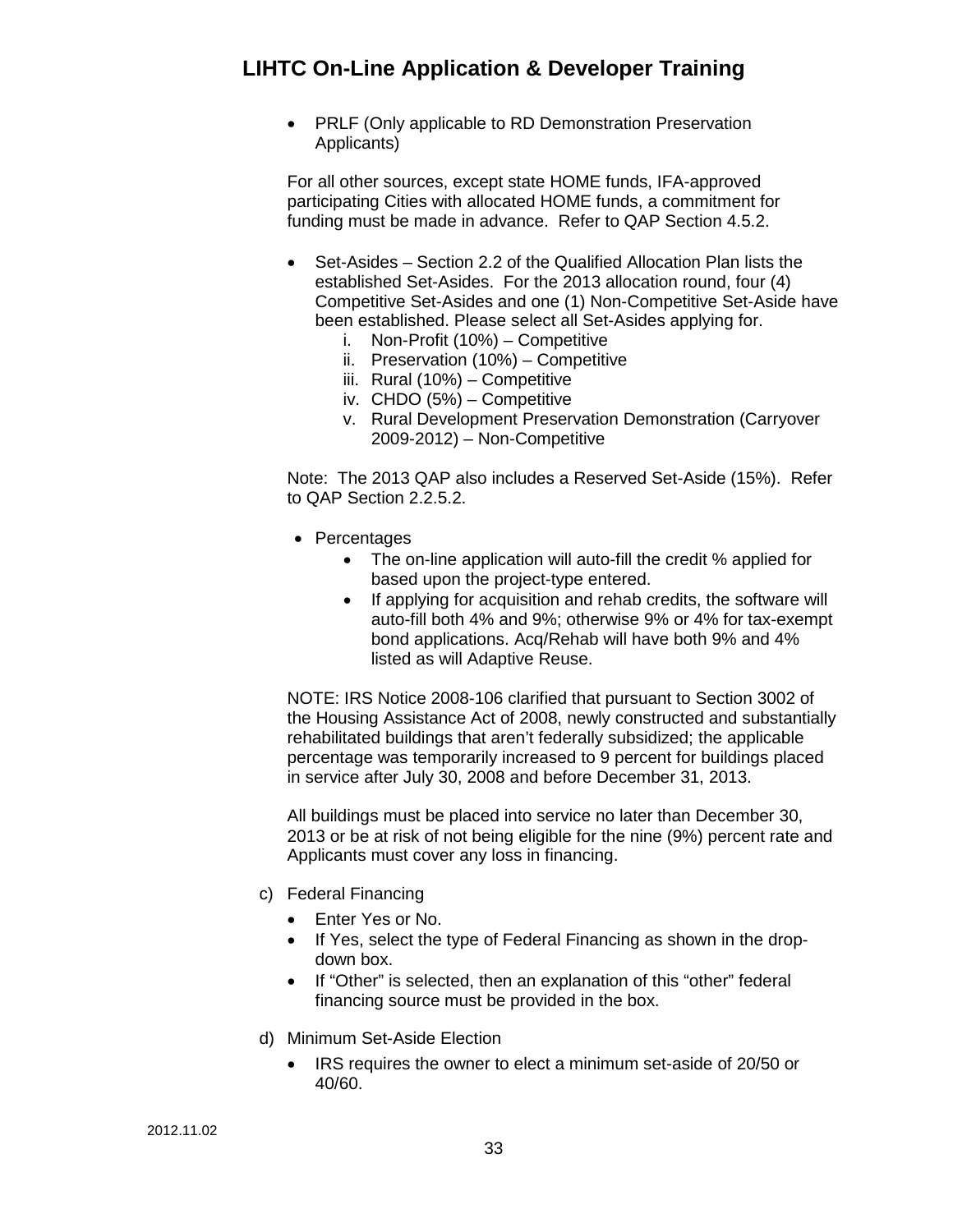- Please select either 20/50 or 40/60 for the Minimum Set-Aside Election.
- If Deep-Rent Skewing is elected, please mark the box as such. Applicants may have 40% rents without electing Deep-Rent Skewing and still receive points under Scoring Category 1 under Resident Profile, "Serves the Lowest Income Residents". Exception: Points aren't available to an Applicant that elects points in the Building Characteristic-Category 3, "Projects that are Subsidized Project-Based Rental Assistance." Refer to QAP Section 6 for more specific information.

Note the 20% at 40% is a state scoring commitment for points. Deep Rent Skewing is governed by the IRS and must be reported on IRS form 8609.

- <span id="page-33-2"></span><span id="page-33-1"></span><span id="page-33-0"></span>e) Other Elections
	- i. Waives Right to Qualified Contract In order to request points for Category 6 under Resident Profile, Category 6, "Waives Right to Qualified Contract," an Applicant must select this box. By doing so, the Applicant is waiving the Ownership Entity's right to request a Qualified Contract in year 14 of the Compliance Period. A 30-year commitment is being made with this election.
		- An Applicant electing points in Category 4 of Resident Profile, "Provides an Opportunity for Homeownership," is not eligible for these scoring points. Refer to QAP Section 6 for more specific information.
		- If a ROSE project, do not select this option.
		- Prior to submitting the application, review the scoring tab to ensure the 50 points requested is shown in the preliminary score column of the Scoring Tab.
	- ii. Great Places If the Project will be located in and be a part of a Great Place community approved by the Department of Cultural Affairs mark the box if points are requested for this category.
		- Exhibit 4S must be provided if points requested.
	- iii. Rent Reasonableness If Applicant is requesting points for all low income units' rents being set at or below 100% of the Fair Market Rent (FMR) under Scoring Category, Resident Profile, Category 5, "Rent Reasonableness", then the box must be checked.
		- If the project will have or has a project-based Section 8 rental assistance contract, points will not be received for this category – do not select the box.
		- Eligibility for points is determined by contract rent plus utility allowance or the Gross Rent compared to the Fair Market Rent (FMR) and not the tenant paid portion of rent.
		- If the Applicant marked the box and the 20 points is not showing in the preliminary scoring column of the Scoring Tab, review the Gross Rents (contract rent and utility allowances)

<span id="page-33-3"></span>2012.11.02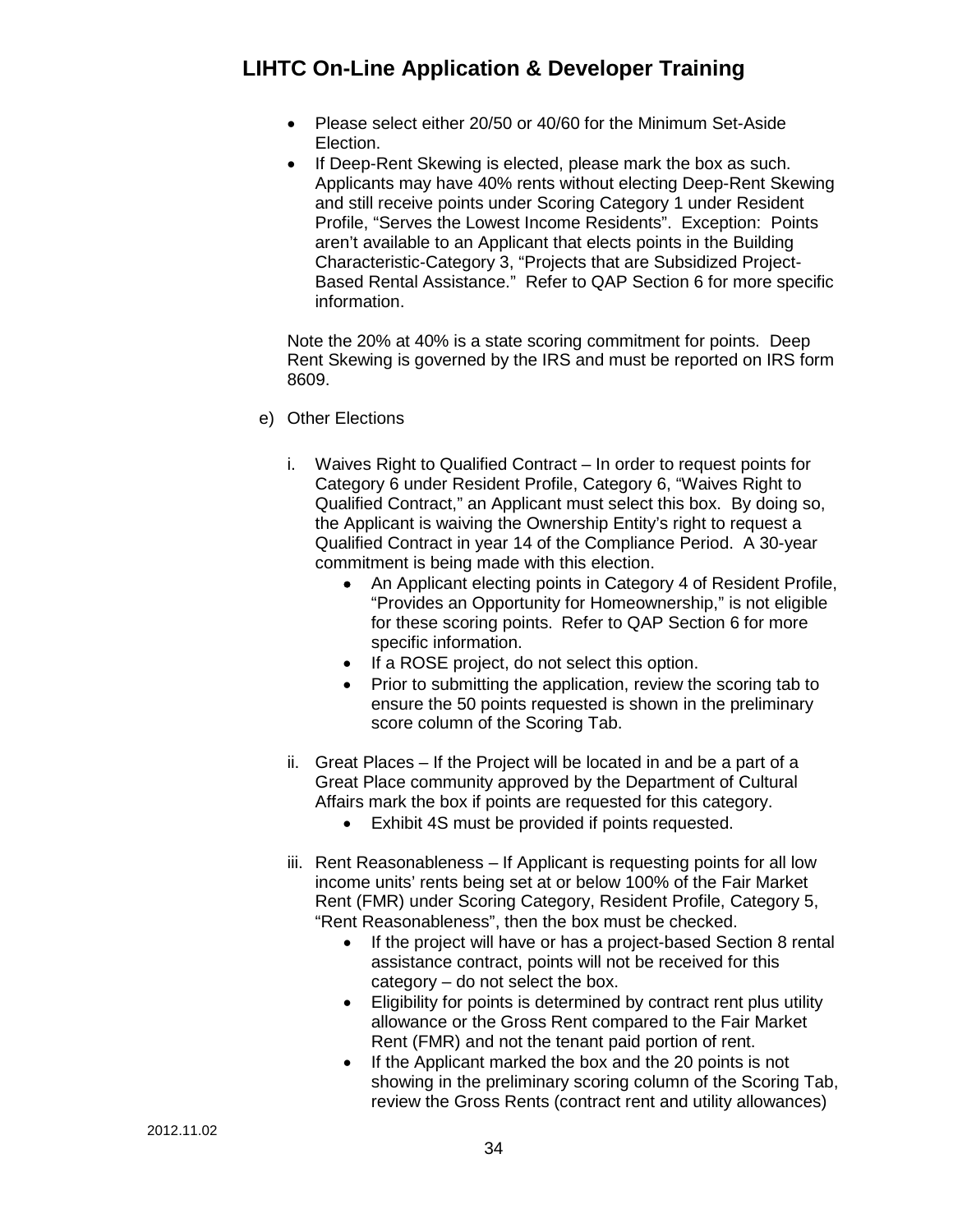compared to the FMR. If just one LIHTC unit is over, zero (0) points will be generated even if the box was marked by the Applicant.

- <span id="page-34-0"></span>iv. Historic Project – If the entire project is on the National Register of Historic Places or determined eligible for the National Register by the State Historic Preservation Officer, please select the box to generate points under Scoring Category, Building Characteristics, Category 2, "Projects with Historical Significance."
	- Selecting this box will require the submission of Exhibit 6S. Zero (0) points will be requested if this box is not selected even if Exhibit 6S is provided. IFA will not award more points than requested.
	- Prior to submitting the application ensure Exhibit 6S has been uploaded and this box has been checked if requesting the points for this category.
	- This box will also be used by the on-line application when determining preliminary score for Category, Other, Category 5, Project Costs. If this Historic election is selected, the online application will apply the historic preservation threshold requirements and scoring criteria as applicable.
	- Historic Tax Credit Equity must be entered as a funding source.
- <span id="page-34-1"></span>f) Targeting of Units
	- Occupancy Type Select occupancy type from the drop down box. Options from the drop down box are: Older Persons 55, Older Persons 62, and Family.
	- IFA generally will not allow any material changes to the Project per Section 8.3 of the QAP. Once the occupancy type has been established and submitted to IFA, it cannot be changed.
	- If the project will target a special needs population and Applicant seeks points for Resident Profile, Category 3, "Resident Populations with Special Needs," a Special Needs type(s) must be selected from the drop-down field and Exhibit 1S uploaded into the application. Refer to QAP Appendix F for more information on Resident Population with Special Needs and to QAP Section 6 for more specific scoring information.
	- More than one special needs population may be selected; however, ensure that the elections "make sense" for the project.
	- Answer question on whether the project will be an Affordable Assisted Living Facility. If Affordable Assisted Living Facility then Exhibit 1S-AAL is required and not Exhibit 1S.
	- Must Submit IFA Form Exhibit 1S or Exhibit 1S-AAL and all required attachments and cover sheets as one (1) pdf.
	- Must enter all information and mark all applicable boxes in the Special Needs Tab.
	- The Special Needs Tab clarifies IFA's policy on held for occupancy.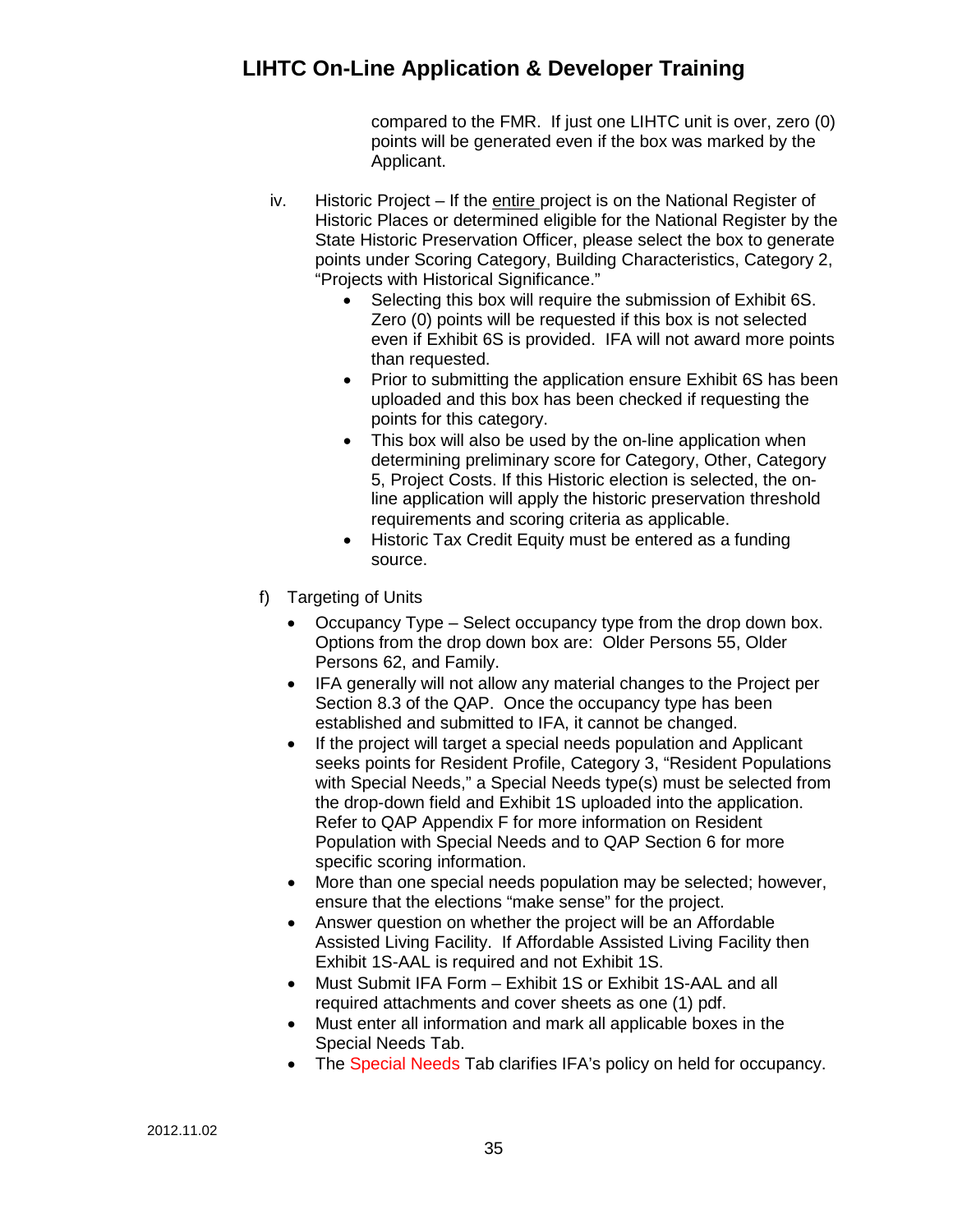- Make sure the pro-forma has the minimum \$150 per unit minimum annual contribution listed for the Supportive Services Budget. This is for all units in the project.
- If the Service Coordinator will be an employee (not the on-site manager), ensure the expense is shown in the pro-forma. Note: This expense can be included in the \$150 per unit minimum. This line item is for information purposes only and is not calculated into total operating costs in addition to the \$150 per unit minimum.
- Failure to mark the box for Special Needs will result in zero (0) points being requested and awarded even if Exhibit 1S is uploaded. Confirm on the Scoring Tab the preliminary points sought are correctly listed.
- IFA will not award more points for any category than requested.
- Special Needs Population & Affordable Assisted Living Facility/Program - If the project will be an Affordable Assisted Living Facility, please mark the box as such. Entry of information will be required in the Special Needs Tab and an upload of Exhibit 1S-AAL.
- After uploading Exhibit 1S and electing all Supportive Service and/or Affordable Assisted Living Facility/Program information, confirm the correct preliminary score is reflected on the Scoring Tab.
- <span id="page-35-0"></span>g) Location Near Services

If seeking points under Location, Category 1, "Location Near Services", the applicable boxes must be checked and each Exhibit 3S must be uploaded into the application. Each Exhibit must show the Project's Primary Address (PPA) as shown in the application (Building Tab) & the applicable Service name and address as well as the distance (must be 1 mile or less) from the PPA and the Service address. Refer to QAP Section 6 for more specific information. In addition, if a scattered site Project, in order to receive points, each scattered site PPA must meet the location near services requirements and Exhibits provided for each site in order to be considered for points under this category.

- Full-Service Grocery Store (refer to QAP Appendix 2 for complete definition of Full-Service Grocery Store)
- Schools (Family projects only)
- Senior Center (Older Person projects only)
- Medical Services (refer to QAP Appendix 2 for complete definition of Medial Services)

A Google Map must be provided as indicated in Appendix K and QAP Section 6. If the Project's Primary Address does not properly show or show at all on the Google Map, please email the Tax Credit Manager prior to submission of the application and request to use an alternative map. If approval is granted by the Tax Credit Manager, the approval must be provided with Exhibit 3S as well as the documentation submitted to the Tax Credit Manager for review.

> • Failure to mark the applicable boxes will result in zero (0) points being requested even if each Exhibit 3S is uploaded for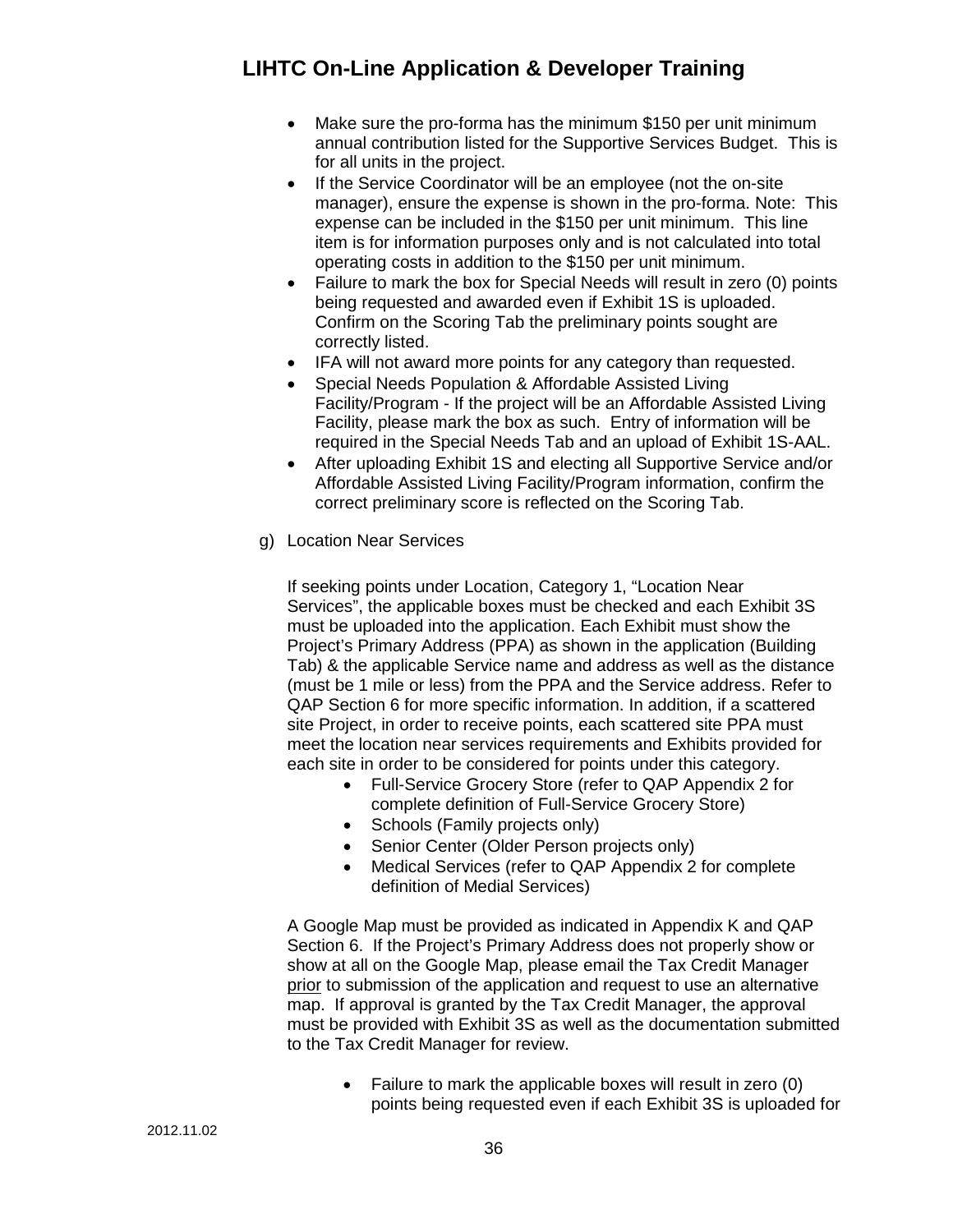each service. IFA will not award more points for any category than requested.

- Prior to submitting the application, review the Scoring Tab to ensure all points requested are shown and each corresponding Exhibit 3S has been uploaded.
- For a scattered site project to be eligible for points for Location Near Services, each site must meet the specific requirement. If one site does, but the others do not, no points will be received under this category.
- An Exhibit is required for each specific site included in a scattered site project.
- h) Building Type

Select the appropriate building type(s).

- Duplex
- Row/Townhouse
- Single Family Detached
- Standard Apartment

When uploading Exhibit 11T – Utility Allowance Documentation, it must list the correct building type as selected. If more than one building type, ensure that when entering buildings, the correct building type information is entered for each building.

#### *Example: If Row/Townhouse and Single Family Detached, ensure that the utility allowances entered into the Building Tab match the building type listed on Exhibit 11T.*

- Appendix 2-Glossary of Terms of the 2013 QAP requires a Project providing an Opportunity for Home Ownership (ROSE Program) must be a single family detached building type and must be new construction without an existing LURA.
- A project may consist of more than one building type and Applicants will also be required to enter building type for each building on the Building Tab.
- i) Ownership Type
	- Rental If the project will be a rental project, select the "rental" box. A project may not be both rental and home ownership.
	- Opportunity for Home Ownership If the project will be an Iowa Rose Program project, select "Iowa Rose Program" box. By selecting this box and uploading Exhibit 2S (a-c), Applicant will have requested points for this category, Resident Profile, Category 4, "Provides an Opportunity for Homeownership." Refer to QAP Section 6 for more specific information.
	- Failure to mark the box will result in zero (0) points being requested even if Exhibit 2S (a-c) are uploaded. IFA will not award more points for any category than requested.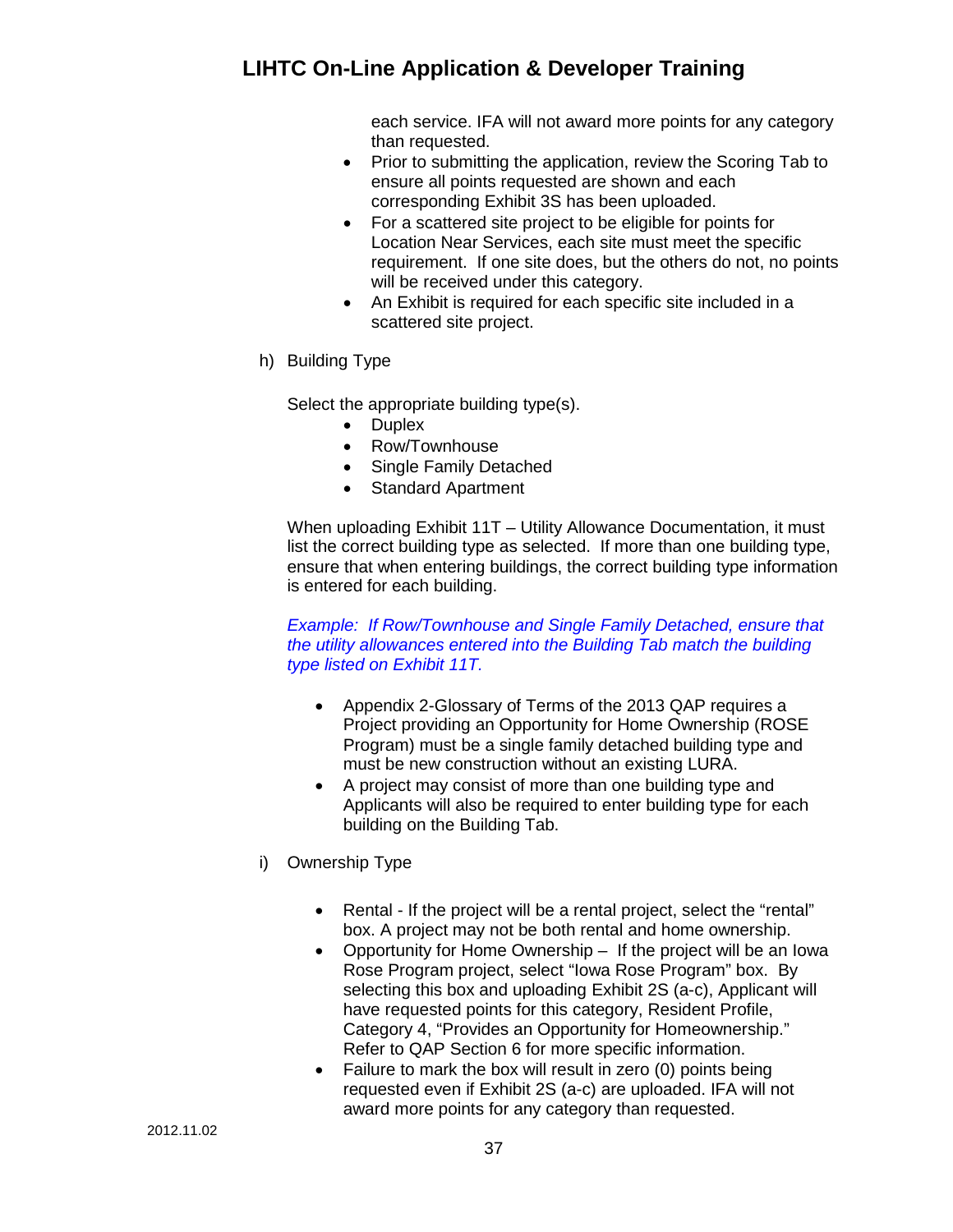- Prior to submitting the application, review the Scoring Tab to ensure the preliminary points requested are showing for this category, if applicable.
- j) Rental Assistance
	- Federal Assistance If project will be utilizing federal assistance, select "yes" from the drop down box; otherwise select "no".
	- If "yes" then the next two questions must be answered. Select the subsidy source from the drop down and then enter the number of units receiving rental assistance. Make sure the number entered matches the number shown in the rental assistance contract or the Public Housing Authority's (PHA) commitment letter.
	- Once all units have been entered under the Building Tab, the software will calculate the percent of units covered by the rental assistance contract for the scoring category. IFA staff will confirm the information matches the Exhibit 7S. If incorrect information is entered, IFA reserves the right to adjust the scoring points accordingly.
	- Please note: points are received on LIHTC units covered by a project-based rental assistance contract. Therefore, if the rental assistance contract covers 24 units, but only 21 will be LIHTC units, then the project is not 100% project-based rental assisted for this scoring category.
	- If "yes" was selected and points are sought for Building Characteristics, Category 3, "Projects that are Subsidized Project-Based Rental Assistance Projects," Exhibit 7S must be uploaded. Refer to QAP Section 6 for more specific information.
	- Failure to mark the box will result in zero (0) points being requested even if Exhibit 7S is uploaded. IFA will not award more points for any category than requested.
	- Failure to provide a current and fully executed project-based rental assistance contract will result in zero (0) points.
	- If a project is in the process of restructuring its rental assistance contract, Applicant must still provide a copy of the current executed contract.
	- Even if points are not being requested, Exhibit 7T must be provided if "yes" is selected for the project having project-based federal rental assistance.
	- Please enter the Contract Number(s) for the federal projectbased rental assistance.
	- Prior to submitting the application, review the Scoring Tab to ensure the requested points for this category are shown.
	- Enter Loan Number if project has a Rural Development Section 515 mortgage.

Note: If a project only has a "conditional" commitment for a projectbased rental assistance contract, this does not qualify for points under Building Characteristics, Category 3, "Projects with Subsidized Project-Based Rental Assistance.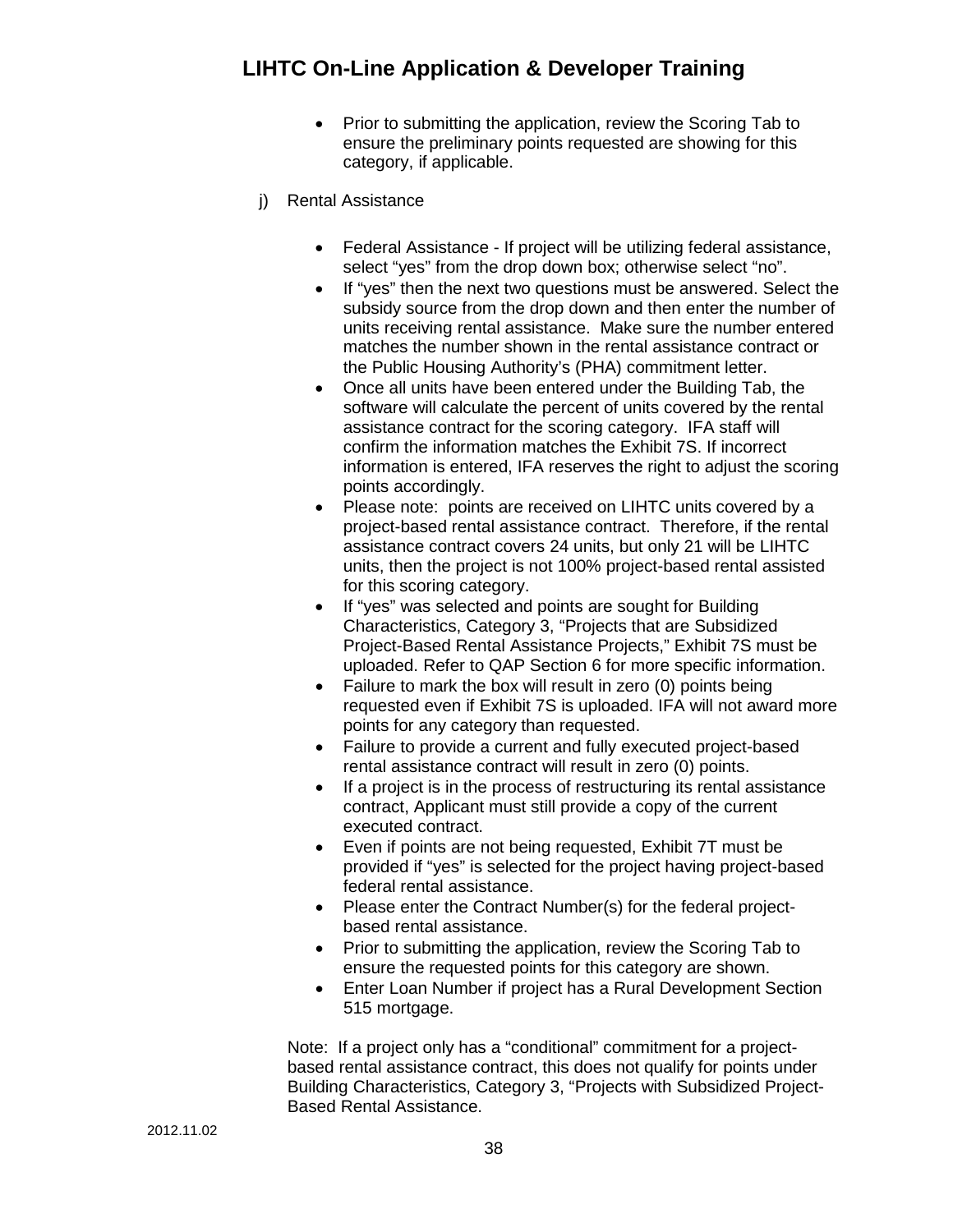- If a project will consist of VASH Vouchers, please select and enter the number of VASH Vouchers. Exhibits 7T and 7S required.
- The software will calculate the preliminary points based upon the information entered. Confirm on the Scoring Tab the points requested are listed correctly.
- If HUD assistance is received that requires HUD's approval for transfer of physical assets, select "yes" from the drop down box; otherwise, "no".
- If RD assistance is received that requires RD's approval for transfer of physical assets, select "yes" from the drop down box; otherwise, "no".
- If IFA approval for transfer of physical assets is required, select "yes" from the drop down box; otherwise, "no".
- k) Readiness to Proceed

Applicant must be ready to proceed with the Project to meet Threshold. Scoring points are also available under Building Characteristics, Category 6, "Readiness to Proceed." Refer to QAP Section 6 Scoring Criteria, QAP Section 5.4, and Appendix 1 for more specific information.

- Select all applicable areas to request scoring points and submit Exhibits 8S (Capital Needs Assessment), 9S (Utilities), 10S (Paved Road), and 11S (Zoning) as applicable to the elections made.
- Ensure all Exhibits are properly completed and signed. All information must be completed on the forms and match the application.
- Capital Needs Assessment (CNA) must be uploaded if the box is selected. IFA will accept the USDA required form of the Capital Needs Assessment.
	- $\triangleright$  Applicable to Acquisition/Rehab & Adaptive Reuse projects only.
	- $\triangleright$  CNA must be prepared by a licensed architect in Iowa.
- All sites must have direct contiguous access from the Project to an existing paved publicly dedicated right of way to meet threshold. If the path from the proposed Property entrance to a paved road is de minimis, then the Applicant must provide a binding commitment for both the construction and financing for the paved road, using funds outside of the tax credit development budget and can't be included in project costs; however, will not receive Readiness to Proceed points.
- The construction of the paved road must be completed prior to the issuance of IRS form 8609.

Note: While the project may meet threshold by providing the required documents showing how the contiguous paved road access will be obtained to meet threshold, zero (0) points will be awarded for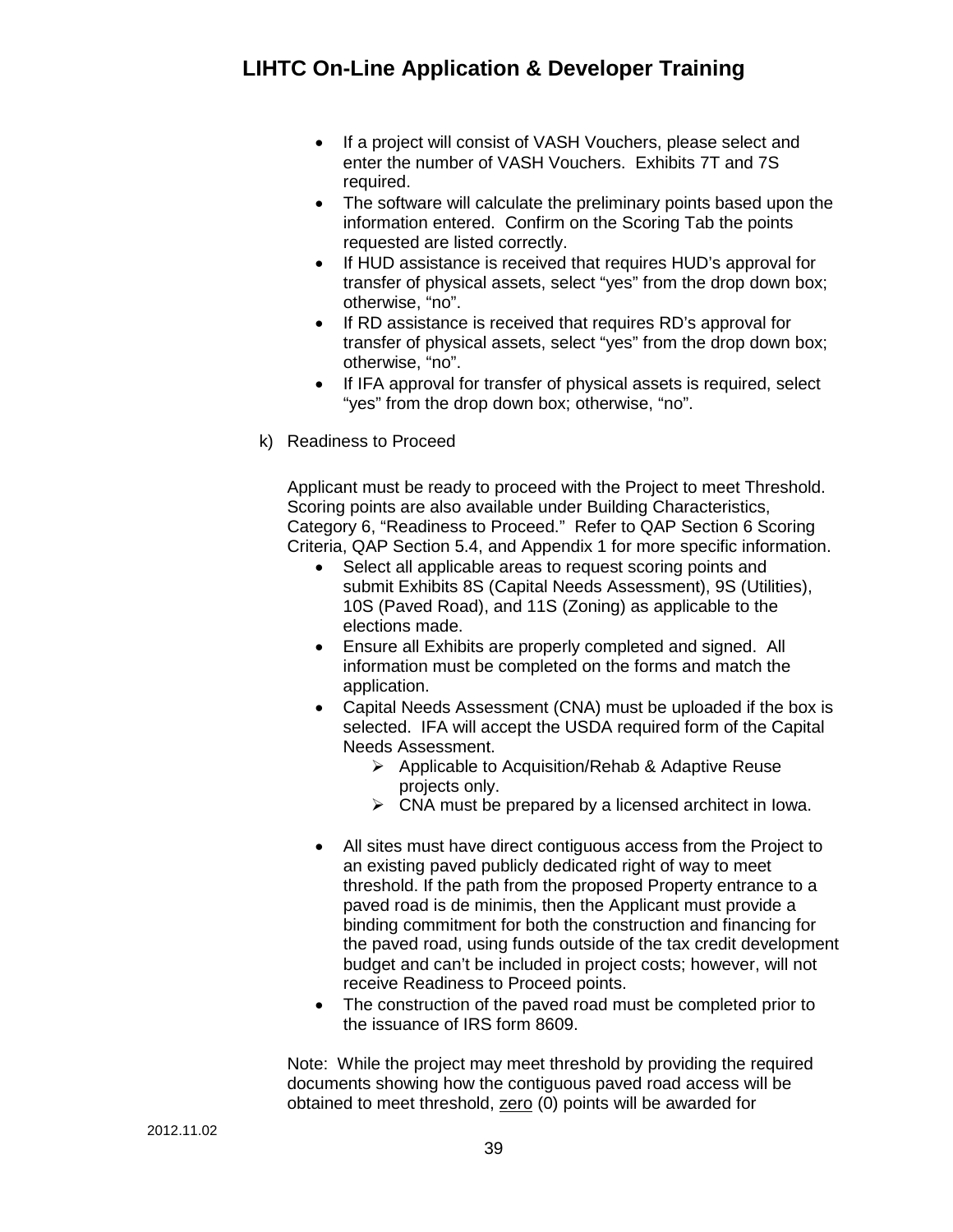Readiness to Proceed since at the time of application submission, the contiguous access to the paved road did not exist.

- Utilities must be available to the site on the date of application submission or the Applicant must provide evidence that demonstrates the utilities will be available by start of construction, as well as the funding source for the utility extension.
- If utility extension is required, no Readiness to Proceed points will be awarded under "utilities".
- Only utilities required for the project are necessary to be shown to be available to the project site. Example: If Project was all electric, Application would not need to show gas hook-ups
- If the proposed project doesn't have proper zoning at the time of Application submission, the Applicant must provide a letter stating the site will be appropriately zoned by Carryover. Zero (0) points for Readiness to Proceed for proper zoning will be awarded.
- Failure to mark the boxes will result in zero (0) points being requested even if all applicable Exhibits 8S-11S are uploaded to the application. IFA will not award more points for any category than requested.
- l) Impact on the Environment
	- Environmentally Friendly Interior Paint Box must be marked if the Applicant agrees to use all interior paints and primers that comply with Green Seal standards for low VOC limits and are requesting points for this category. By selecting this box, points will be requested under Building Characteristics, Category 7, "Impact on the Environment".
		- Review Scoring Tab to ensure points requested are listed before submitting the application.
	- Environmentally Friendly Adhesives Box must be selected if the Applicant agrees to use all adhesives that comply with all of the requirements listed in the Description box in the application and requests points for this category. By selecting this box, points will be requested under Building Characteristics, Category 7, "Impact on the Environment".
		- Review Scoring Tab to ensure points requested are listed before submitting the application.
		- No Smoking Box must be selected if Applicant agrees to have a no smoking policy as stated in the Description box of the application and requests points for this category. By selecting this box, points will be requested under Building Characteristics, Category 7, "Impact on the Environment".
		- This scoring category is not available for projects that have a HUD Project-Base Section 8 Rental Assistance Contract.
		- Review Scoring Tab to ensure points requested are listed before submitting the application.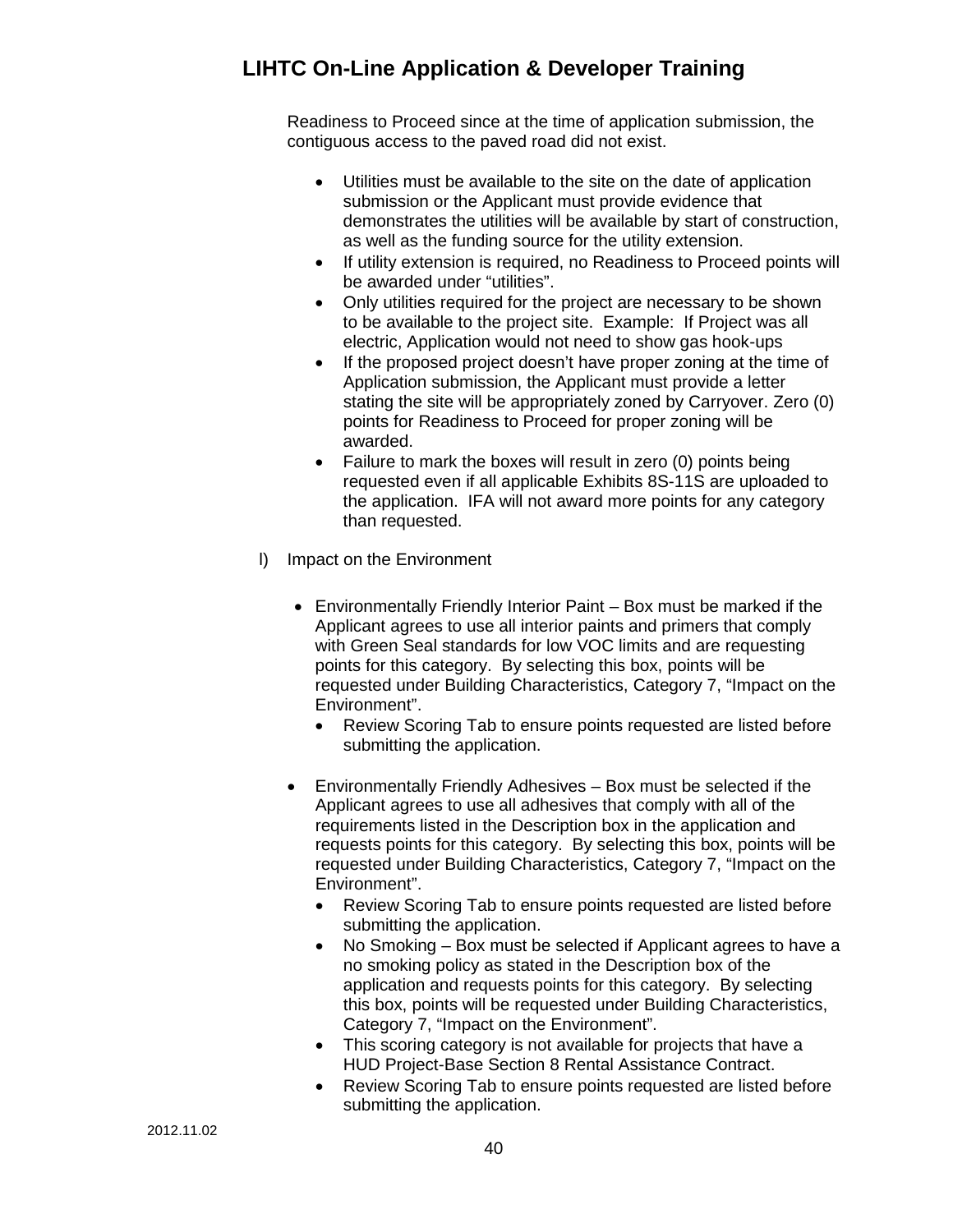- A project that plans on implementing a no smoking policy, but grandfather in current residents who smoke, will not be eligible for points under this category.
- **Energy Efficient Water Heaters** 
	- Box must be marked if Applicant agrees to install energy efficient water heaters that meet the QAP requirements and specifications listed in the Description box of the application. By selecting this box, points will be requested under Building Characteristics, Category 7, "Impact on the Environment".
	- If Energy Efficient Water Heaters box is selected, Applicant must specify the water heater tank type. A specific brand name does not have to be provided.
	- If the information entered here doesn't match the Construction Characteristics Tab, no points will be awarded for this category.
	- Zero (0) points will be awarded if this box is not selected in the application even if it is listed in the Scope of Work, Exhibit 9B, and the Construction Characteristics Tab. IFA will not award more points than requested.
	- Review Scoring Tab to ensure points requested are listed before submitting the application.
- Water Conserving Measures If planned and the Applicant is seeking points for this category, the box in the application must be marked. A specific brand name does not have to be provided.
	- By selecting this box, points will be requested under Building Characteristics-Category 7, "Impact on the Environment".
	- Zero (0) points will be requested if this box is not selected in the application even if it is listed in the Scope of Work, Exhibit 9B. IFA will not award more points than requested.
	- Review Scoring Tab to ensure points requested are listed before submitting the application.
- Energy Efficiency
	- HERS or IECC- If Applicant requests points by exceeding the Home Energy Rating System (HERS) required for New Construction or the 2009 International Energy Conservation Code (IECC) for Acquisition/Rehab Projects, Applicant must select the applicable box. Refer to QAP, Appendix 1, 23 for further information on the minimum requirements for energy efficiency and QAP Section 6. By selecting the applicable box, points will have been requested for Building Characteristics-Category 8, "Energy Efficiency".
	- Failure to select the box will result in zero (0) points being requested. IFA will not award more points than requested.
	- Ensure the election matches the information entered on Construction Characteristics Tab.
	- Review Scoring Tab to ensure points requested are listed before submitting the application.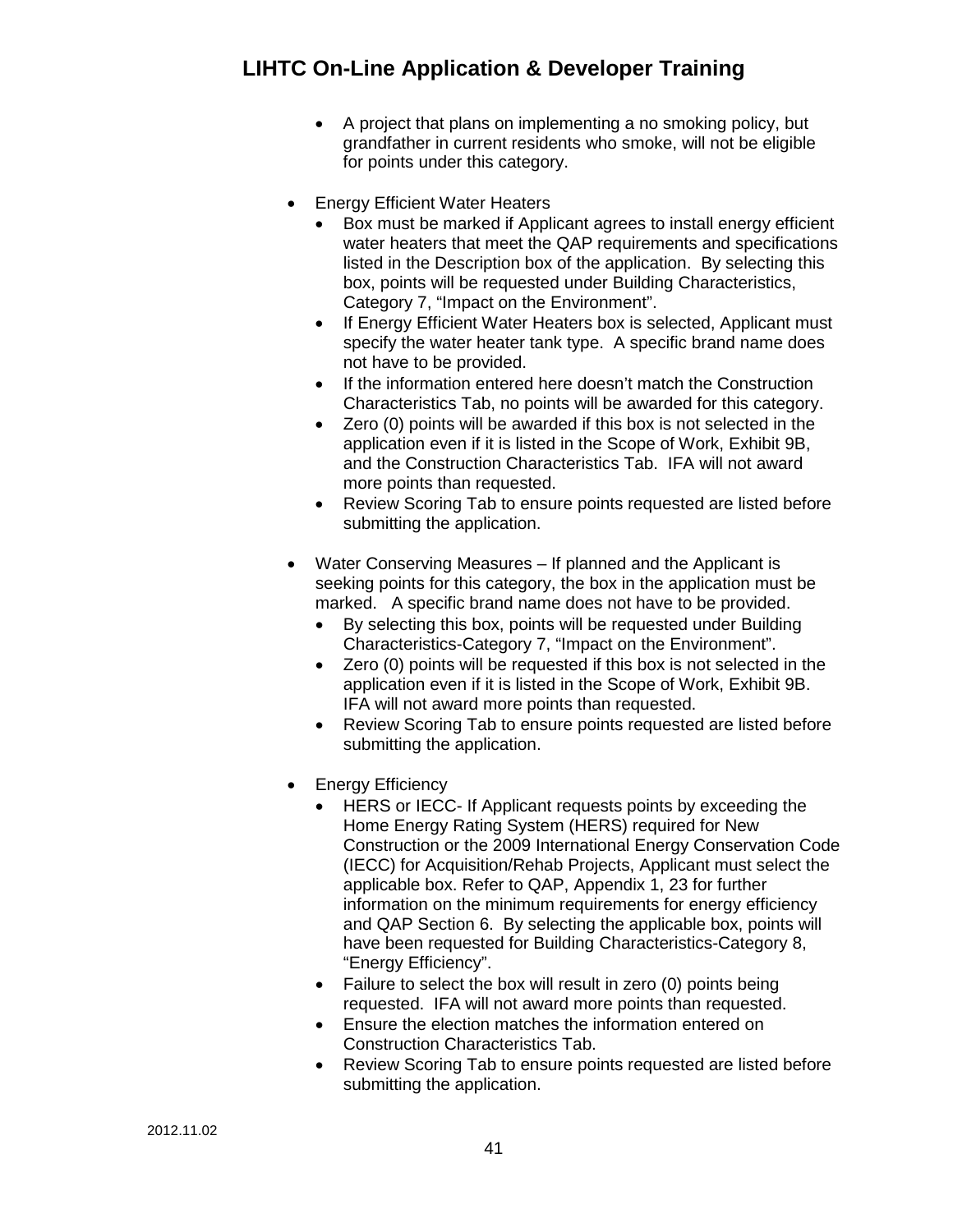- Applicant is committing to a more restrictive energy efficiency requirement than the minimum requirements and will be held to this election. Election must be met prior to IFA issuing an IRS form 8609.
- m) Overview
	- Provide a brief, well-written description of the proposed project. Ensure correct spelling and grammar are used.
	- This may be used for news releases or other such communication initiatives.

### **3. Special Needs Tab**

This tab will only appear if an Applicant selects Resident Population with Special Needs or Resident Population with Special Needs and Affordable Assisted Living Facility/Program on the Project Description Tab. The Tab will be different for Resident Population with Special Needs and Affordable Assisted Living Facility/Program.

- Resident with Population with Special Needs Non Affordable Assisted Living Facility/Program.
	- When all required boxes and information has been entered and the Exhibit 1S uploaded, the Scoring Tab should reflect the preliminary score based upon the information entered by the Applicant.
- a) Unit Information for Special Needs Population The total number of project units will auto-fill once all units have been entered from the Building Tab.
	- Applicant must enter the number of project units for which preference will be given to the Special Needs Target Population.
	- The software will calculate the percentage of total projects units giving preference to the Special Needs Target Population that will be used for determining the preliminary score on the Scoring Tab.
- b) IFA Held for Occupancy Policy Applicant must check the box to confirm understanding of the policy. The policy is listed in the Description Box.
	- Applicant must select the check box agreeing to adhere to IFA's Special Needs Target Population and Held for Occupancy Policy throughout the 15-year compliance period.
	- Failure to mark either box will result in the Applicant's inability to submit the LIHTC application.
	- Annual Service Provider Certification Applicant must check the box to commit to obtain Service Provider Certification forms at least annually, signed by local service providers, and maintain such written verification of services made available to tenants in the project files for compliance monitoring purposes.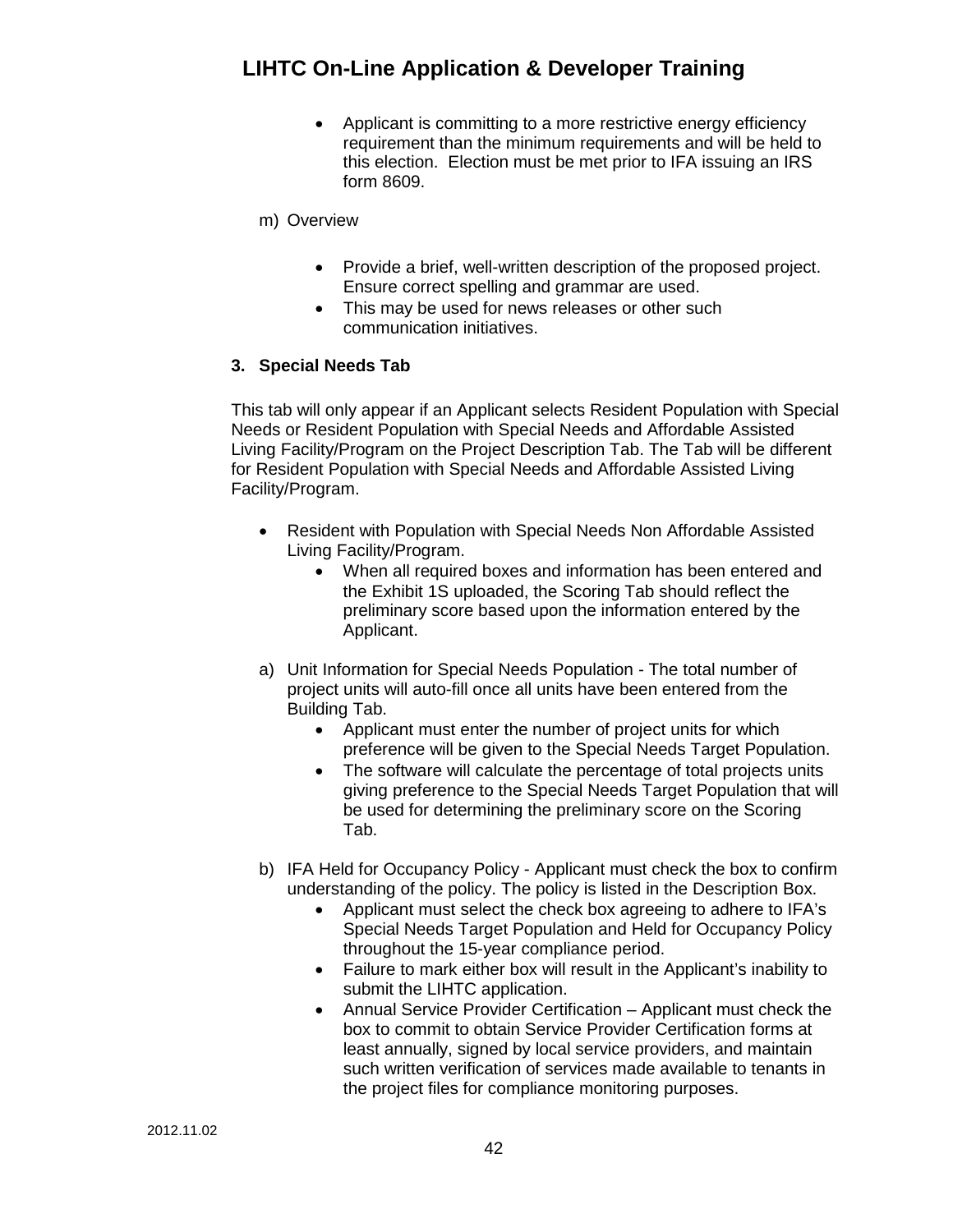- Maintaining Waiting List Applicant must check the box to agree to maintain an extra column on the waiting list for persons in the targeted Resident Populations with Special Needs with a preference shown as part of the project's Affirmative Fair Housing Marketing Plan. The waiting list must also track whether the household requires a Handicapped Accessible Unit.
- c) Fair Housing Applicant must mark the box acknowledging its responsibility to ensure that all Fair Housing requirements are met.
- d) Boarding Home Registration Applicant must check the box to indicate understanding of the Iowa Boarding Home Registration and then mark the applicable box to indicate whether this will apply or not apply to the project.
- e) Project Unit Design and Suitability Applicant must provide a narrative explaining how all project units are designed and suitable for occupancy for the Special Needs Target Population.
- f) Supportive Services Information Applicant must answer yes or no as to whether the services will be actively linked to the project. If no, no points will be received.
	- Applicant must mark the box to acknowledge the required commitment to obtain Tenant Services Certification forms at least annually, signed by one or more nonprofit service providers, and maintain such written verifications of services made available to tenants in the Project files for compliance monitoring purposes. (Updated 11-2-12)
	- Applicant must provide a narrative explaining how the supportive services are actively linked to the project and comprehensively addresses the tenant service needs.
	- Applicant must complete each table as applicable for each service/activity. For each/service activity entered in each table, a Service Provider Form must be provided as part of Exhibit 1S.
	- Failure to provide all Service Provider Forms will result in no points being awarded.
- g) Service Coordination Applicant must check the box to show understanding of its commitment to provide a specific number of hours of on-site service coordination per week, based upon the number of units, to tenants through a qualified Service Coordinator employee, who can't also be serving as the property manager or a written contractual arrangement with a Lead Service Provider.
	- Check box to identify how the on-site service coordination to tenants will be provided (Service Coordinator Employee or Lead Service Provider).
	- Applicant must list a Lead Service Provider in the Project Team Tab as this team member will be a mandatory team member for all Applicants seeking Resident Populations with Special Needs scoring.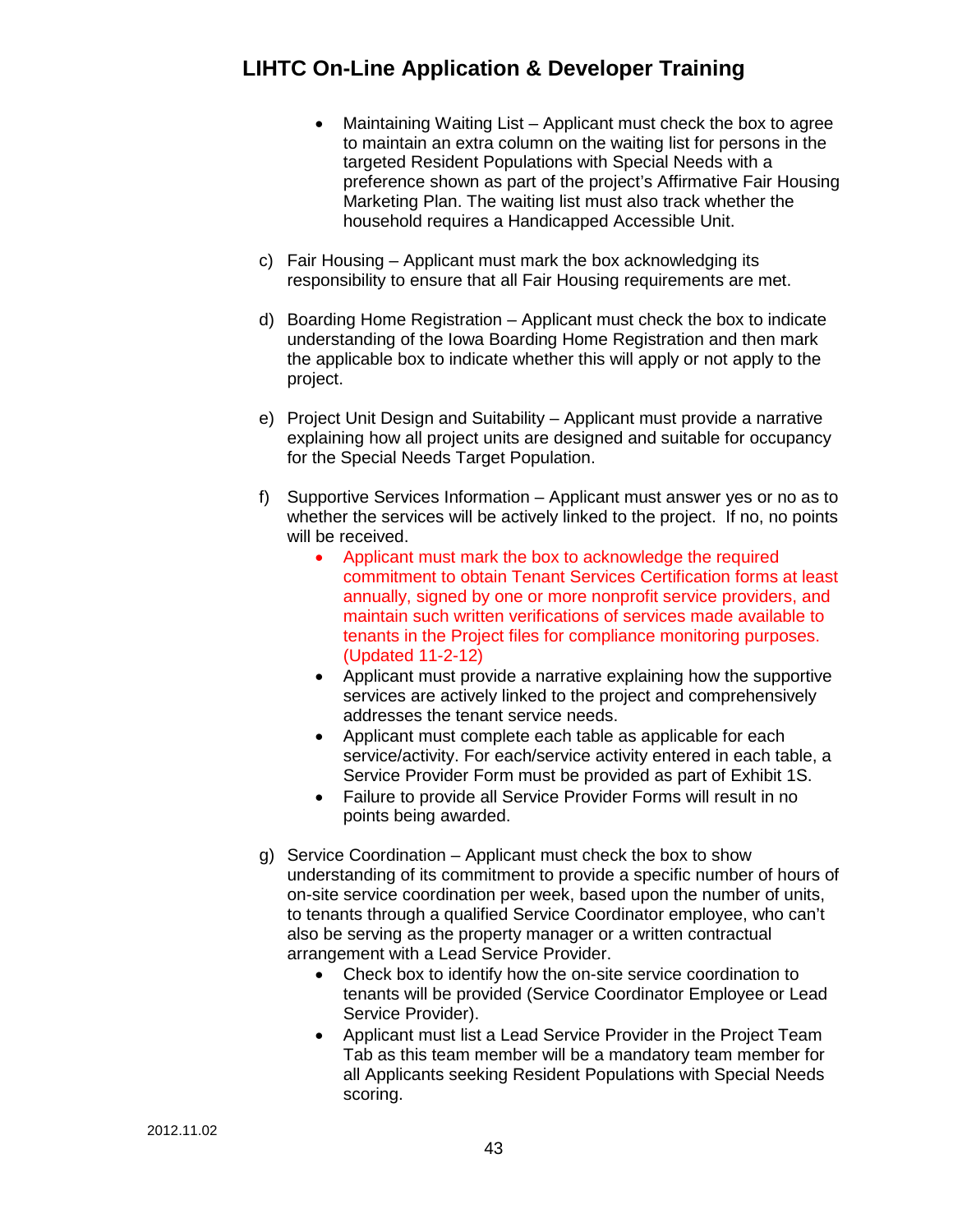- Expense for the Service Coordinator Employee must be shown on the pro-forma on the applicable line.
- Applicant must check the box certifying to IFA that participation in supportive services program will not be a condition of residency.
- h) Resident with Population with Special Needs and Affordable Assisted Living Facility/Program
	- Required Certifications Applicant must certify the project will include ten (10) or more Low-Income Units in which it will provide assisted living and commits to obtaining appropriate state certification as an assisted living program/facility from the Iowa Department of Inspection and Appeals and maintain such certification throughout the 15-year compliance period.
	- Applicant must mark the box agreeing that in order to receive points under Resident Profile, Category 3, Resident Populations with Special Needs, the Applicant must provide as part of Exhibit 1S-AAL, a certification showing the Applicant has previously obtained and maintained a certified assisted living program/facility in the State of Iowa and documentation the Developer is currently in good standing with the Iowa Department of Inspection and Appeals.
	- Applicant must mark the box yes or no as to whether it has obtained and maintained a certification in the State of Iowa for an assisted living facility/program and is in good standing.
	- If all information is provided and boxes appropriately marked, the software will generate preliminary scoring points in the Scoring Tab.

### **4**. **Site Description Tab**

- a) Site Acreage
	- Enter total site acreage. This must match the site acreage listed in a purchase agreement or option to purchase (Exhibit 1B). Excess land or acreage that will not be part of the proposed project can be included**.**
	- If a scattered site project, mark the box indicating scattered site. Exhibit 19T required.
	- Enter the number of additional primary market areas in the box provided. Refer to QAP Section 5.9 for more information.
	- Scattered site projects will also pay a higher market study fee as listed in the QAP Section 3.4.7.
- b) Utilities and Infrastructure Available
	- Select the applicable boxes that identify utilities and infrastructure currently available and with adequate capacity for the project site(s). (Related to Readiness to Proceed)
	- Selections must match Exhibits 8S, 9S, 10S, and 11S. IFA may adjust the points accordingly should it be determined the project does not meet the scoring criteria.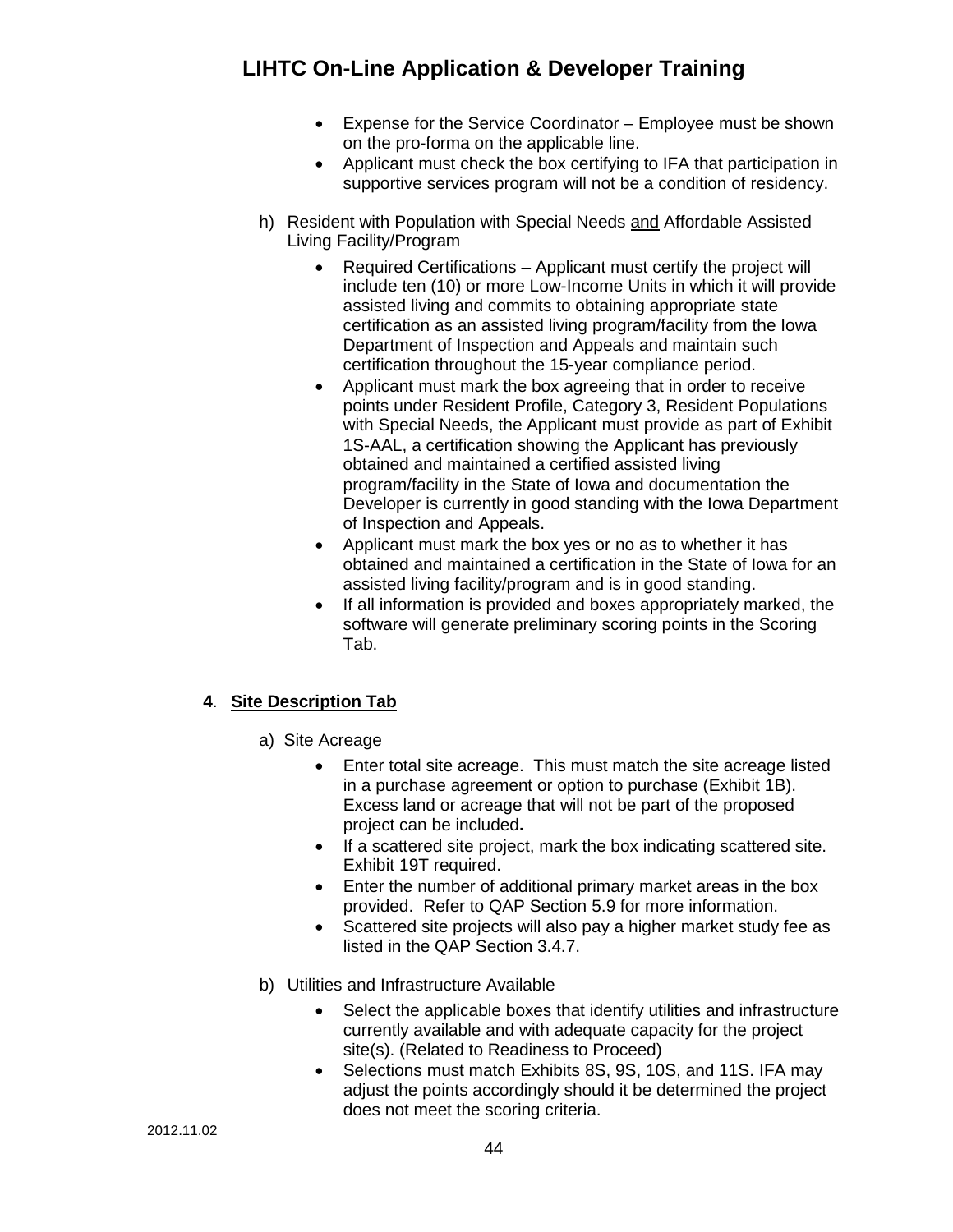- c) Flood Plain From the drop down box, indicate "yes" or "no" to answer the question, "Is any portion of the site or adjoining sites in a flood plain?" If "yes", an explanation is required in the description box below.
- d) Demolition From the drop down box, indicate "yes" or "no" to answer the question, "Is the demolition of any buildings required or planned?" If "yes", an explanation is required in the description box below.
	- Occupied Buildings On the Site From the drop down box, indicate "yes" or "no" to answer the question, "Are existing buildings on the site currently occupied?" If "yes", enter a brief description of the situation in the description box. Refer to QAP Section 5.5 Displacement of Tenants for more information.
	- If any building on the site(s) is currently occupied, answer the two questions on the type of displacement (temporary or permanent) from the drop down boxes provided. In addition, in the description box, enter the relocation plan and assistance narrative.
	- Exhibit 13T (IFA form) and a detailed Relocation Plan must be uploaded into the application for temporary or permanent relocation of existing tenants is required.
	- IFA requires a relocation plan, Exhibit 13T, even if the Applicant is not planning on temporary displacement of tenants. This plan should be provided and followed in the event unforeseen events occur and displacement of tenants is needed.
	- If a applying for HOME funding, submit the HOME Exhibit H-24 for Relocation Plan instead of Exhibit 13T as HOME program requirements for tenant relocation must be met.
	- If no HOME funding is requested, but a relocation plan is required, LIHTC Exhibit 13T must be provided.
	- Site or Adjoining Site Location Applicant must disclose whether any portion of the site or adjoining sites are located within ½ mile of storage areas for hazardous or noxious materials, sewage treatment plant or other solid waste facility, businesses, or equipment producing foul odors or excessive noise or the site is a prior storage area for hazardous or noxious materials, sewage, or other solid or liquid waste. Select "yes" or "no" from the drop down box. If "yes", a description must be inserted into the description box provided. Refer to QAP Appendix I (H) for more information.
		- Site or Adjoining Site Slope/Terrain From the drop down box, the Applicant must answer "yes" or "no" as to whether any portion of the site or adjoining sites have slope/terrain that is not suitable for the Project based on extensive earth removal/replacement requirements. If "yes" a description must be inserted into the description box provided. Refer to QAP Appendix I (H) for more information.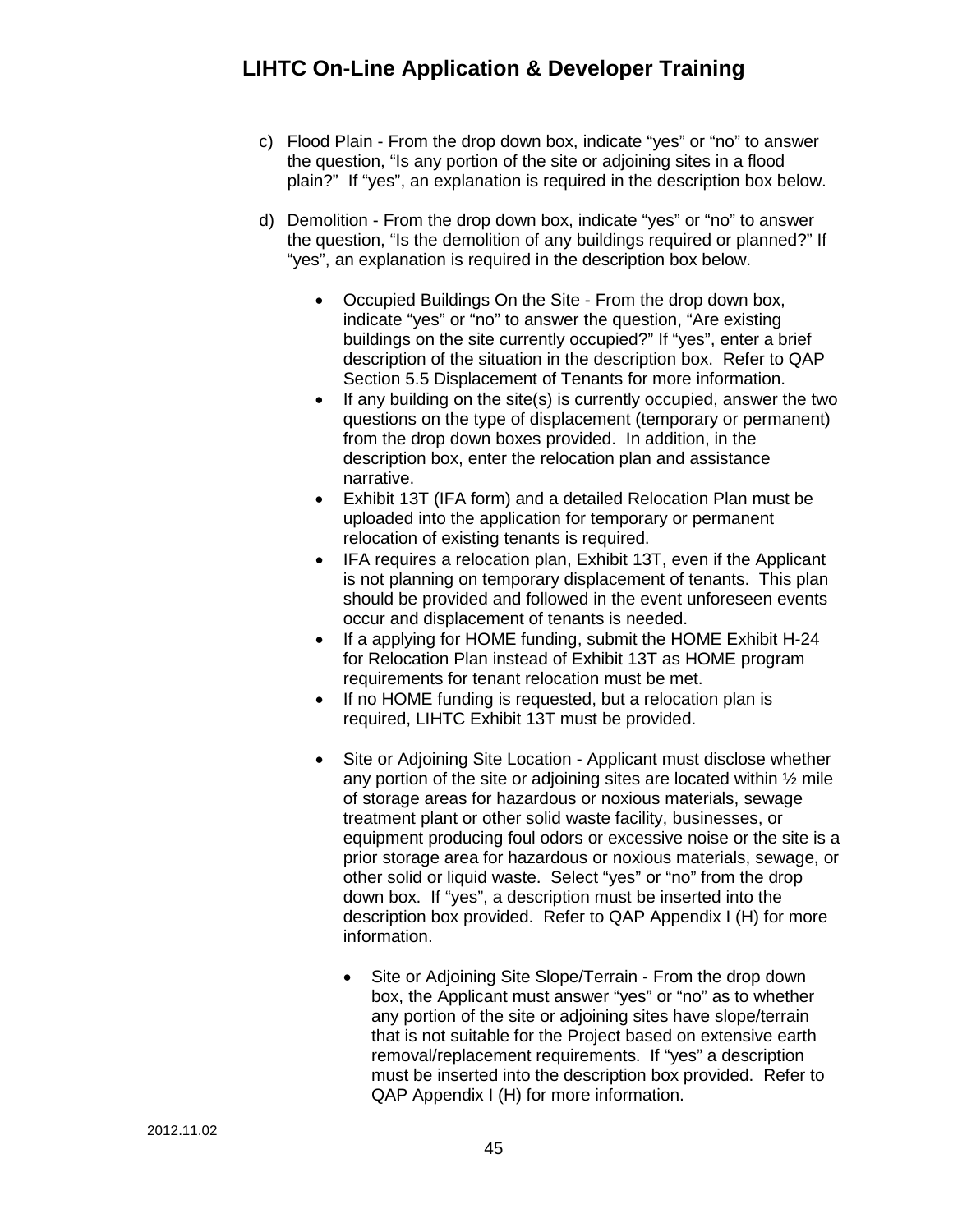- Physical Barriers If Applicant is aware of any obvious physical barriers of any portion of the site or adjoining sites, it must be disclosed. Select "yes" or "no" from the drop down box. If "yes", a description must be inserted into the description box provided. Refer to QAP Appendix I (H) for more information.
- Location near Sanitary Landfill If any portion of the site or adjoining sites is located within ½ mile of a sanitary landfill or sites that were previously used as a sanitary landfill, Applicant must answer "yes" from the drop down box; otherwise answer "no". If "yes", a description must be entered in the description box provided. Refer to QAP Appendix I (H) for more information.
- Flood Hazard Area If any portion of the site or adjoining sites are located within a flood hazard area, at or on a 100 year flood plain as determined by the Iowa Department of Natural Resources, FEMA, or FIRMA map or a designated wetland, Applicant must answer "yes" from the drop down box; otherwise answer "no". If "yes", a description must be entered in the description box provided. Refer to QAP Appendix I (H) for more information.
- Airport Runway Clear Zone If any portion of the site or adjoining sites is located within 500 feet of an airport runway clear zone or accident potential zone, Applicant must answer "yes" from the drop down box; otherwise answer "no". If "yes" an explanation must be entered in the description box provided. Refer to QAP Appendix I (H) for more information.
- Site Legal Description Enter the complete and accurate legal description of the entire property. The legal description provided in the application must match any legal description submitted in any Exhibit and must be complete and accurate.

## **5. Site Control Tab**

- a) Entity Name with Site Control Enter the entity name that has site control for the project. The Ownership Entity must have site control. These two fields much match exactly in order to submit the application. Refer to QAP Appendix 1 (A).
- b) Identity of Interest Applicant must disclose any Identity of Interest that exists between the Owner/Principal or Ownership Entity with the option/contract for purchase of the property and the Seller of the property.
	- Select "yes" or "no" from the drop down box. If "yes", enter an explanation of the relationship in the specification box provided.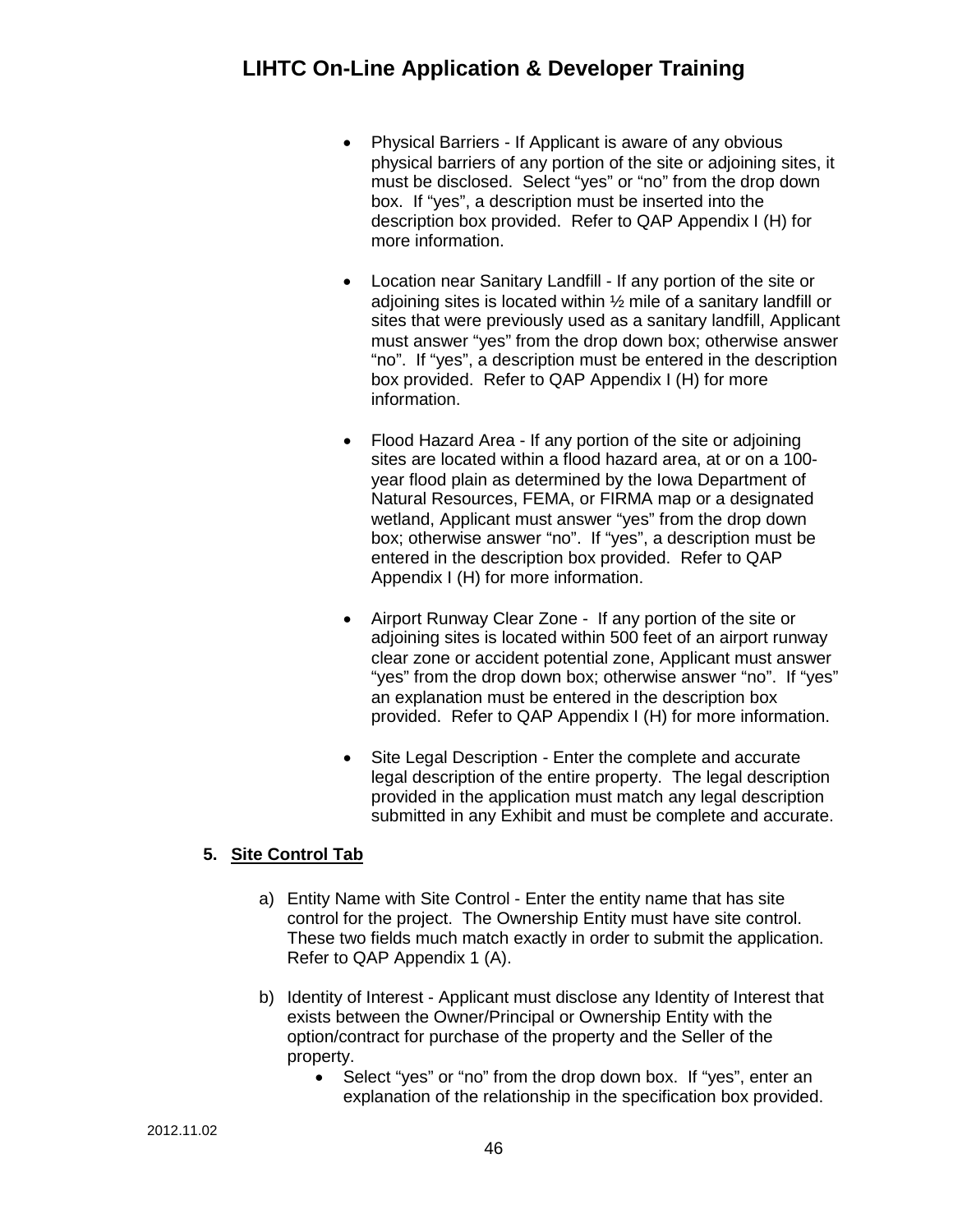- If "yes" is answered, provide an appraisal by an MAI certified appraiser who is not a related party. The appraisal must not be more than 180 days old on the date the application is submitted. Appraisal is Exhibit 2B.
- Appraisal will be evaluated to determine whether the purchase/option price is not excessive and can be substantiated.
- If Applicant is applying for HOME funding, an appraisal is required regardless of an Identity of Interest in order to value the land and building(s) acquired.
- If the appraisal (Exhibit 2B) is not provided with the LIHTC application, Applicant will have 30 days from the date of the LIHTC submission due date to provide it. A page titled Exhibit 2B must be provided with a signed statement by Applicant that the appraisal will be provided within the QAP prescribed timeframe.
- c) Ownership Type
	- If the Ownership Entity has fee simple ownership of the property (site/buildings), enter "yes" from the drop down box; otherwise "no".
	- If "no", enter purchase price. This amount must match price listed in the Costs and Credit Calc. Tab.
	- If "no", enter the current expiration date of the option/contract/lease to purchase. This date must not be less than 180 days from the date of the application submission date.
	- If "yes", enter the purchase date in the box provided.
	- If State HOME funds were selected on the Project Description Tab, then a question will be required to be answered by the Applicant as to whether the HOME funds recipient will have a leasehold interest in the site. If yes, an error will be generated. See QAP Appendix 1, A.(5).

Note: The type of site control and the purchase date or option/contract/lease date will also need to be entered in the Buildings Tab for each building. The information entered on the Site Control Tab and the Building Tab must match.

- d) Acquisition or Rehabilitation Projects Only
	- List rehabilitation expenditure amounts allocable to the lowincome units.
	- Enter the adjusted basis amount.
	- Enter the number of buildings that will be acquired for the development.
- e) All buildings under Ownership Entity Control
	- From the drop down box, Applicant must indicate "yes" or "no" as to whether all of the buildings are currently under site control for the development. Hint: It should be "yes."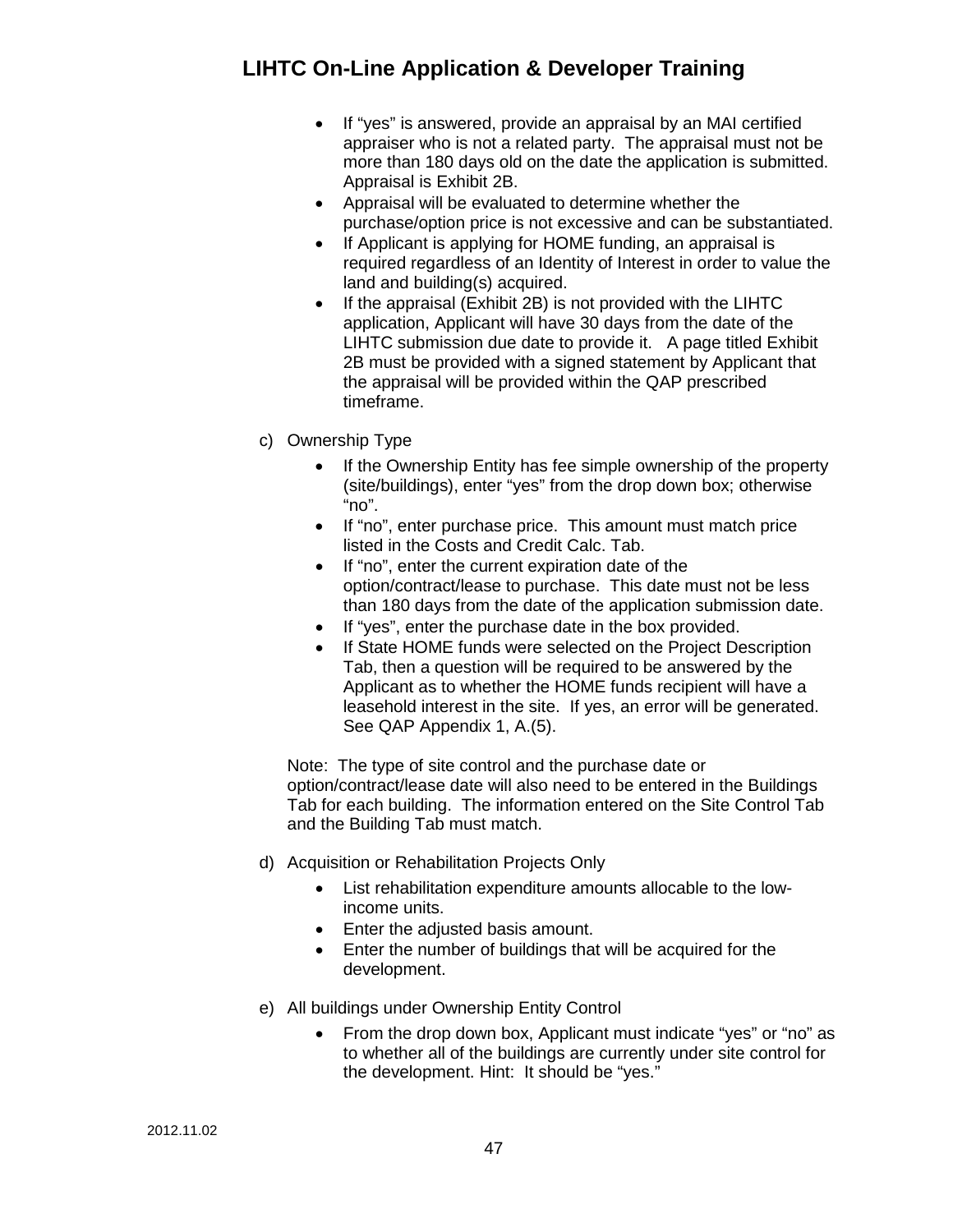### **6. Zoning Tab**

Classification - In the box provided, enter the present zoning classification of the site(s).

- Enter zoning classification.
- Answer question, "Is the site zoned appropriately for proposed development?" from the drop down (yes or no).
- If any variances, special, or conditional use permits or any other item requires a public hearing to develop the proposal, select "yes" from the drop down box; otherwise, select "no".
- If "yes", Applicant must select "yes" or "no" from the drop down box for the question pertaining to whether the hearings have been completed and permits obtained. If "yes", specify permit or variance required and date obtained in the box.
- If "no", enter a description of the permits/variances required and a schedule for obtaining them.
- This information must match zoning information provided in Exhibit 7B.

### **7. Ownership Entity Tab**

- a) Name & Contact Enter the Ownership Entity Name. Must match Ownership Entity name listed on Site Control and in all uploaded Exhibits exactly.
	- Enter the remaining Contact Information for the Ownership Entity below. You can select the box that says to copy address above if the contact will have the same address; otherwise, enter contact address.
- b) Entity Type & Status Enter the Entity Type for the Ownership from the drop down box. Ensure the correct election is made as this will determine the Exhibits that are required to be submitted shown on the Exhibits Tab.
	- When reviewing the Exhibits Tab, if the required Ownership Exhibits under 3T do not match the type of documents required for the Entity Type, correct the Entity Type. Do not submit a document under an incorrect Exhibit name.
	- Select the correct Entity Status from the drop down box. If not "already formed", by the date of application submission, Applicant will not meet threshold. Refer to QAP Section 5.2.
	- Tax Identification Number Enter the Tax ID Number assigned to the Ownership Entity by the IRS. This number must match the IRS issued Tax ID Number and Exhibit 3T(a).
- c) Title Guaranty Check the box, "If applicant certifies that the Ownership Entity will obtain a Final Title Guaranty Owner Certificate……., if points are being requested for this category. Please also note the three (3) greyed out boxes that are requirement of the owner.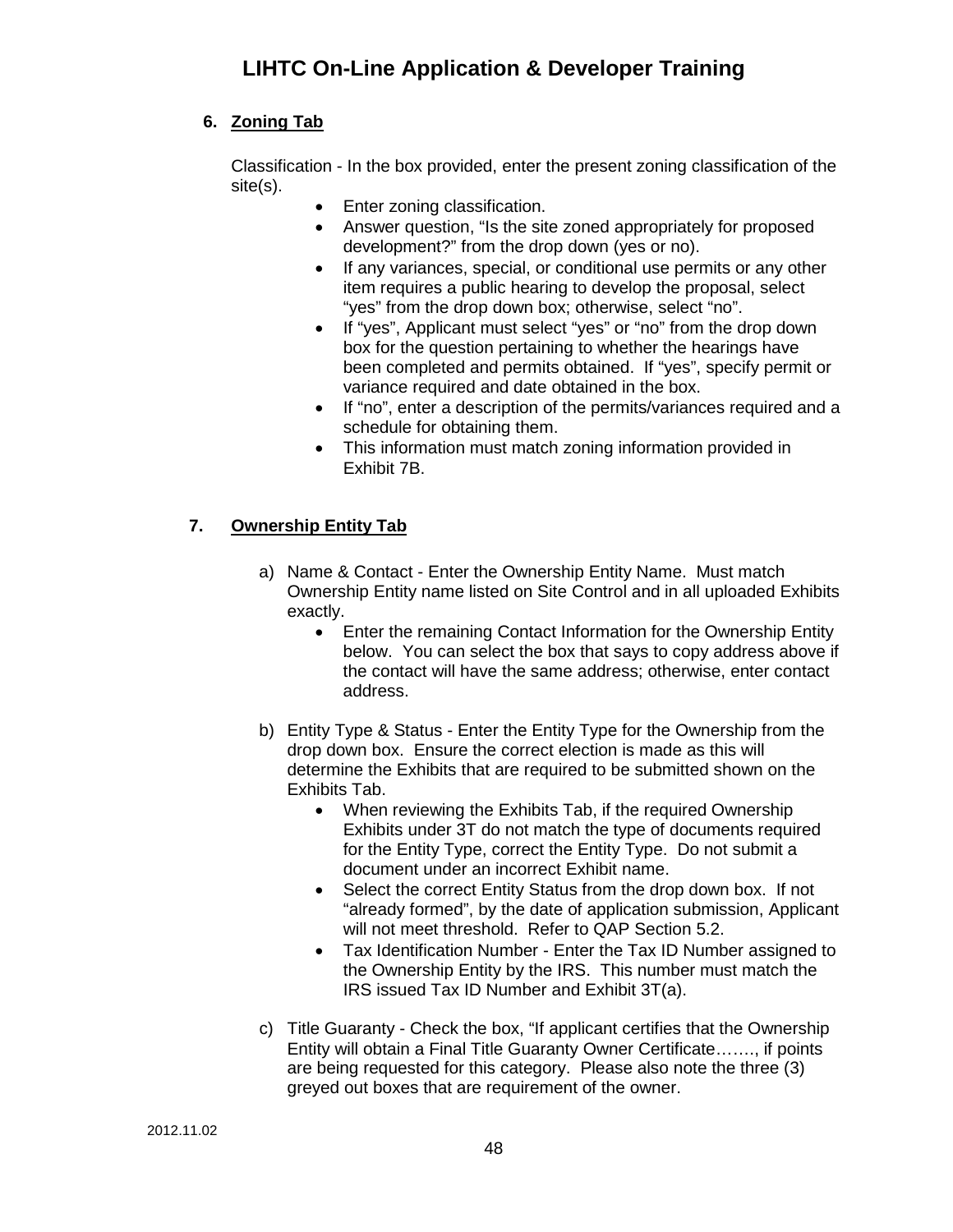- d) IRS Forms 8609 Answer the two (2) questions regarding the IRS form 8609.
- e) Mandatory Developer Application Training Enter Attendee Name who attended the Mandatory Developer Application Training. One person must represent the Developer, GP, and/or Development Consultant and one person must be the individual responsible for data input and submission of the on-line application to IFA.
	- Must enter the relationship to the developer.
	- If neither of the required attendees participated in the Mandatory Developer Application Training for the current QAP, Applicant will not be eligible for the 2013 funding round.
- f) Ownership Entity Components

To enter the Ownership Entity Components, select "Add Ownership Entity Component."

- Add the General Partner and Limited Partner information as requested. The entity name (company name) and the ownership percentage must match the Ownership Entity Exhibits and the General Partner Exhibits.
- The Tax Identification Number (TIN) for the General Partner must match any Exhibit provided if the GP entity is the Developer.
- IFA will allow a for-profit entity to serve as a Special Limited Partner in an Application that has a Non-Profit entity and has requested the Non-Profit Set-Aside.
- g) Authorized Signor(s)

Enter all Authorized Signor information. Can enter more than one name, if applicable.

### **8. Project Team Tab**

- a) Adding Team Members Add all Team Members by selecting "Add New Team Member" at the bottom of the page. Keep adding all Team Members until at least all Mandatory Team Members have been entered.
	- If a Mandatory Team Member is missing, Applicant will not be able to submit the application. If HOME funds are requested, additional mandatory team members required that are not required just for LIHTC projects without a HOME funding request.
	- If there is a co-developer or co-general partner, enter as a team member as well as the percent (%) of developer fee each will receive.
	- When entering Mandatory Team Members, a narrative box is provided for each Team Member. Enter detailed information on how that team member possesses the necessary experience to successfully complete the proposed project and all other projects under construction. Indicate whether the member has developed projects of comparable size and financing complexity as the proposed project.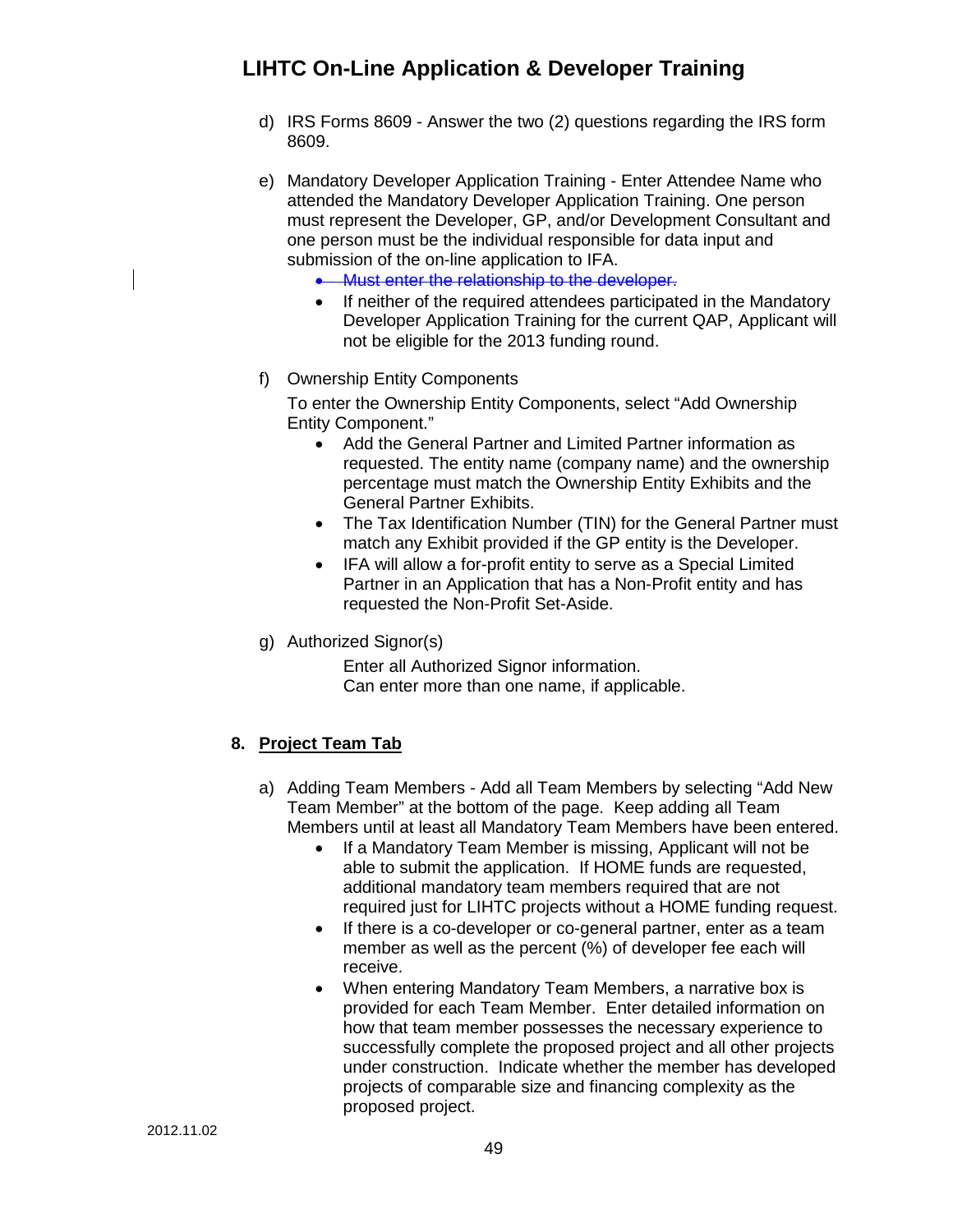- Identity of Interest questions must be marked correctly and relationship to any Qualified Development Team Member identified as applicable.
- b) Developer and Co-Developer -(if applicable) application questions
	- Identity of Interest (Answer yes or no) and provide explanation if yes.
	- If Identity of Interest, Applicants will be required to identify the relationship with any other Qualified Development Team member.
	- Enter Team Member Type (Developer, Co-Developer) from drop down field.
	- Select either Legal Entity or Individual button, but not both.
	- Enter Contact First and Last Name and contact information. Can copy the address information if the same address; otherwise enter address for the contact.
	- Enter Business Type from the drop down field. Ensure the Legal Entity or Individual Selection accurately correlates to the Business Type election. For example, if Individual is selected, do not enter Corp. or Inc. as the Business Type.
	- Enter the Profit Percentage. Ensure this percentage matches any percentage listed in an Exhibit.
	- Enter the Number of Years of Related Experience as well as the Years of Section 42 Related Experience. If this experience and the response to the Developer has received an 8609 for a project in the last five years question further down in the section are entered correctly, the software will generate the applicable points in the Scoring Tab; however, should IFA determine the information provided is inaccurate, points may be reduced or eliminated accordingly for the Other-Category 3, "Development Team Experience."
	- If Developer and/or Co-Developer have a website, provide website URL(s).
	- If Developer and/or Co-Developer successfully closed in 2009- 2012 and awarded tax credit project with a third party equity investment and the Syndication or Third Party closing was completed within 9 months of the tax credit award, answer "yes"; otherwise, answer no.
	- If "yes" is answered, answer questions regarding project name, award date and closing date, and provide Exhibit 14S.
	- If "yes" the software will automatically generate scoring points under the category Other-Category 3, "Development Team Experience/Efficiency." However, if IFA should become aware of false information provided or incomplete or inaccurate information was provided, IFA will remove the points from this scoring category for the project.
	- IFA will not award more points than initially requested by an Applicant. Refer to QAP Section 6 – Scoring for more specific scoring details.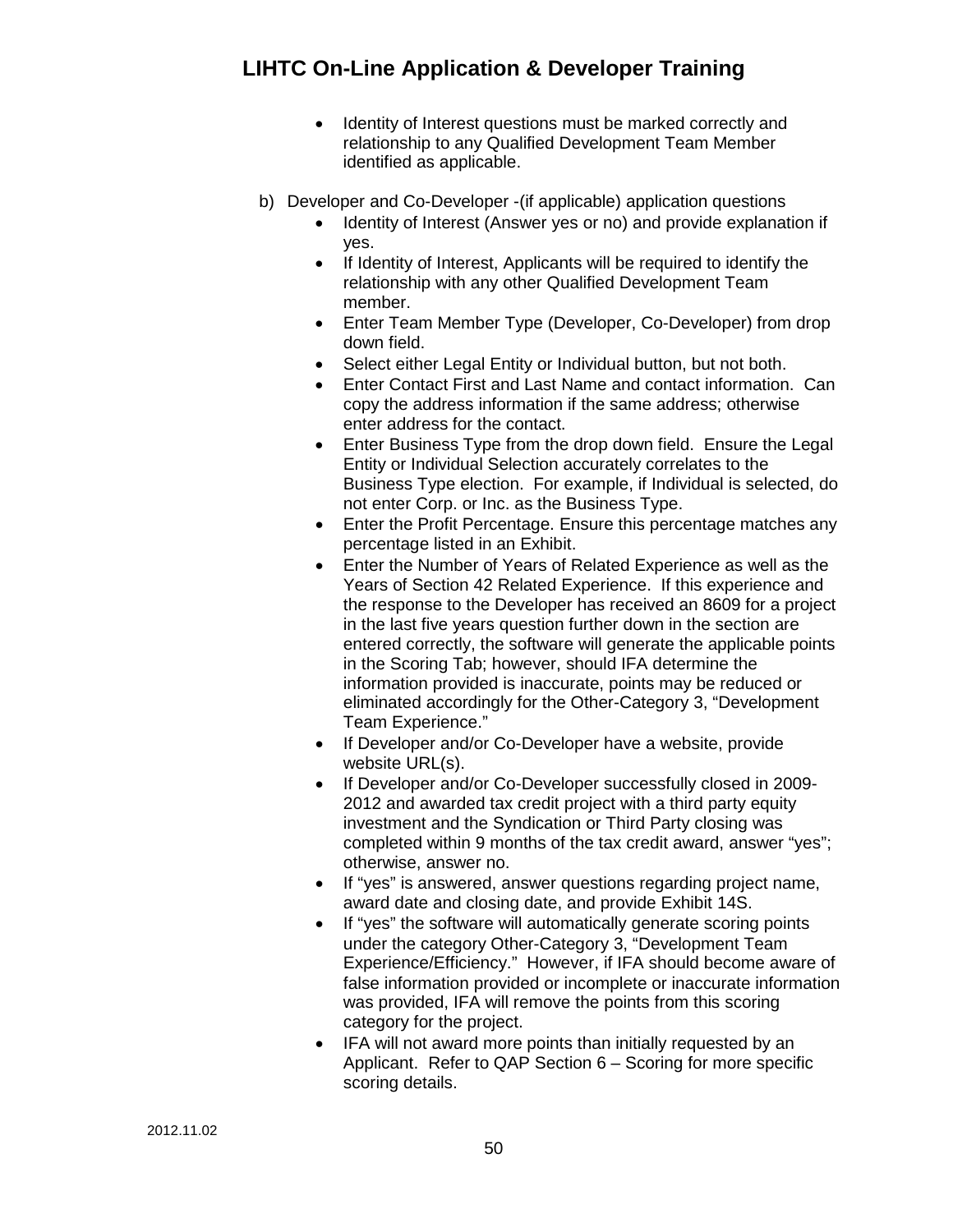- Review the Scoring Tab to ensure all requested points in this category are reflected.
- Answer question on Developer Stakeholders and enter the name, entity type, address, phone, and email of each stakeholder of the Developer.
- Answer the next questions pertaining to previous submissions of LIHTC applications to IFA and other states.
- Answer yes or no as to whether the team member completed a LIHTC project in which all LIHTC units have been leased at least once, either in Iowa, or any other state.
- Answer "yes" or "no" from the drop down field as to whether the team member has completed at least one LIHTC project through 8609 within the last five years.
- If "yes", provide project name and complete address in the box provided.
- Enter all state abbreviations where this team member has had previous LIHTC projects. This information will be compared to Exhibit 15T.
- Answer "yes" or "no" from the drop down field as to whether the team member had completed 1 LIHTC project through 8609 within the last 5 years. If the team member has completed a project through 8609 within the time frame and the number of years of section 42 experience requirements asked above are met, the software will generate the applicable points in the Scoring Tab; however, should IFA determine the information provided is inaccurate, points may be reduced or eliminated accordingly for the Other-Category 3, "Development Team Experience."
- Enter Tax Identification Number. This number must match the number on Exhibit 2T, IRS Form 8821.
- If this team member is a materially participating non-profit working with the project, then answer "yes" from the drop down box; otherwise answer "no". If yes, select Non-Profit from the IFA-approved list. In addition, please note the grayed check box the Applicant is certifying to (non-profit shall receive no less than fifty (50) percent of the combined total of the developer and consultant fee. Refer to QAP Section 4.6.4.
- If this team member is a new developer to Iowa, list the name(s) of the person(s) and agency name(s) that represented the Developer in a meeting with the LIHTC Manager at IFA.
- Enter the date of this meeting with the LIHTC Manager.
- The date of the meeting with the LIHTC manager is only required of new developers who have never previously submitted an application to IFA.
- Answer all remaining questions and provide any requested explanations in the boxes provided for the entity.
- If State HOME funds are listed as a funding Source and also on Project Description Tab, there will be two (2) questions that must be answered "yes" or "no". If yes, explanations must be entered in the two explanation boxes provided.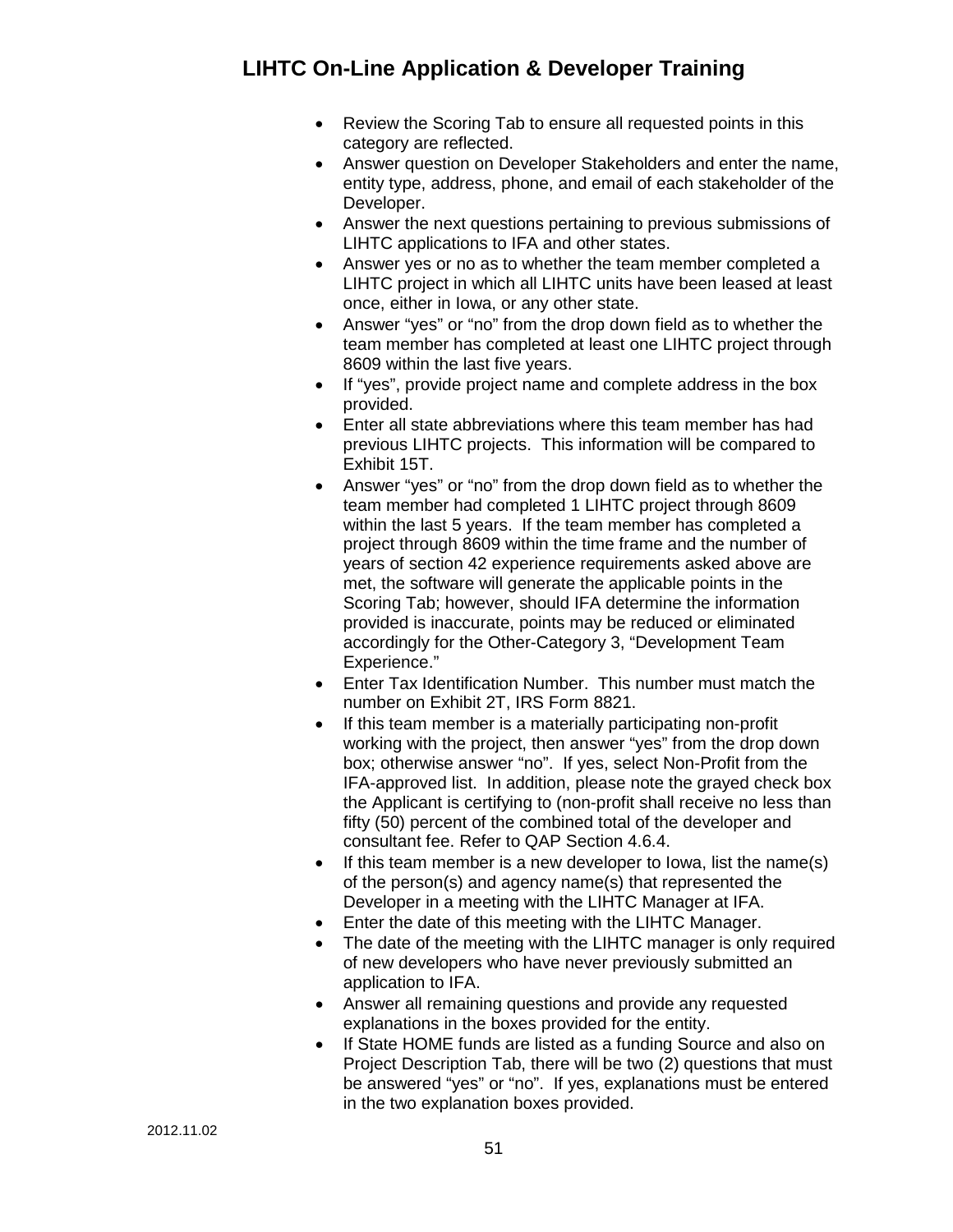- If a development team member has applied for HOME funds to IDED, it is acceptable to mark "yes" even though IFA now administers the HOME program.
- c) General Partner/Managing Member and Co-General Partner -(if applicable)
	- Same information requested as listed (a) above.
- d) Management Company
	- Same information requested as listed in (a) and (b) above.
	- Ensure the Management Company/Manager has at least one year's experience of successfully managing a Section 42 property.
	- At least 3 years' experience must be listed in order to meet threshold.
- e) Energy Consultant
	- Answer "yes" or "no" to the Identity of Interest question.
	- Select Team Member Type from the drop down field.
	- Select Team Member button. Either Legal Entity or Individual.
	- Enter Company Name and Contact information.
	- Enter Business type. Do not enter Corp. or Inc. if Team Member is an Individual.
	- Enter Years of Related Experience and Years of Section 42 Related Experience.
	- Enter a Website URL if applicable.

A signed energy consultant agreement is not required at the time of application submission. The Exhibit 9T refers only to the project development consultant.

- f) Tax Accountant
	- Same as (g) above.
- g) Tax Attorney
	- Same as (g) above.
- h) Lead Service Provider (if applicable)
	- Enter all information.

#### **9. Project Amenities Tab**

- a) Current Property Use Description Enter a detailed description of the current use of the property, all adjacent property land uses, and surrounding neighborhoods in the description box provided at the top of the page.
	- If the site(s) include any detrimental characteristics, the Applicant must provide a remediation plan and budget, subject to IFA's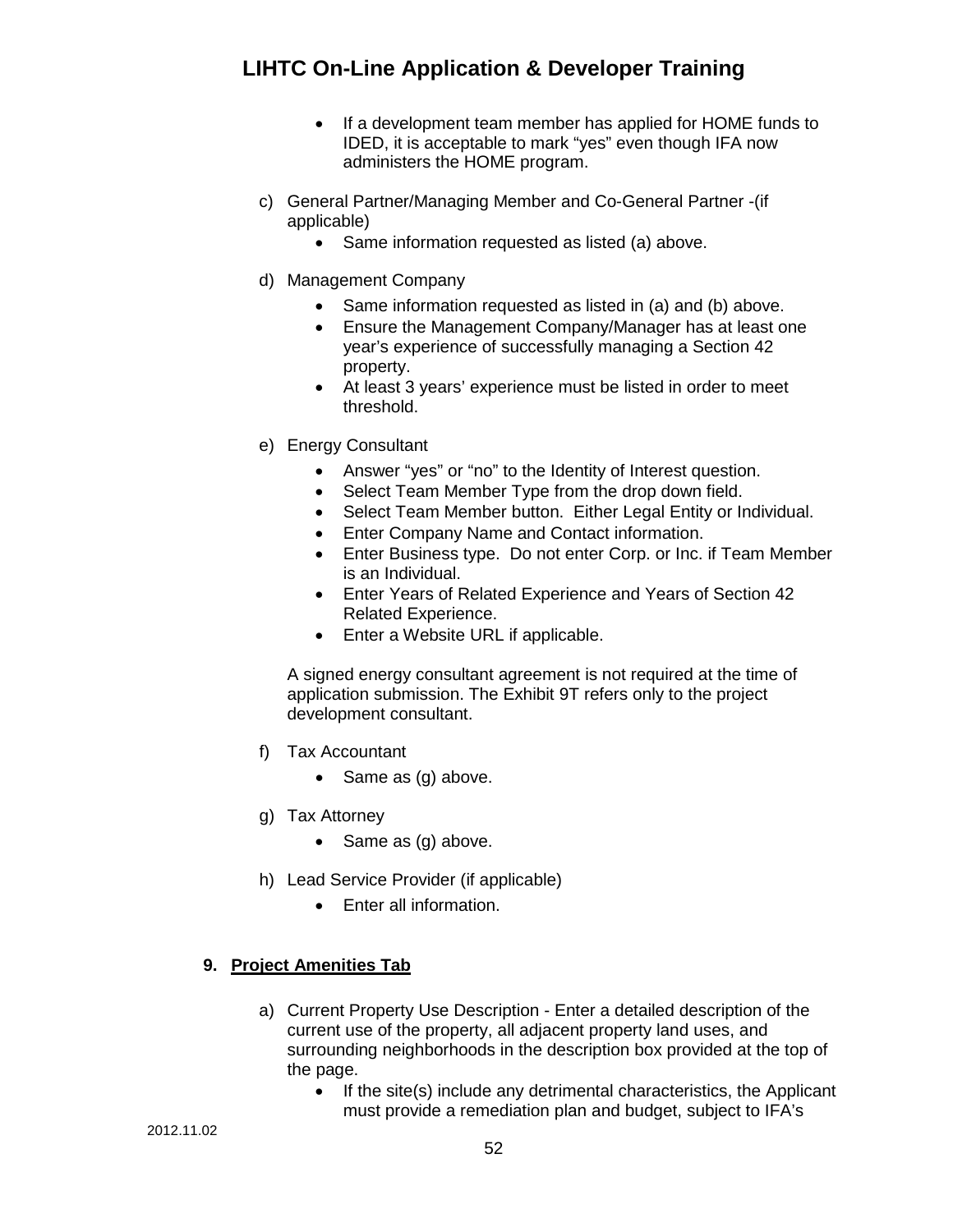approval at its sole discretion, to make the site suitable for the Project. Refer to QAP Appendix 1, H.

- b) Market Appeal Characteristics (Check all that apply for scoring categories requested by the Applicant) Characteristics must be provided at no cost to tenants and enhance market appeal and promote long-term viability. Refer to QAP Section 6 Scoring for more detailed scoring information.
- Once a box is selected, a description will populate showing the current QAP requirements that must be met and what the Applicant is agreeing to comply with throughout the extended use period. If the Application includes an additional box asking for equipment specification or additional information, enter the requested information. Selections will generate points in the Scoring Tab of the application for Building Characteristics, Category 1, Market Appeal. Check the Scoring Tab prior to submitting the application to ensure the elections made here are shown correctly.
	- $\checkmark$  Fitness/Exercise Room
	- $\checkmark$  Exercise Room with 24 hour Access
	- $\checkmark$  Health Education
	- $\checkmark$  Gardening Area
	- $\checkmark$  Contests to Promote Wellness
	- $\checkmark$  Bike Racks
	- $\checkmark$  Walking Path (Older Persons projects only)
	- $\checkmark$  School Route Safety (Family projects only)
	- $\checkmark$  Ownership Entity Participates in Health Initiative
- Once a box is selected, a description will populate showing the requirements that must be met and the compliance specifications for the Applicant. Some selections require more specification of equipment or further information to be entered in the additional specification box provided.
- c) Other Market Appeal Amenities Selections will generate preliminary points in the Scoring Tab of the Application for Building Characteristics, Category 1, "Market Appeal". Check the Scoring Tab prior to submitting the application to ensure the elections made are shown. Refer to QAP Section 6 – Scoring. IFA will not award more points than requested.
	- $\checkmark$  In-Unit Laundry space with washer/dryer hookups
	- $\checkmark$  In-Unit Microwave
	- $\checkmark$  Security System
	- $\checkmark$  Medical Alert System (elderly projects only)
	- Once a box is selected, a description will populate showing the requirements that must be met and the compliance specifications for the Applicant. Some selections require more specification of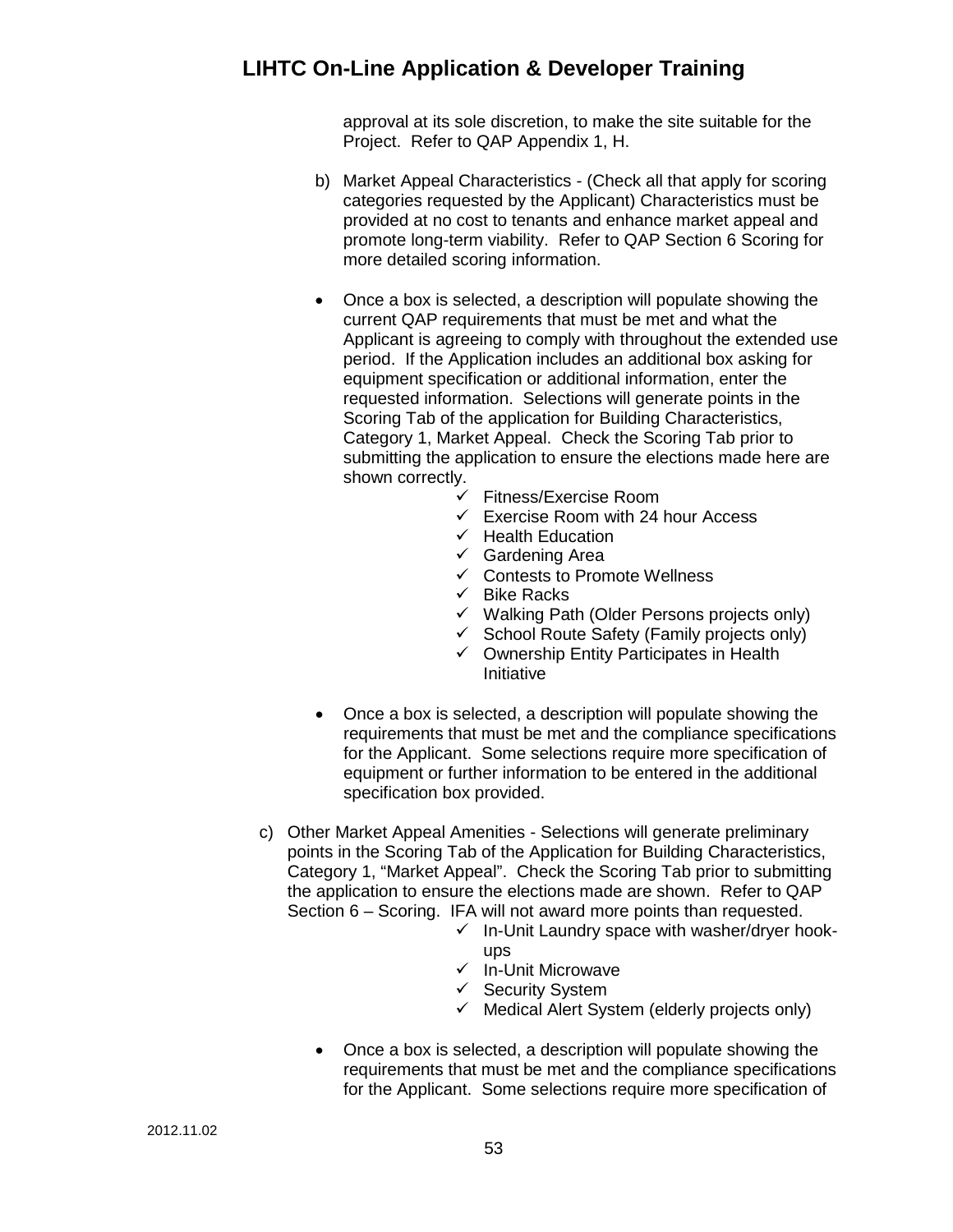equipment or further information to be entered in the additional specification box provided.

- d) Construction Characteristics (check all that apply)
	- 1. Exterior Construction Durability
		- Check all boxes that apply to the exterior construction materials that will be used. Preliminary scoring points will be generated by the software for Building Characteristics, Category 4, "Construction/Unit Characteristics" and shown in the Scoring Tab based upon the checked boxes. Refer to QAP Section 6-Scoring.
		- All items selected must be supported in any Exhibits provided. If IFA determines incorrect information was marked in the application compared to Exhibits, scoring will be adjusted accordingly.
		- Doors
		- Window Sills
		- Community Room
		- Main Entrance Areas must be designed with a foyer and equipped with a remote security and intercom system to each unit to control entry to common areas; or a covered entry and storm door for unit main entrance to exterior.
		- Storage Units
		- Once a box is selected, a description will populate showing the requirements that must be met and the compliance specifications for the Applicant. Some selections require more specification of equipment or further information to be entered in the additional specification box provided.
- e) Other Site Amenities (check all that apply)
	- Community Building Ensure square footage matches site/building plans.
	- Garages Answer whether rent will be charged, amount charged, and the number of garages. Income must be reflected in the Cash Flow. If no charge, then the costs may be included in the Cost/Credit Calc. Tab in eligible basis.
	- Surface Parking Answer whether rent will be charged, amount charged, and the number of parking spaces provided. Income should be reflected in the Cash Flow. If no charge, then the costs may be included in the Cost/Credit Calc. Tab in eligible basis.
	- Underground Parking Answer whether rent will be charged, amount charged, and the number of parking spaces provided. If no charge, then the costs may be included in the Cost/Credit Calc. Tab in eligible basis.
	- Mark all amenities listed that will be included at the Project:
		- Beauty Salon/Barber
		- Craft/Game Room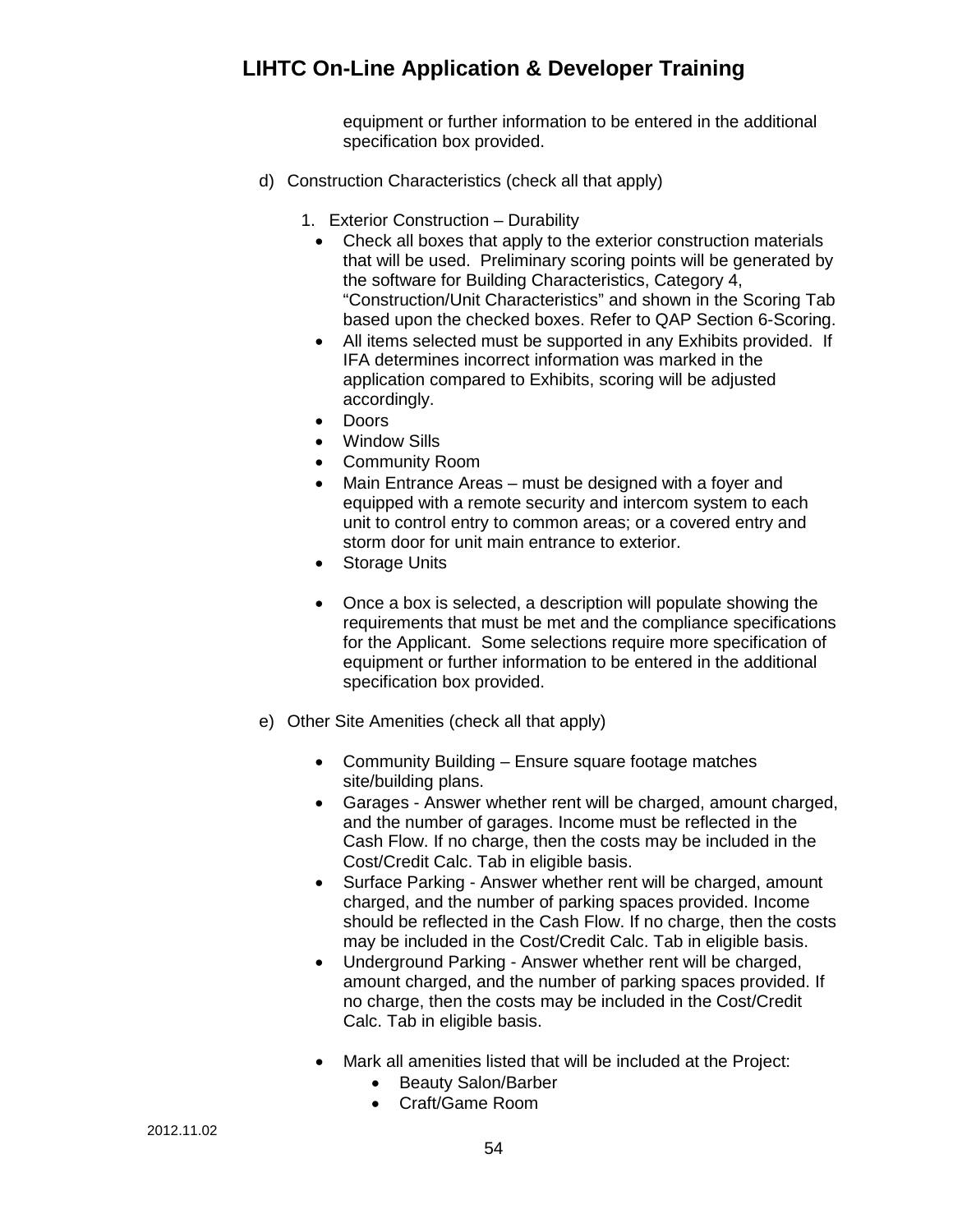- Laundry Room
- Library
- Media Center Room
- On-site leasing office
- Playground Area with Commercial Equipment
- Picnic Area/Tables
- Security Locked Building
- Swimming Pool
- Dining Room
- 24-Hour On-Site Resident Manager
- Gazebo
- Other Enter an amenity being provided that is not listed as an option in the Application.
- Description Enter a description of the difference(s) between Low-Income & Market-rate Unit Amenities in the box provided. If no market rate units, no description will be permitted.
- f) Other Interior Apartment Amenities (check all that apply)

Check all boxes for the amenities that will be provided by the Owner. QAP required amenities will automatically be checked and grayed out. Some amenities will auto-fill based upon information entered in the Construction Tab.

- Ceiling fans
- Dishwasher
- Garbage Disposal
- Kitchen Exhaust Fan
- Range
- Refrigerator
- Washer and Dryer in each unit (Will pull from Construction Tab)
- Computer in each unit in lieu of a computer learning center (Will populate to the Construction Characteristics Tab)
- Flooring
- Other (must list in box provided)
- Heating/Cooling Type (Will populate to the Construction Characteristics Tab)
- Water Heating/Cooling Type (Will populate to the Construction Characteristics Tab)
- Window Covering Type (Will populate to the Construction Characteristics Tab)

#### **10. Construction Characteristics (Minimum) Tab**

Check all applicable boxes and specify material(s) to be used as requested and provide explanations for specific categories as required. The application will contain the minimum requirements listed in the QAP, Appendix 1. Some items will be auto-filled/populated from the Project Amenities Tab (i.e., computer learning center vs. computer in each unit).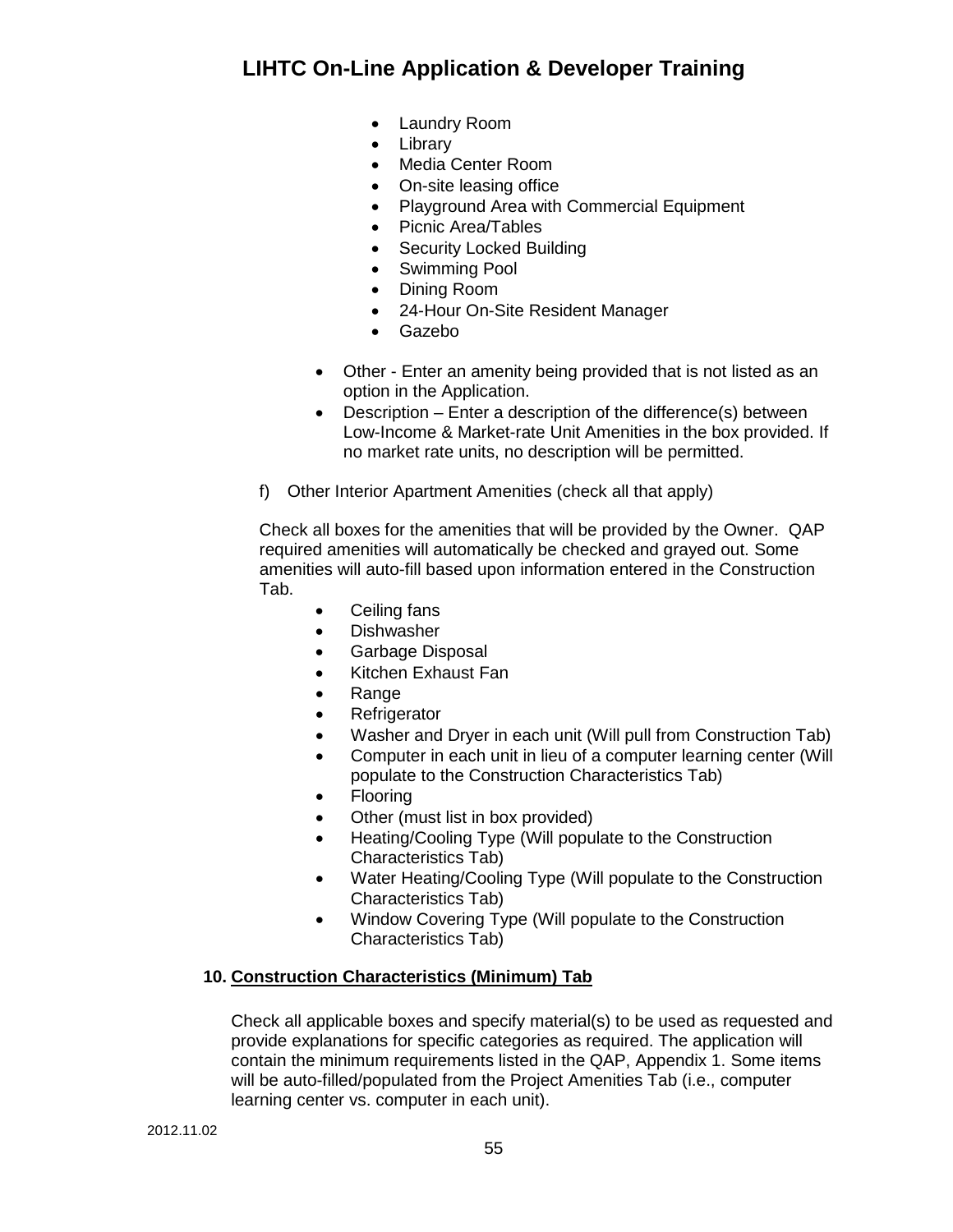- Exterior Construction
- Roofs
- Exterior Entry Doors to Common Areas
- Unit Doors Direct access to exteriors
- Unit Doors Interior common hall unit entry door
- Overhead Doors
- Carpeting Within the dwelling units
- Carpeting Common areas
- Resilient Flooring Kitchens
- Resilient Flooring Bathrooms
- Shower Flooring Roll-in Showers
- Cabinetry
- Window Coverings
- Sidewalks
- Laundry
- Heating and Air Conditioning
- Handicapped Accessibility
- Construction Warranty
- Computer Learning Center
- High Speed Internet Access
- Bedrooms Closet Door
- Energy Efficiency
- Minimum Unit Square Footage

#### **11. Buildings Tab**

- a) General Building Information
	- If HOME funds will be used; Applicant must select whether the HOME units will be fixed or floating units from the drop down box.
	- Select box if an exception was requested and approved for the minimum square footage as required in QAP, Appendix 1.
- b) Address Information

To add building(s) information, select "Add New Building."

- Enter all address information in the boxes.
- When entering the zip code, a 9 digit zip code must be entered. The "blue" zip code reference is a link to the United States Postal Service that will help you find the complete 9 digit zip code.
- For the building that contains the "Primary Address" for all buildings, check the box, "Primary Address". Note: If requesting scoring points for Location Near Services, the Primary Address must be used in the maps provided to IFA under Exhibit 3S.
- If this is an acq/rehab or rehab project that has buildings that have been part of a low-income housing tax credit project in a prior year, enter "yes" from the drop down field and enter the Building Identification Number (BIN) for each building entered.
- If a prior LIHTC project, the same BIN numbers previously assigned will remain with each building.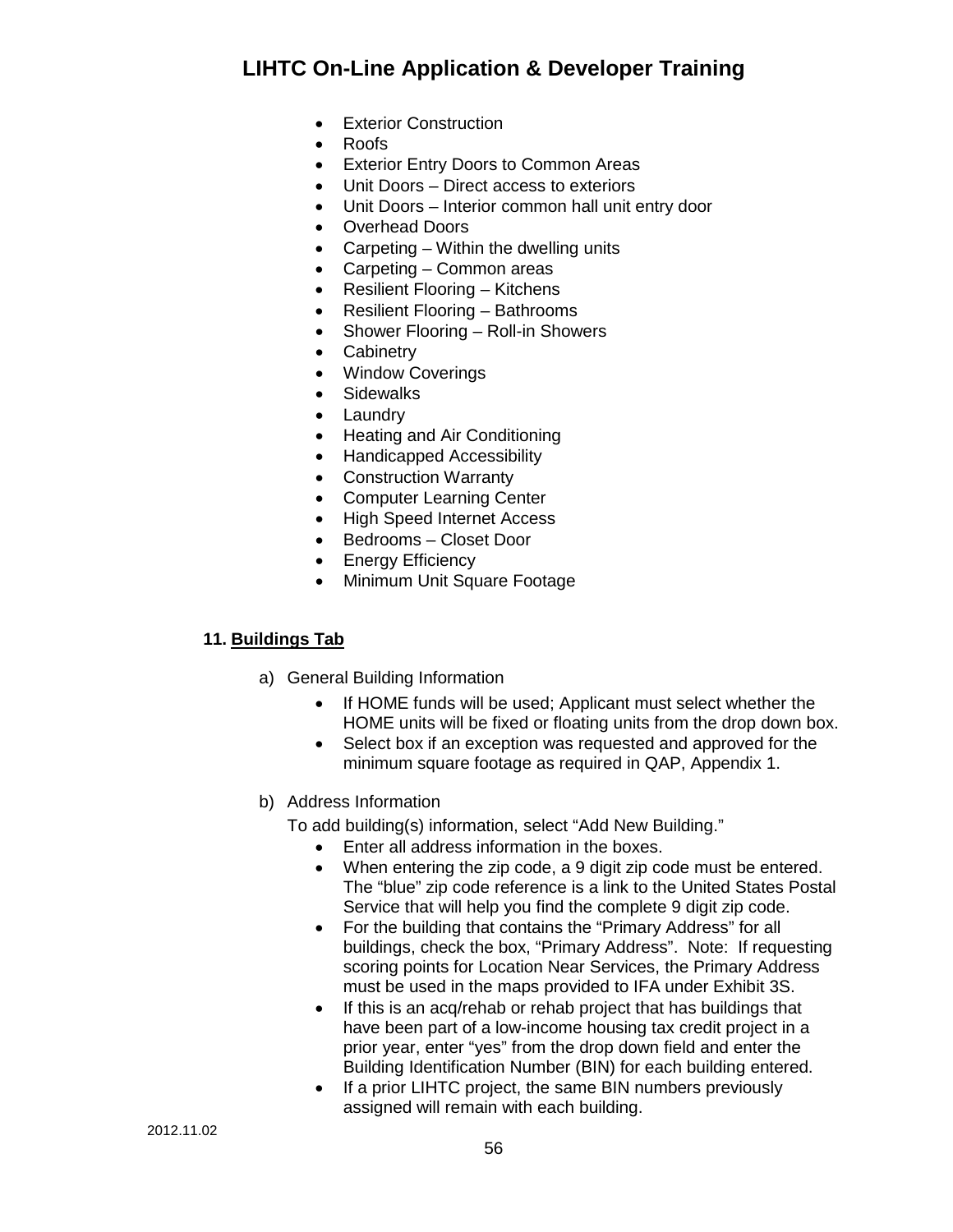- If a prior LIHTC project with existing LURA is awarded, the maximum restrictions between the existing LURA and the new LURA will be enforced. Answer the question as to whether project is subject to an existing LURA.
- If combining prior LIHTC projects into one project, contact IFA for assistance on how to proceed based on the LURA restrictions for each LIHTC project and how the combining of more than one project into one new tax credit project can be accomplished with the LURA restrictions.
- Continue to add buildings until all buildings in the project have been entered.
- c) Other Building Information
	- Select whether building is "new" or "acquired".
	- Enter the number of stories. This must match any energy efficiency scoring item election as well as the Construction Characteristics Tab.
	- Enter the number of handicapped accessible units in the building, 5% of all units required to be handicapped accessible. If electing points for additional units, then ensure that the correct number for each building is entered here as well as in the unit section.
	- Enter the number of hearing and visually handicapped accessible units in the building, 2% of all units required to be hearing and visually handicapped accessible in addition to the 5% listed above.
	- Enter the number of vistiable units. Make sure the number entered here matches the number of units entered as visitable units.
	- Enter the Acquisition and Rehabilitation Costs (if applicable). The totals rehabilitation costs entered for Each Bldg. must match the total rehabilitation amount entered in the Cost and Credit Calc. Tab. (Updated 10-29-12).
	- Enter the Date Placed in Service by Previous Owner (if Acquisition/Rehabilitation). If a prior LIHTC project, use date from 8609 for each building.
	- Enter the estimated Placed in Service Date. This date will be listed in a carryover allocation agreement for any awarded project.
	- Enter Date Constructed.
	- Enter Type of Control information. This must match the type of control entered on the Site Control Tab.
	- Answer "yes" or "no" from drop down field for the question, "If any building in the Project consists of 4 or fewer units, will any unit in such building be occupied by the owner of such building or any person who is related to such owner?"
	- If building is common space only, check the box; otherwise do not.
	- For projects that have a project-based rental assistance contract and the rents exceed the LIHTC rent, check the "Extend Rent Limit" box and enter the Contract Number(s) in the box provided.

2012.11.02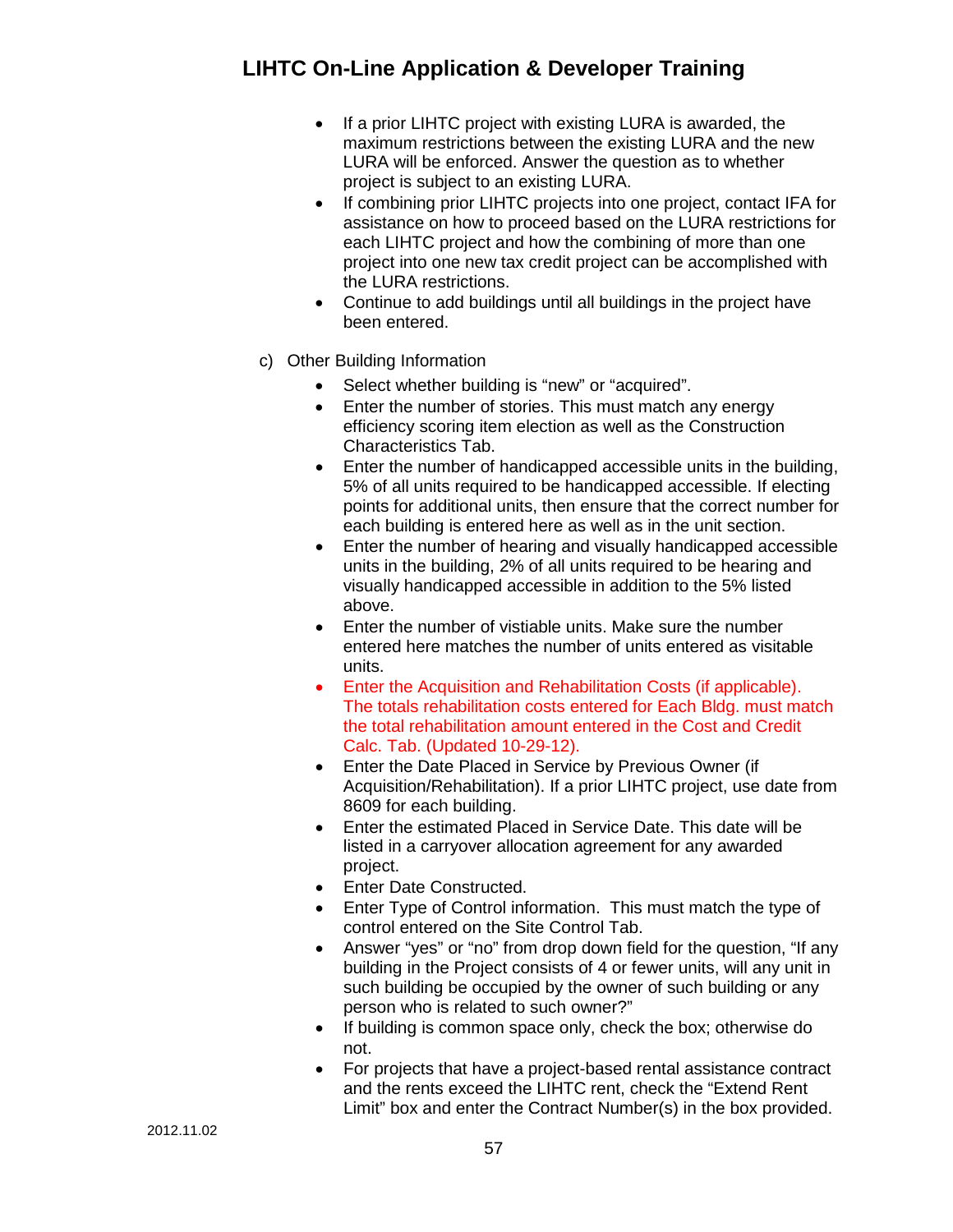If the box is not selected and the current gross rents exceed the LIHTC max. rents, applicant will receive an error.

- Enter the Building Type.
- Enter whether there are other mandatory charges required for tenancy and the amount. Answer question as to apply this to all residential buildings.
- Mandatory charges will be reflected in the gross rents.
- Enter the acquisition date.
- d) Qualified Basis
	- Enter the acquisition costs, if applicable.
	- Enter the new/rehab costs, if applicable. The amount entered will carry over to the Cost/Credit Calc. Tab – Rehabilitation.
- e) Utilities included in rents
	- Enter all utilities included in the rent (paid by the Owner). If all utilities are paid by the owner, then a \$0 utility allowance will auto-fill into the Unit Section; otherwise, the total of the amounts entered here will carryover into the applicable units.
	- All utilities must be marked and the type indicated (electric or gas heat, electric or gas water heater, etc…) by bedroom size. It must match Exhibit 11T if there is a utility allowance for tenant paid utilities.
	- Rural Development Projects can refer to RD form 3560-7, Multiple Family Housing Project Budget/Utility Allowance, Part IV (C), for the breakdown of the utility allowance that must be entered.
	- HUD project-based Section 8 projects may refer to the Owner for utility documentation (breakdown of the utilities) submitted to HUD or IFA Section 8 Contract Administration for the most recent approved utility allowance.
	- If geo-thermal heating/cooling is the heating and cooling source, then use electric heat on the PHA utility allowance chart if geothermal is not shown and the tenant will be paying for heating and cooling.
	- Ensure the utility types (electric, gas, etc...) match the Project Amenities and Construction Characteristics Tabs.
- f) Building Features (includes)

Check the boxes that apply to the building features. If the building will include an elevator; enter the number in the box provided

- **Elevator(s)**
- **Accessory Building(s)**
- **Commercial Facilities**
- **Other Facilities**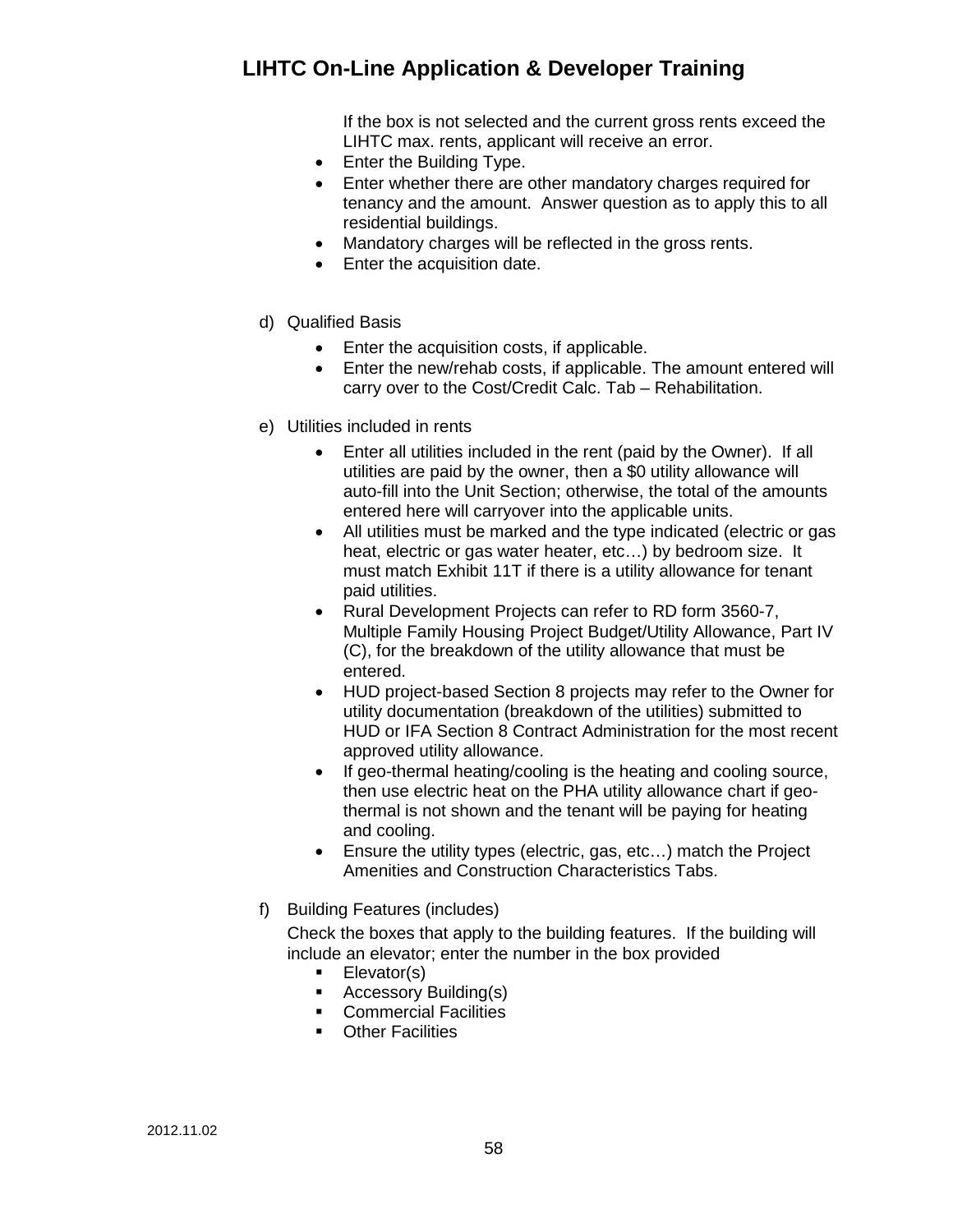- g) Square Footage Information
	- The Residential Square Footage will populate from the unit(s) screen.
	- Enter the common space square footage and any commercial/retail square footage in the boxes provided.
	- Gross floor square footage will automatically calculate.
	- Reminder: A manager's unit with no rent charged is common space and not a residential unit; however, mark the unit as a manager's unit.
	- If Applicant needs to advise IFA regarding any concerns or provide additional information concerning the building, remarks can be entered in the box provided.
	- Square footage must match related Exhibits.
- h) Units

To enter units, select "Add New Unit".

- Enter the type of unit from the drop down fields.
- Enter the number of bedrooms and bath from the two drop down fields.
- Enter the net square footage of the unit. This should match the building plans. Do NOT include garage space in the square footage of the unit(s).
- Unit number is not required at the time of threshold application, but if known, it can be entered.
- Enter the income level of the unit from the drop down field.
- Applicable scoring items from Resident Profile, Categories 1 & 2, "Services Lowest Income Residents and "Mixed Income Incentive" will be computer generated based upon information entered into the Application.
- If a scattered site project and the project is having 20% of the units serve tenants at 40% AMI, all sites must have 40% AMI units.
- If unit will be a HOME unit, check the box.
- The Fair Market Rent (FMR) will be shown for your use. Please note if requesting points for all LIHTC unit rents being set at or below FMR, then pay close attention to the FMR information and the Gross Rent information (Total Housing Expense) shown after entering Monthly Rent and Utility Allowance. If this scoring item was selected on prior tab and the Total Housing Expense on any LIHTC unit exceeds the Fair Market Rent, zero points will be awarded.
- Enter the Monthly Rent. The Total Housing Expense will populate and cannot exceed the Rent Limit unless the project has a project-based rental assistance contract and the exceed rent limit was previously entered along with the contract number.
- Select "yes" or "no" from the two drop down fields regarding handicapped and visually/hearing handicapped accessible units. If requesting points for handicapped accessible units, then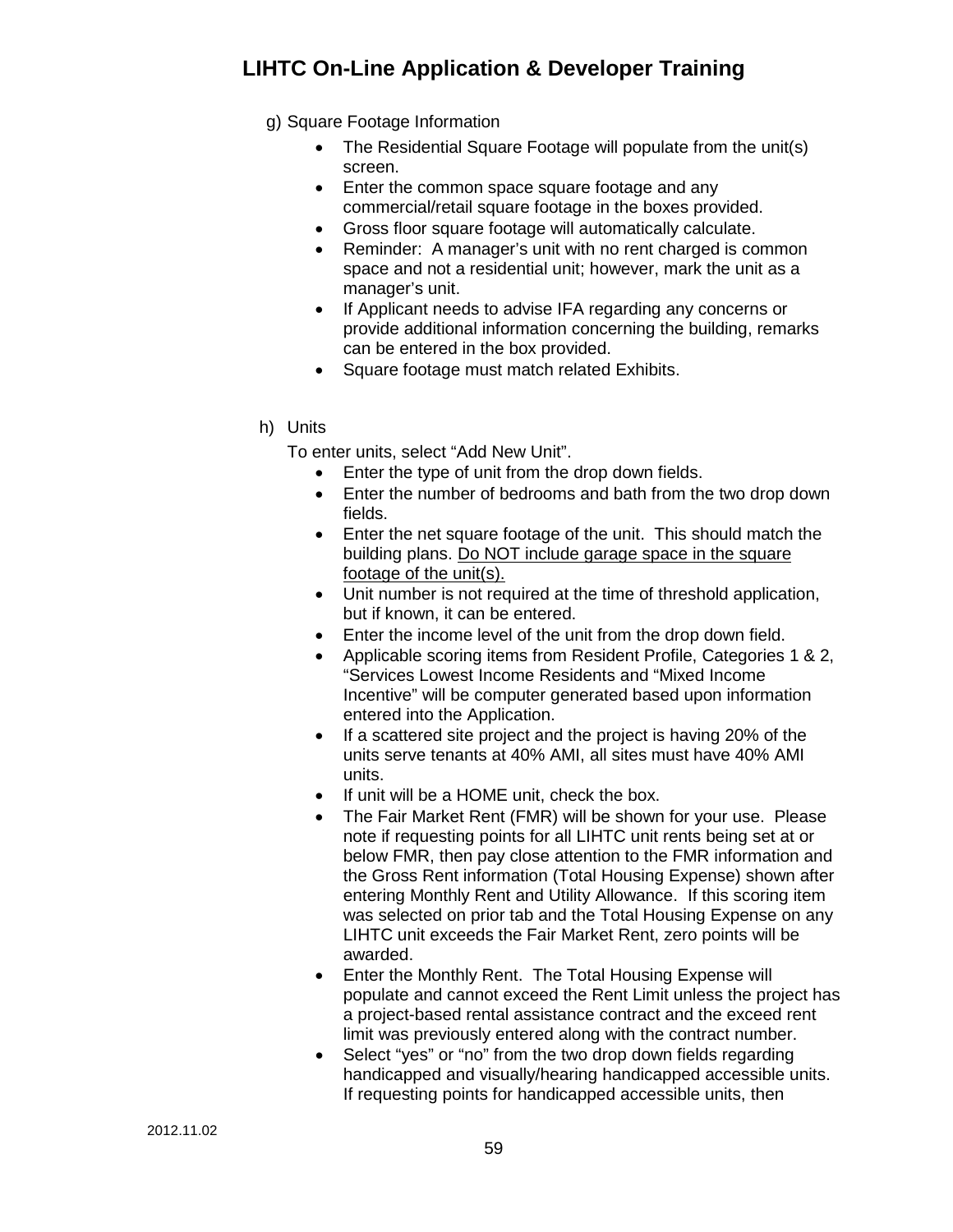ensure the correct number of handicapped accessible units have been marked "yes" to receive the scoring points sought.

- Answer yes or no if the unit will be a vistable unit.
- Enter the Home Type (income level) from the drop down box if a HOME unit.
- Enter the Home Unit Cost if a HOME unit.
- When adding units, enter the number of units of the same type at one time to prevent having to enter each unit individually. This is only if the units are of the same type and size.
- If a project will have a need for a manager 24/7 at the project, enter the manager's unit. A manager's unit is considered common space and not a residential rental unit and will not be shown as in the total # of units. Ensure that 24/7 is also marked on the Project Amenities Tab if a manager's unit.

### **12. Funding Sources Tab**

- a) Enter funding sources:
	- Select "Add new Funding Source".
	- Enter the Type of loan from the drop down field.
	- Enter the Source and amount of the loan.
	- If non-amortizing, place a check in the box.
	- Enter the Rate, Term, and Amortization Period.
	- Select "yes" or "no" from the drop down field to indicate whether funding source is used for HOME Match (if applicable).
	- For non-amortizing and amortizing loans, enter the debt service amounts for years 1-15. Enter for years 1-20 if a HOME loan.
	- If entering an "Other" funding source such as EZ Credit Proceeds, list the amount only.
	- A developer loan can be used to meet the DSCR requirements, but the debt must be foreclosable (legal note with valid, recorded mortgage). Flexibility is allowed concerning the amortization so interest only payments are ok during the first initial 15 years. In many projects the HOME funds are structured with interest only payments and varied principal payments.
	- Polk County Housing Trust Fund money, if structured as a loan, would not reduce the eligible basis.
- b) Syndication Price
	- Enter the estimated pricing on sale of the Federal Tax Credits. This pricing must match commitment letter from investor.
- c) Federal Contributions from Local Governments
	- For each Federal Contribution from a Local Government, select the type from the drop down box and then enter the amount.
	- Hint: The type and amount must match Exhibit 5S.
	- The amounts entered must be the sum of all contributions from a qualified government entity or political subdivision derived from a federal source to the Total Federal Contributions box. Entering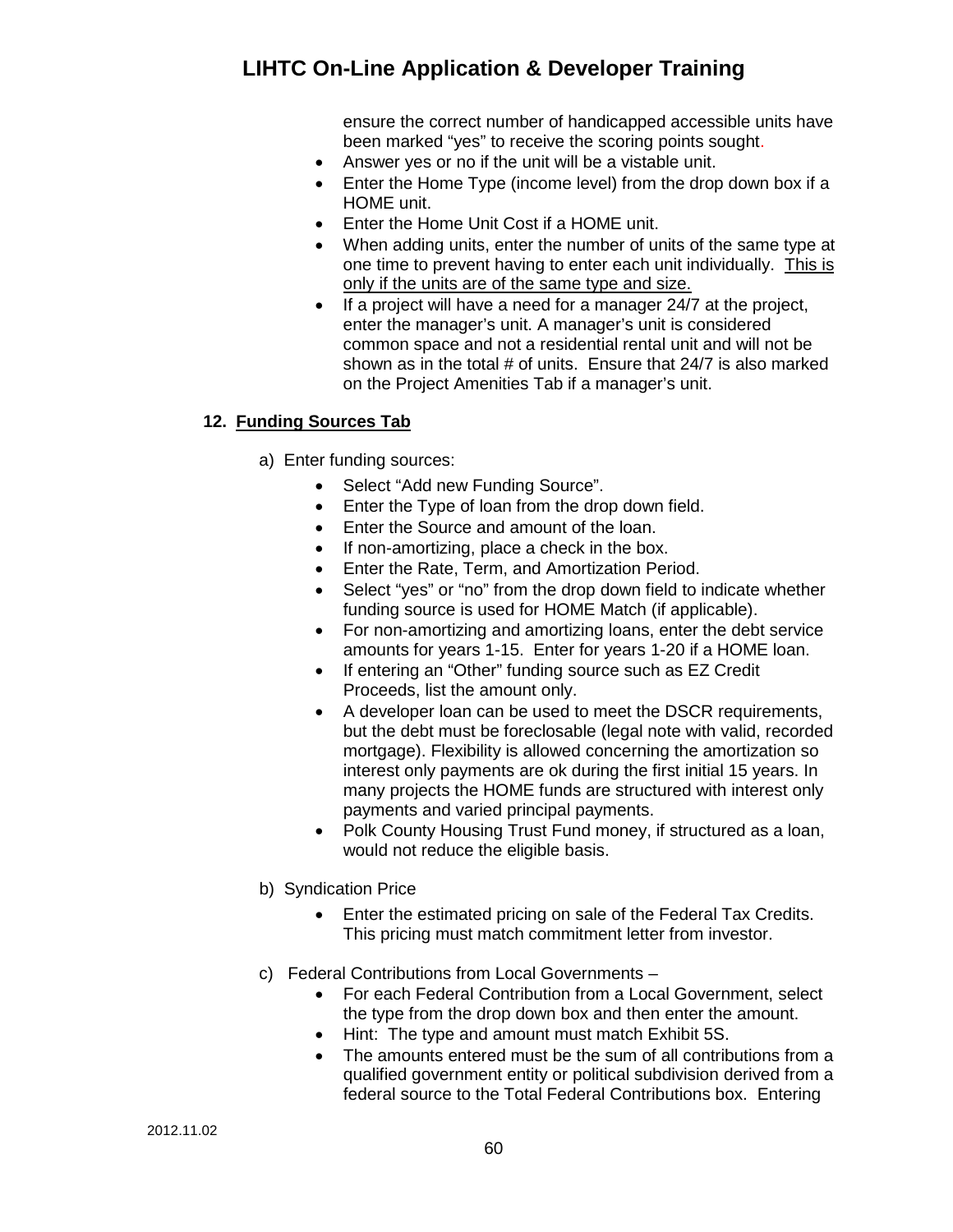an amount in this selection will require Exhibit 5S. Read Exhibit 5S carefully to verify the funding source is an allowable government entity or political subdivision source and the amount of the contribution is figured correctly. Exhibit 5S must be completed and executed by the required City/County representative. Check the Scoring Tab prior to submitting the application to ensure the elections made here are shown in the Scoring Tab. Refer to QAP Section 6, Resident Profile, Category 3. IFA will not award more points than requested.

- If Local Grant, ensure this is listed ALSO listed under Funding Sources. Must be entered in BOTH locations.
- d) Non Federal Local Contributions
	- For each local contribution derived from a non-federal source, select the type from the drop down box and then enter the amount.
	- Hint: Amount and type must match Exhibit 5S.
	- The amounts entered must be the sum of all contributions from a qualified government entity or political subdivision **NOT** derived from a federal source to the Total Local Contributions box. Entering an amount in this selection will require Exhibit 5S. Read Exhibit 5S carefully to verify the funding source is an allowable government entity or political subdivision source and the amount of the contribution is figured correctly. Exhibit 5S must be completed and executed by the required City/County representative. Check the Scoring Tab prior to submitting the application to ensure the elections made here are shown in the Scoring Tab. Refer to QAP Section 6, Resident Profile, Category 3. IFA will not award more points than requested.
	- If Local Grant, ensure this is listed ALSO listed under Funding Sources. Must be entered in BOTH locations.

An Applicant may receive a total of 50 points for Non-Federal Local Contributions unless an amount is entered in Federal Local Contributions. A combined categorical total may not exceed 50 points.

The Match for HOME projects amount will automatically calculate with the funding sources that were marked as HOME Match. All projects within a HOME Participating Jurisdiction are required to have a 25% match to the amount of State HOME funds requested. Applicable projects must meet this requirement in order to meet State HOME requirements and submit the application.

### **13. Costs and Credit Calculation (Calc) Tab**

Any amount listed under "Other" will require a break-down and explanation. Please keep amounts listed in "Other" at a minimum.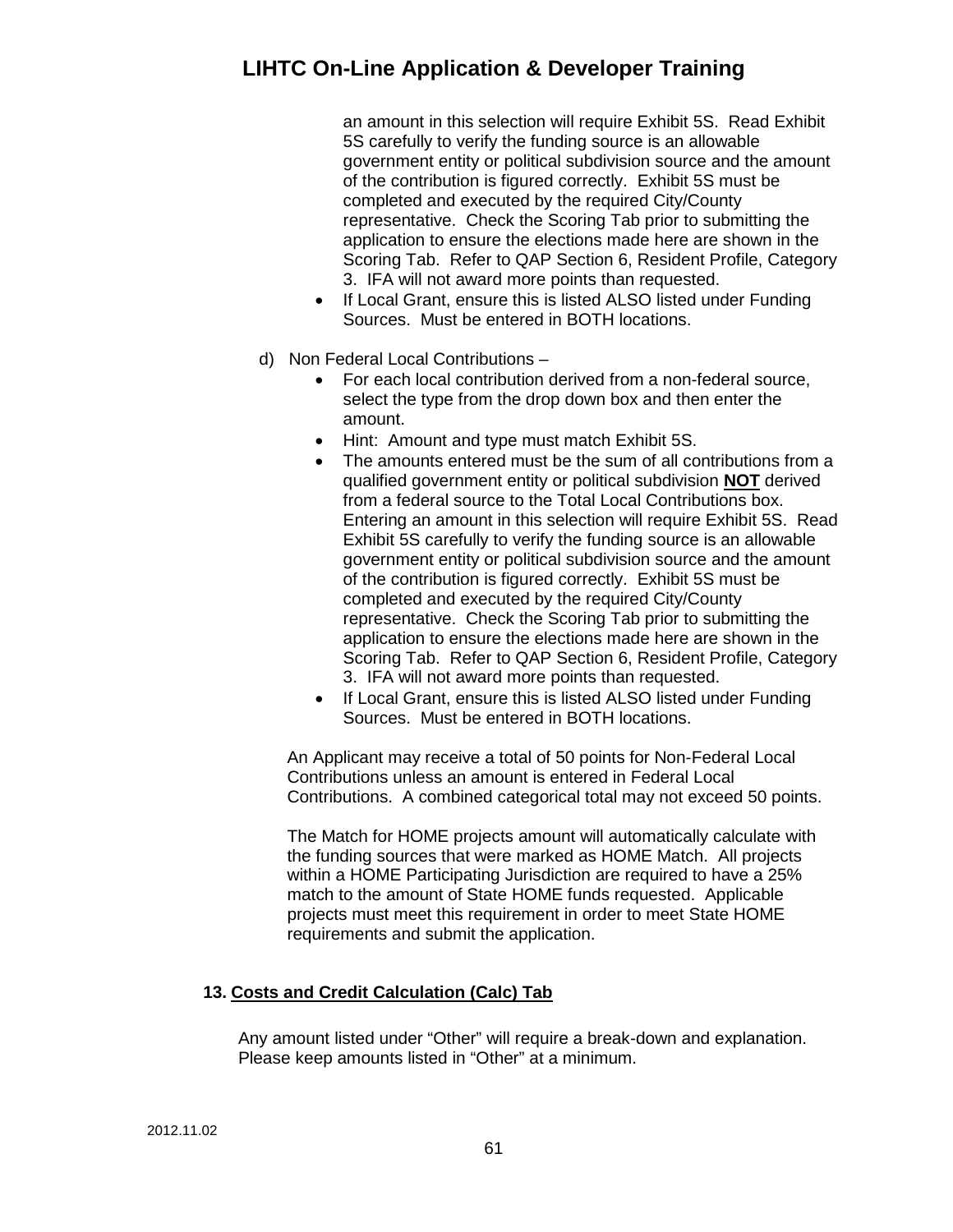- a) Purchase Land and Buildings
	- Enter the estimated total cost for each line item in the first column, and any portion of that total into the eligible basis box(es). The 30% PV column is only for acquisition eligible basis items. The total of costs in 30% PV column and the 70% PV column amount of each line item cannot be larger than the initial estimated total cost for the same line item.
	- The amounts must match the Site Control Tab and Exhibit 1B.
- b) Site Work

Enter the estimated total cost for each line item in the first column, and any portion of that total into the eligible basis box(es). The 30% PV column is only for acquisition eligible basis items. The total of costs in 30% PV column and the 70% PV column amount of each line item cannot be larger than the initial estimated total cost for the same line item.

c) Construction

Enter the estimated total cost for each line item in the first column, and any portion of that total into the eligible basis box(es). The 30% PV column is only for acquisition eligible basis items. The total of costs in 30% PV column and the 70% PV column amount of each line item cannot be larger than the initial estimated total cost for the same line item.

- Any amount of Enterprise Zone Rebate or Energy Rebate will be subtracted from eligible basis as well as the total project costs.
- d) Professional Fees

Enter the estimated total cost for each line item in the first column, and any portion of that total into the eligible basis box(es). The 30% PV column is only for acquisition eligible basis items. The total of costs in 30% PV column and the 70% PV column amount of each line item cannot be larger than the initial estimated total cost for the same line item.

e) Interim Fees

Enter the estimated total cost for each line item in the first column, and any portion of that total into the eligible basis box(es). The 30% PV column is only for acquisition eligible basis items. The total of costs in 30% PV column and the 70% PV column amount of each line item cannot be larger than the initial estimated total cost for the same line item.

f) Financing Fees and Expenses

Enter the estimated total cost for each line item in the first column, and any portion of that total into the eligible basis box(es). The 30% PV column is only for acquisition eligible basis items. The total of costs in 30% PV column and the 70% PV column amount of each line item cannot be larger than the initial estimated total cost for the same line item.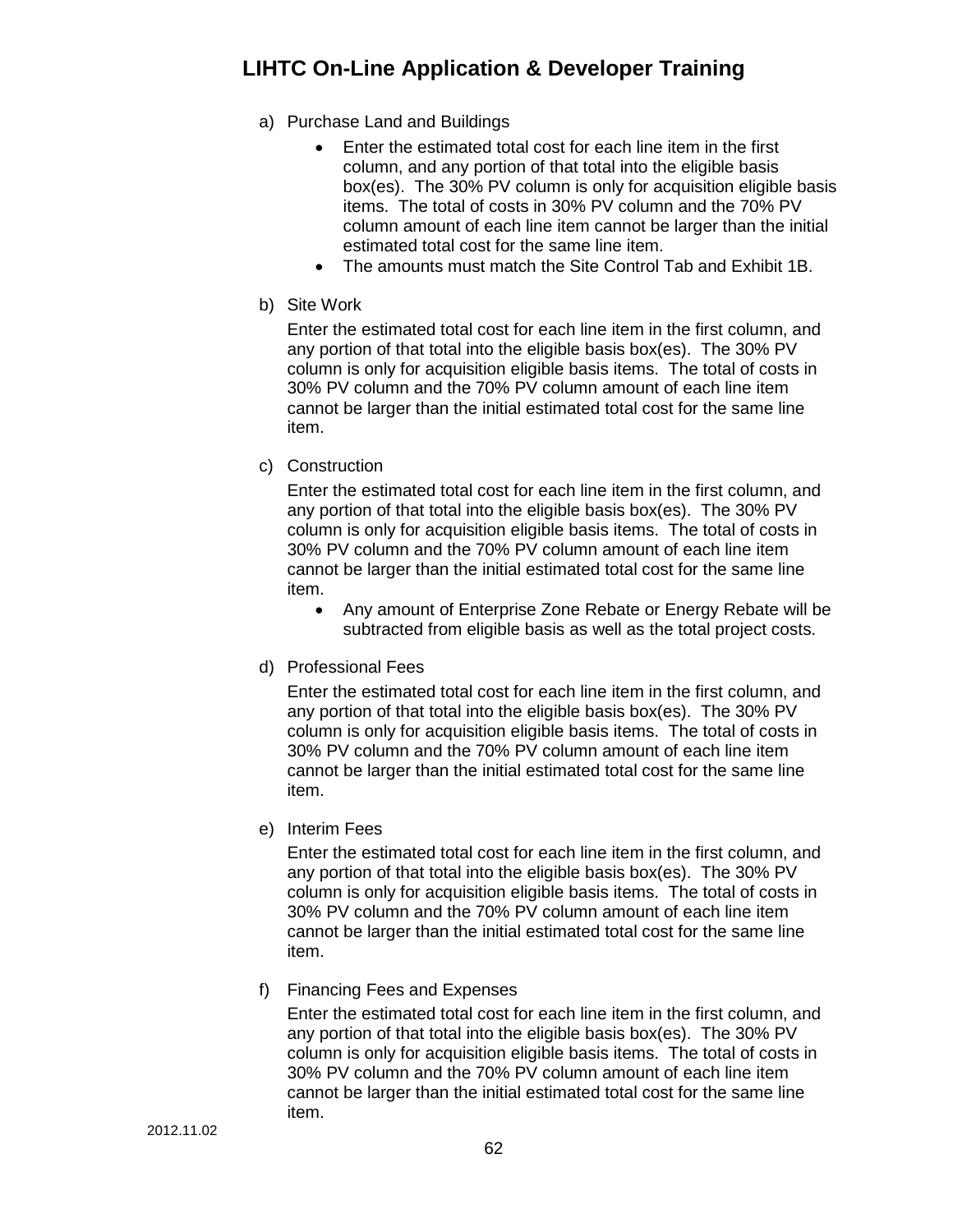g) Soft Costs

Enter the estimated total cost for each line item in the first column, and any portion of that total into the eligible basis box(es). The 30% PV column is only for acquisition eligible basis items. The total of costs in 30% PV column and the 70% PV column amount of each line item cannot be larger than the initial estimated total cost for the same line item.

h) Syndication Costs

These costs are not eligible basis items.

- i) Developer's Fees
	- Enter the estimated total cost for each line item in the first column, and any portion of that total into the eligible basis box(es). The 30% PV column is only for acquisition eligible basis items. The total of costs in 30% PV column and the 70% PV column amount of each line item cannot be larger than the initial estimated total cost for the same line item.
- j) Project Reserve
	- These costs are not eligible basis items.
	- Refer to QAP Section 4.3.1.
- k) Credit Calculation Using Equity Gap
	- Verify total project costs and all funding sources plus expected syndication equity match or within \$3.
- l) Credit Calculation
	- The lower of the equity gap calculation or eligible basis calculation will be listed here.
- m) Actual Credits Awarded to Date
	- This will be \$0 until tax credits have been awarded for the 2013 round.
- n) Reasonably Expected Basis (Carryover Application)
	- On the carryover application, users will see the software's calculation of the reasonably expected basis which is auto-filled into the carryover agreement. To understand the calculation, there is a "hover" field over the number that will show the numbers included in the calculation of reasonably expected basis.
- o) 10% of Reasonably Expected Basis (Carryover Application)
	- This is 10% of the reasonably expected basis field and is shown as such in the cost/credit calculation tab.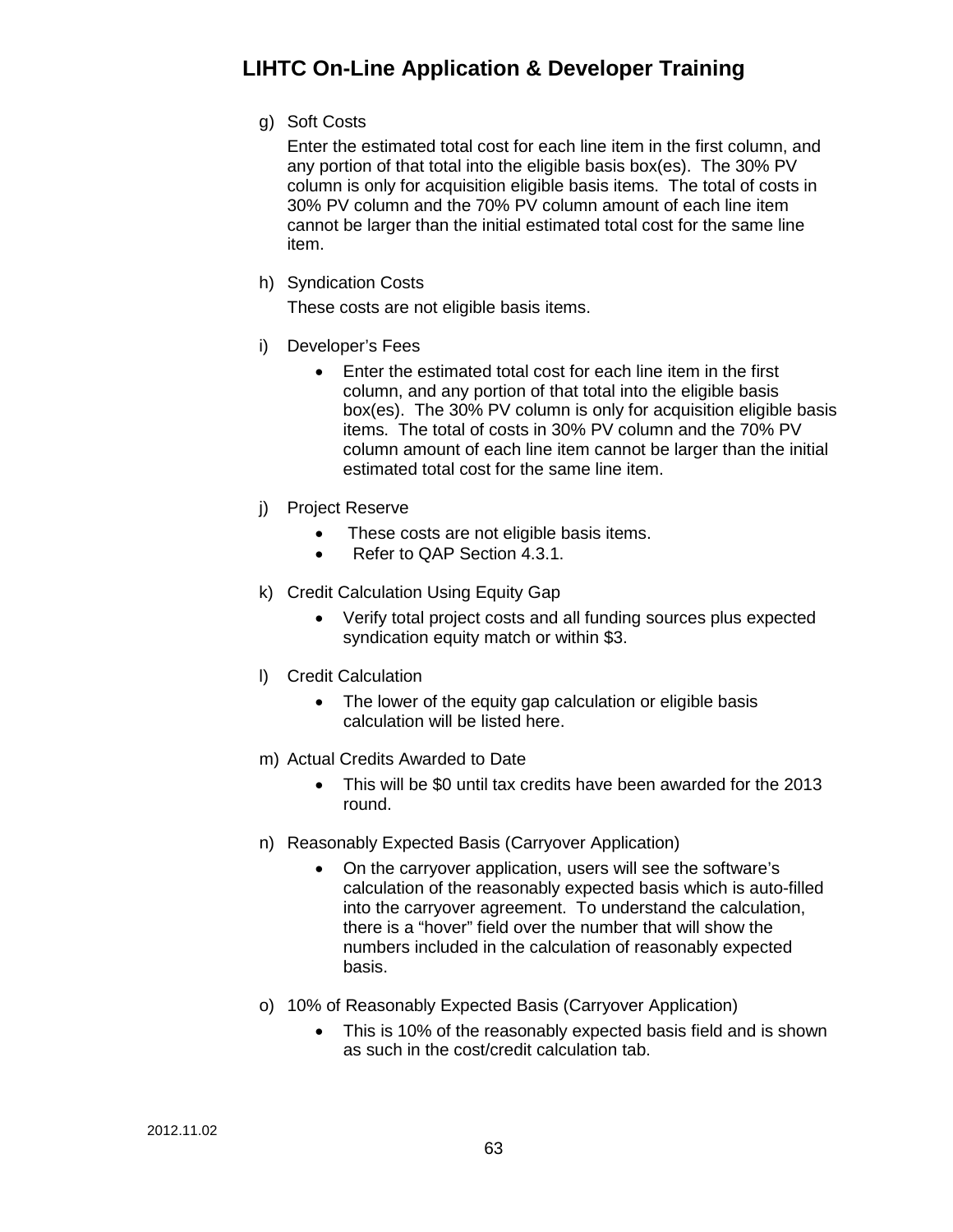- p) Remarks concerning Project Costs and Credit Calculation
	- Add remarks regarding this screen's data as applicable.
	- If an amount is listed under "other" in any category, provide an explanation on what is included.

### **14. Projected Operating Costs Tab**

- Enter project operations amounts in Section I IV for Year 1.
- Property taxes must be entered separately for years 2-15 and must be entered with some escalation.
- Total Operating Expenses, Total Units, and Per Unit Per Month (PUPM) will populate. Refer to QAP Section 4.2.1 and 4.2.2 for per unit per year operating cost requirements (not including taxes, reserves, or resident support services).
- Refer to QAP Section 4.3.2 for Replacement Reserve requirements.
- Enter any remarks concerning projected operating costs in the box provided.
- If Service Coordinator–Employee is selected in the Special Needs Tab, the expense must be entered separately from the Supportive Services line item. This is for informational purposes only and is not included in the operating costs in addition to the \$150 per unit minimum. This cost is includable in the \$150 per unit minimum. (Clarified 11-2-12)
- For Rose Programs, the minimum \$50 per unit per month escrow will be shown as a monthly expenditure. Do not net the monthly/annual savings out of rents.
- If providing Monitored Video Security System and/or Medical Alert System, these expenses must be listed in the operating costs.

### **15. Projected Cash Flow Tab**

- Income & Expense Inflator Enter the Income Inflation, Expense Inflation, Review QAP Section 4.1.1 and 4.1.2 for the minimum requirements.
- Vacancy Rate Enter the applicable rate.
- Operating Income Enter any Operating Income that is separate from monthly rent. The Total Gross Income Potential, Vacancy Allowance, Net Rental/Other Income, Total Operating Expenses, and Net Operating Income will populate.
- Debt Service Debt Service from funding sources will populate.
- Ratios Net Cash Flow and the Debt Coverage Ratio will populate. Refer to QAP Section 4.1.3 for Debt Service Coverage Ratio requirements.
- If a project receives tax abatements, enter the amount of net amount of taxes which could be zero. The Debt Service Coverage Ratio requirement must still be met.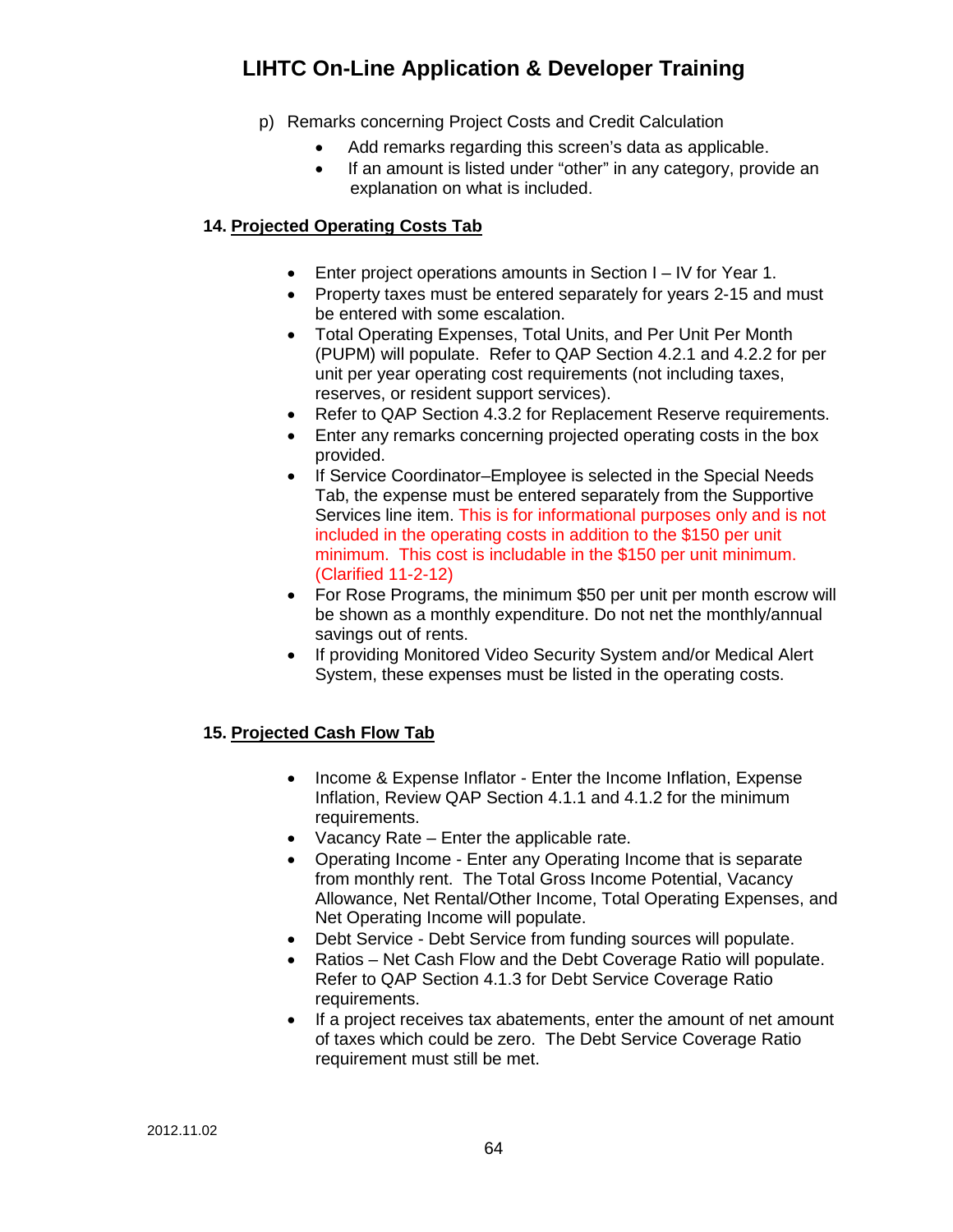• Projects with 25 units or less must demonstrate a net cash flow of \$150 per unit per year unless the project has Rural Development/USDA project-based rental assistance.

### **16. Financial Feasibility Tab**

This Tab provides an overview of all financial feasibility factors. If operating expenses, operating reserves, replacement reserves, and/or a debt service coverage ratio are outside the prescribed ranges of IFA's current QAP requirements, project will be considered infeasible unless documentation is provided to support if permitted by the QAP.

- Unit cost caps apply to all projects regardless of income mix. Mixed Income projects must meet the unit cost cap.
- Rose Projects and Affordable Assisted Living Projects will be permitted to exceed the unit cost cap by 10%.
- Provide answers or explanations as appropriate.

For projects that have acq/rehab plus new construction, the online application will attribute all hard construction costs to the rehab portion except the amount in the new construction to figure the construction contingency minimum and maximum then allow up to amount for the new construction portion to be added to the construction contingency. (Updated 10-29-12).

### **17. Scoring Tab**

Once all sections of the application have been entered, the Scoring Tab will list all preliminary points requested as a result of the application entries. Review this closely prior to submission as scoring points are not correctible deficiency items for 9% competitive applications. Again, the score shown at the time of the Applicant's submission of the application is not the final score as IFA will review the application and Exhibits to determine the final score for each project.

- After reviewing the Scoring Tab, if it is still unclear as to how points were calculated, please contact IFA **prior** to submission of the application. No further discussion can occur on scoring items once the application has been submitted.
- Must select box indicating you have reviewed the scoring tab and agree to the points requested.
- Some 9% scoring categories are not available to 4% applications.
- Review QAP Section 6 for all available scoring categories.
- Once IFA has determined a project has met threshold, scoring items will be reviewed and a final score determined. Projects that meet threshold will show a final score. Those projects that don't meet threshold will not receive a final score.

#### **18. Exhibits Tab**

Website link to all 2013 Exhibits: <http://www.iowafinanceauthority.gov/index.cfm?nodeID=49692&audienceID=1>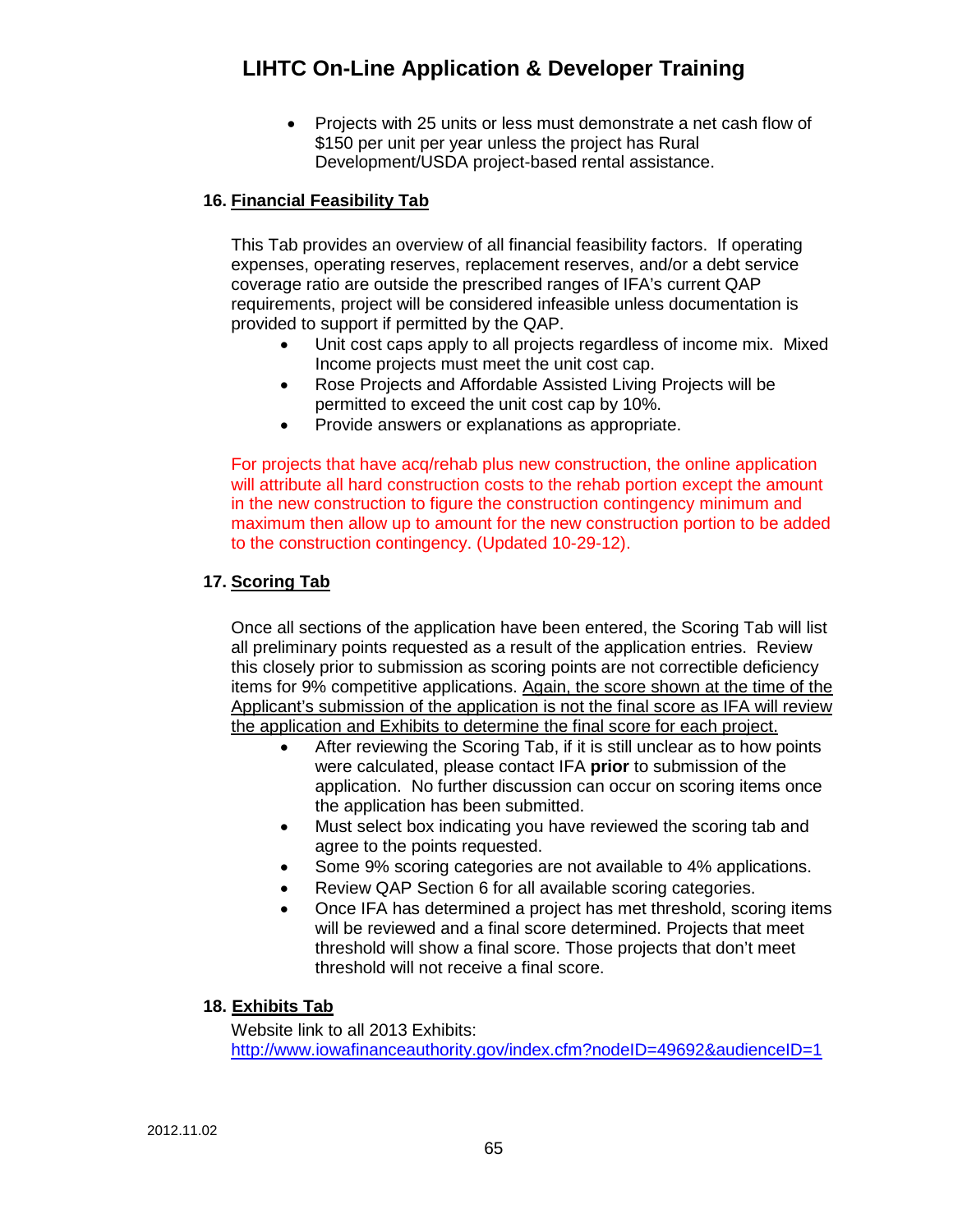In addition to entering all application fields, required IFA Exhibits are considered part of the application. There are Threshold Exhibits (T), Building Exhibits (B), Set-Aside Exhibits (SA), and Scoring Exhibits (S).

- Any IFA required form is listed on IFA's website. A link is being provided to each form in the on-line application. Only exception is Exhibit 1T which will be partially auto-filled and printable from the Exhibits Tab.
- Do not use previous year forms. All IFA forms for the current allocation round are available in the on-line application and on the IFA website. Prior year round forms are outdated and will not be accepted.
- The Exhibit Tab will show the required Exhibit Checklist. This is created based upon the applicant information entered. The list should make sense based upon the information entered. If not, review the application and make appropriate corrections prior to application submission.
- If Applicant has a document believed to be a required Exhibit and it's not listed on the Exhibit Checklist, review the application, Appendix K, and the QAP. If further questions, contact IFA prior to submission of the application.

IFA LIHTC 2013 Exhibits overview is provided below and a listing of Exhibits are provided in Appendix K.

### a) **Threshold Exhibits (T)**

Exhibit 1T – Applicant Certification

#### **(IFA Form – Revised 2013)**

Computer-generated on Exhibit Tab once all project team members and project name have been entered correctly.

#### *Architect & Developer/Co-Developer – Building Codes and Standards, Size and Cost of Land*

- Add Project Name.
- Add Name of Architectural Firm & Name of Architect listed in the application
- Architect must check the box acknowledging the % of handicapped accessible units the Applicant has committed to in the LIHTC application.
- Architect must sign. (Must be same person listed in application).
- Add name of Developer and Co-Developer (if applicable).
- Add name and title of authorized signature for the Developer and Co-Developer in the spaces provided.
- Developer and Co-Developer must sign. The signature must be of an authorized person to sign on behalf of the Developer and Co-Developer and must be listed in the application as the authorized person.

## *Ownership Entity/Applicant – Capital Needs Assessment (Rehabilitation, Preservation, and Adaptive Reuse Projects Only)*

• Add name of Ownership Entity/Applicant.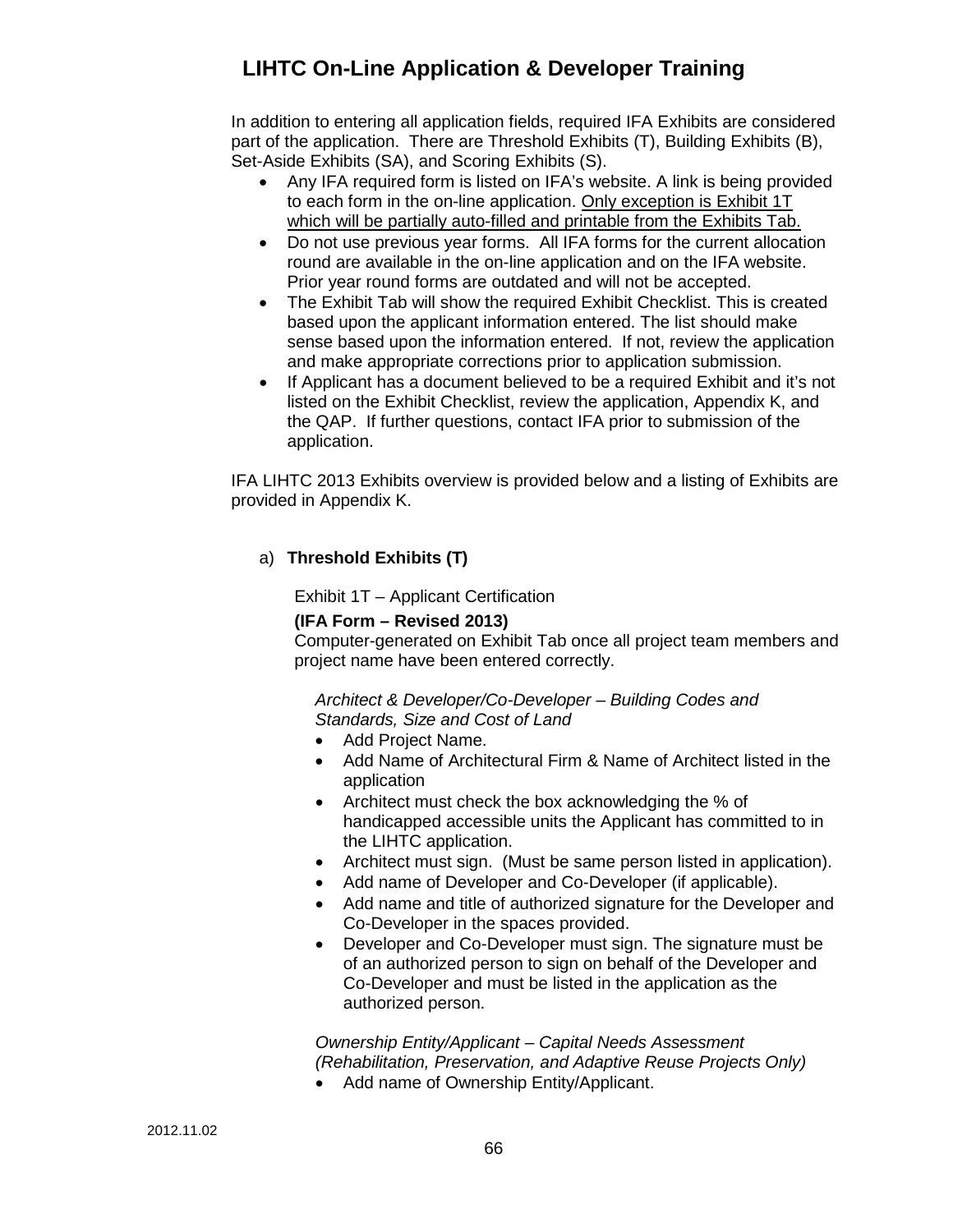- Add name and title of authorized signature for the Ownership Entity/Applicant.
- Ownership Entity/Applicant must sign. The signature must be of an authorized person to sign on behalf of the Ownership Entity/Applicant.

*Ownership Entity/Applicant – Public Housing Authority Notification*

- Add name of Ownership Entity/Applicant.
- Add name and title of authorized signature for the Ownership Entity/Applicant.
- Ownership Entity/Applicant must sign. The signature must be of an authorized person to sign on behalf of the Ownership Entity/Applicant.

*Ownership Entity/Applicant – Affirmative Fair Housing Marketing Plan*

- Add name of Ownership Entity/Applicant.
- Add name and title of authorized signature for the Ownership Entity/Applicant.
- Ownership Entity/Applicant must sign. The signature must be of an authorized person to sign on behalf of the Ownership Entity/Applicant.

*General Partner, Developer, Consultant, Management Company – Authorization to Verify Creditworthiness*

- Same procedures as above for filling in names, titles, and obtaining signatures.
- Ownership Entity/Applicant and Developer General Certifications.
- Same procedures as above for filling in names, titles, and obtaining signatures.

Exhibit 2T – IRS form 8821 (If Requested by IFA)

*Section 1 – Taxpayer Information*

- Add Developer Name (if Co-Developer, complete separate form as well). Must match application and Exhibits.
- Add address of Developer or Co-Developer as shown in the application.
- If an individual, list Social Security number; otherwise enter the Employer Identification Number (EIN) for the Developer or Co-Developer.
- Add telephone number.

### *Section 2 - Appointee*

- Insert Iowa Finance Authority
- 2015 Grand Avenue
- Des Moines, IA 50312
- CAF No leave blank
- IFA's telephone number is 515-725-4900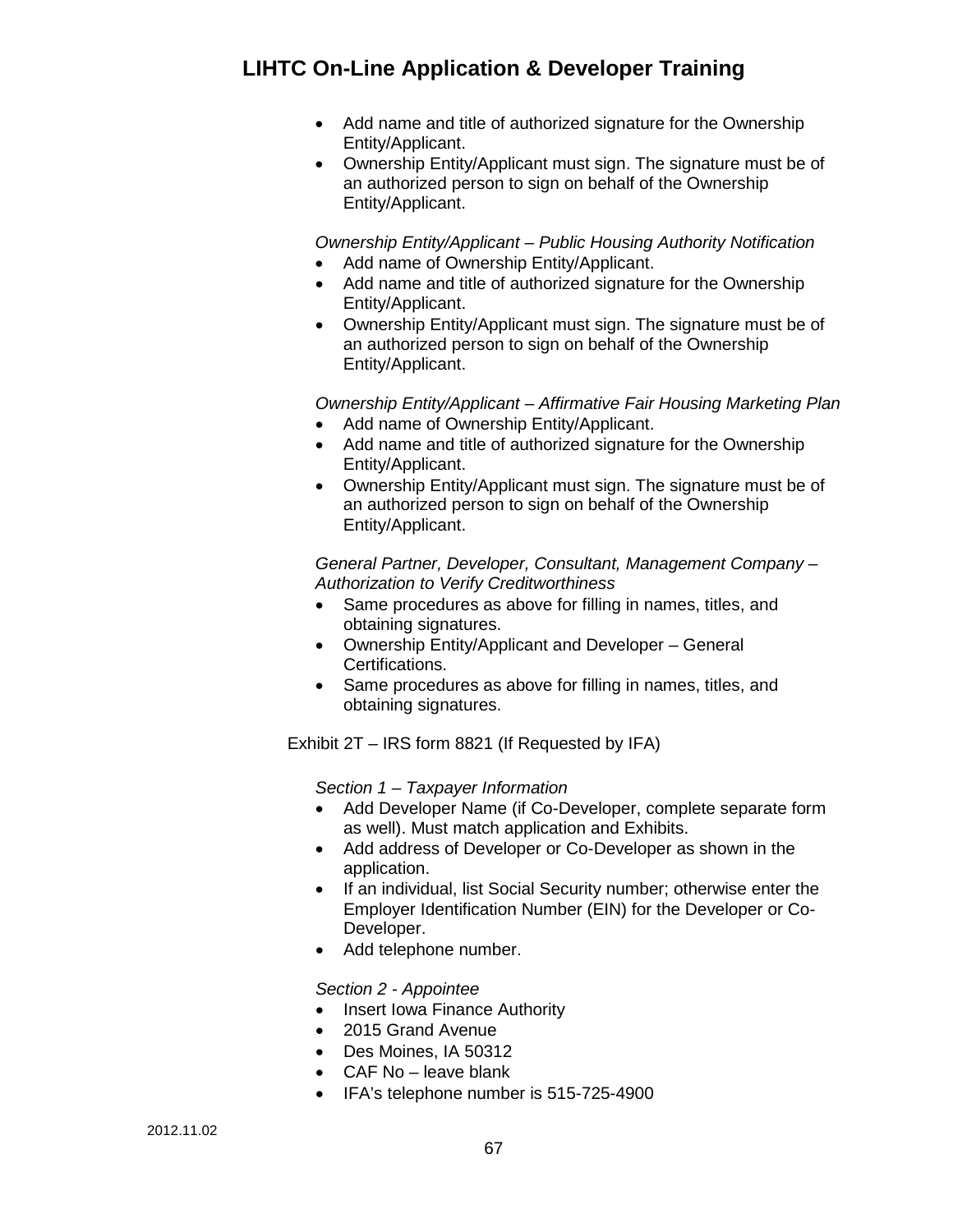• IFA's fax number is 515-725-4901

### *Section 3 – Tax matters*

- Type of Tax: List individually all types of tax returns filed that bears the name of the Developer(s) such as income, employment, LIHTC, etc.
- Tax Form Number: List any form filed with the Developer listed (1040, 1065, 941, etc.).
- Years or Period: List the previous 3 years.
- Specific Tax Matters: List lien information, balance due amounts, specific tax schedule, or a tax liability. Do not leave blank.

*Section 4 – Specific use not recorded on CAF*

• Select the box & skip Sections 5 & 6

### *Section 7 – Signature of taxpayer*

• Authorized person to sign for the taxpayer must sign the form.

Exhibit 3T – Ownership Entity Documentation

- 3T (a): IRS F.E.I.N. letter for the Ownership Entity. Name and F.E.I.N. number must match application.
- 3T (b) and (c): If LP, LLP, or LLLP was entered for the Ownership Entity type in the application, provide the Certificate of Limited Partnership and a current, signed Limited Partnership Agreement.
- 3T (d) and (e): If LC, LLC, or LLLC was entered for the Ownership Entity type in the application, provide the file-stamped Article of Organization and a current, signed Operating Agreement.

Exhibit 4T – General Partner/Managing Member Documentation

- 4T (a) and (b): If LP, LLP, or LLLP was entered for the General Partner/Managing Member entity type in the application, provide the current Certificate of Limited Partnership and current, signed Partnership Agreement.
- 4T(c) and (d): LC, LLC, or LLLC was entered for the General Partner/Managing Member entity type in the application, provide the file-stamped Articles of Organization and a current, signed Operating Agreement.
- 4T(e), (f), and (g): If Corporation was entered for the General Partner/Managing Member entity type in the application, provide the file-stamped Articles of Incorporation, By-laws, and a Board Resolution approving actions of the Corporation concerning the proposed project.

Exhibit 5T – Letters of Intent

Letter (on lending institution letterhead) from lending institutions for all private construction and permanent financing.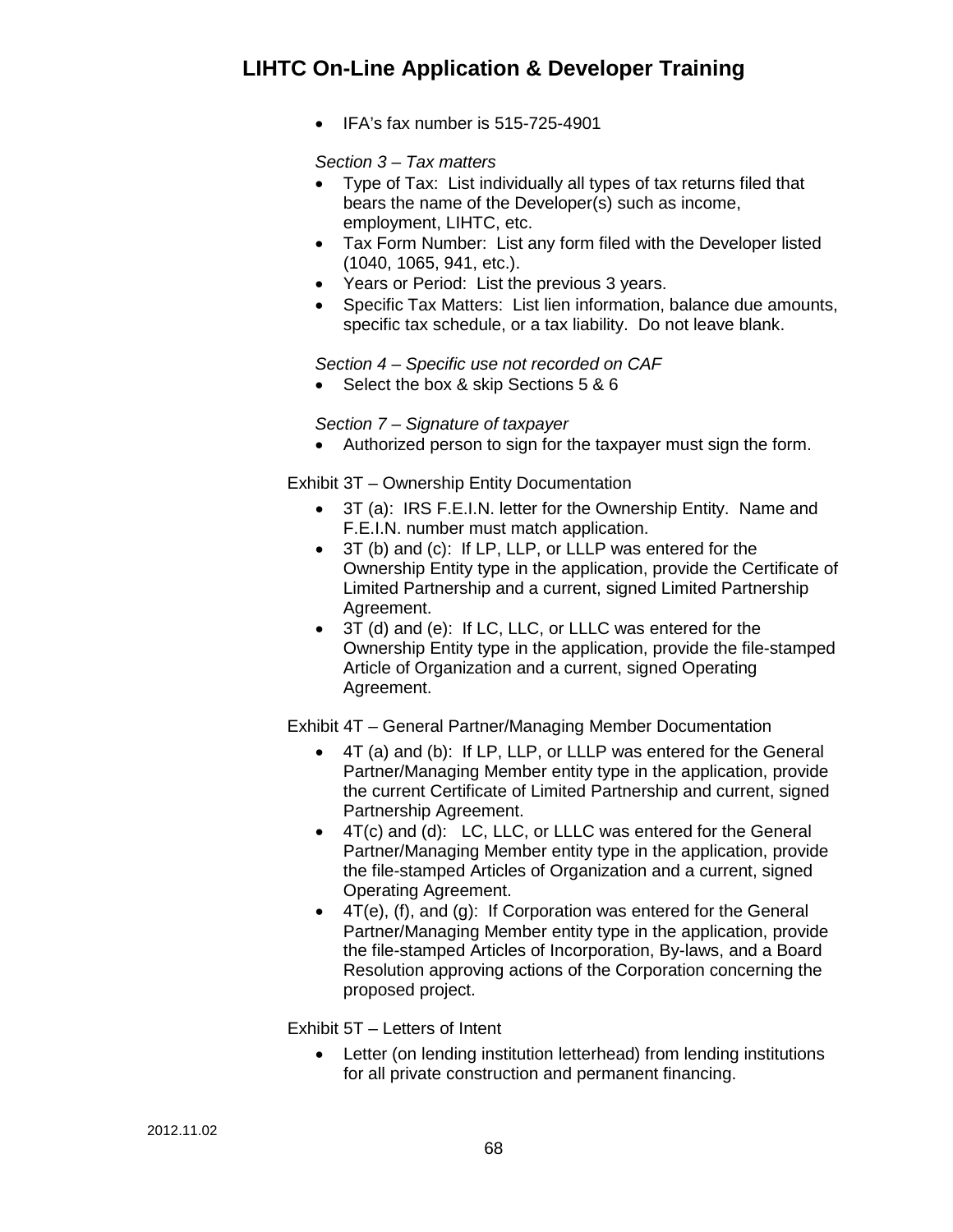Exhibit 6T – Commitment Letters

- All funding sources except City or State HOME funds must provide commitment letters that include the commitment value, interest rate & term, permitted uses of the funds, and the time limitations related to the commitment.
- May not apply if there is only a permanent loan with no other sources of funds or when the remaining sources don't require a commitment (State or City HOME); however, the Exhibit Tab will show this as required. In this instance, upload a page stating Not Applicable with an explanation.

Exhibit 7T – Rental Assistance Contracts

- If federal rental assistance was selected in the application, provide a current, fully executed rental assistance contract that shows the total number of units in the project and the number of units being provided with rental assistance.
- If HUD or Rural Development Rental Assistance Contract, please provide documentation to show current rents and utility allowances approved by them.
- If the project-based rental assistance will be provided by a Public Housing Authority (PHA), provide a current commitment letter (on PHA letterhead) that lists the total number of units in the project and the number of units being assisted with the project-based rental assistance vouchers.
- If HUD VASH VOUCHER project is selected on the Project Description Tab, then Applicant must provide commitment for the VASH Vouchers.

Exhibit 8T – Eligibility under IRC 42(d) (2) (B) (ii) Ten-Year Rule (Not applicable to New Construction Projects) (IFA Form)

- Add street address for each building.
- Enter the date last placed in service by the owner from whom the building was or will be acquired.
- Enter the Applicant's acquisition or planned acquisition date of each building.
- If the number of years for any building is less than 10 years, Applicant must provide an explanation under the Code and list the Code Section or Revenue Ruling which would make the building eligible for tax credits under Section 42 (d)(2)(B)(ii).
- If a waiver has been received, provide a copy of the waiver with the Exhibit at the time of application.

Exhibit 9T – Executed Consultant Agreement

- This is for development consultant(s) only. The agreement must reference the name of the development consultant as listed in the application – Project Team tab.
- Make sure it is signed and dated.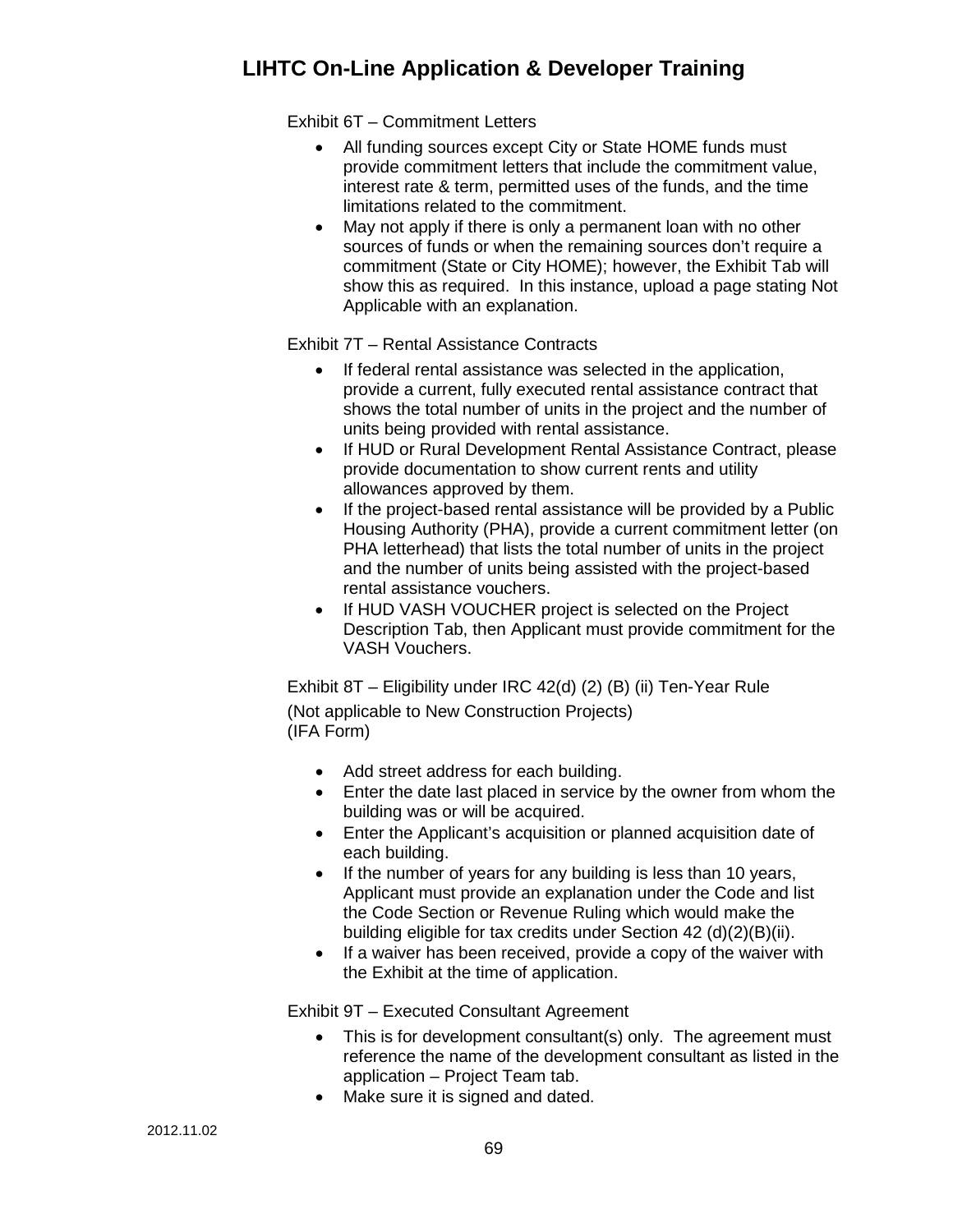• Make sure the consultant fee is shown in the Cost/Credit Calc Tab of the application and the amount listed matches the consultant agreement.

Exhibit 10T – Documents for Syndication or Other Sale/Exchange of Tax Credit Interest to investor

• Must be commitment letter on letterhead showing the syndication price for the tax credits.

Exhibit 11T – Utility Documentation

- Only required if there is a utility allowance shown in the Building/Unit Tab of the Application for tenant-paid utilities unless the project has Rural Development (RD) or HUD Project-Based Rental Assistance Contract. RD and HUD projects must submit the most current HUD or RD Rent Schedule.
- PHA, HUD, Rural Development, or Utility Company utility allowance chart.
- Chart must have an effective date no older than one year from the date of application. If it is dated more than 13 months old from the date of application, a statement from the provider (on letterhead) must be provided to confirm the utility information is still current.
- Make sure the chart provided is for the building type listed in the Project Description Tab of the application.
- Circle utility allowance amounts that will be paid by the tenant.
- Make sure the Application does not show utility allowances that are included in rent or a deficiency will be noted.
- Only mark range and/or refrigerator if the tenant is providing the appliances. This is not for utility usage.

Exhibit 12T – Market Study Documentation

• This is optional. Each Applicant may provide a previous market study or other information as applicable to the IFA-commissioned Market Study Provider.

Exhibit 13T – Relocation Plan

(IFA Form)

- Involuntary permanent displacement is strongly discouraged.
- IFA reserves the right to reject any application that fails to minimize permanent displacement of tenants and/or provides an adequate relocation plan.
- Make sure the budget provided will address all relocation needs.
- Make sure Exhibit is completed in full and the information matches the information provided in the Site Description Tab of the Application.
- Rehab projects must provide a relocation plan even if there is no intention to relocate or move tenants. This is required to show a contingency plan in the event of circumstances that an existing tenant must be relocated during the renovation process.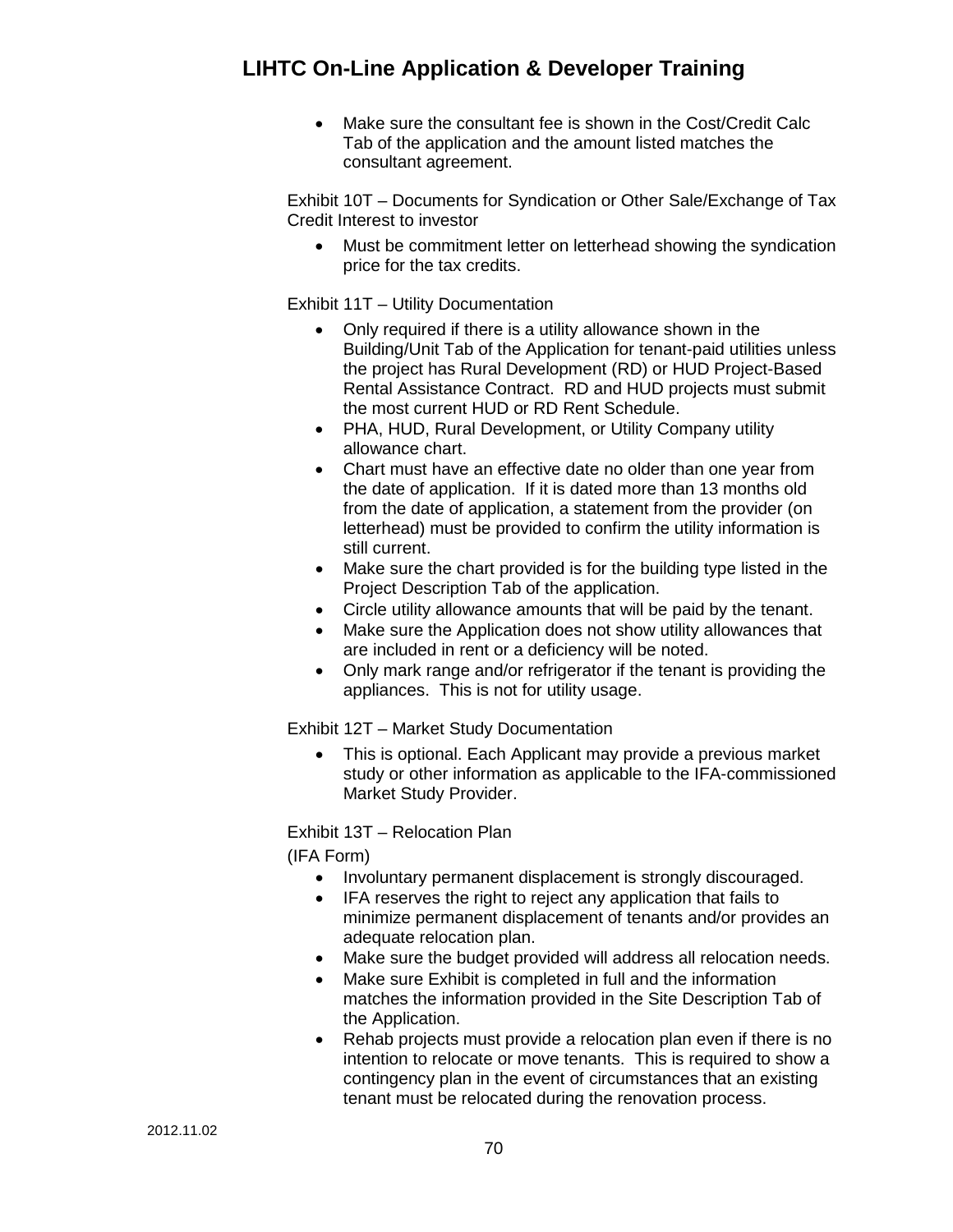• If applying for HOME funds, the HOME an Exhibit H24 will be required for the LIHTC project relocation plan since HOME relocation requirements are more restrictive than the LIHTC requirements. Exhibit H24 is available on the IFA website under HOME Exhibits.

Exhibit 14T – Request for Exception to Minimum Unit Square Footage **(IFA Form Revised 2013)**

- Must be provided to Tax Credit Manager at least ten (10) business prior to December 10, 2012. Late submissions will not be accepted or approved.
- Exception requests will only be permitted as stated in QAP, Appendix 1, G. 24.
- Submit floor plan for units subject to Exhibit 14T along with Exhibit 14T.

Exhibit 15T – Authorization of Release of Information & Project Listing (IFA Form)

- Submit all Exhibit 15T(s) as applicable as 1 PDF file as Exhibit 15T.
- IFA Form must be used.
- Must be completed for each state in which LIHTC participation has occurred, including Iowa.
- Section 1 must be completed by the Developer/Co-Developer, General Partner/Managing Member and Ownership Interest.
- List Applicant Project name for 2013 allocation round in A.
- Fill in name and complete address for State Housing Finance Authority in B.
- C is the Certification Statement.
- Enter Organizational Information in D and the Authorized Representative must sign.
- In E, list all requested information for all LIHTC properties developed or managed by the Developer/Co-Developer, General Partner/Managing Member or Owner being referenced.
- In F, list all current and previous state agency programs in which participation has occurred in addition to the tax credit program.
- Applicant must mail original to each state agency along with Exhibits 16T and 17T.
- Upload copies of all Exhibit 15Ts sent to each state agency into the on-line application.
- Each state agency will be responsible for returning their completed Exhibit 15T to IFA.

Exhibit 16T – IRS 8823 and State Non-Compliance Details and Narrative (IFA Form)

• Submit all Exhibit 16T(s) as applicable as 1 PDF file as Exhibit 16T.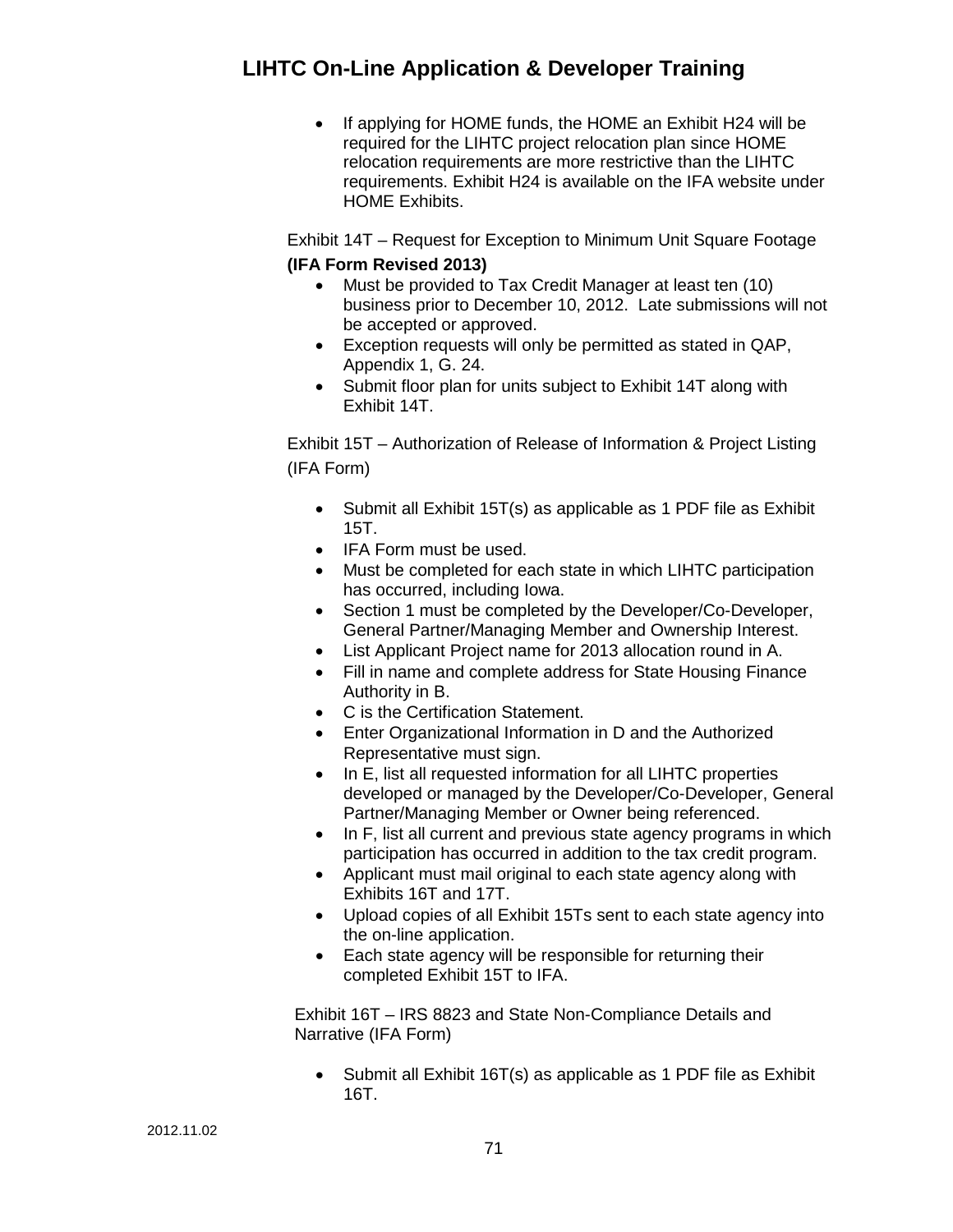- Must be completed and signed by the Developer, General Partner/Co-General Partner/Managing Member, Ownership Interest and/or Management Company identified in the LIHTC application.
- Must list IRS form 8823's which have been issued against the property in the previous 12 months.
- Must list any "Out of Compliance" 8823 issues that have not been corrected in the last 36 months.
- Ensure all requested information is provided Project Name, LIHTC Project Number, Organization/Entity Name Affiliated with the LIHTC Project, Out of Compliance Start and End Dates (if corrected), IRS Form 8823 Category which Non-Compliance was issued to IRS (i.e. 11a, 11c, etc.), State Requirement Non-Compliance Issued – Yes or No, and Brief description of out-ofcompliance issues.
- Complete Sections 1 and 2, obtain required signatures, and date signed.
- Must be provided to each state agency with Exhibit 15T and 17T.
- Upload copies of each Exhibit 16T sent to each state agency into the on-line application as one PDF file for all states.

Exhibit 17T – State Agency Performance Questionnaire (IFA Form)

- List Applicant Name on 2013 Iowa Tax Credit Application.
- Mail Exhibit 17T to each state agency along with Exhibits 15T and 16T.
- Each state agency will complete Sections 2 and 3, sign, date, and return to IFA along with Exhibit 15T and Exhibit 16T.
- IFA will upload the Exhibit 17T received from each state agency into the Exhibits Tab of the on-line application for each project.

Exhibit 18T – Financial Statements (Past Three (3) Years)

**(New 2013)**

- Applicable to New Developers in Iowa. Refer to QAP Section 3.2.1.
- May be requested for any Developer/Co-Developer per QAP Section 4.

Exhibit 19T – Documentation that all buildings in a Scattered Site Project are located within a 20-mile radius as shown on a Google map using driving directions. **(New 2013)**

- Applicable to Scattered Site Projects.
- Must provide for each address at each site to show the 20-mile radius using driving directions is met.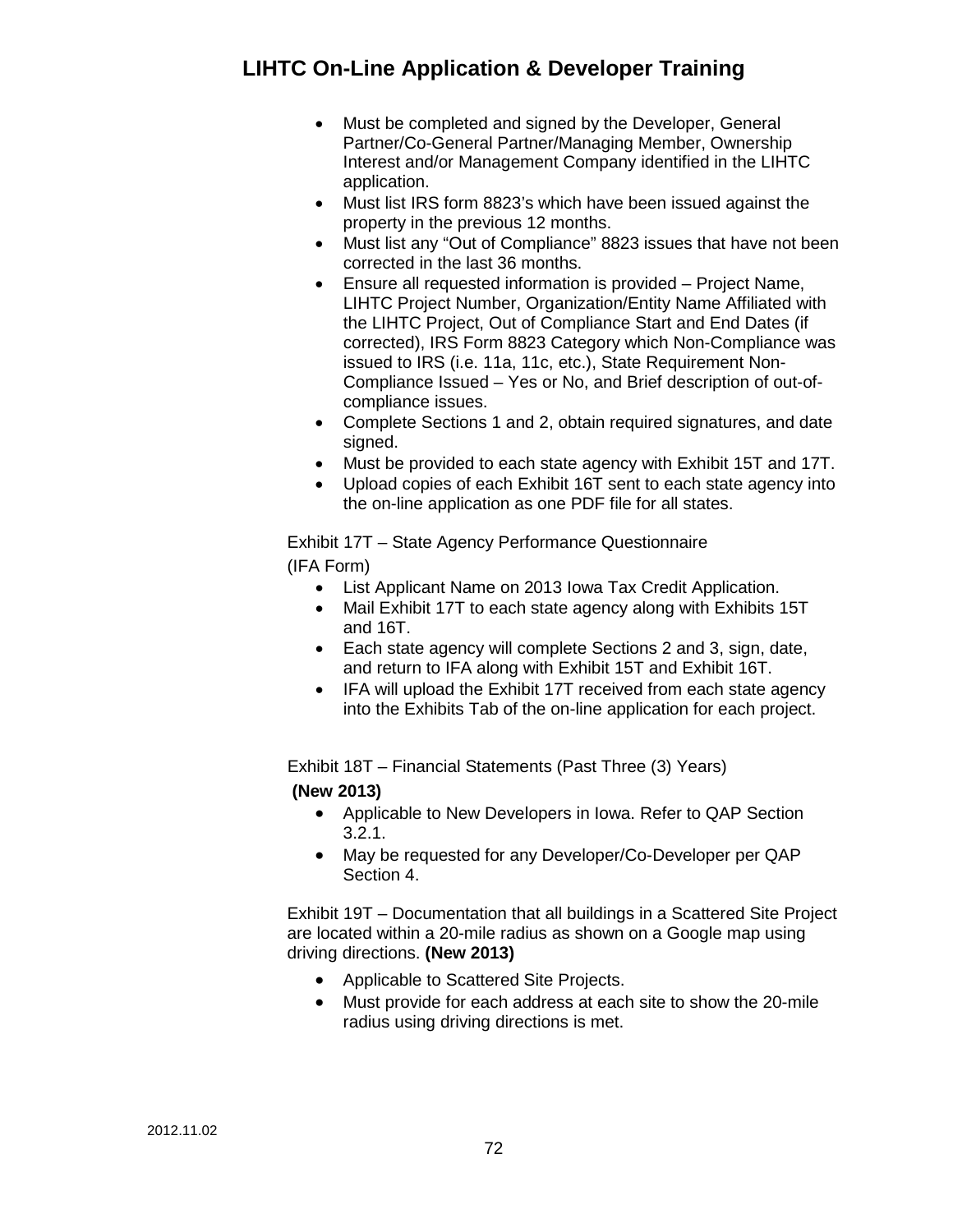## **b) Building Exhibits (B)**

Exhibit 1B – Ownership Entity Site Control Document(s)

- Executed Purchase Contract, Option, Recorded Warranty Deed, Executed Long
- Term land lease or an Option to Lease (term must not be less than the longer of the entire compliance period, 50 years, or the expected useful life of the buildings comprising the Project).
- Must be fully executed and complete.
- The purchase/lease amount must match the amount shown in the Site Control and Cost and Credit Calc Tabs of the application.
- Must break out purchase/option cost of land and buildings, if applicable.
- A complete and accurate legal description must be provided and match the legal description provided in Site Description Tab of the application.
- A purchase option agreement or other binding agreement must be valid for at least six (6) months following the Application deadline date.
- At the time of the Carryover 10% Test, an awarded Applicant must provide evidence of the site ownership (holding title).
- A site including any building located thereon or project acquired or used for rental activities must be held in fee simple title by the recipient upon the disbursement of HOME funds and throughout the contract term with IFA. An installment contract or leasehold interest is not an acceptable recipient interest. Refer to QAP, Appendix 1, A(5).

Exhibit 2B – Appraisal

- Required for all HOME/LIHTC projects regardless of project type or identity of interest.
- Required for LIHTC projects when land/buildings are acquired from an entity or person with an identify of interest (Identity of Interest is defined in Appendix 2. Glossary of QAP).
- Must be prepared by an MAI Certified Appraiser who is not a related party or who has an identity of interest with any project team member.
- Date of appraisal must not be older than 6 months from the date of the LIHTC Application submission deadline.
- If the appraisal will not be available at the time the application is submitted, a page must still be uploaded as Exhibit 2B stating the appraisal will be provided within 30 days. Must be signed by Applicant.
- If applying for HOME and LIHTC, an appraisal is required for land and building acquisition regardless of an existing identity of interest.

Exhibit 3B – Color Photos of Project and Adjacent Property

• Submit all color photos as ONE PDF File**.**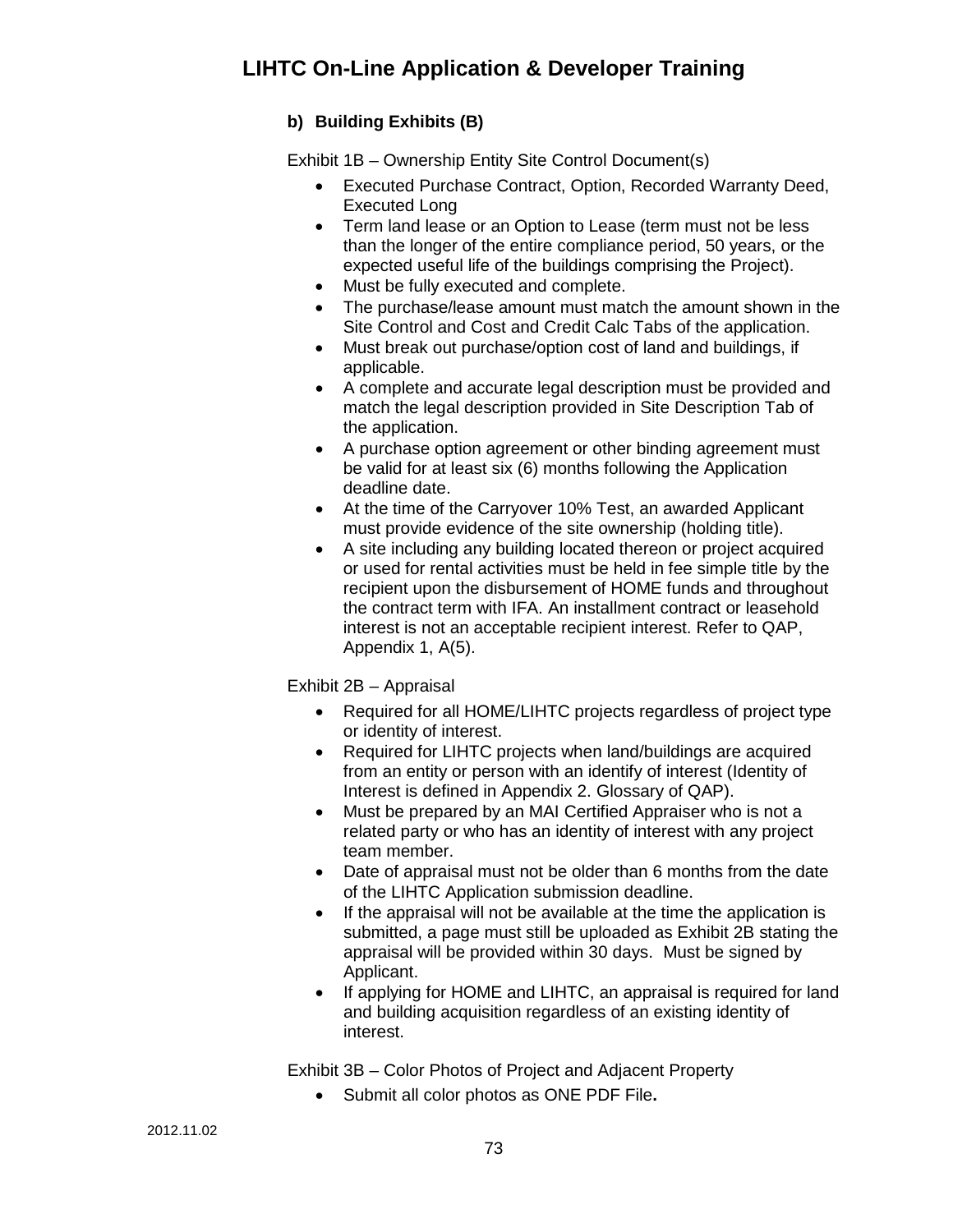#### Acquisition/Rehab or Rehabilitation Projects

- Eight (8) photos of each building required.
- All Photos must include the street address, building number, and the direction photo was taken. The information can be included on the photo or in the electronic name of the photo.
- A photo is required for each building looking at it from the North, South, East and West.
- A photo is required for each building looking out from the building towards the North, South, East, and West.

#### New Construction Projects

- Eight (8) photos of each site location required.
- All Photos must include the street address and the direction photo was taken. The information can be included on the photo or in the electronic name of the photo.
- For each site, a photo is required looking towards the center of each site from the North, South, East, and West.
- For each site, a photo is required looking out from the center of each site toward the North, South, East, and West.

Exhibit 4B – Official City map pinpointing the site location(s)

- A plat map or proposed re-platting map for each site location.
- Must be legible.
- Official city map must pinpoint the site location(s), the legal address of the property, the names of the surrounding streets, and any other information important for the site inspection.
- Both documents listed above must be submitted.

### Exhibit 5B – Site plan

Must be clear and list the following items:

- Location and extent of proposed work
- Site dimensions
- Easements and set-backs
- All buildings (including a manager's and/or accessory buildings)
- Parking (including handicapped)
- Play area
- Pool
- Other items as applicable to the Project

Exhibit 6B – Detrimental Site Remediation Plan & Budget

If the site or adjoining sites contain any detrimental site characteristics, provide the remediation plan and budget to make the site suitable.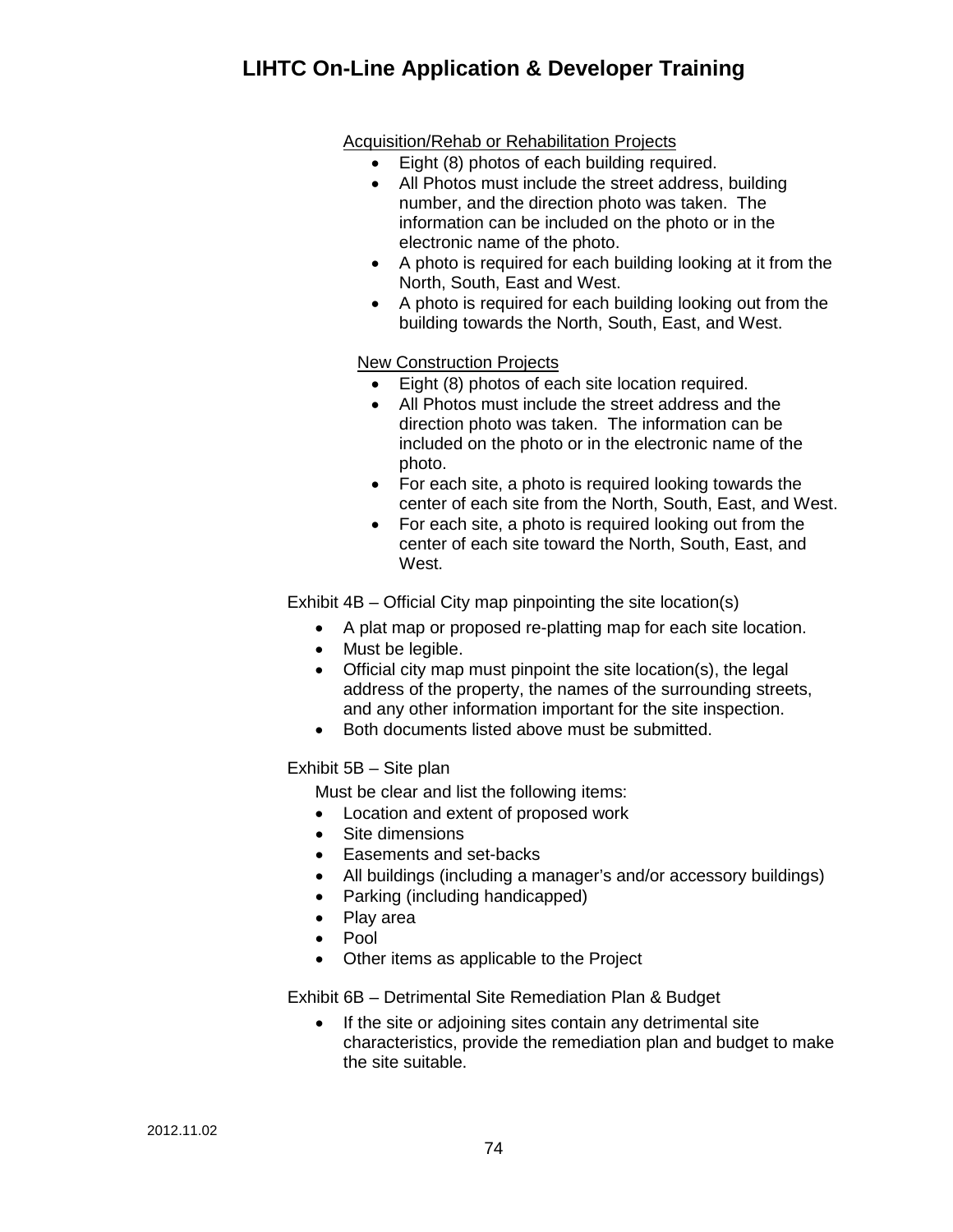• This Exhibit is required if "yes" was answered to any of the related questions on the Site Description Tab, or if the Applicant becomes aware of an issue after the Project has been awarded.

Exhibit 7B – Proper Zoning

(IFA Form)

- Prior to sending to the City/Municipality, project information and legal description must be included on the form.
- The City/Municipality must fully complete the Exhibit and return to the Applicant who will upload into the Application.
- In order to meet threshold requirements, Question 1 must be answered "yes".
- In questions 2-5, depending on the answer, additional information may be required.
- Please ensure if there is any action required by the City to obtain proper zoning, Applicant must provide a letter with Exhibit 7B certifying that proper zoning will be obtained by the Carryover 10% test.
- If there is an action required by the City indicated on Exhibit 7B, ensure this information is listed in the Zoning Tab of the Application.

Exhibit 8B – Plans and Specifications

(UP TO 2 PDF Files as 8B Permitted)

- Show location and extent of proposed work.
- Label the use of all rooms in the building.
- Label the square footage of each room in the building.
- Label the square footage of each unit in each building.
- Label all rooms in the units (i.e. bedroom, bathroom, kitchen, etc.)
- Label/show all handicapped accessible units (i). In new construction and rehabilitation construction, a minimum of 5% of all units must be fully handicapped accessible, on an accessible route that includes all floors if an elevator is provided. All units on accessible routes must be adaptable upon reasonable tenant request for special needs. A minimum of 2% of all units must be adapted for hearing and/or vision impairments. The 2% is in addition to the 5% for the accessible units.
- A project must meet the accessibility requirements as stated in QAP, Appendix 1, regardless of project type. For example, a single family home or townhome must meet the handicapped accessibility requirements. Example: IF a single family home with a basement and a second story, handicapped accessibility to each level of the home is required.
- If a ROSE project with a basement, the handicapped accessibility applies.
- If placing storage in the basement, the basement must be fully handicapped accessible per IFA's requirement.
- Label the square footage of each room in each building.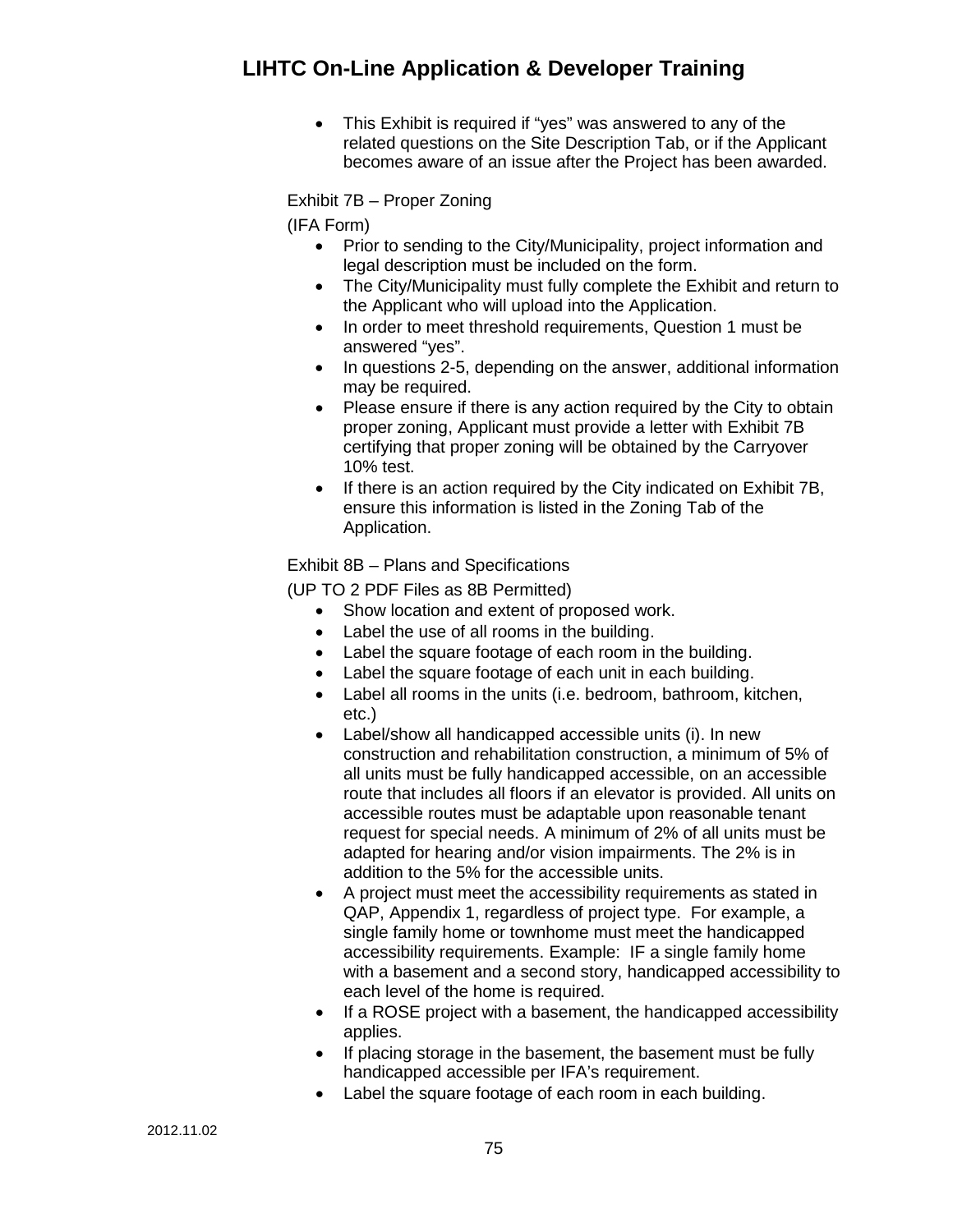- Label the square footage of each unit.
- Must demonstrate that they have or will meet local, state, and federal standards that apply to the Project. Refer to QAP, Appendix 1.
- Must be outlined.
- Explain materials to be used.
- Elevation of the land and/or buildings is preferred, but not required.

Exhibit 9B – Scope of Work

- Required for Rehabilitation, Acquisition/Rehabilitation, and Adaptive Re-use projects and must show all proposed rehabilitation activities and at a minimum, must include the following:
- Activities to make common areas handicap accessible, creating or improving sidewalks, installing new roof shingles, adding gutters, sealing brick veneers, applying exterior paint or siding, and re-surfacing or re-paving parking areas.
- Activities to improve site and exterior dwelling lighting with Energy Star Qualified lighting fixtures, landscaping, fencing, and installation of high quality vinyl, hardiplank siding or brick.
- Use of energy efficient related Energy Star labeled products to replace inferior ones, including insulated windows.
- Activities to improve heating/cooling units, plumbing fixtures and water heaters, toilets, sinks, faucets, and tub/shower units to meet minimum efficiency standards for new construction.
- Activities to improve the quality of interior conditions and fixtures, including carpet, vinyl, interior doors, paint, drywall, cabinets, Energy Star appliances, Energy Star light fixtures, and window coverings to meet minimum efficiency standards for new construction.
- Refer to QAP, Appendix 1, Section I.

#### **c) Non-Profit Set-Aside and Lead Service Provider Exhibits**

#### Non-Profit Set-Aside

These Exhibits are available on IFA's website and in the on-line application. In order to become an IFA qualified Non-Profit, a user must log-in to the on-line system and answer a few questions on the Non-Profit entity and upload the requested Exhibits.

- Due to IFA on or about November 9, 2012. This is the deadline to submit: November 9, 2012. (Updated 2012)
- Once the Non-Profit Exhibits have been reviewed by IFA, they will send a deficiency notice if further information is required to determine eligibility.
- Once all information has been reviewed, IFA will either approve or deny the entity as a qualified Non-Profit. If approved, the Non-Profit approval will be retained in the on-line application.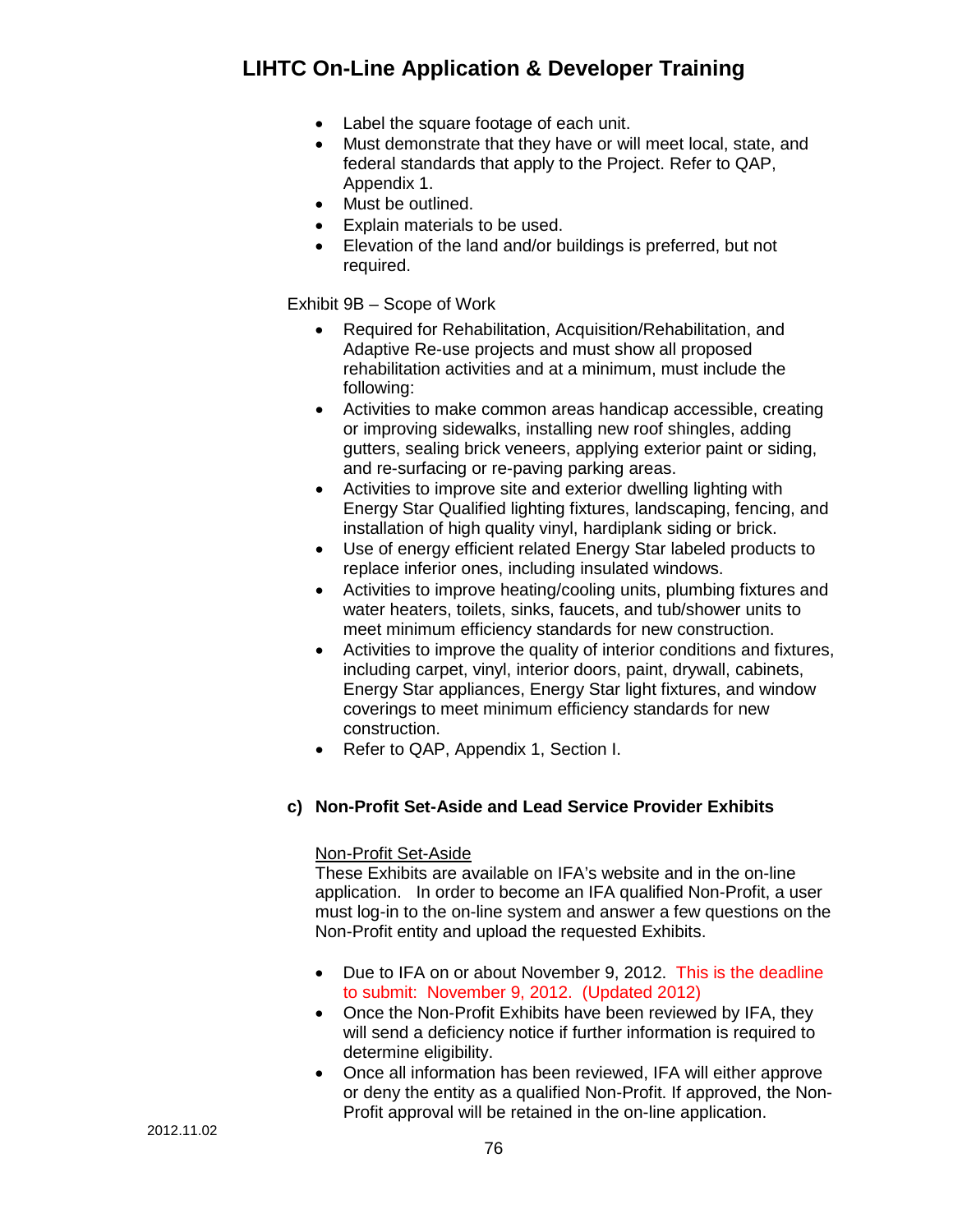• When submitting an Application with a Non-Profit, the Applicant will be able to select the Non-Profit name from a drop-down box.

Exhibit 1SA – IRS letter

• Letter from the IRS stating the Non-profit that will be materially involved in the project and listed in the LIHTC application is a qualified Non-profit under 501(c)(3) or 501 (c)(4).

Exhibit 2SA – Attorney's Opinion on Non-profit Status (IFA sample provided)

- Attorney Opinion letter must substantially conform with the IFA sample provided. Highly recommend using IFA sample.
- The attorney's opinion must state the proposed Non-profit is legally organized and is eligible to participate.
- The Non-profit's name must match name in application exactly.

Exhibit 3SA – File-stamped Articles of Incorporation or Other Documentation

- File-stamped Articles of Incorporation for the Non-profit must be provided to show the purpose of fostering of low-income housing.
- Name in the Articles of Incorporation must match the Non-profit entity and the LIHTC application exactly.
- If the Articles of Incorporation are less than two (2) years old, provide additional item(s) that can demonstrate satisfaction of the two (2) year requirement of fostering low-income housing. Example might be copies of rental assistance contract.
- Provide any other items that demonstrate satisfaction of the two (2) year requirement for fostering of low-income housing.

Exhibit 4SA – Resume

- Must demonstrate the Non-profit's capacity to materially participate in the operation of the Project throughout the compliance period.
- Name of the Non-profit must match all other Non-profit Set-Aside documents and the LIHTC application exactly.

Exhibit 5SA – IRS documentation of continued Non-profit status under 501(c) (3) or 501 (c) (4) for previously approved Non-profits

- A print-out from [www.irs.gov/app/pub-78/.](http://www.irs.gov/app/pub-78/)
- Must show that the Non-profit is still a qualified Non-profit. If the Non-profit is not listed, Exhibits 1SA – 4SA must be provided.
- This exhibit is required to be submitted if the Non-profit has previously submitted an on-line application to IFA.
- This exhibit is required if a new non-profit that has an IRS letter that is older than 6 months old.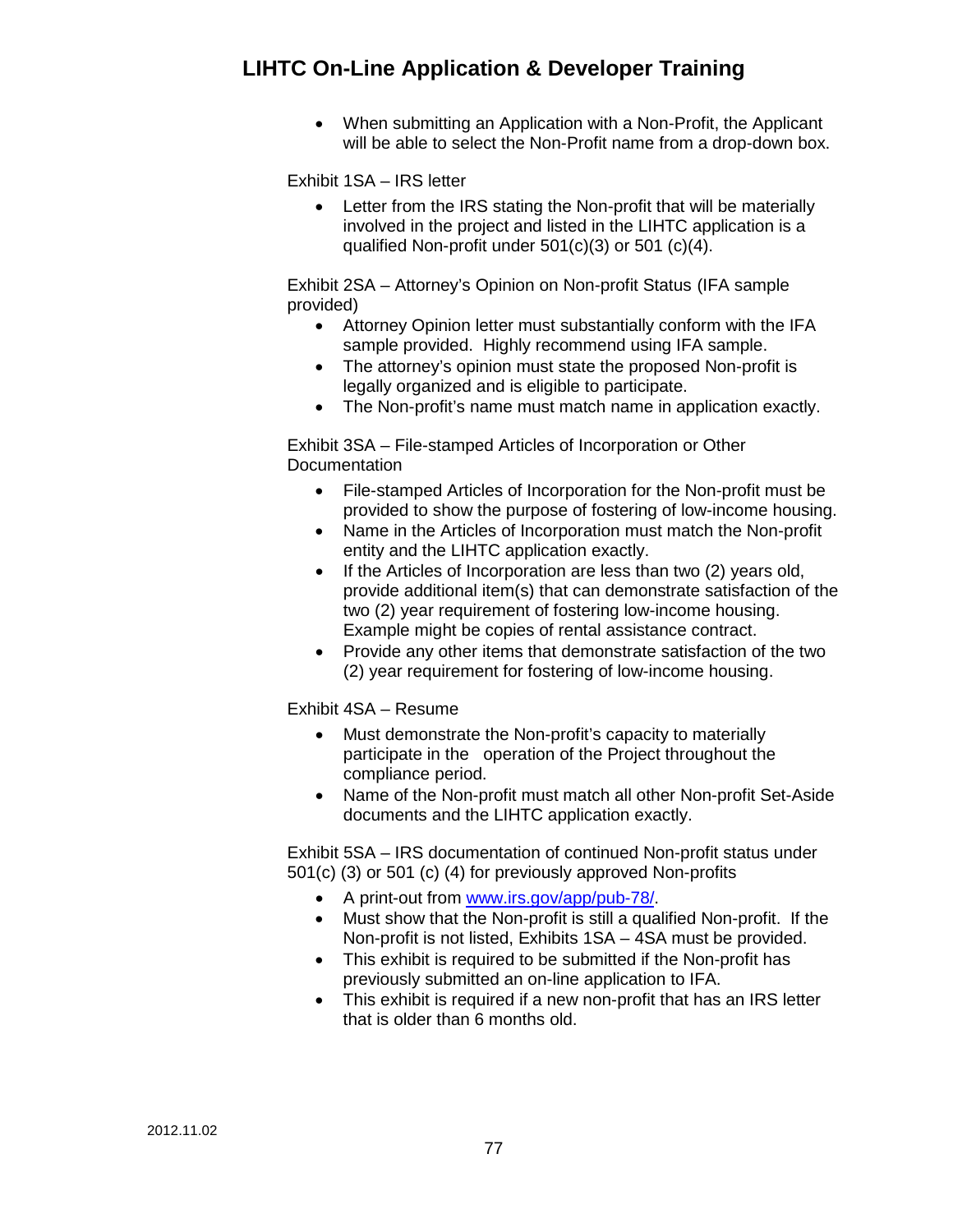Lead Service Provider Non Profit Exhibits (New 2013)

Submit the approval request to IFA by uploading the required Exhibits. The system will notify us the Exhibits have been submitted and available for our review. Due to IFA 11-9-12. (Updated 11-2-12)

Exhibit 1SA-LSP – IRS Letter

• Letter from the IRS stating the Lead Service Provider Nonprofit is a qualified Nonprofit under 501(c)3 or 501(c)4

Exhibit 3SA-LSP- File-stamped Articles of Incorporation or Other **Documentation** 

- File-stamped Articles of Incorporation that include as a purpose the provision of social services to improve the quality of life of low-income households or Resident Populations with Special **Needs**
- Other items that demonstrate satisfaction of the 2-yr. requirement for providing such services in the market area.

Exhibit 4SA-LSP – Resume

• Resume or other documentation that demonstrates the Lead Service Provider Nonprofit's capacity to materially participate in service delivery to tenants through the compliance period.

### **d) Scoring Exhibits (S)**

Exhibit 1S – Resident Profile Category 3 – Resident Populations with Special Needs (IFA Form Revised 2013)

• Must submit IFA form – Exhibit 1S with all required attachments if points are being requested for a Special Needs Population. Must be ONE PDF File.

Exhibit 1S-AAL – Resident Profile Category 3 – Resident Populations with Special Needs & Affordable Assisted Living Facility/Project (New IFA Form 2013)

- Must submit IFA form Exhibit 1S-AAL with all required attachments if points are being requested for a Special Needs Population & the project will be an Affordable Assisted Living Facility/Project.
- All specified document uploads required for this Exhibit must be provided as ONE PDF file.

Exhibit 2S – Provides an Opportunity for Homeownership IFA form actually found in Appendix G – Exhibits A-C. (Revised 2013)

• For projects requesting points for providing Homeownership under the Iowa Rose program. A plan must be submitted incorporating an exit strategy including how units will be marketed and sold to the eventual resident owner as well as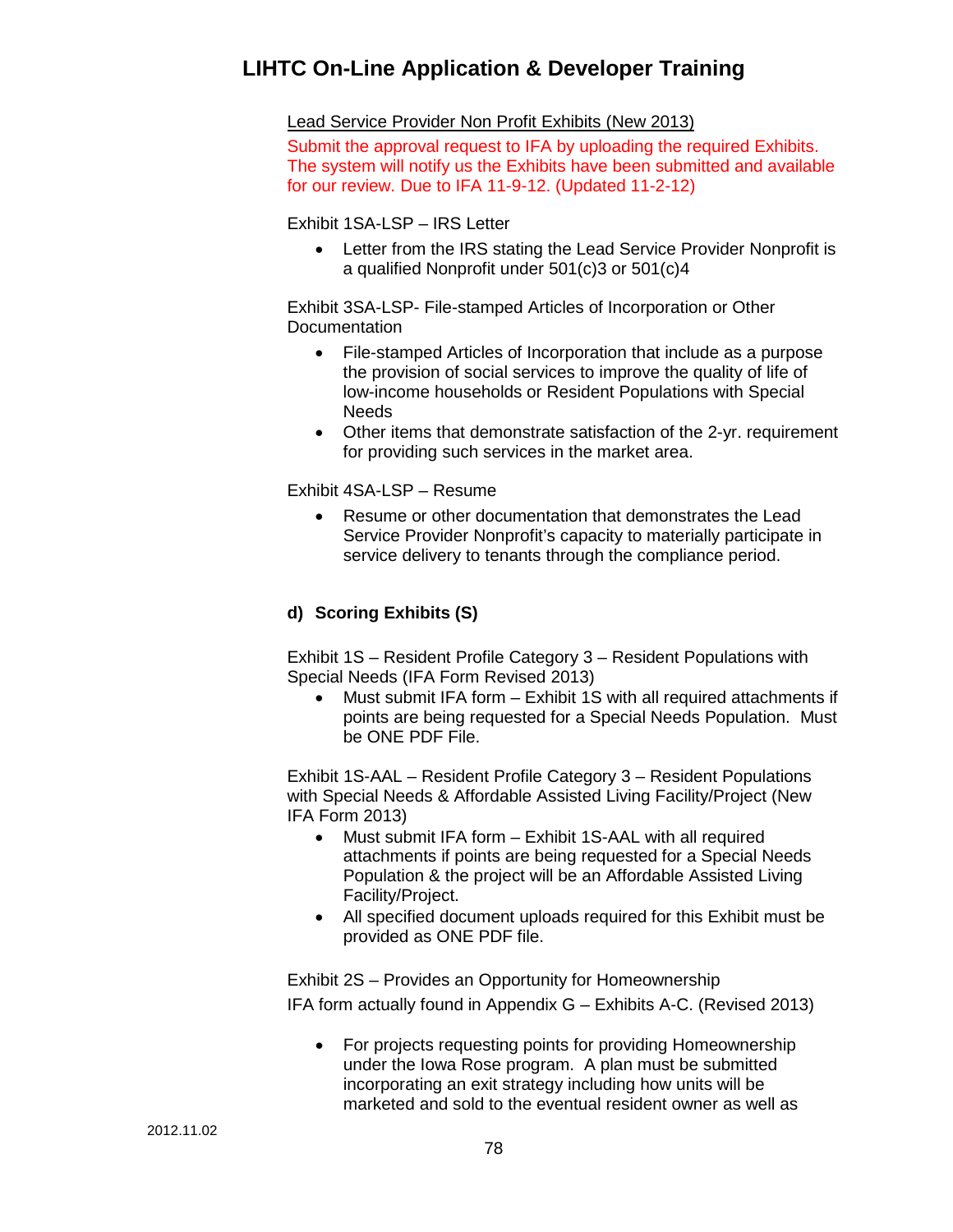detailing the provision of services including home ownership education, training and down payment assistance. Please use Appendix G Exhibits A, B and C for guidance when formulating the plan.

- If HOME funds will be used, Exhibit H-27 must be provided to show the LURA for the tax credits will extend to the completion of the HOME affordability period, no portion of the LIHTC-funded project can be sold prior to the completion of the HOME affordability period, the pro-forma in the LIHTC application must show that the HOME mortgage shall be paid in full by the end of the HOME affordability period; however, no prepayment of the HOME mortgage will be allowed.
- All provisions of the ROSE Program shall be maintained and continued through the completion of the HOME compliance period.
- All of the items agreed to in this document shall be included as required provisions in the LURA and Covenants and Restrictions.

Exhibit 3S – Location Near Services

- Must provide Google map with the Project's Primary Address shown and the applicable Service name and address. [www.Googlemaps.com.](http://www.maps.yahoo.com/)
- Distance between the Project's Primary Address and the applicable Service must be one (1) mile or less.
- If a scattered site project, both sites must meet the criteria to receive points. If one site does, but the other site doesn't, zero points will be awarded.
- If the Project's Primary Address is not shown in Google maps, prior to submission of the Application to IFA, email the Tax Credit Manager with each situation and provide documentation the address is not shown in Google maps. Provide an alternative map to show the distance is 1 mile or less.
- If IFA approved the alternative map, please provide the written approval with the Exhibit 3S in order to receive the points.
- Refer to Appendix 1 for definitions and QAP, Section 6 for more specific scoring information.
- Eligible Services for scoring points are:
- Full Service Grocery Store (5 points)
- Schools (family projects only) (5 points)
- Senior Center (Older Persons & Elderly projects only) (5 points)
- Medical Services (5 points)

Exhibit 4S – Great Places (IFA Form Revised 2013)

Exhibit 5S – Local Government Contribution (IFA Form Updated 11-2-12)

• Must be completed, signed, and dated by the City/County in which the project will be located.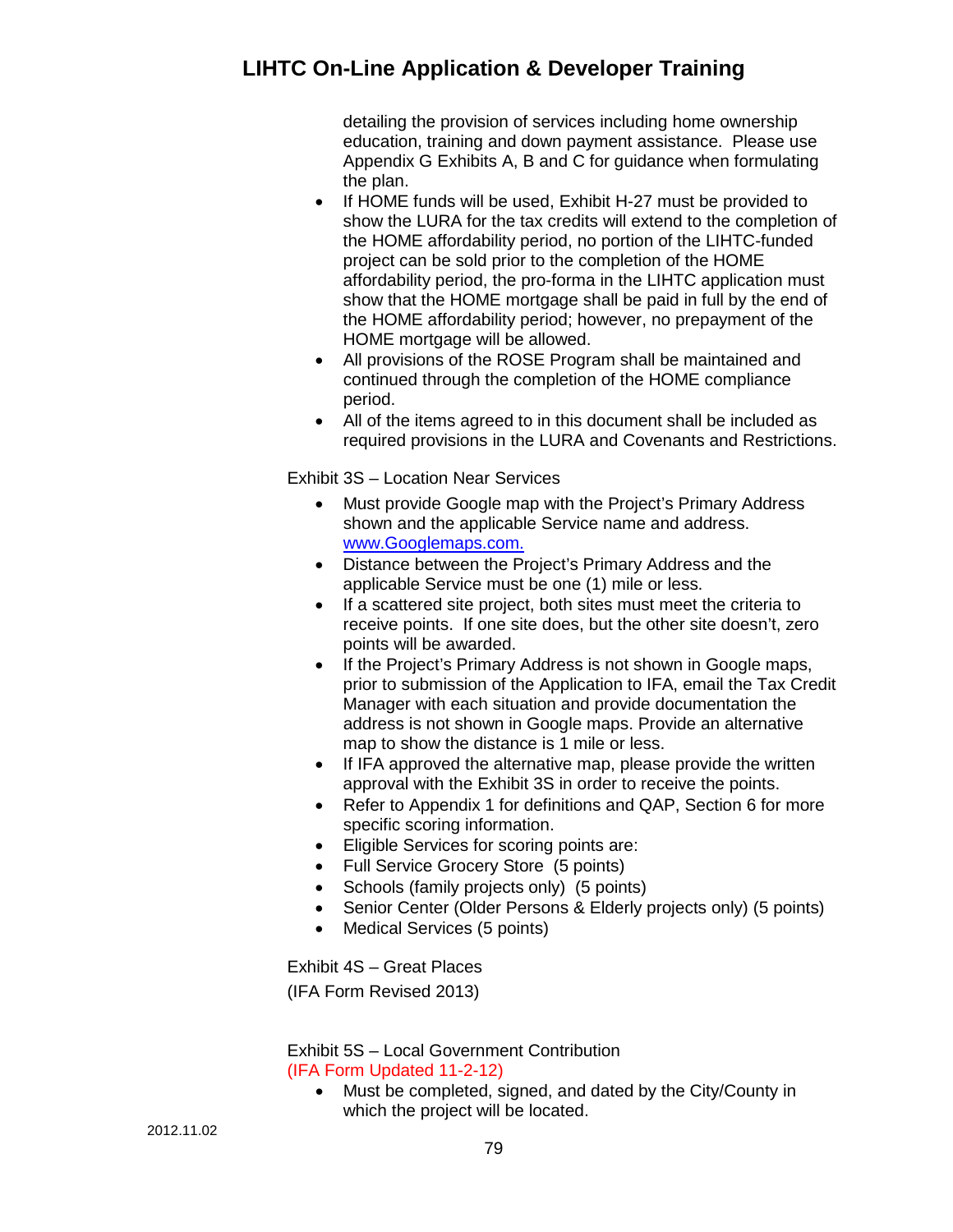- Must use IFA form.
- Value of the government entity or political subdivision contribution is the contribution minus the value of any consideration or accommodation received by the City/County in return for the contribution.
- Contributions can be derived from Federal Sources, Gift of Land, or a Below Market Interest Rate Loan.
- Non-Federal Source contributions can be Cash, Gift of Land, Tax Abatement (not tax exemption), Tax Increment Financing (TIF), Enterprise Zone Credit, Enterprise Zone Sales Tax Rebate, Waiver of Fees, and Below-Market Interest Rate Loan.
- Ensure the amount(s) shown in Exhibit 5S are listed in the Funding Source Tab of the Application.

Exhibit 6S – Projects with Historical Significance

- Documentation demonstrating the entire project is listed on the National Register of Historic Places or that it is determined eligible for the National Register by the State Historic Preservation Officer.
- If the entire project does not meet this requirement, points will not be received.

Exhibit 7S – Subsidized Project-Based Rental Assistance Contract

- Must provide the fully executed current Project-Based Rental Assistance Contract or Public Housing Authority Commitment Letter in order to receive the scoring points even if this document was already provided at Exhibit 7T. Submission of Exhibit 7T only will not generate scoring points under this category. Exhibit 7S is required.
- Exhibit must show the total number of units in the project and the number of units receiving rental assistance or the number of units in which HUD VASH Vouchers have been committed.
- Must be signed and current.
- Points awarded for 50%, 75%, and 100% of the Units being covered by a Project-Based Rental Assistance Contract.

Exhibit 8S – Capital Needs Assessment for Readiness to Proceed

• Must provide a complete Capital Needs Assessment at the time of Application that meets the requirements outlined in the QAP, Appendix I, Section J.

Exhibit 9S – Utilities for Readiness to Proceed

(IFA Form)

- Must be fully completed by the Provider for each utility required at the Project on the IFA form.
- Must show that the utilities are already available at the Project, adequately sized for the Project, and no extensions are needed.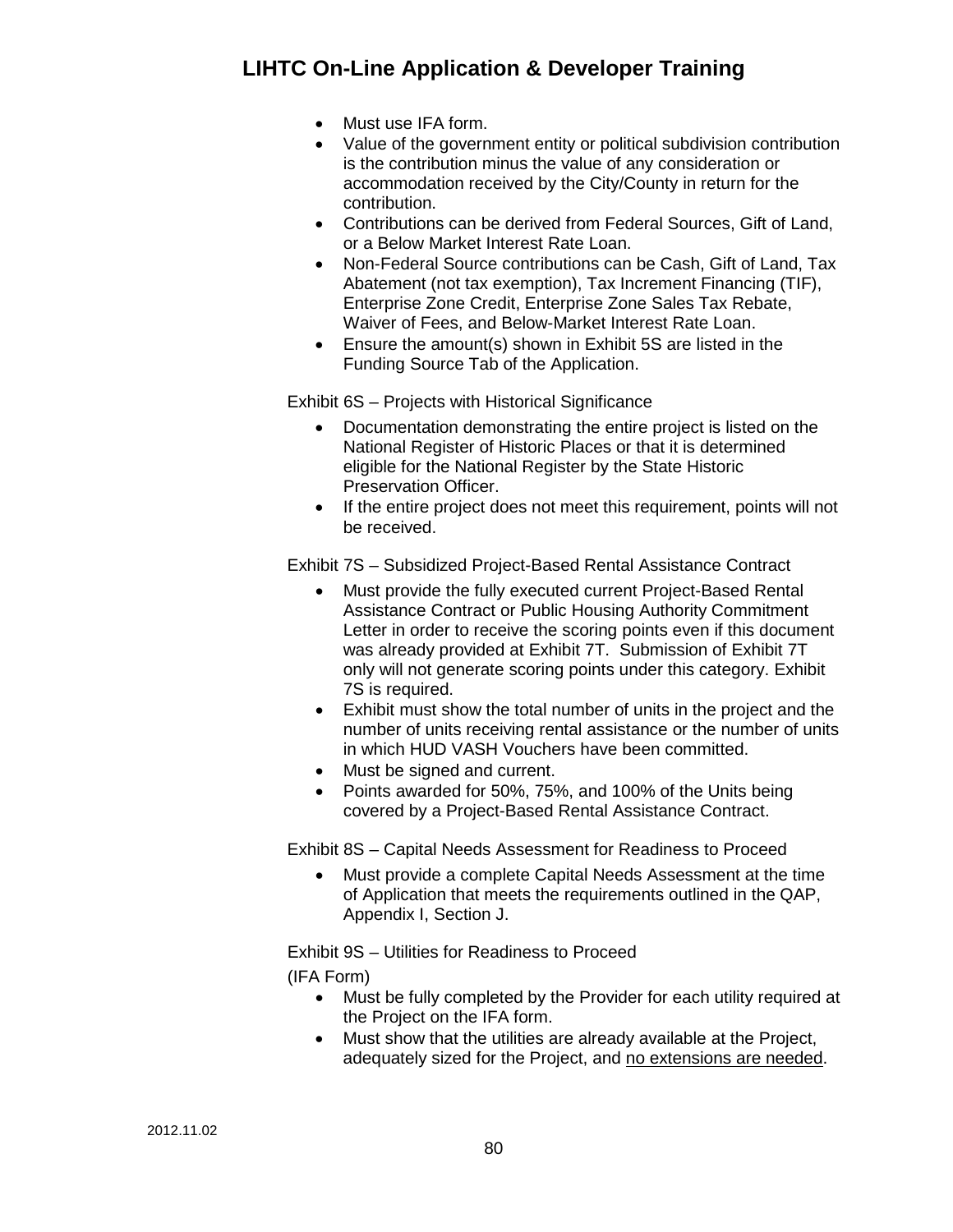• Scoring will only be requested if the box on the Project Description Tab is selected for each Readiness to Proceed item by the Applicant.

Exhibit 10S – Paved Road for Readiness to Proceed (IFA Form)

- Must be fully completed by the Municipality on the IFA form.
- Must demonstrate that the Project has direct contiguous access to an existing paved road with no extensions needed.
- Scoring will only be requested if the box on the Project Description Tab is selected for each Readiness to Proceed item by the Applicant.
- In review of any Exhibits or from an IFA site visit, should it determine that direct contiguous access to an existing paved road does not exist yet the Municipality completed the form incorrectly, IFA reserves the right to not award points for this category.

Exhibit 11S – Zoning for Readiness to Proceed (IFA Form)

- Must be fully completed by the Municipality on the IFA form.
- Must demonstrate that the Project site is properly zoned for its proposed use.

Exhibit 12S – Reserved

Exhibit 13S – Reserved

Exhibit 14S – Developer Third Party Equity Investment Closing Confirmation 2009-2012 (IFA Form Revised 2013)

- Must provide IFA required form fully completed and signed by the Syndicator or Equity Investor to confirm the project name, address, developer name, and equity investment closing date as well as the date of the tax credit award.
- Must show the closing was completed within 9 months of the tax credit award.

If requesting HOME funds, be sure to reference Appendix K and the Exhibit Tab of the Application for the required HOME exhibits.

#### **19. HOME Tab**

- a) Summary Info Information in this table pre-fills with data already entered into the on-line application. Verify this information is correct.
- b) Projected Anticipated Timeline Complete each area of this section with the expected action date.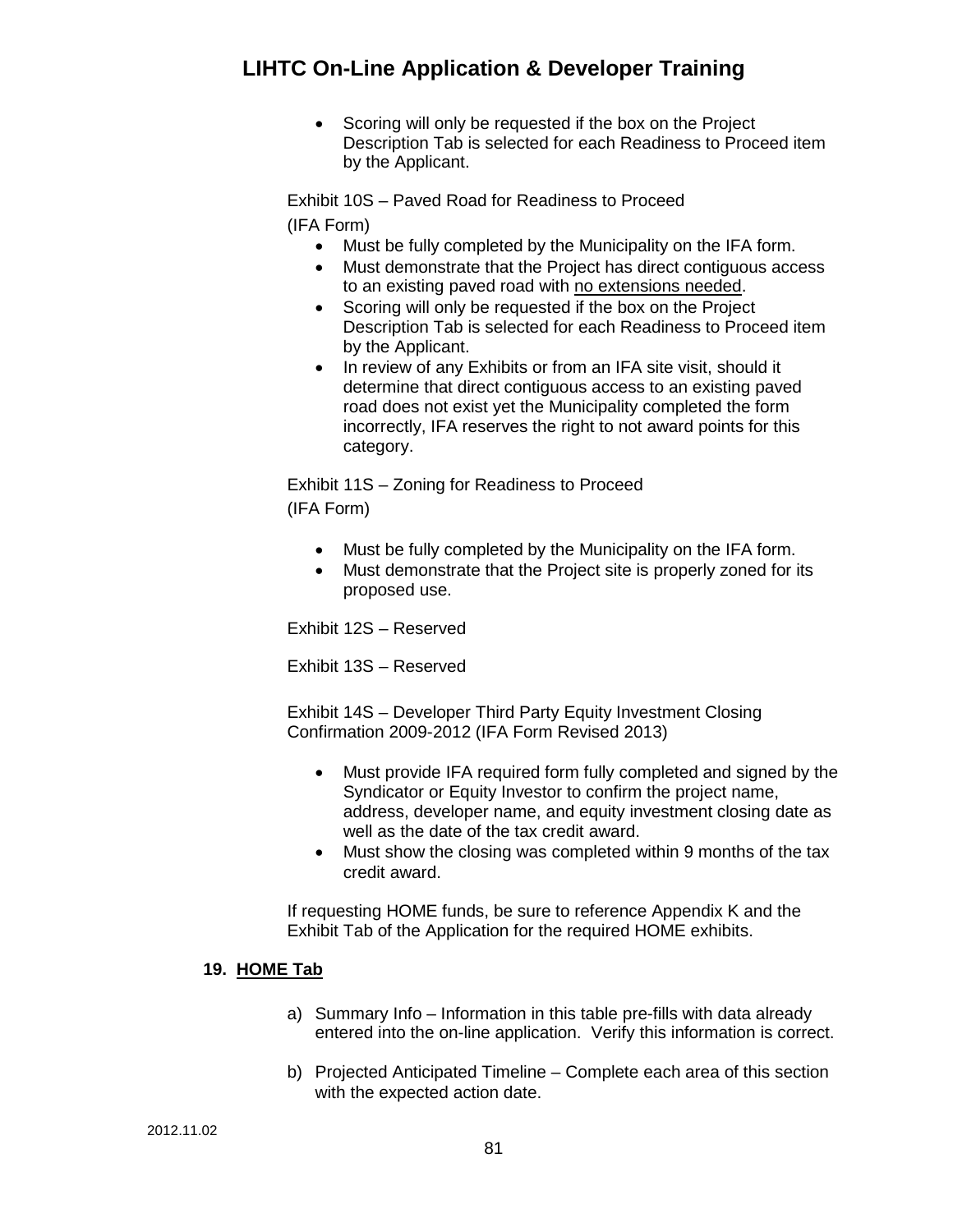- c) Site Acquisition date, Environmental review completion date.
- d) Construction Financing Conditional commitment date, Firm commitment date, Closing and disbursement date.
- e) Permanent Financing Conditional commitment date, Firm commitment date, Closing and disbursement date.
- f) Local Permits Conditional use permit date, Variance date, Site plan review date, Building permit date, Other (explanation and date) if needed.
- g) Other Final plans and specs date, Construction start date, Construction complete date, Place in service date.
- h) Project Info
	- Select correct drop down selection regarding Lead-safe housing regulations.
	- Select correct drop down selection for the project type.
	- If the project is located in a flood plain, select box.
	- Enter the Plan for Affordability Retention after Rehabilitation in the appropriate box.
	- Explain the intent of the Applicant of owning the property prior to the HOME award in the appropriate box.
	- Explain the intent of the Applicant of using HOME funds to rehabilitate or construct freestanding structures, including detached garages and/or community centers in the appropriate box.
	- Describe any accessory building and area included in the Project in the appropriate box.
	- Describe any commercial facilities included in the Project in the applicable box.
- i) Capacity
	- List members of the Project Team's experience with submitting a HOME Application in the appropriate box.
	- List members of the Project Team's experience with an award of HOME funds in the appropriate box.
	- Describe each prior project or program that was previously awarded HOME funds within the last 5 years in the appropriate box. Also list each project team member for each of these project(s)/program(s).
	- If this is your first HOME Application and you propose to simultaneously undertake another HOME project, describe the other HOME project in the appropriate box.
	- Describe all other prior projects or programs that have successfully promoted low-income housing within the last 5 years in the appropriate box.
	- List any team member that has worked with a housing project that resulted in the initiation or completion of a foreclosure or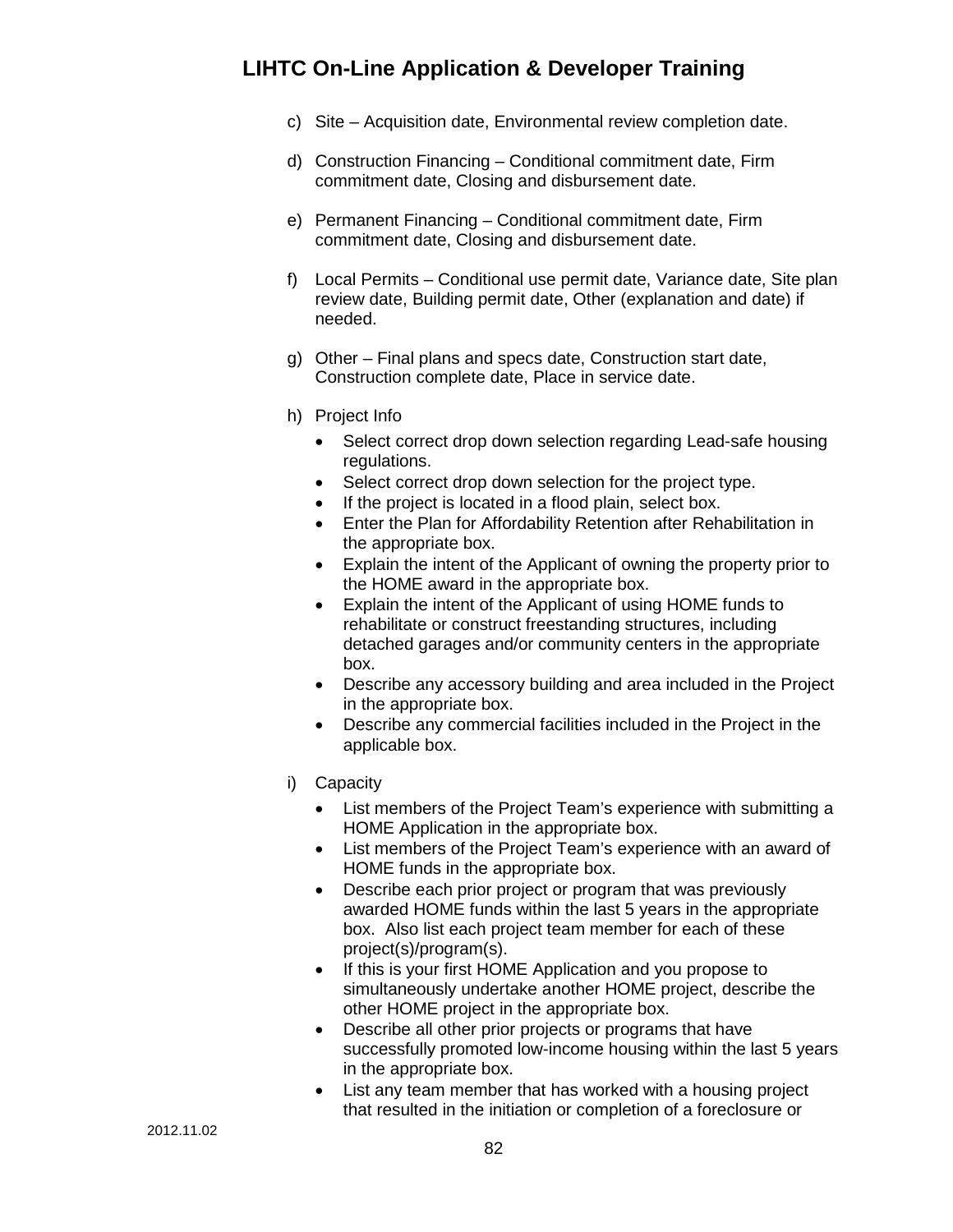sheriff's sale proceedings in the appropriate box. Provide the team member name, name of the project/program, date, and an explanation of the outcome of the proceedings.

- List any team member that has worked with a housing project/program that had to repay or forfeit any funds awarded from a federal, state or local program in the appropriate box. Provide the team member name, name of the project/program, date, and an explanation of the outcome.
- List any team member that has worked with a housing project/program that had findings of noncompliance by a federal, state or local program in the appropriate box. Provide the team member name, name of the project/program, date, and an explanation of the outcome.
- List any team member that has worked with a housing project/program which submitted late reports to a federal, state or local program in the appropriate box. Provide the team member name, name of the project/program, date, and an explanation of the outcome.
- If your organization has experienced turnover of key personnel in the past two years, list the staff members, their expertise, and the actions taken to address the loss to your organization in the appropriate box.
- List prior Rental HOME funded activities in the appropriate box.
- Please read information on this tab, verify your project complies or will comply with all of these requirements and mark the box to agreement with these terms.

### **20. Fees Tab**

- At the time of Application submission, all applicants must submit the applicable market study fee and Threshold LIHTC application fee.
- The Application fee, Change in Application Fee, Late Submission Fee for Carryover 10% Test and 8609 Applications, Market Study fees must be paid electronically through the on-line application system.
- The on-line system will accept credit cards or electronic checks for payment.
- The 8609 application fee will be invoiced to the Ownership Entity upon final allocation of credit determination.
- The initial compliance monitoring fee will be invoiced to the Ownership Entity prior to issuance of the 8609. The compliance monitoring fee must be paid before the IRS form 8609 will be issued.
- The LURA recording fee will be invoiced to the Ownership Entity for the exact recording fee amount. The LURA recording fee is a reimbursement to IFA for the recording fee and must be paid prior to IFA's issuance of IRS form 8609 to the Ownership Entity.
- Legal fees that will be charged to the Ownership Entity will be invoiced to the Ownership Entity. If more than five hours of legal work on a matter will be anticipated, IFA will notify the Ownership Entity prior to commencing work.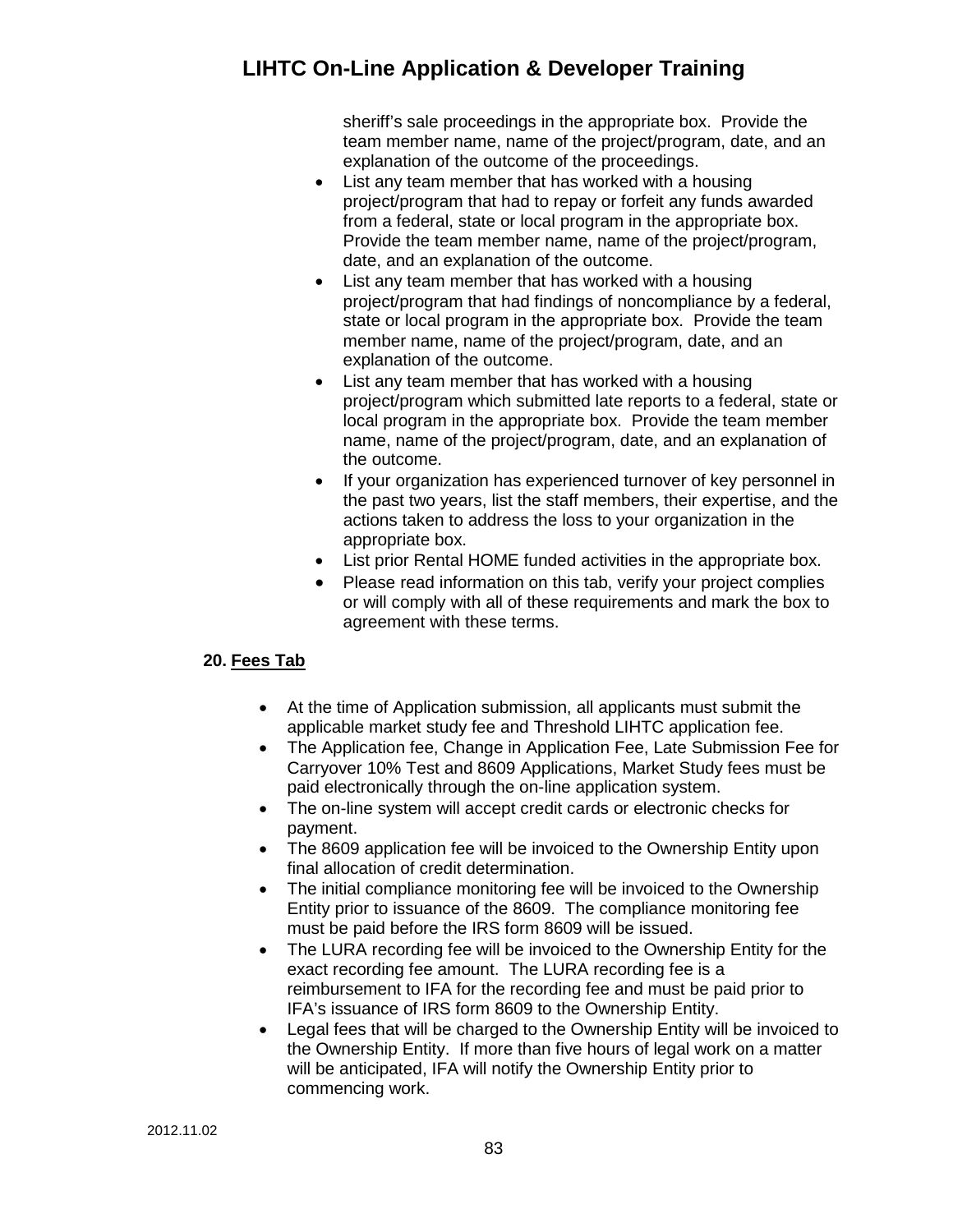## **C. LIHTC CONSTRUCTION DESIGN AND PROCESS OVERVIEW**

- 1. Buildings must be durable, attractive, modest, and energy efficient.
- 2. QAP does contain a construction cost cap for each type of unit. Refer to QAP Sections 4.9, 4.9.1, 10.8, and 10.8.1
- 3. Designs must be prepared by architects and engineers licensed to practice in the State of Iowa.
- 4. Designs must conform to prevailing local codes as well as IFA requirements.
- 5. New Construction must meet or exceed Energy Star 2.0 standards. HERS ratings must be done at completion.
- 6. Rehabs must meet or exceed IECC.
- 7. For Construction Items required during the Application Process, Refer to Building & Scoring Exhibits, Exhibits Tab, Construction Tab, or Appendix K.
	- Exhibit 3B
	- Exhibit 4B
	- Exhibit 5B
	- Exhibit 6B
	- Exhibit 7B
	- Exhibit 8B
	- Exhibit 9B
	- Exhibit 8S
	- Exhibit 9S
	- Exhibit 10S
	- Exhibit 11S
- 8. Construction items required post reservation
	- Construction must begin within 18 months from the reservation date per QAP Section 8.1.
	- IFA may periodically request a status report on the Project's construction timeline per QAP Section 8.1.1
	- An IFA Construction sign that meets the specifications outlined in the Application and Appendices must be erected at the initiation of construction per QAP Section 8.1.2.
	- Final plans and specifications must be submitted to and approved by IFA before commencing site work and construction. Plans must meet all applicable building standards and codes, minimum development characteristics, and all construction related scoring criteria for which points were awarded. Final plans must incorporate any and all remediation plans to address detrimental site characteristics per QAP Section 8.1.3.
	- Applicant must promptly notify IFA of any changes or alterations which deviate from the final plans and specifications as approved by IFA as stated in QAP Section 8.1.4.
	- If the site was not zoned appropriately at the time of Application, prior to commencing construction, IFA shall receive a letter or other document from the City that states appropriate zoning has been approved. (QAP Section 8.1.5)
	- If required for the project in Appendix I, J., a Capital Needs Assessment must be submitted to and approved by IFA prior to commencing construction. (QAP Section 8.1.6)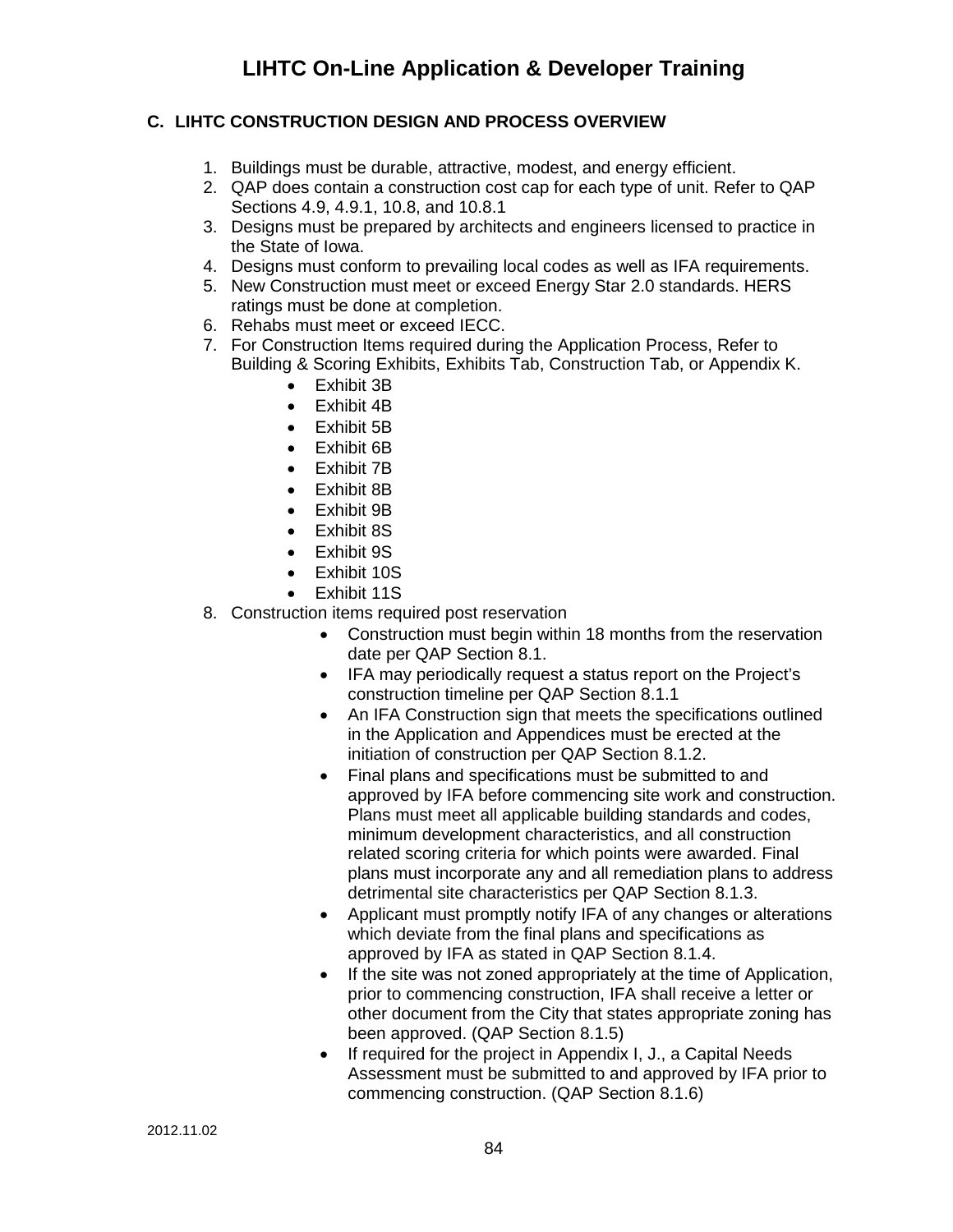- For existing structures, prior to preparation of the final work rehabilitation order and start of rehabilitation, provide a copy of the energy audit conducted by a certified home energy rater to IFA. The rater, owner, and IFA will determine the feasibility of meeting the requirements of IECC. Appropriate specifications to meet IECC standards or alternate cost effective energy efficiency improvements must be included in the final work rehabilitation order. (QAP Section 8.1.7)
- If the project meets the criteria set forth in Section 5.5, a copy of the final relocation plan and copy of the notices to existing tenants must be provided to IFA prior to the start of relocation. (QAP Section 8.1.8)
- If a change in site is required and the new site is equal to or exceed the site characteristics of the site first described in the Application, submit a change in application and fee to IFA for review. A site change will be permitted only if in IFA's sole discretion the substituted site doesn't reduce the number of points awarded during the evaluation process, is within the same city, and the request is submitted sufficiently in advance to permit IFA time to approve the site change prior to December  $31<sup>st</sup>$  of the calendar year in which the tax credit allocation is made. (QAP Section 8.2.3)
- 9. Design Submittal
	- **Capital Needs Assessment (Rehab only)**
	- Scope of Work (Rehab only)
	- **Energy Assessment/Report**
	- **Plans and Specifications that includes completed civil, architectural,** code reviews and specifications; and sprinkler, mechanical and electrical schematics that clearly show IFA requirements are met.
- 10. Inspections and Site Visits
	- IFA representative must attend the Pre-Construction/Kick-Off Meeting.
	- Purpose of inspection is to confirm IFA requirements are met.
	- IFA is NOT the inspector of record. Certificate or copies of inspections by local authority should be provided at time of final inspection.
	- Inspections are required as shown in chart below. Inspections will be combined at projects with both new construction and rehab work.

| <b>New Construction</b>   | <b>Rehab</b>       |
|---------------------------|--------------------|
| A. Foundations            | A. Progress        |
| B. Rough-In               | <b>B.</b> Progress |
| C. Insulation or Progress | C. Progress        |
| D. Final                  | D. Progress        |

### **D. TITLE GUARANTY**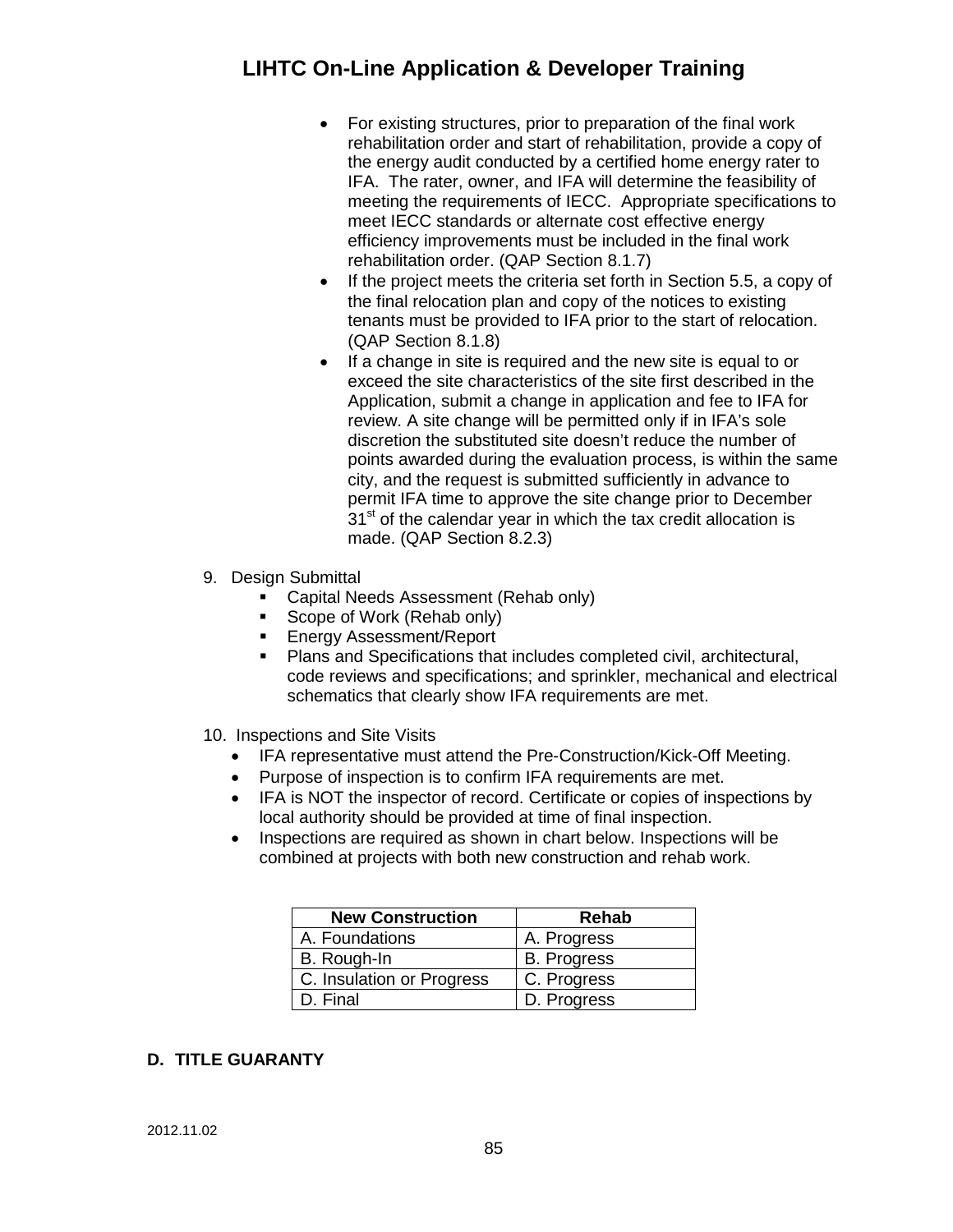If the Ownership Entity received 10 points for committing to obtain a Final Title Guaranty Certificate on the project real estate prior to issuance of IRS form 8609, then the ownership entity will need to obtain a Title Guaranty Owner's Certificate showing the Ownership Entity as the guaranteed and showing the coverage amount equals the total value of the project's land and improvements upon completion.

- Title Guaranty provides a discount for multiple Certificates issued simultaneously.
- Title Guaranty has the financial strength and stability of Stewart Title Company, as a reinsurance partner.
- Services provided by Title Guaranty Division are:
	- $\checkmark$  Title Coverage and Endorsements for Ownership Entities, Investors, and **Lenders**
	- $\checkmark$  Escrow Services
	- $\checkmark$  Closing Services
	- $\checkmark$  Construction Disbursements

### **E. EVALUATION/SURVEY**

IFA appreciates feedback on its training sessions in order to improve its delivery of service to its customers. Please complete the evaluation/survey at: [http://www.surveymonkey.com/s/B2YM8W7.](http://www.surveymonkey.com/s/B2YM8W7)

A printable version of the survey is also being provided each training day. Please complete on-line or complete the survey on the training day.

#### **F. QUESTIONS & ANSWERS**

Prior to submitting an Application, questions may be submitted to the Tax Credit Manager on IFA's website under the 9% 2013 round. Only questions submitted through this website will be permitted. Refer to QAP Section 3.2. [http://www.iowafinanceauthority.gov/index.cfm?nodeID=49692&audienceID=1.](http://www.iowafinanceauthority.gov/index.cfm?nodeID=49692&audienceID=1)

### **G. RANKMASTER & AWARD OF CREDITS**

The Iowa Finance Authority Board of Directors will make awards for the 2013 competitive tax credit allocation round at the March 2013 Board meeting. See QAP Section 1.

A rankmaster will be available the date of the March 2013 Board Meeting. The rankmaster will show the ranking based upon the final score of all applications and prioritization of review and award as identified in QAP Section 3.4.8.

- Community Housing Development Organization (CHDO) Set-Aside (1st<sup>d</sup>)
- Non-Profit Set-Aside (2nd)
- Preservation Set-Aside  $(3^{\text{rd}})$
- Rural Set-Aside for those in non-MSA cities or counties  $(4<sup>th</sup>)$
- General Pool  $(5<sup>th</sup>)$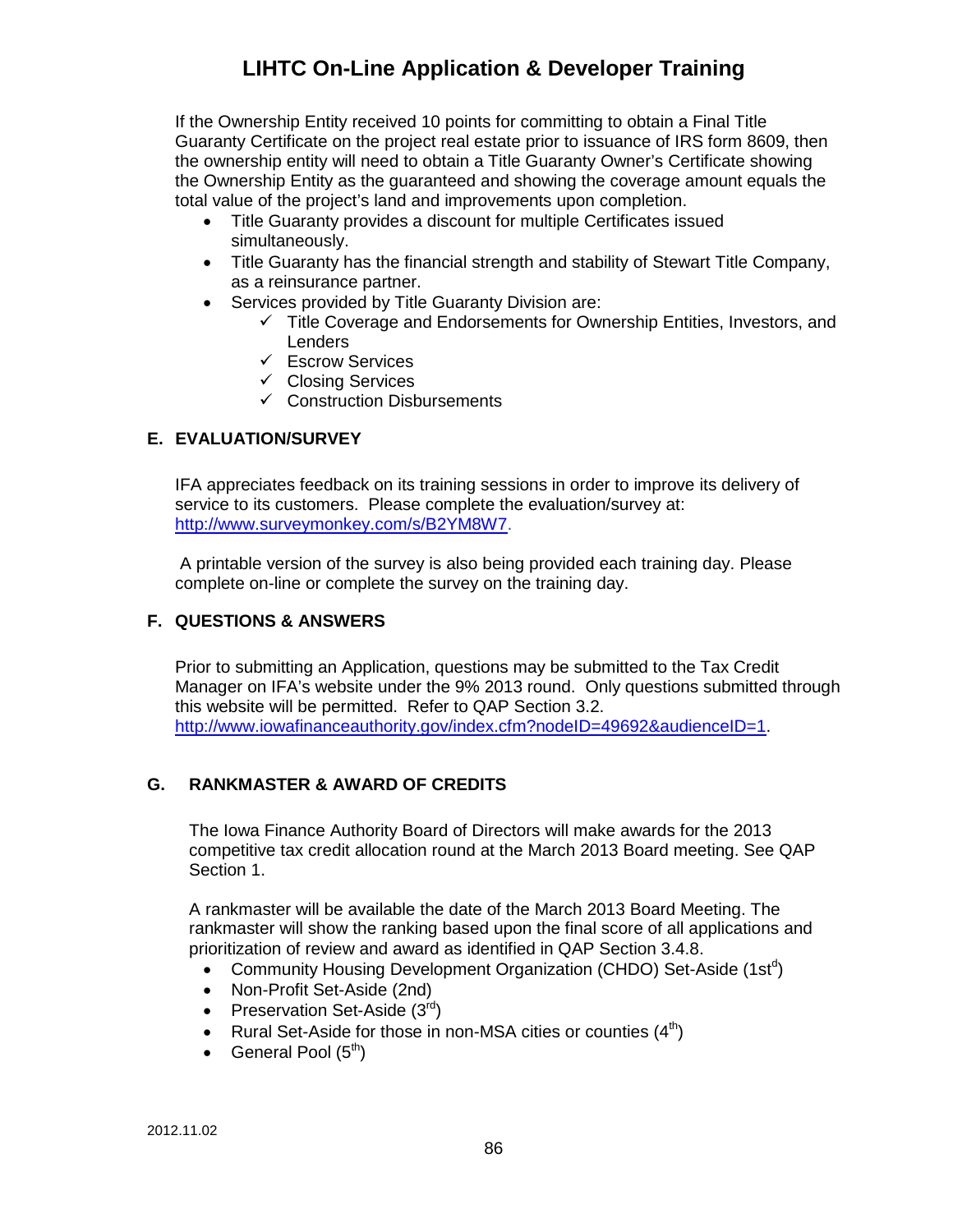#### **H. NOTIFICATION OF AWARD OR NON-AWARD**

The day of the March 2013 Board Meeting, a written notification of the award or nonaward will be sent via email to each applicant.

- 1. Awarded
	- Will provide notification whether a 30% boost was permitted by IFA.
	- Will provide the reservation fee amount and the due date. Reservation fee must be paid by the due date to keep the reservation of credits.
	- Will provide the carryover application issuance date and the 10% Carryover Test date.
	- Will provide date by which the developer meeting must be completed.
	- Will provide other misc. items and due dates that need to be complied with.
- 2. Non-Awarded Met Threshold, but No Offer
	- Will provide reason for non-award no offer.
	- Will provide details on appeal rights and submission requirements.
- 3. Non-Awarded Didn't Meet Threshold
	- Will provide reason for non-award
	- Will provide details on appeal rights and submission requirements.

IFA will send out each market study to each Applicant following the March 2013 Board Meeting. Market Studies will also be uploaded to each on-line application following the March 2013 Board Meeting.

#### **I. PUBLIC INFORMATION REQUEST AFTER AWARDS OR FOR PRIOR YEAR REQUESTS**

Contact Nancy Wallis by emailing [Nancy.Wallis@Iowa.gov](mailto:Nancy.Wallis@Iowa.gov) or by calling 515-725-4961.

• All applications are available after awards via the on-line application.

#### **J. CARRYOVER AGREEMENT & CARRYOVER APPLICATION (INCLUDES 10% TEST) – 9% APPLICATIONS ONLY**

- 1. Carryover Agreement
	- IFA will issue carryover allocation agreements in accordance with the timeline established in the current approved Qualified Allocation Plan (QAP). Typically this is within 60 calendar days of the award date.
- 2. Carryover Application & 10% Test
	- Applicants will submit the carryover application, including all required exhibits, by the due date established in the current approved Qualified Allocation Plan (QAP).
	- Late submission will result in a late fee = to LIHTC application fee as stated in the current approved QAP.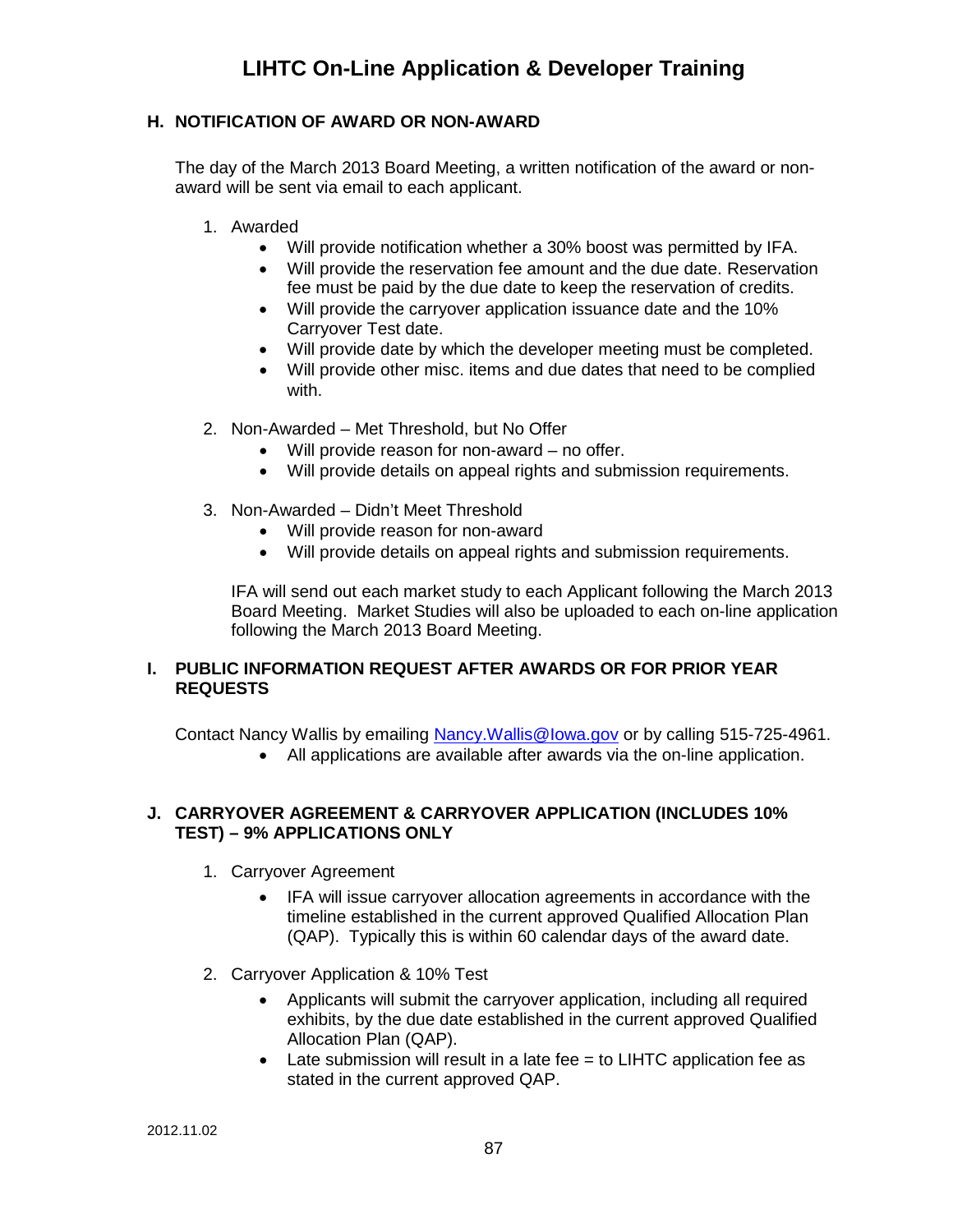- Documents will be posted on the IFA website. Links will be provided through the on-line system.
- IFA will send a deficiency report through the on-line system requiring Applicant correction(s).
- Applicant will make requested changes and submit deficiency response application to IFA.
- Once final underwriting is completed, IFA will send a written notice to the Applicant that the 10% test was met or not met. If the 10% Test wasn't met, per IRS, the allocation is treated as if it was never made; however, IFA requires a return of credit document be executed.

### **K. LAND USE RESTRICTIVE COVENANTS ACKNOWLEDGEMENT (LURA)**

- If an Applicant met the 10% Test, IFA will attempt to issue the Land Use Restrictive Covenants Acknowledgement (LURA) no later than 120 days after the 10% Test has been met.
- The LURA must be recorded no later than 12-31 of the calendar year in which credits will be taken.
- If a project has an existing LURA, the existing LURA will be combined with the prior LURA in order to apply the most restrictive agreement.
- IFA will send the LURA for recording at the county recorder's office and bill the Applicant for the exact LURA recording fee charged by the county recorder's office.

### **L. 8609 APPLICATION**

- The Applicant must submit the 8609 application & required exhibits through the on-line system no later than November  $1<sup>st</sup>$  of the calendar year in which credits will be requested. Earlier is acceptable and encouraged if an Applicant has a complete 8609 application package.
- A late fee will be applied for submissions after November  $1<sup>st</sup>$ . The late fee is equal to the LIHTC application fee.
- The annual compliance fee and the 8609 fee are billed to the Applicant when the final 8609 application has been underwritten by IFA.
- IFA will send a notification to all Applicants of the final credit determination based upon the 8609 application. The Applicant must sign and return the document if the final credit amount is agreed upon.
- If the final underwritten credit amount is not agreed upon, notification to IFA is required.
- IFA must submit all 8609's to the IRS with its IRS form 8610 and 8610A no later than February  $28<sup>th</sup>$  of each year.

### **M. REQUESTING A CHANGE IN APPLICATION**

If after receiving an award of credits, if an Applicant must make an application change, please make the change request via the on-line system.

• Select Request a Change.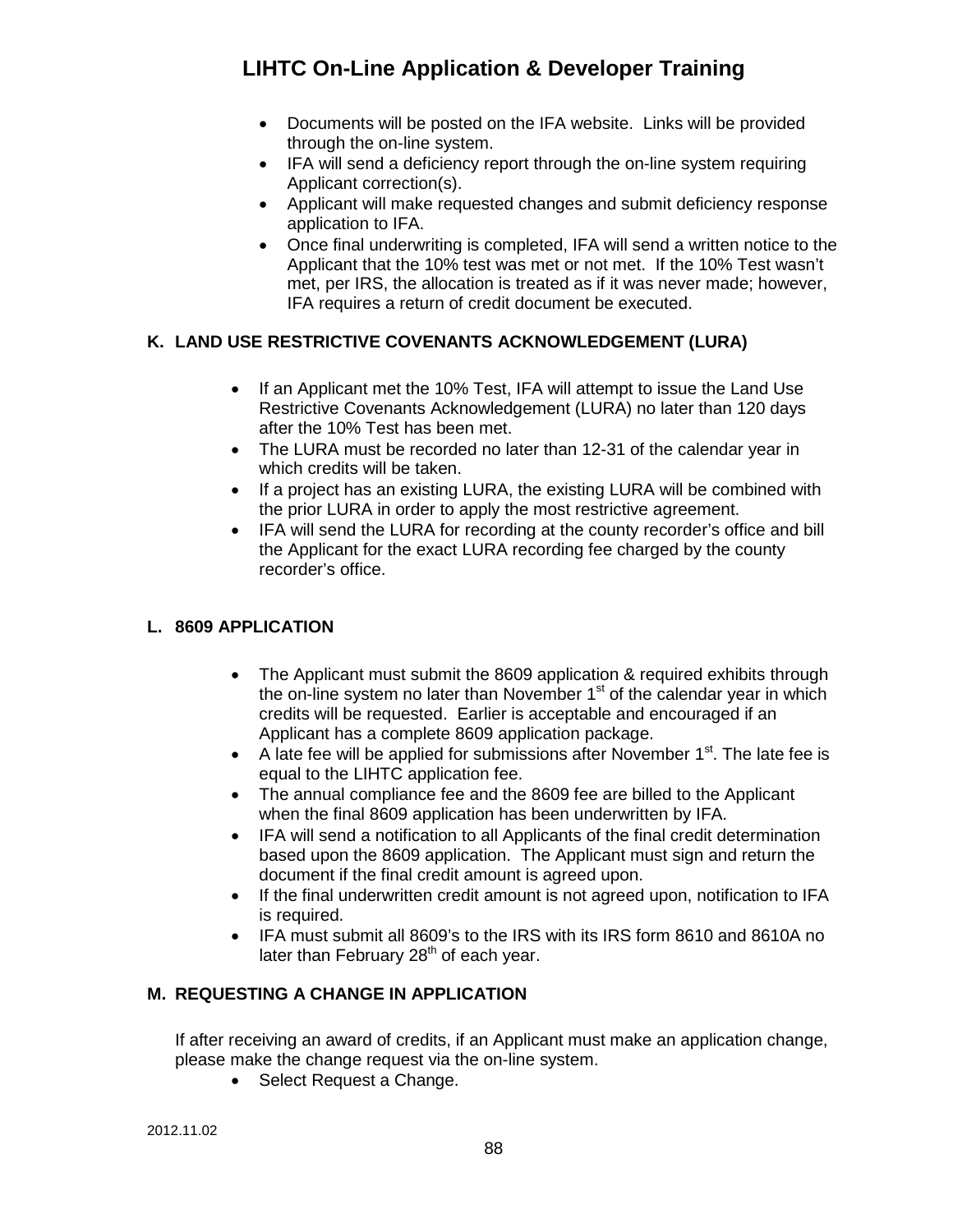- Enter all information regarding payment and then select "Begin Change Request Process" at the bottom of the page.
- When selecting this, the most recent IFA approved application will be copied and an Applicant can make changes and submit. If changes are accepted, this will become the most recent approved application; otherwise if unapproved, the change request application will be maintained, but the most recent IFA approved application will be re-activated.
- A change in application fee will be charged and required to be paid at the time of submission. Fee amount is listed in QAP Section 3.4.7.
- For permitted changes, refer to the current approved QAP.

### **N. APPLYING FOR ADDITIONAL CREDITS**

If the applicable QAP in which a project was awarded under permitted additional requests for tax credits, an Applicant must use the on-line application to apply for the additional credits.

- Select Apply Additional Credits
- Enter all information regarding payment and then select "Complete Application Submission for Additional Credits."
- Payment will be required at the time of submittal.

### **O. 2013 RESERVE SET-ASIDE**

Based upon QAP Section 2.2.5.2, 15% of the State Housing per capita tax credit is setaside for projects awarded 2013 tax credits that are able to utilize the fixed 9% tax credit rate due to Congress extending the fixed nine (9%) tax credit rate established under HERA or if a project has all buildings Placed in Service by December 30, 2013. If Congress doesn't extend the fixed nine (9%) tax credit rate, applications will be underwritten by IFA at the floating tax credit rate in effect at the time of Application.

Additional tax credits may be granted by the IFA Board if Congress does extend the fixed nine (9%) tax credit rate pursuant to HERA and IRC Section  $42(b)(2)(A)$ , or if a project has all buildings Placed-in-Service by December 30, 2013.

- No forward allocation of tax credits
- No additional Developer's fee or Consultant fee permitted or any increase in total project costs. The project will be underwritten with the 9% rate with the original total project costs. The increase in credits is based **SOLELY** on Congressional action extending the fixed nine (9%) tax credit rate.
- Not governed by the timetable established in QAP Section 1, Introduction.
- Credits under this section aren't available for the general pool; however, the IFA Board may transfer any portion of this set-aside to the General Pool if not awarded as additional tax credits under the 2013 Reserve Set-Aside.

To apply for the Reserve Set-Aside, select "Apply for Reserve Set-Aside."

- Next screen will ask Applicants to confirm application for the Reserve Set-Aside.
- May modify funding sources that were initially required to cover the gap due to the lower tax credit percentage. No changes to total project costs will be permitted.
- No additional application fee will apply.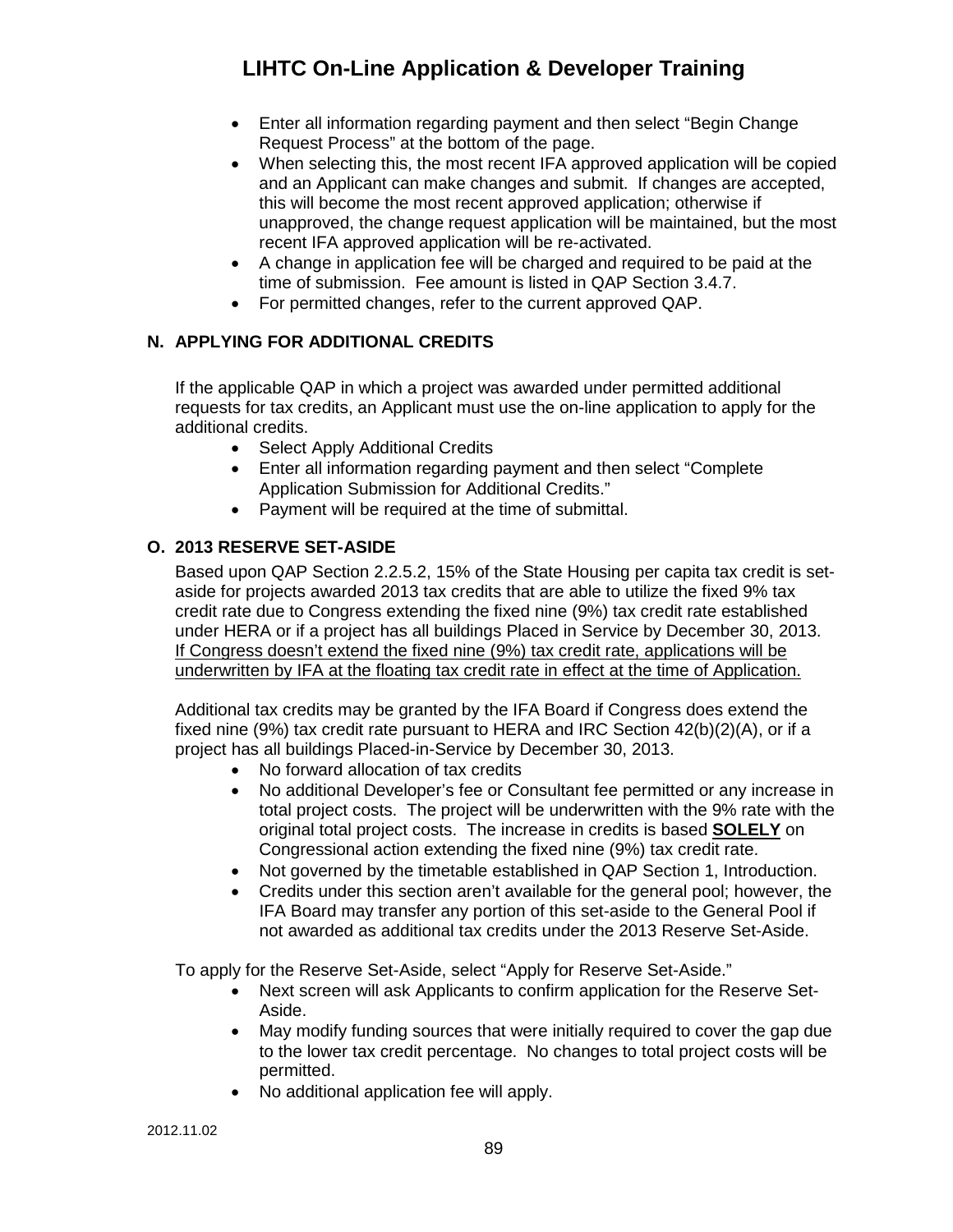- 15% boost will be removed when the 9% tax credit percentage is applied (if applicable).
- Project must show a need for the 9% tax credit percentage.

|                                      | Project 1                        |                              |
|--------------------------------------|----------------------------------|------------------------------|
|                                      | <b>Initial</b>                   | <b>Reserve Set-Aside</b>     |
|                                      | 15% Boost & 7.38% credit<br>rate | No Boost & 9% credit<br>rate |
| <b>Total Development Costs</b>       | \$5,375,000                      | \$5,375,000                  |
| Eligible Basis                       | \$5,000,000                      | \$5,000,000                  |
| <b>Boost</b>                         | 1.15                             | 1.00                         |
| <b>Final Basis</b>                   | \$5,750,000                      | \$5,000,000                  |
| <b>Credit Rate</b>                   | 0.0738                           | 0.09                         |
| Annual Tax Credit Per Eligible Basis | \$424,350                        | \$450,000                    |
| <b>Annual Tax Credit Difference</b>  | \$25,650                         |                              |
| Total 10-Year Credit Difference      | \$256,500                        |                              |
| <b>Assumed Credit Price</b>          | 0.80                             |                              |
| <b>Funding Shortfall/Gap</b>         | \$205,200.00                     |                              |

|                                        | <b>Project 2</b>                 |                               |
|----------------------------------------|----------------------------------|-------------------------------|
|                                        | Initial                          | <b>Reserve Set-Aside</b>      |
|                                        | 30% Boost & 7.38% credit<br>rate | 30% Boost & 9% credit<br>rate |
| <b>Total Development Costs</b>         | \$5,375,000                      | \$5,375,000                   |
| Eligible Basis                         | \$5,000,000                      | \$5,000,000                   |
| <b>Boost</b>                           | 1.30                             | 1.30                          |
| <b>Final Basis</b>                     | \$6,500,000                      | \$6,500,000                   |
| <b>Credit Rate</b>                     | 0.0738                           | 0.09                          |
| Annual Tax Credit Per Eligible Basis   | \$479,700                        | \$585,000                     |
| <b>Annual Tax Credit Difference</b>    | \$105,300                        |                               |
| <b>Total 10-Year Credit Difference</b> | \$1,053,000                      |                               |
| <b>Assumed Credit Price</b>            | 0.80                             |                               |
| <b>Funding Shortfall/Gap</b>           | \$842,400.00                     |                               |

### **P. 4% APPLICATIONS**

To create a 4% application, select, "Create a 4% application."

- A Bond Inducement is required prior to submission.
- Enter all costs on the cost/credit calculation tab in the 30% column.
- No boost in eligible basis is permitted on acquisition costs.
- The boost in eligible basis permitted by a QCT or DDA is the only boost eligible to a 4% tax-exempt bond financed project.
- Same process for entering information as for the 9% applications except the 4% applications have a minimum score of 160 points per QAP Section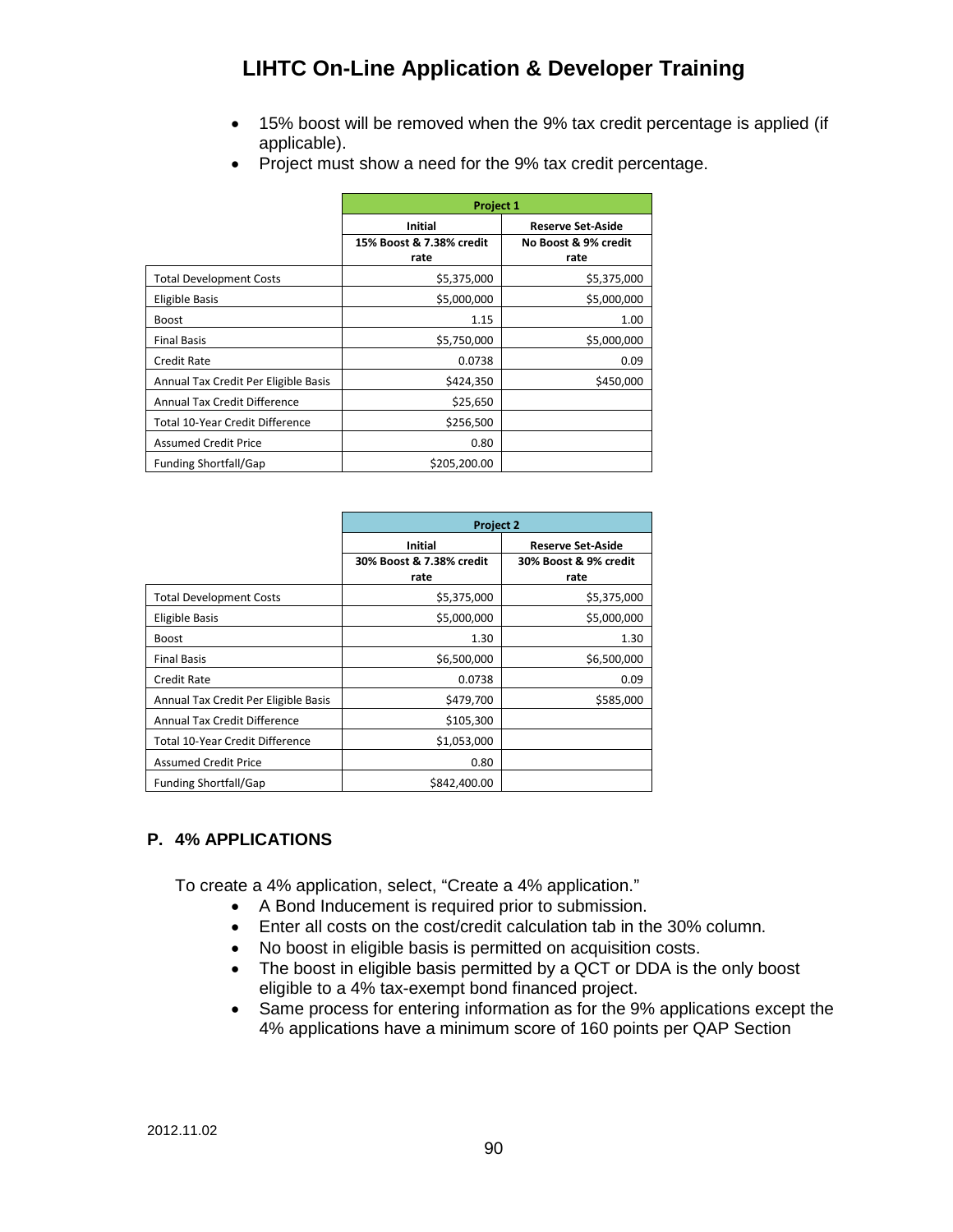### **Q. QUICK REFERENCE GUIDE**

#### **9% Applications**

Set-Asides

- QAP 2.2
- Project Description Tab
- Exhibits Tab (Non-Profit Set-Aside Only)
- Appendix K

New Tax Credit Developer

- QAP 3.2.1
- Project Team Tab Developer & Co-Developer

New Developer in Iowa

- QAP 3.2.2
- Project Team Tab Developer & Co-Developer

### Fees

- QAP 3.4.7
- Fee Tab
- Cost & Credit Calc. Tab

Income and Expense Escalator Requirements

- QAP 4.1.1
- Projected Cash Flow Tab

### Required Vacancy Rates

- QAP 4.1.2
- Projected Cash Flow Tab

DSCR Requirements

- QAP 4.1.3
- Projected Cash Flow Tab
- Financial Feasibility Tab

Operating Expenses – Older Person Projects

- QAP 4.2.1
- Projected Operating Costs Tab
- Financial Feasibility Tab

### Operating Expenses – Family Projects

- QAP 4.2.2
- Projected Operating Costs Tab
- Financial Feasibility Tab

Small Project Cash Flow

- QAP 4.1.4
- Projected Cash Flow Tab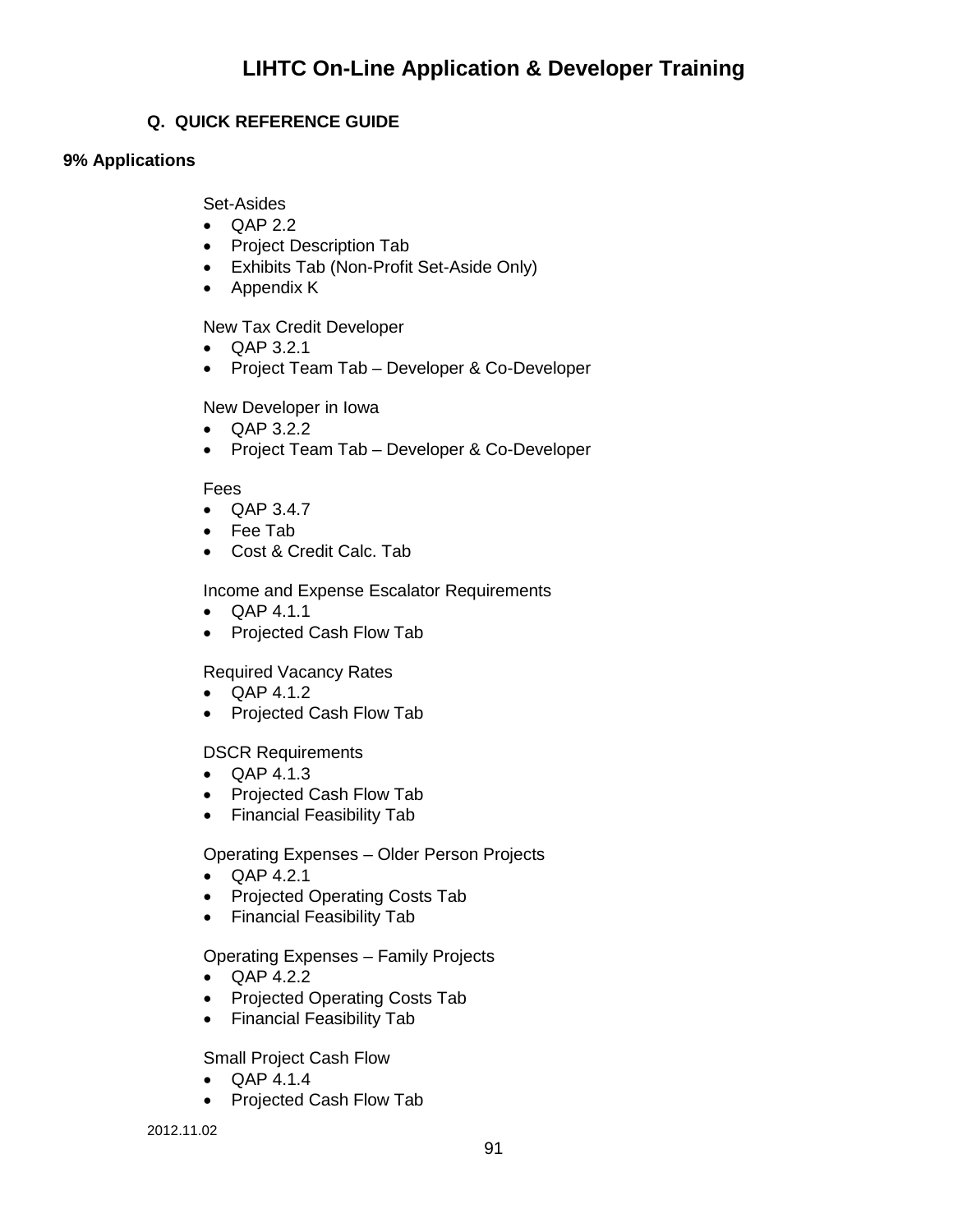• Financial Feasibility Tab

Operating Reserve Requirement

- QAP 4.3.1
- Cost and Credit Calc. Tab
- Financial Feasibility Tab

Replacement Reserve Requirement

- QAP 4.3.2
- Projected Operating Costs Tab
- Financial Feasibility Tab

#### Deferred Developer Fee

- QAP 4.4.1
- Funding Sources Tab
- Projected Cash Flow Tab

Developer and Builder Fees

- QAP 4.6
- Cost & Credit Calc. Tab
- Financial Feasibility Tab

Other Fees

- QAP 4.7
- Cost & Credit Calc. Tab

Unit Cost Cap (non-historic)

- QAP 4.9
- Cost & Credit Calc. Tab
- Financial Feasibility Tab

Unit Cost Cap (historic)

- QAP 4.9.1
- Cost & Credit Calc. Tab
- Financial Feasibility Tab

Readiness to Proceed

- QAP 5.4
- Project Description Tab
- Exhibits Tab (Exhibits 9S-11S)
- Scoring Tab
- Appendix K

#### Appraisals

- QAP 5.4.1
- Exhibits Tab (Appendix 2B)
- Appendix K

Qualified Development Team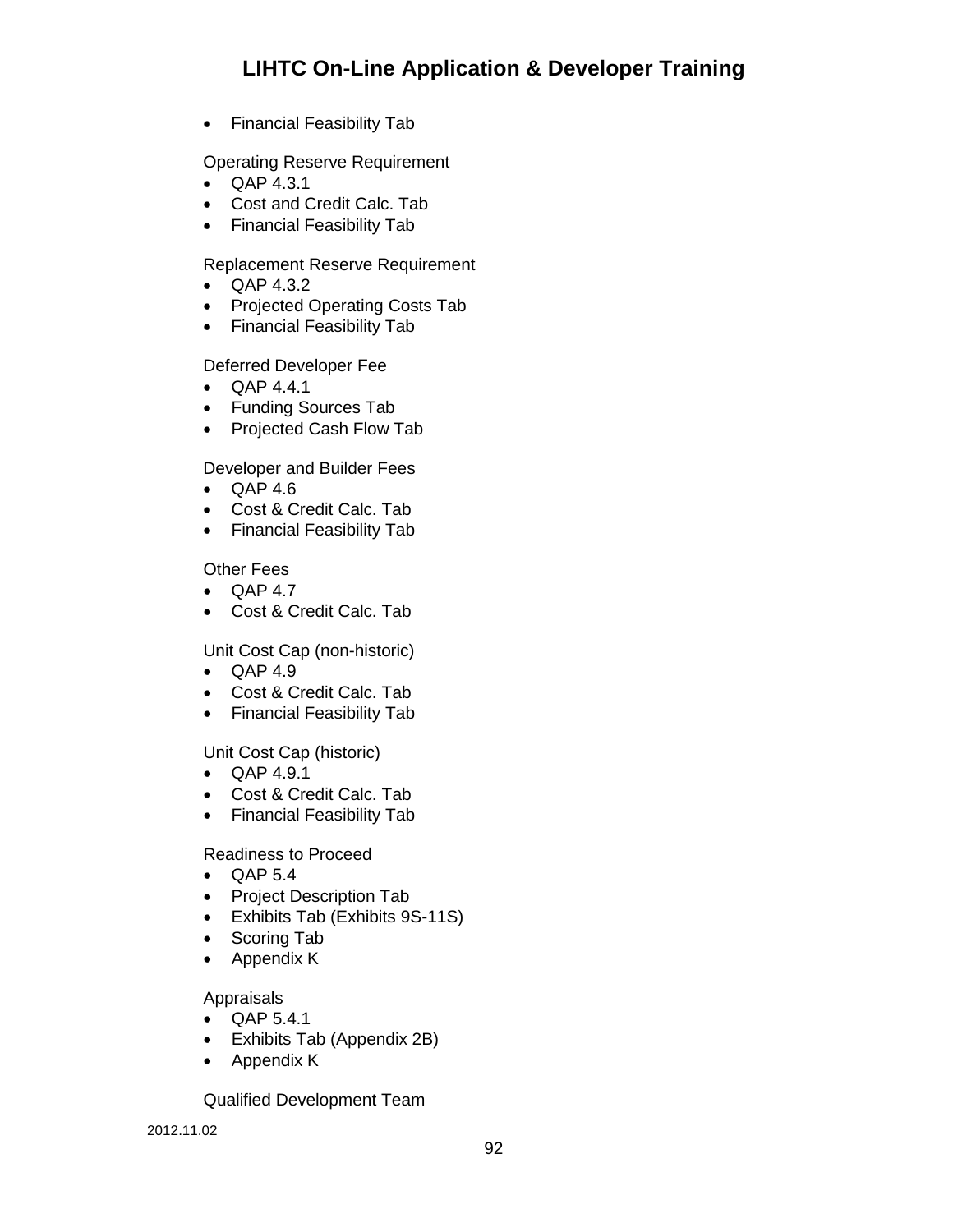- QAP 5.4.2
- Project Team Tab
- Exhibits Tab (Exhibits 15T-17T)
- Appendix K

Commitment to Notify Public Housing Authority of Vacancies

- QAP 5.4.4
- Ownership Entity Tab

#### 10-Year Rule

- QAP 5.6
- Building Tab
- Exhibits Tab (Exhibit 8T)
- Appendix K

Scattered Sites

- QAP 5.9
- Exhibits Tab (Exhibit 19T)
- Appendix K

Scoring Criteria

- QAP Section 6
	- Resident Profile Serves Lowest Income Residents
		- Building Tab Units
		- Scoring Tab
	- Resident Profile Resident Population with Special Needs
		- Project Description Tab & Special Needs
		- Exhibits Tab (Exhibit 1S)
		- Scoring Tab
		- Appendix F
		- Appendix K
	- Resident Profile Resident Population with Special Needs & Affordable Assisted Living
		- Project Description Tab & Special Needs
		- Exhibits Tab (Exhibit 1S-AAL)
		- Scoring Tab
		- Appendix F
		- Appendix K
	- Resident Profile Provides an Opportunity for Homeownership
		- Project Description Tab
		- Exhibits Tab (Exhibit 2S)
		- Scoring Tab
		- Appendix  $G -$  Exhibits A, B, C
	- Resident Profile Rent Reasonableness
		- Project Description Tab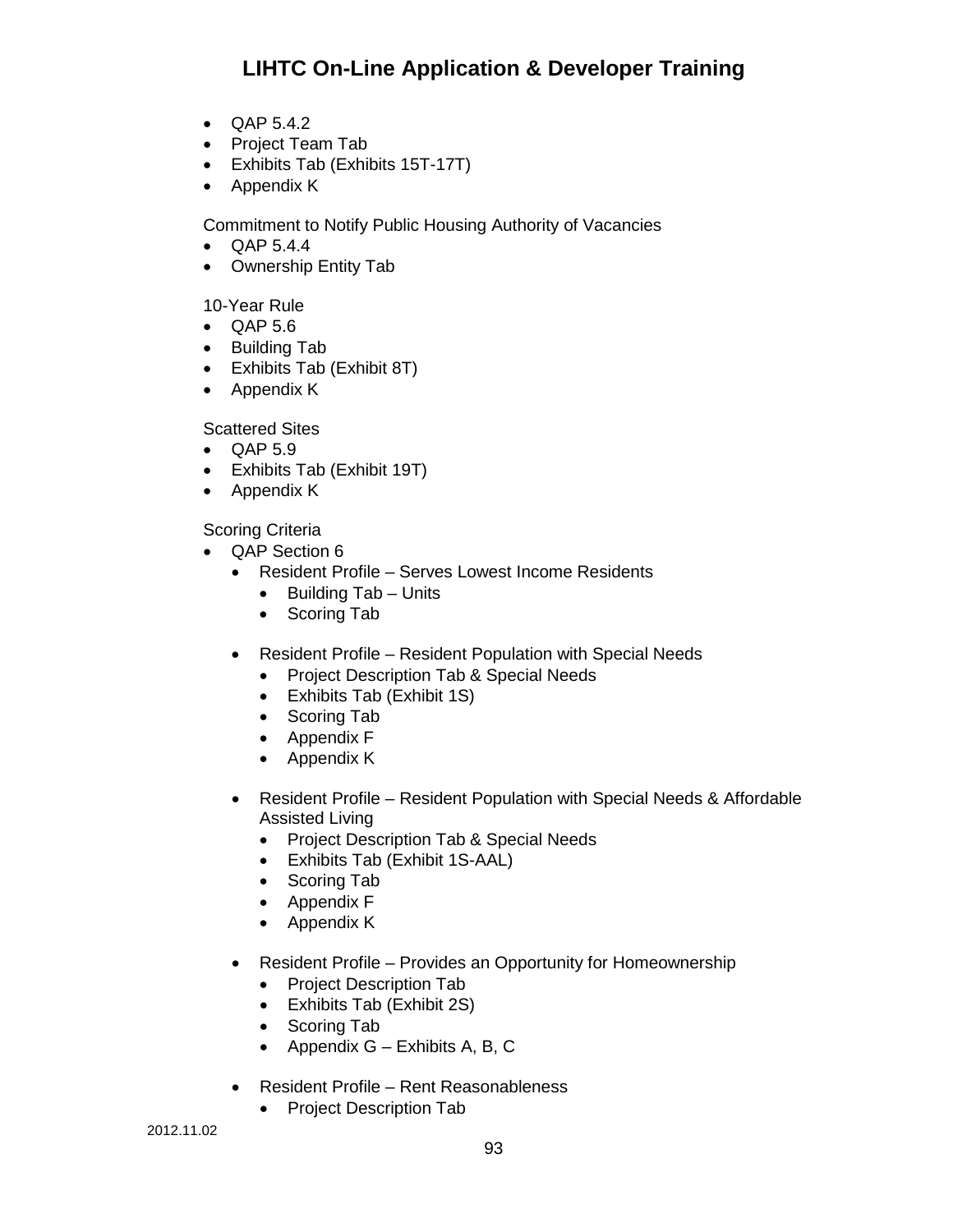- Scoring Tab
- Resident Profile Waives Right to Qualified Contract
	- Project Description Tab
	- Scoring Tab
- Location Location Near Services
	- Project Description Tab
	- Exhibits Tab (Exhibit 3S)
	- Scoring Tab
	- Appendix K
- Location Great Places
	- Project Description Tab
	- Exhibits Tab (Exhibit 4S)
	- Scoring Tab
	- Appendix K
- Location Local Government Contribution
	- Funding Sources Tab
	- Exhibit Tab
	- Scoring Tab
	- Appendix K
- Location Underserved County
	- Building Tab
	- Scoring Tab
- Location Developer or Owner Contribution
	- Funding Sources Tab
	- Scoring Tab
- Building Characteristics Market Appeal
	- Project Amenities Tab
	- Scoring Tab
- Building Characteristics Projects with Historical Significance
	- Project Description Tab
	- Exhibits Tab (Exhibit 6S)
	- Scoring Tab
- Building Characteristics Construction/Unit Characteristics
	- Project Amenities Tab
	- Scoring Tab
- Building Characteristics Olmstead Goals
	- Buildings Tab Units
	- Scoring Tab
	- Exhibits Tab (Exhibit 1T)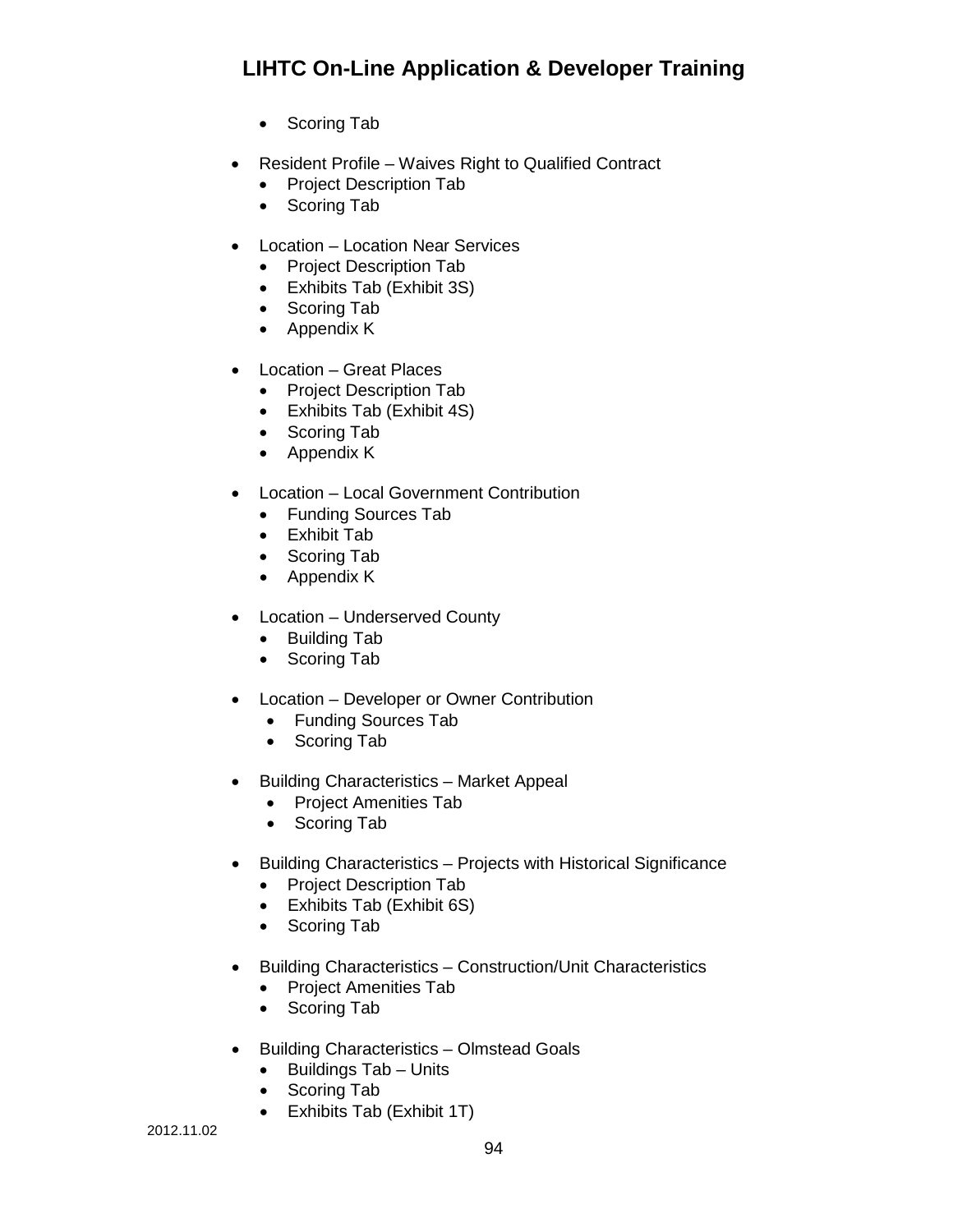- Appendix K
- Building Characteristics Readiness to Proceed
	- Project Description Tab
	- Exhibits Tab (Exhibits 9S-11S)

Scoring Tab

- Building Characteristics Impact on the Environment
	- Project Description Tab
	- Scoring Tab
- Building Characteristics Energy Efficiency
	- Project Description Tab
	- Scoring Tab
- Other Title Guaranty
	- Ownership Entity Tab
	- Scoring Tab
- Other Qualified Development Team Experience/Efficiency
	- Project Team Tab Developer, General Partner/Managing Member
	- Exhibits Tab (Exhibit 14S & Exhibits 15T-17T)
	- Scoring Tab
	- Appendix K
- Other Reduced Developer Fee
	- Cost & Credit Calc. Tab
	- Financial Feasibility Tab
	- Scoring Tab
- Other Project Costs
	- Cost & Credit Calc. Tab
	- Scoring Tab

Eligible Basis Boost

- QAP Section 7.2.1
- QAP Section 7.2.2
- Cost & Credit Calc. Tab
- Building Tab

Minimum Development Characteristics

- QAP Appendix I, G.
- Construction Characteristics Tab
- Project Amenities Tab

Glossary of Terms

• QAP Appendix 2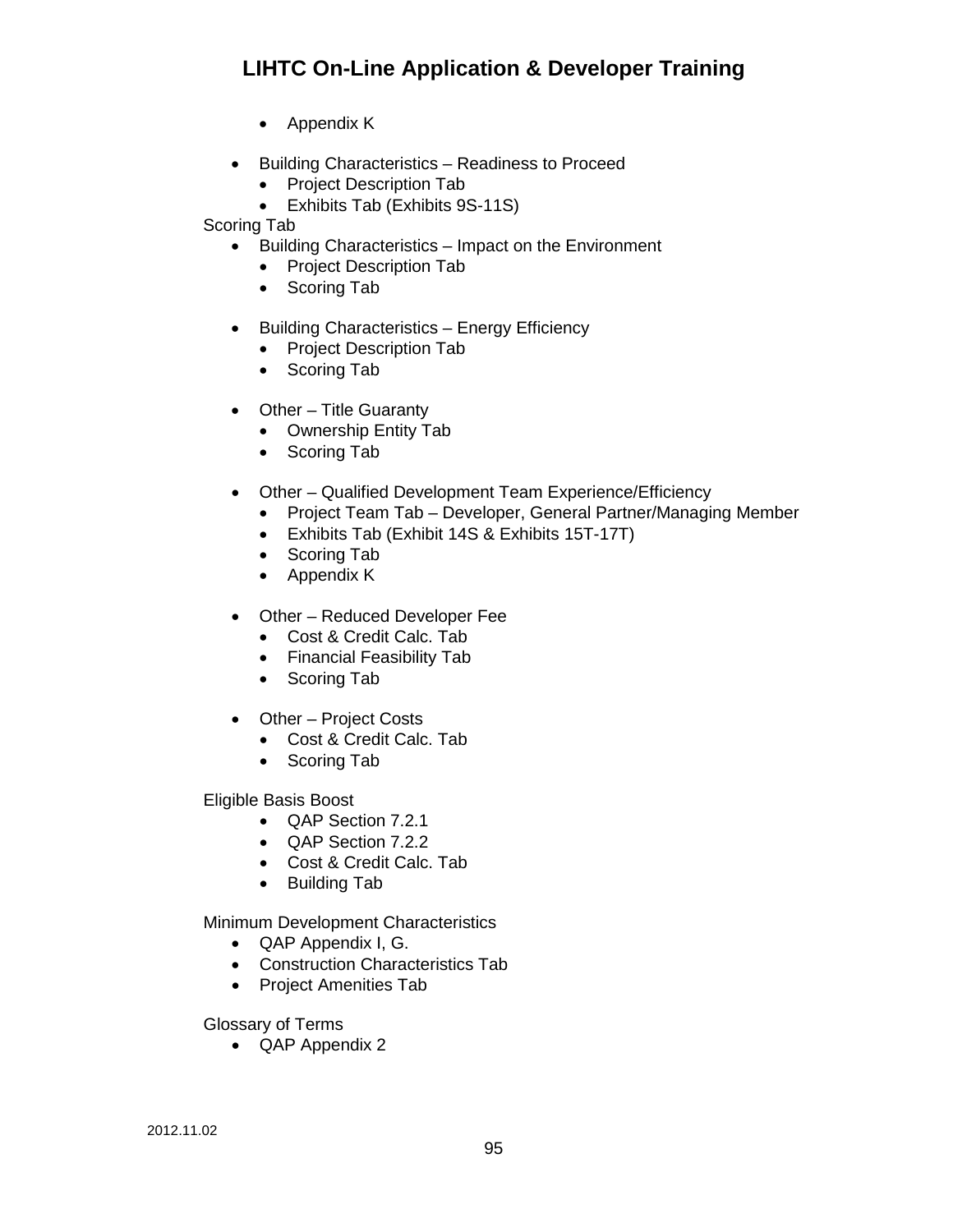## **4% Applications**

Private Activity Bond Cap

• QAP 9.1

Market Study

• QAP 9.3

New Tax Credit Developer

- QAP 9.4.16
- Project Team Tab Developer & Co-Developer

New Developer in Iowa

- QAP 9.4.15
- Project Team Tab Developer & Co-Developer

Fees

- QAP 9.4.13
- Fee Tab
- Cost & Credit Calc. Tab

Income and Expense Escalator Requirements

- QAP 10.1.1
- Projected Cash Flow Tab

Required Vacancy Rates

- QAP 10.1.2
- Projected Cash Flow Tab

DSCR Requirements

- QAP 10.1.3
- Projected Cash Flow Tab
- Financial Feasibility Tab

Operating Expenses – Older Person Projects

- QAP 10.2.1
- Projected Operating Expense Tab
- Financial Feasibility Tab

Operating Expenses – Family Projects

- QAP 10.2.2
- Projected Operating Expense Tab
- Financial Feasibility Tab

Operating Reserve Requirement

- QAP 10.3.1
- Cost and Credit Calc. Tab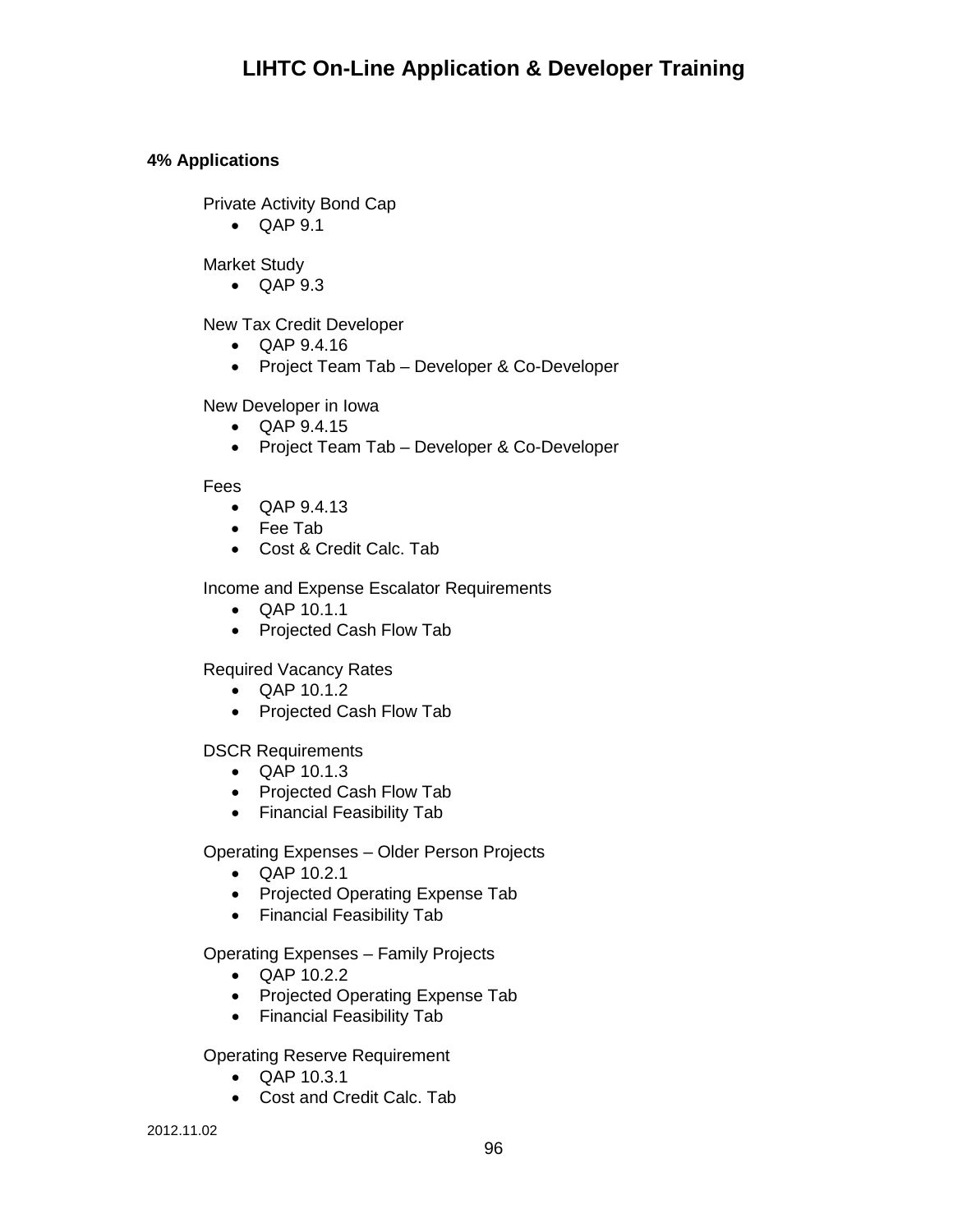• Financial Feasibility Tab

Replacement Reserve Requirement

- QAP 10.3.2
- Projected Operating Costs Tab
- Financial Feasibility Tab

Deferred Developer Fee

- QAP 10.4.1
- Funding Sources Tab
- Projected Cash Flow Tab

Developer and Builder Fees

- QAP 10.6
- Cost & Credit Calc. Tab
- Financial Feasibility Tab

Other Fees

- QAP 10.7
- Cost & Credit Calc. Tab

Unit Cost Cap (non-historic)

- QAP 10.8
- Cost & Credit Calc. Tab
- Financial Feasibility Tab

Unit Cost Cap (historic)

- QAP 10.8.1
- Cost & Credit Calc. Tab
- Financial Feasibility Tab

Readiness to Proceed

- QAP 11.4
- Project Description Tab
- Exhibits Tab (Exhibits 9S-11S)
- Scoring Tab
- Appendix K

Appraisals

- QAP 11.4.1
- Exhibits Tab (Appendix 2B)
- Appendix K

Qualified Development Team

- QAP 11.4.2
- Project Team Tab
- Exhibits Tab (Exhibits 15T-17T)
- Appendix K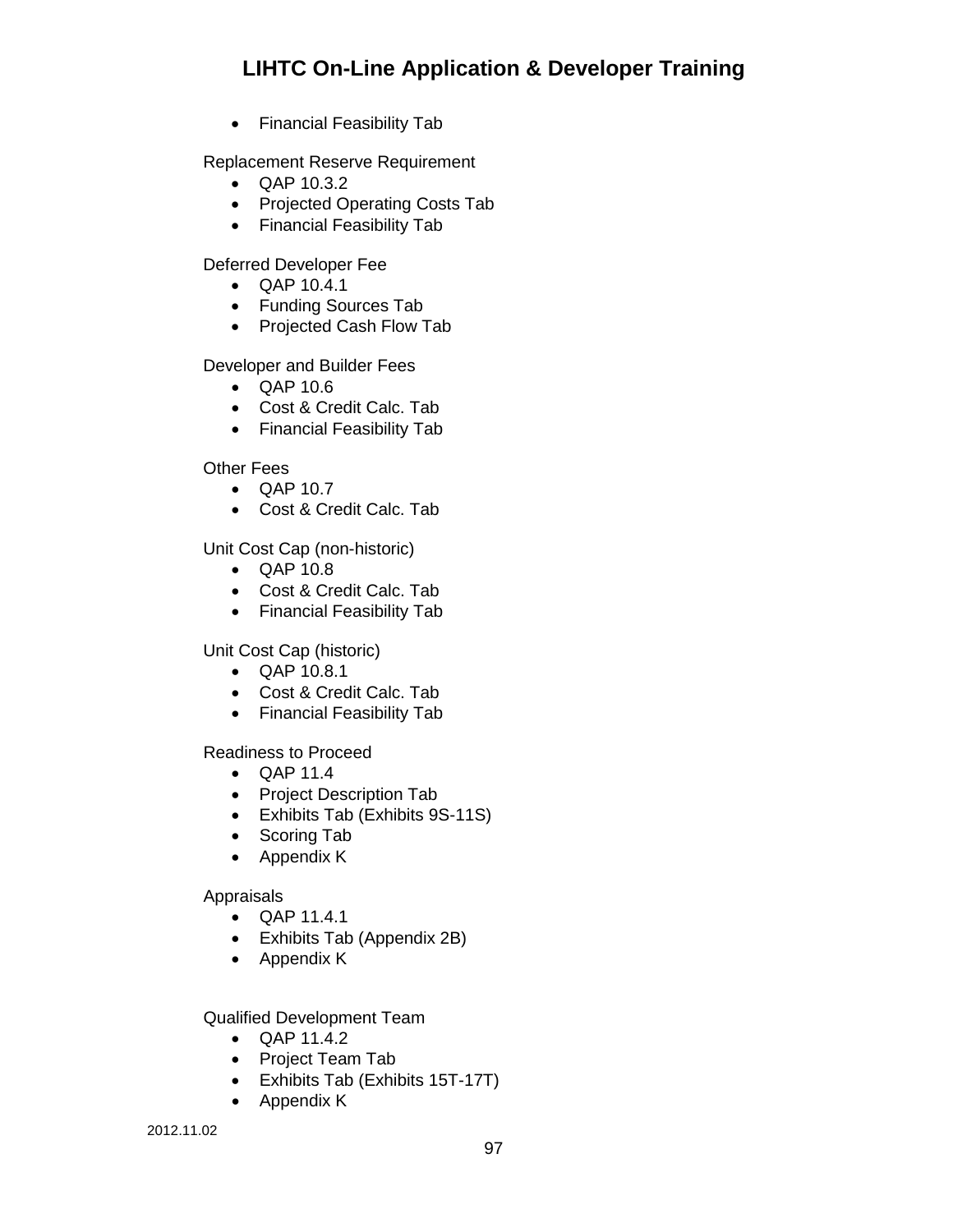Commitment to Notify Public Housing Authority of Vacancies

- QAP 11.4.4
- Ownership Entity Tab

10-Year Rule

- QAP 11.4.8
- Building Tab
- Exhibits Tab (Exhibit 8T)
- Appendix K

Scattered Sites

- QAP 11.4.11 (Add Link)
- Exhibits Tab (Exhibit 19T)
- Appendix K

Minimum Score

- QAP 11.4.14
- Scoring Tab

Scoring Criteria

- QAP Section 6
	- Resident Profile Serves Lowest Income Residents
		- Building Tab Units
		- Scoring Tab
	- Resident Profile Resident Population with Special Needs
		- Project Description Tab & Special Needs
		- Exhibits Tab (Exhibit 1S)
		- Scoring Tab
		- Appendix F
		- Appendix K
	- Resident Profile Resident Population with Special Needs & Affordable Assisted Living
		- Project Description Tab & Special Needs
		- Exhibits Tab (Exhibit 1S-AAL)
		- Scoring Tab
		- Appendix F
		- Appendix K
	- Resident Profile Provides an Opportunity for Homeownership
		- Project Description Tab
		- Exhibits Tab (Exhibit 2S)
		- Scoring Tab
		- Appendix G, Exhibits A, B, C
	- Resident Profile Rent Reasonableness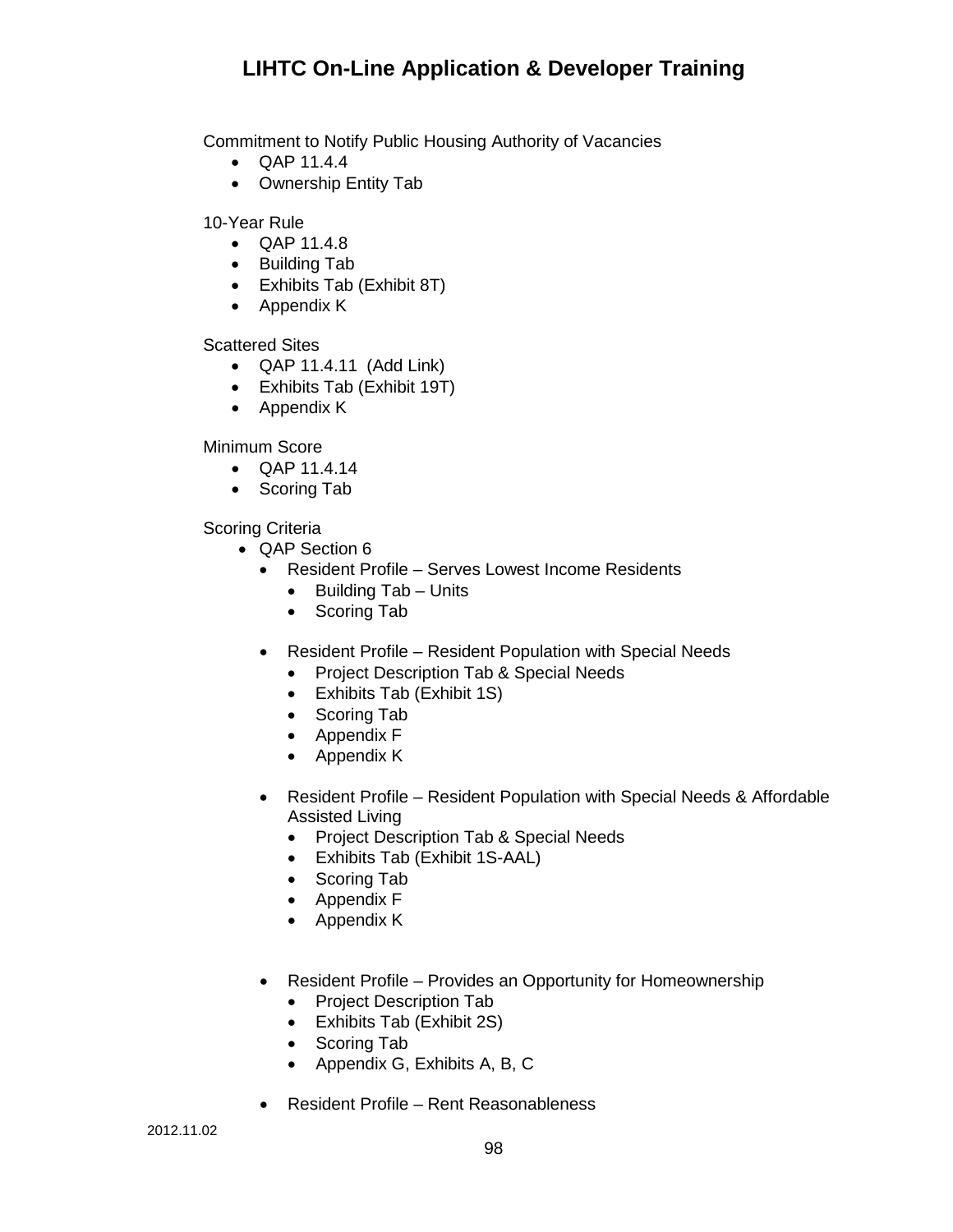- Project Description Tab
- Building Tab Units
- Scoring Tab
- Resident Profile Waives Right to Qualified Contract
	- Project Description Tab
	- Scoring Tab
- Location Location Near Services
	- Project Description Tab
	- Exhibits Tab (Exhibit 3S)
	- Scoring Tab
	- Appendix K
- Location Great Places
	- Project Description Tab
	- Exhibits Tab (Exhibit 4S)
	- Scoring Tab
	- Appendix K
- Building Characteristics Market Appeal
	- Project Amenities Tab
	- Scoring Tab
- Location Local Government Contribution
	- Funding Sources Tab
	- Exhibit Tab
	- Scoring Tab
	- Appendix K
- Location Underserved County
	- Building Tab
	- Scoring Tab
- Location Developer or Owner Contribution
	- Funding Sources Tab
	- Scoring Tab
- Building Characteristics Projects with Historical Significance
	- Project Description Tab
	- Exhibits Tab (Exhibit 6S)
	- Scoring Tab
- Building Characteristics Construction/Unit Characteristics
	- Project Amenities Tab
	- Scoring Tab
- Building Characteristics Olmstead Goals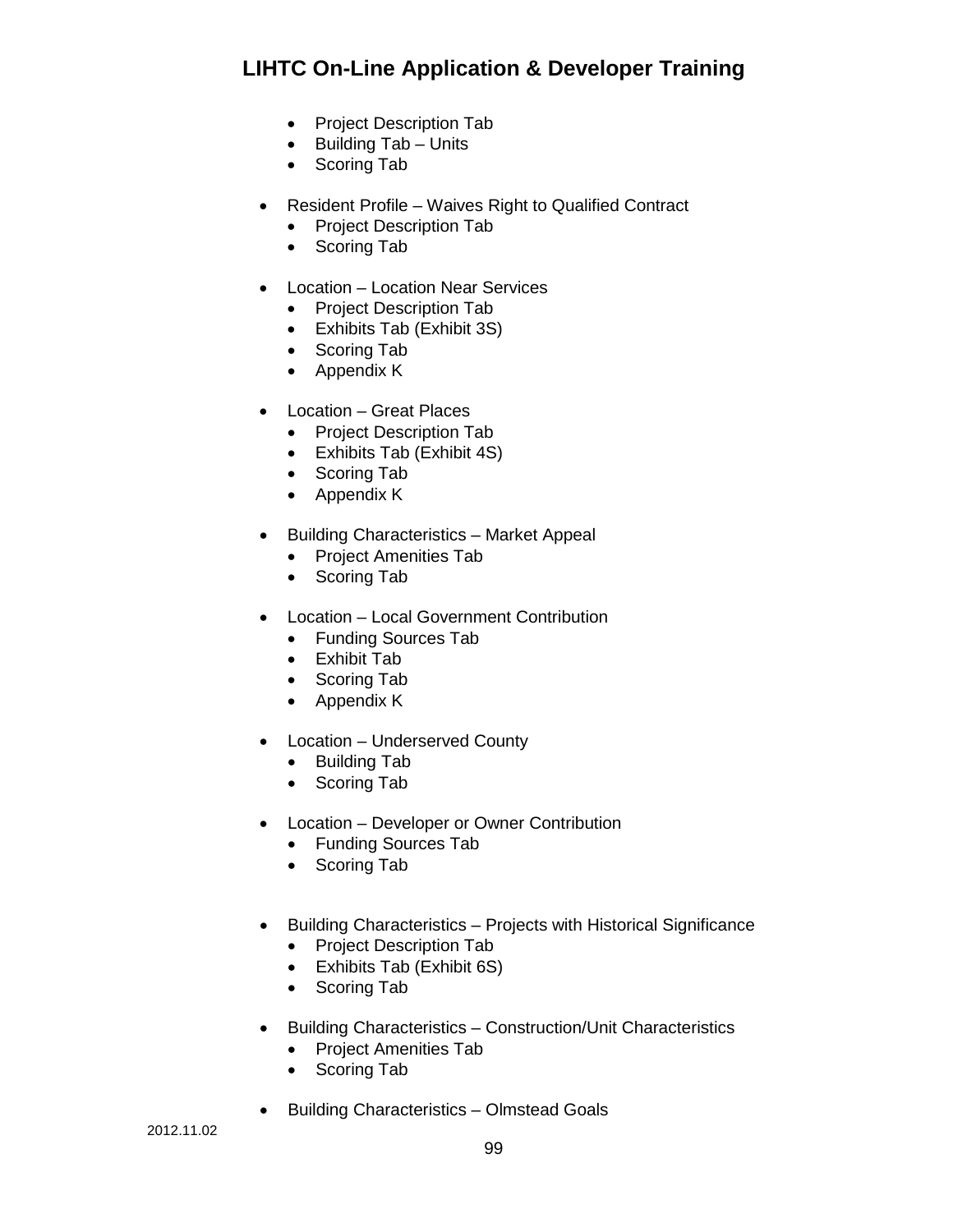- Buildings Tab Units
- Scoring Tab
- Exhibits Tab (Exhibit 1T)
- Building Characteristics Readiness to Proceed
	- Project Description Tab
	- Exhibits Tab (Exhibits 9S-11S)
	- Scoring Tab
- Building Characteristics Impact on the Environment
	- Project Description Tab
	- Scoring Tab
- Building Characteristics Energy Efficiency
	- Project Description Tab
	- Scoring Tab
- Other Title Guaranty
	- Ownership Entity Tab
	- Scoring Tab
- Other Qualified Development Team Experience/Efficiency
	- Project Team Tab Developer, General Partner/Managing Member
	- Exhibits Tab (Exhibit 14S & Exhibits 15T-17T)
	- Appendix K
	- Scoring Tab
- Other Reduced Developer Fee
	- Cost & Credit Calc. Tab
	- Financial Feasibility Tab
	- Scoring Tab
- Other Project Costs
	- Cost & Credit Calc. Tab
	- Scoring Tab

Eligible Basis Boost

- QAP 9.4.10
- Cost & Credit Calc. Tab
- Building Tab (check zip code to ensure correct)

Minimum Development Characteristics

- QAP Appendix I, G.
- Construction Characteristics Tab
- Project Amenities Tab

Glossary of Terms

• QAP Appendix 2